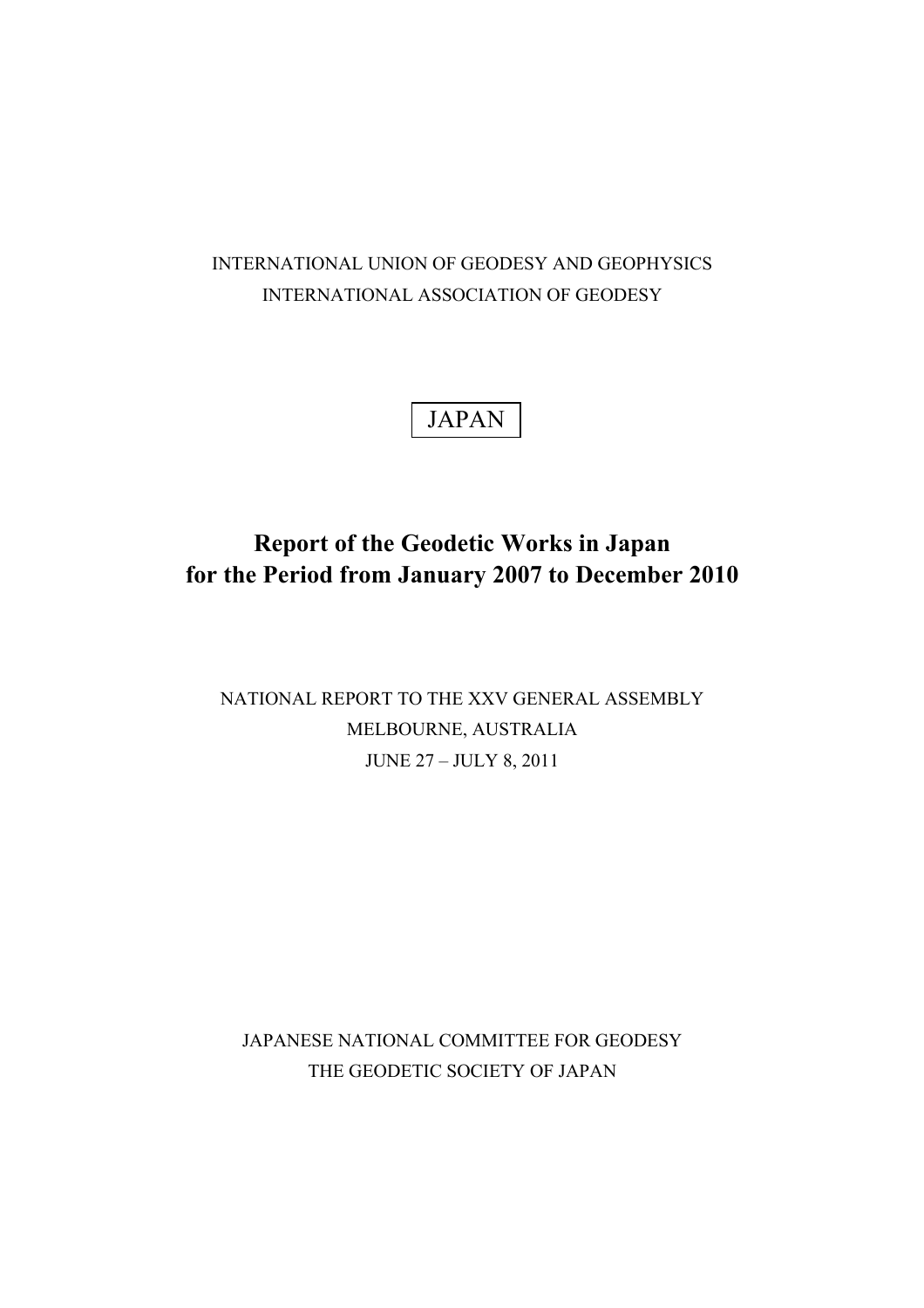This report was compiled by Yuichi Imanishi (Earthquake Research Institute, The University of Tokyo).

The electronic file of this report is available at:

http://www.geod.jpn.org/files/meeting/iugg2011/national\_report\_japan\_2011.pdf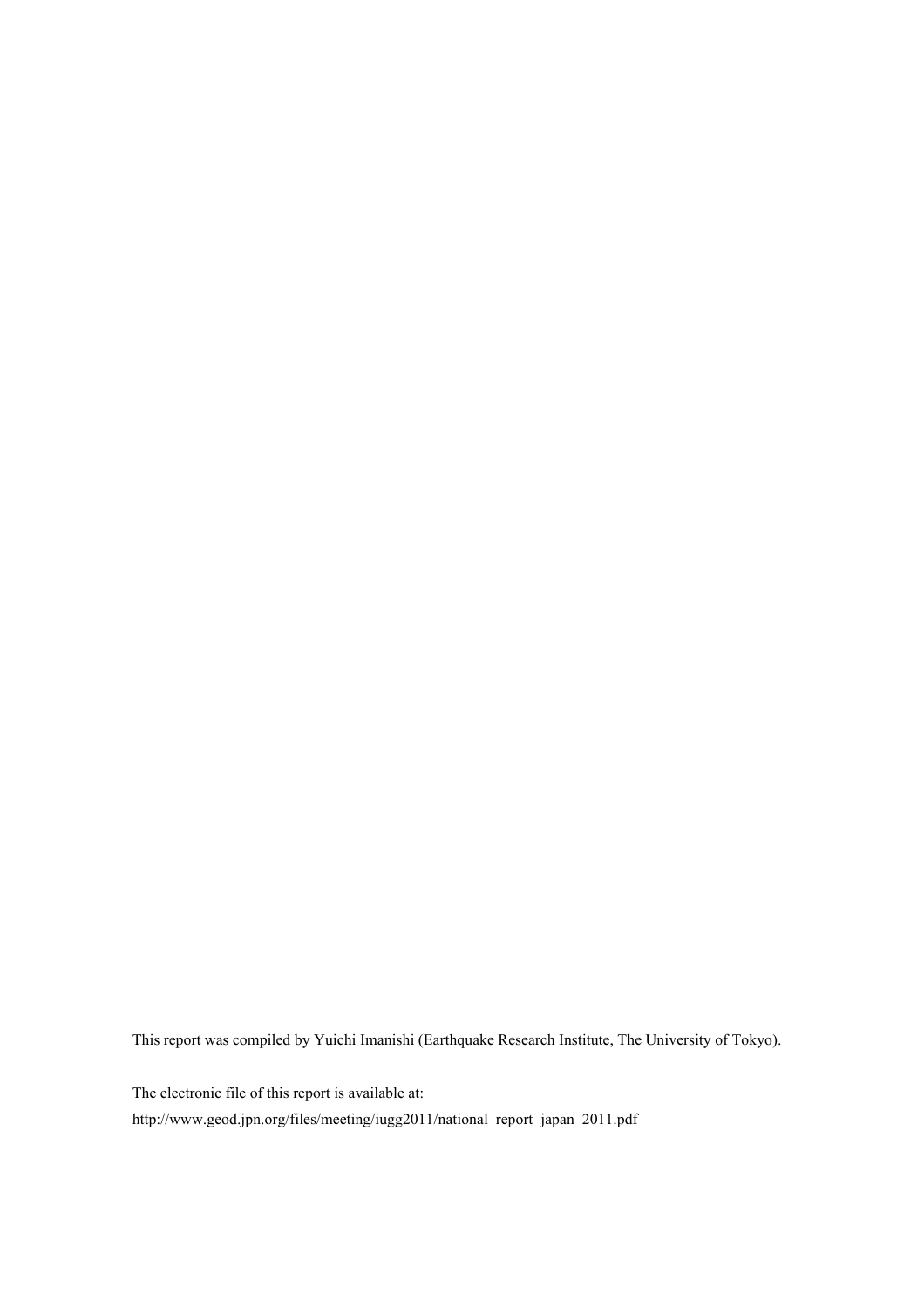## Contents

| 1. Introduction                                                           | 1  |
|---------------------------------------------------------------------------|----|
| 2. Positioning                                                            | 4  |
| 3. Development in Technology                                              | 6  |
| 3.1 VLBI                                                                  | 6  |
| 3.2 SLR                                                                   | 12 |
| 3.3 GPS                                                                   | 14 |
| 3.3.1 GEONET                                                              | 14 |
| 3.3.2 Kinematic GPS and RTK                                               | 16 |
| 3.3.3 GNSS Data Processing                                                | 17 |
| 3.3.4 REGMOS                                                              | 19 |
| 3.3.5 Tsunami Monitoring System                                           | 20 |
| 3.4 SAR                                                                   | 20 |
| 3.5 Other Techniques                                                      | 23 |
| 4. General Theory and Methodology                                         | 26 |
| 5. Determination of the Gravity Field                                     | 28 |
| 5.1 Outline of Gravity Survey                                             | 28 |
| 5.2 Absolute Gravimetry                                                   | 28 |
| 5.3 Gravimetry in Antarctica                                              | 29 |
| 5.4 Non-tidal Gravity Changes                                             | 30 |
| 5.4.1 Gravity Changes Associated with Crustal Deformation and Seismic and | 30 |
| Volcanic Activity                                                         |    |
| 5.4.2 Gravity Changes Associated with Hydrological Effects                | 32 |
| 5.4.3 Gravity Changes Associated with Sea Level Variation                 | 34 |
| 5.5 Gravity Survey in Japan                                               | 34 |
| 5.5.1 General                                                             | 34 |
| 5.5.2 Hokkaido Area                                                       | 35 |
| 5.5.3 Honshu Area                                                         | 35 |
| 5.5.4 Shikoku and Kyushu Area                                             | 36 |
| 5.6 Gravity Survey in Foreign Countries                                   | 37 |
| 5.7 Marine Gravimetry                                                     | 39 |
| 5.8 Data Handling and Gravity/Geoid Maps                                  | 41 |
| 5.9 Theoretical Studies on Geoid and Gravity Field                        | 43 |
| 5.10 Space Gravimetry                                                     | 45 |
| 5.10.1 Lunar and Planetary Gravimetry                                     | 45 |
| 5.10.2 Satellite Gravity Missions                                         | 49 |
| 5.11 Superconducting Gravimetry                                           | 51 |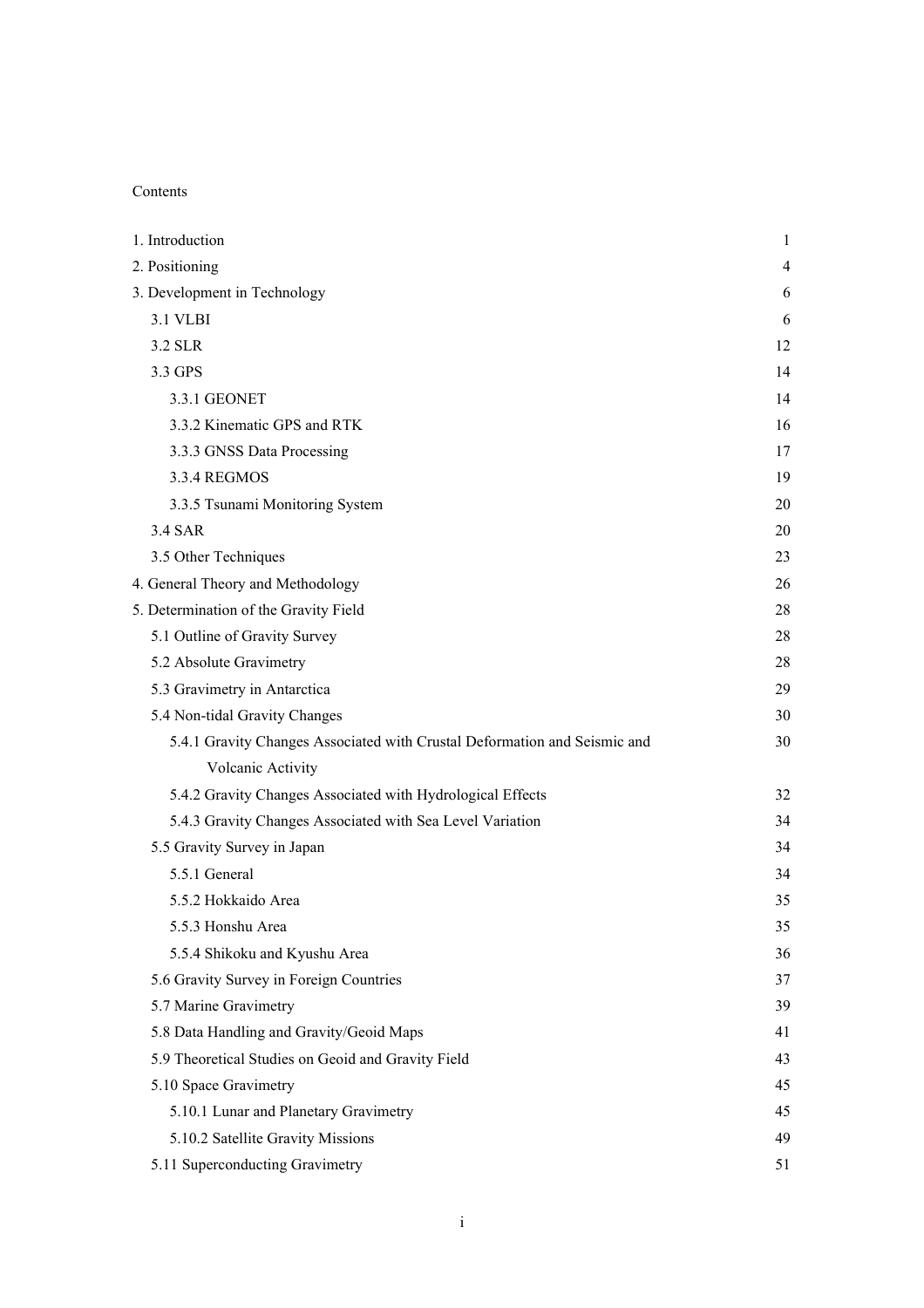| 5.12 Air-borne Gravimetry                                              | 51 |
|------------------------------------------------------------------------|----|
| 5.13 Geomagnetic and Ionospheric Researches                            | 52 |
| 6. Crustal Deformation                                                 | 54 |
| 6.1 Secular Movements                                                  | 54 |
| 6.1.1 Plate Motion                                                     | 54 |
| 6.1.2 Interseismic Motion                                              | 55 |
| 6.2 Transient Movements                                                | 57 |
| 6.2.1 Coseismic Movements                                              | 57 |
| 6.2.2 Slow/Silent Deformation                                          | 63 |
| 6.2.3 Volcanic Activities                                              | 67 |
| 6.3 Periodic Movements                                                 | 71 |
| 6.4 In-situ Deformation Observations                                   | 72 |
| 6.5 Sea-level Change and Global Isostatic Adjustment                   | 73 |
| 7. Marine Geodesy                                                      | 75 |
| 8. Earth Tides and Ocean Tidal Loading                                 | 80 |
| 9. Application to Atmospheric, Ionospheric and Hydrological Researches | 82 |
| 10. Planetary Geodesy                                                  | 84 |
| 11. Regional Geodetic Activities                                       | 86 |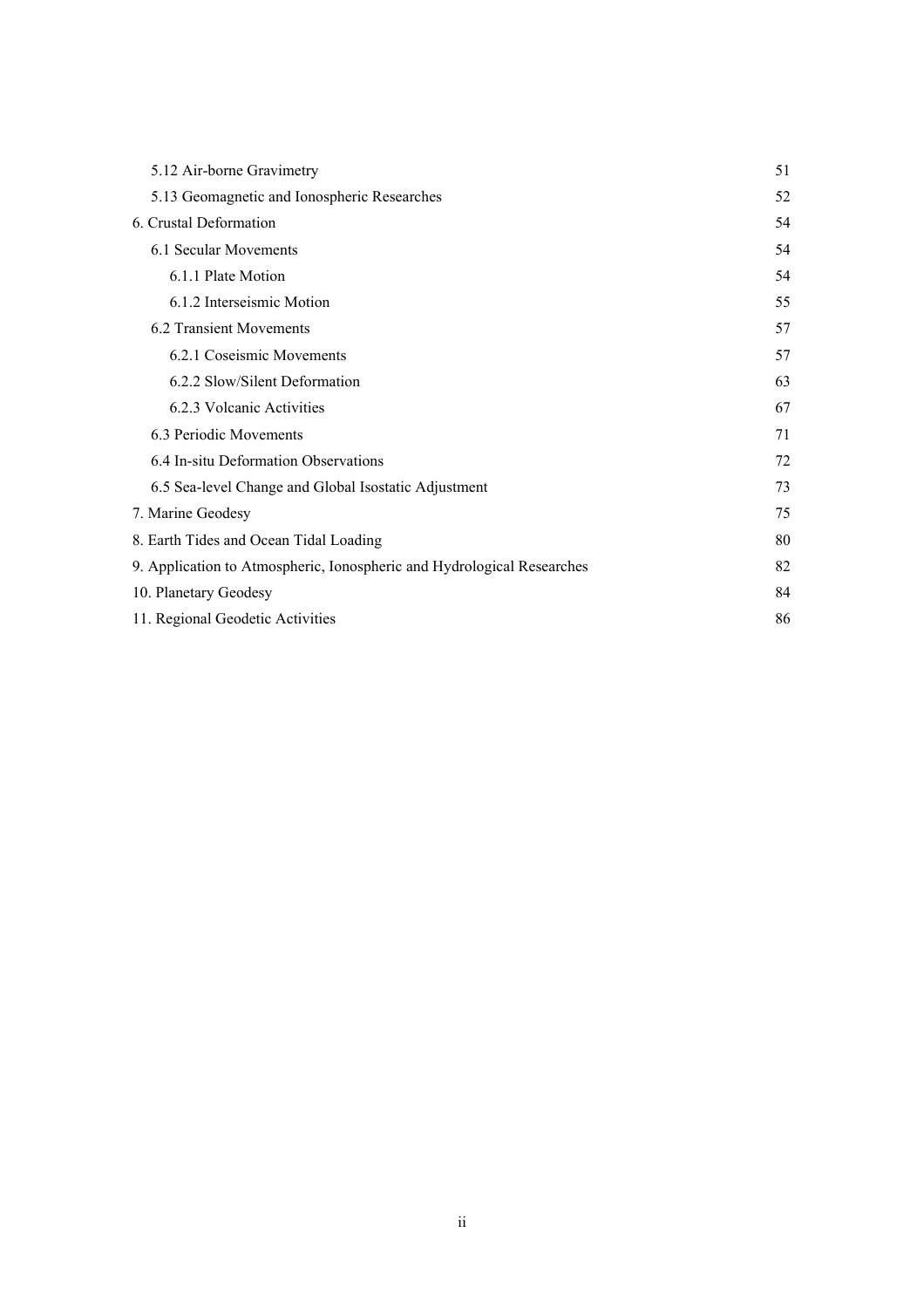#### **1. Introduction**

This report summarizes the geodetic activities in Japan for the period from January 2007 to December 2010. It is to be submitted, on behalf of the National Committee for Geodesy, Earth and Planetary Science Committee, The Science Council of Japan, to the IAG General Assembly at the IUGG 2011 to be held in Melbourne, Australia, June–July 2011.

The Geodetic Society of Japan (GSJ) holds scientific meetings twice a year and a tutorial summer school for young geodesists annually. In addition, GSJ awards the Tsuboi Prize to a young geodesist for his/her significant contributions to geodetic science and the Group Tsuboi Prize to a group of geodesists for their joint contributions every year. In the past four years, Drs. A. Mukai, M. Fujita, A. Araya and T. Nishimura were the winners of the Tsuboi Prize, and The Group for Studies on Geodesy and Solid Earth Geophysics of Antarctica represented by K. Kaminuma, Project Team for GPS Meteorology represented by T. Iwabuchi and S. Shoji, InSAR Developing and Operating Group of ALOS/PALSAR System represented by M. Shimada, and RISE (Research in Selenodesy) project represented by N. Kawano, respectively, were the awardees for the Group Tsuboi Prize. GSJ also celebrates the best presentation student awards at its fall meeting. K. Kataoka, T. Hasegawa, T. Kazama, H. Sakayori, K. Matsuo, K. Takatsuka, M. Ozaki, M. Ohzono, I. Okazaki, and Y. Nakamura were the recipients of the best presentation awards in the last four years.

The period from 2007 to 2010 saw major progress in two space geodetic techniques in Japan. One is the L-band SAR with a satellite and the other the Japanese lunar mission. Both made significant and definitive contributions to advances in geodesy. Including these two, we mention below highlights of the geodetic research during the last four years.

## (1) L-band SAR

The Advanced Land Observing Satellite (ALOS, a.k.a. "Daichi") was launched in January 2006 and has been operated by Japan Aerospace Exploration Agency (JAXA). This satellite is equipped with a Phased Array L-band Synthetic Aperture Radar (PALSAR). Owing to the nature of the L-band signal that penetrates the vegetation over the land surface, the ALOS/PALSAR provides fundamental data sets for monitoring the variability of the solid Earth, such as crustal deformation caused by seismic and volcanic activities. For example, the Geospatial Information Authority of Japan (GSI) analyzed crustal deformation caused by the Niigataken Chuetsu-oki Earthquake in 2007 using the InSAR data. The uplift motion associated with episodic growth of fault-related folds was discovered [1].

## (2) Selenodesy

The Japanese lunar mission SELENE (a.k.a. "Kaguya") was launched in September 2007, and the mission ended in June 2009. Three selenodetic mission instruments were onboard, i.e., RSAT (satellite-to-satellite Doppler tracking system) and VRAD (VLBI radio sources) for gravity field recovery, and LALT (laser altimeter) for global topography observation. The tracking data provided by RSAT revealed detailed gravity features of the far side of the moon. Tracking of VRAD by international as well as domestic VLBI stations contributed to improved orbit consistency. A global lunar topographic map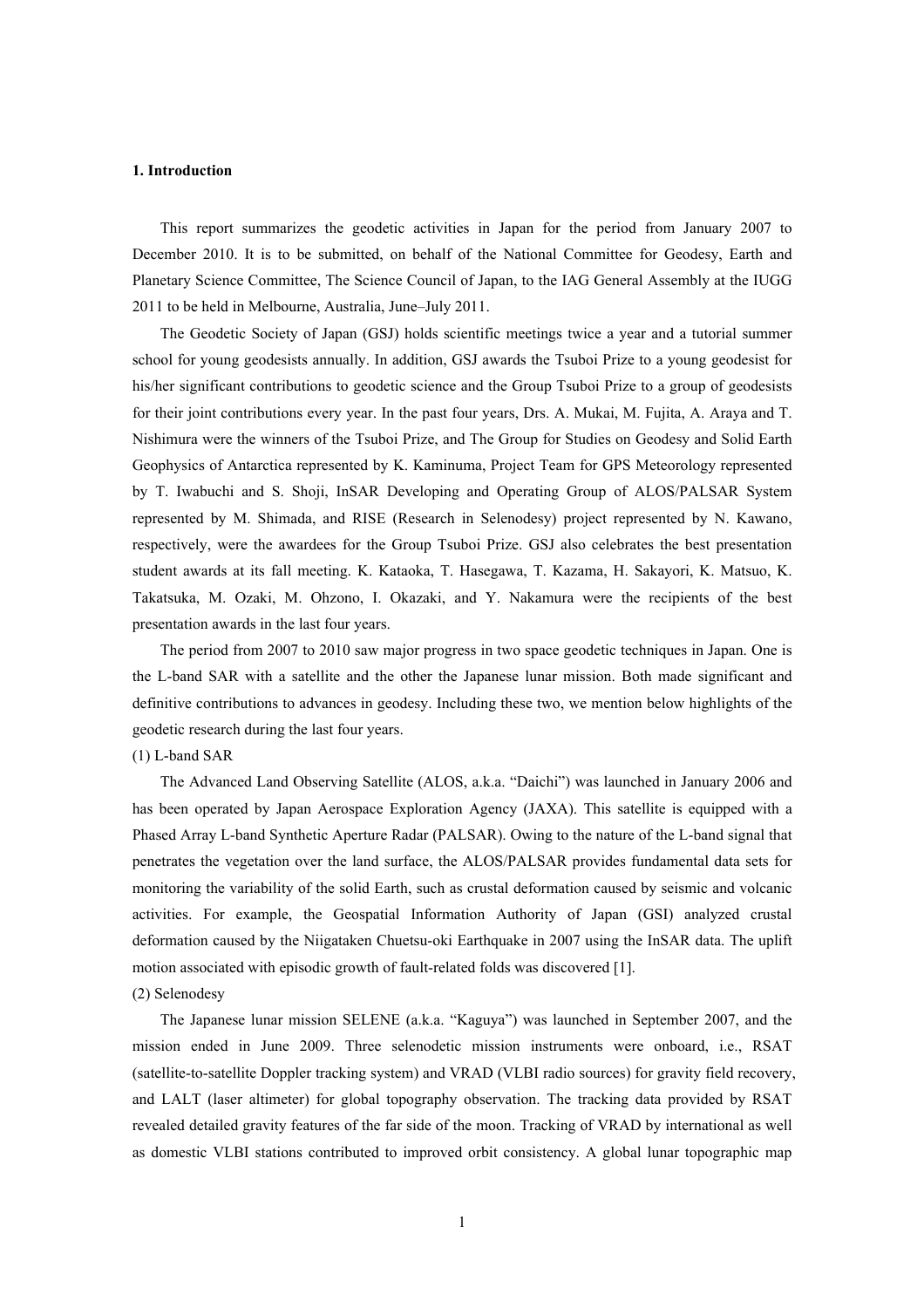with a spatial resolution finer than 0.5 degrees was derived from LALT. The new data sets for lunar gravity and topography have been released from SELENE Level 2 database and used for geophysical researches of crustal thickness, structure and compensation states of impact basins, etc. [2].

#### (3) Positioning and Navigation

#### (3-1) Supplementation of GPS for Urban or Mountainous Areas

A quasi-zenith satellite "MICHIBIKI" was launched in September 2010. It has been injected into the quasi-zenith orbit over Japan with its center longitude of about 135°E. The satellite is now subject to initial functional verification, and is expected to supplement the GPS satellites for improved accuracy in positioning especially in urban or mountainous regions.

## (3-2) Continuous GPS Observation Network

The Geospatial Information Authority of Japan modernized the strategy of its routine analysis of the Japanese continuous GPS observation network (GEONET: GPS Earth Observation Network System); the world's largest regional GPS network, serves not only for geodesy but also for meteorology, seismology, volcanology and ionosphere sciences. The new analysis strategy (Version 4) adopts (i) estimation of atmospheric gradient, (ii) absolute antenna phase center models, (iii) coordinate system ITRF2005, (iv) new calculation method of fixed point and (v) new correction method of ionospheric delay. The quality of the estimated coordinates was significantly improved by adopting the new strategy [3].

#### (3-3) VLBI

National Institute of Information and Communications Technology (NICT) succeeded in developing technology for real-time data transmission of VLBI data over inter-continental baseline, which enables quick derivation of the earth rotation parameter UT1 [4].

The GSI operates Tsukuba 32-m VLBI station (TSUKUB32) and the Tsukuba VLBI data processing facility for international VLBI sessions [5].

#### (4) Analysis of GRACE data

GRACE monthly gravity data were analyzed to reveal that 40-50 gigatons of mountain glaciers are lost from the Himalayas and major mountain belts in central Asia [6]. Fairly large uncertainty comes from possible contribution from glacial isostatic rebound, separability from groundwater loss in northern India, and climate fluctuations in decadal timescales. This result suggests that, contrary to the prediction of IPCC, the glaciers in Himalayas may not be lost within 30 years.

Postseismic gravity (geoid height) change was detected for the first time in the world using GRACE monthly gravity data before and after the 2004 Sumatra-Andaman earthquake [7].

(5) Seafloor Crustal Movements by GPS/Acoustic Observation

Japan Coast Guard and The University of Tokyo made observations of seafloor crustal movements by the GPS/Acoustic method and detected a coseismic slip associated with the 2005 Off-Miyagi Prefecture Earthquake (M7.2), post-seismic slip until early 2007, and then recovery of coupling [8]. These observations indicate temporal changes in the coupling state in the seismogenic zone associated with the plate subduction.

(6) Dr. Tadahiro Sato Awarded The 4th Earth Tide Commission Medal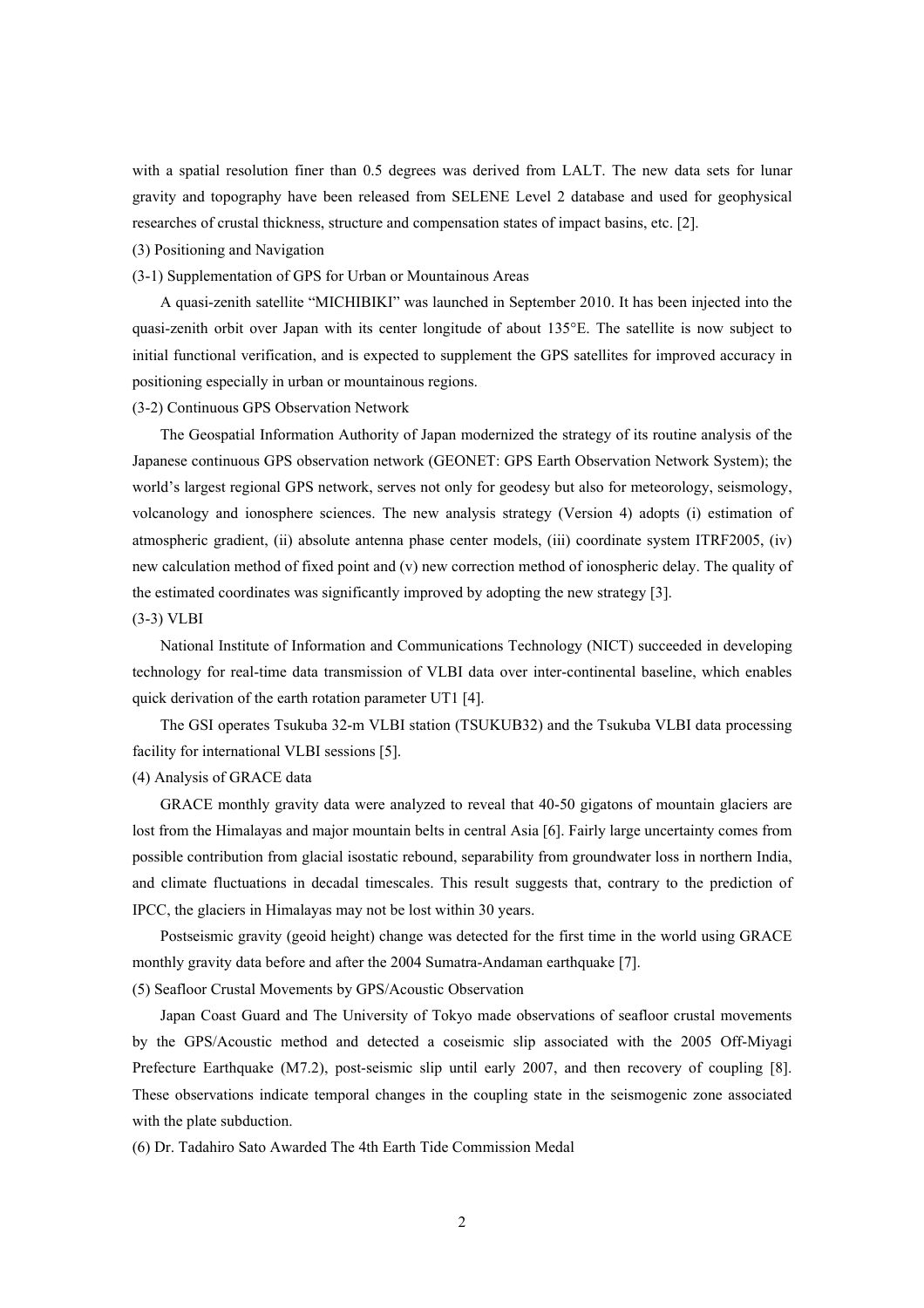Dr. Tadahiro Sato, a visiting professor of Tohoku University, was awarded The 4th Earth Tide Commission Medal by the IAG Earth Tide Commission in 2008 for his wide range of contributions: from logistical and experimental work on instruments and stations through programming of extensive codes to the sophisticated analysis of data, from secular and multiannual signals through the diurnal tidal range to the free oscillations of the Earth and marine basins, and coseismic gravity changes, more than 6 orders of magnitude in frequency.

(7) Dr. Masato Furuya Wins The 2007 Guy Bomford Prize

Dr. Masato Furuya, now an associate professor at Hokkaido University, received the 2007 Guy Bomford Prize by the International Association of Geodesy in recognition of his outstanding and broad research in geodesy and the geophysical interpretation of data and results. His diverse contributions cover all the "three pillars" of geodesy, i.e., Earth rotation, gravity, and crustal deformation.

(8) The Passing of Leading Geodesists

During the last four years some leading scientists in geodesy passed away: Yoshifumi Tomoda (Member of National Academy of Japan, Emeritus Professor of University of Tokyo) on December 17, 2007; Takeshi Dambara (Former Professor, Shizuoka University) on August 6, 2009; Hiromichi Suzuki (Former Deputy Director of Geographical Survey Institute) on May 28, 2010; Yoshiteru Kono (Emeritus Professor, Kanazawa University) on November 22, 2010. The passing of these leading scientists reminds us of the glorious days of classical geodesy, in particular of gravimetry.

### **References**

- [1] Nishimura, T. et al., Episodic growth of fault-related fold in northern Japan observed by SAR interferometry, Geophys. Res. Lett., **35**, doi:10.1029/2008GL034337, 2008.
- [2] A special issue on selenodesy developed by SELENE, J. Geod. Soc. Japan, **55**, 2009.
- [3] Nakagawa, H. et al., New analysis strategy of GEONET, Proc. International Symposium on GPS/GNSS 2008, Odaiba, Tokyo, Japan, November 11-14, 2008, 1139–1143, 2008.
- [4] Koyama, Y. et al., Ultra Rapid dUT1 Estimations from e-VLBI Sessions, Advances in Geophysics, **20**, 197-204, 2008.
- [5] Matsuzaka, S. et al., The past decade of Tsukuba 32-m VLBI station, Proc. 5th IVS General Meeting, 104–108, 2008.
- [6] Matsuo, K. and K. Heki, Time-variable ice loss in Asian high mountains from satellite gravimetry, Earth Planet. Sci. Lett., **290**, 30–36, 2010.
- [7] Ogawa, R. and K. Heki, Slow postseismic recovery of geoid depression formed by the 2004 Sumatra-Andaman earthquake by mantle water diffusion, Geophys. Res. Lett., **34**, doi: 10.1029/2007GL029340, 2007.
- [8] Sato, M. et al., Restoration of interplate locking after the 2005 Off-Miyagi Prefecture earthquake, detected by GPS/acoustic seafloor geodetic observation, Geophys. Res. Lett., **38**, L01312, doi:10.1029/2010GL045689, 2011.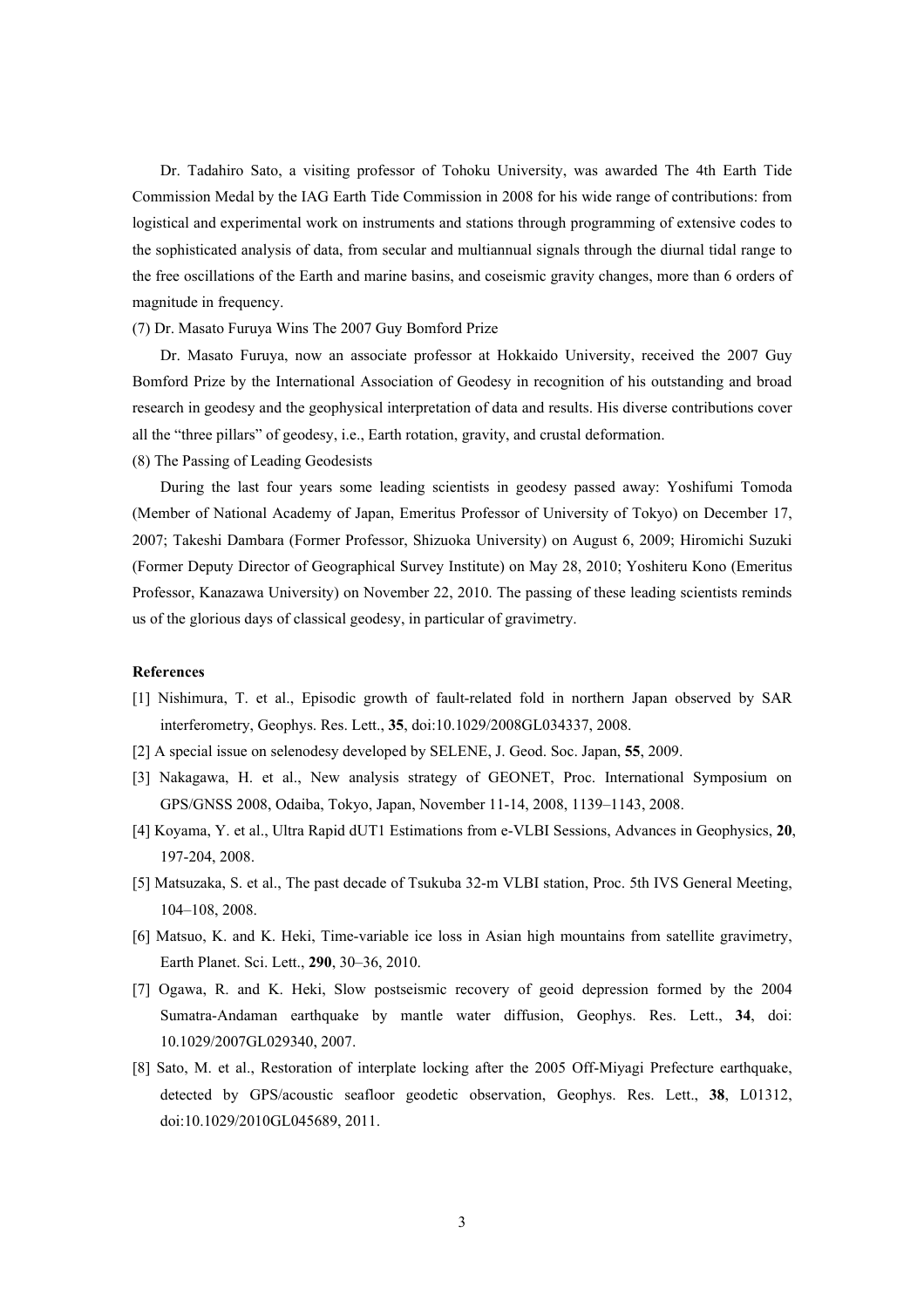#### **2. Positioning**

The Geospatial Information Authority of Japan (GSI) has been participating in International VLBI (Very Long Baseline Interferometry) Service for Geodesy and Astrometry, IVS, as an observing station, a correlation center, and an analysis center. GSI maintains Tsukuba 32-m VLBI station (TSUKUB32) and the Tsukuba VLBI data processing facility to operate the VLBI observation and data analysis for the international VLBI session. The major tasks assigned to GSI are the observation using the 32-m-diameter antenna, and the data processing and the analysis for the IVS intensive sessions (IVS-INT02), which are implemented for monitoring UT1-UTC on the baseline between TSUKUB32 and WETTZELL station in Germany. Every year, TSUKUB32 participated in more than 200 international VLBI sessions and GSI correlation center made data processing for about 100 international sessions. GSI also has three regional VLBI stations; Shintotsukawa 3.8-m station in Hokkaido, Aira 10-m station in Kagoshima, and Chichijima 10-m station in Ogasawara. These stations have participated in international VLBI sessions several times since 2008. GSI has also conducted geodetic VLBI sessions with TSUKUB32 and the three regional stations in order to control and monitor the consistency of the Geodetic Reference System of Japan. Ishii et al. (2009), Kokado et al. (2007; 2008), Kurihara and Kokado (2009), Kurihara and Matsuzaka (2009), Matsuzaka et al. (2008a; 2008b; 2008c), Miura et al. (2009a; 2009b), Nozawa et al. (2009), Shigematsu et al. (2007; 2008), and Tanimoto et al. (2007; 2008) reported these activities.

Hydrographic and Oceanographic Department, Japan Coast Guard (JHOD) has been carrying out monitoring of crustal movements through continuous GPS observations at DGPS stations and in Izu-Oshima area. The observation results in 2006, 2007 and 2008 are reported in Hydrographic and Oceanographic Department (2008; 2009; 2010).

- Hydrographic and Oceanographic Department (2008): Data Rep. Hydrogr. Oceanogr. Obs., Ser. Satellite Geod., **21**.
- Hydrographic and Oceanographic Department (2009): Data Rep. Hydrogr. Oceanogr. Obs., Ser. Satellite Geod., **22**.
- Hydrographic and Oceanographic Department (2010): Data Rep. Hydrogr. Oceanogr. Obs., Ser. Satellite Geod., **23**.
- Ishii, A., R. Ichikawa, H. Takiguchi, K. Takefuji, Y. Koyama, S. Kurihara, T. Takano, Y. Fukuzaki, Y. Miura, and D. Tanimoto (2009): Development Status of a Compact VLBI System for Providing over 10-km Baseline Calibration, VLBI Conference Symposium 2009 Proceedings, 89-91.
- Kokado, K., S. Kurihara, and S. Matsuzaka (2008): VLBI Activities in the Past 10 Years at Tsukuba 32m VLBI Station and Correlation Center, J. Geod. Soc. Japan, **54**(4), 221-231.
- Kokado, K., M. Machida, S. Kurihara, and S. Matsuzaka (2007): Tsukuba 32-m VLBI station, in D. Behrend and K. D. Baver (eds.): International VLBI Service for Geodesy and Astrometry 2007 Annual Report, NASA/TP-2008-214162, 151-154.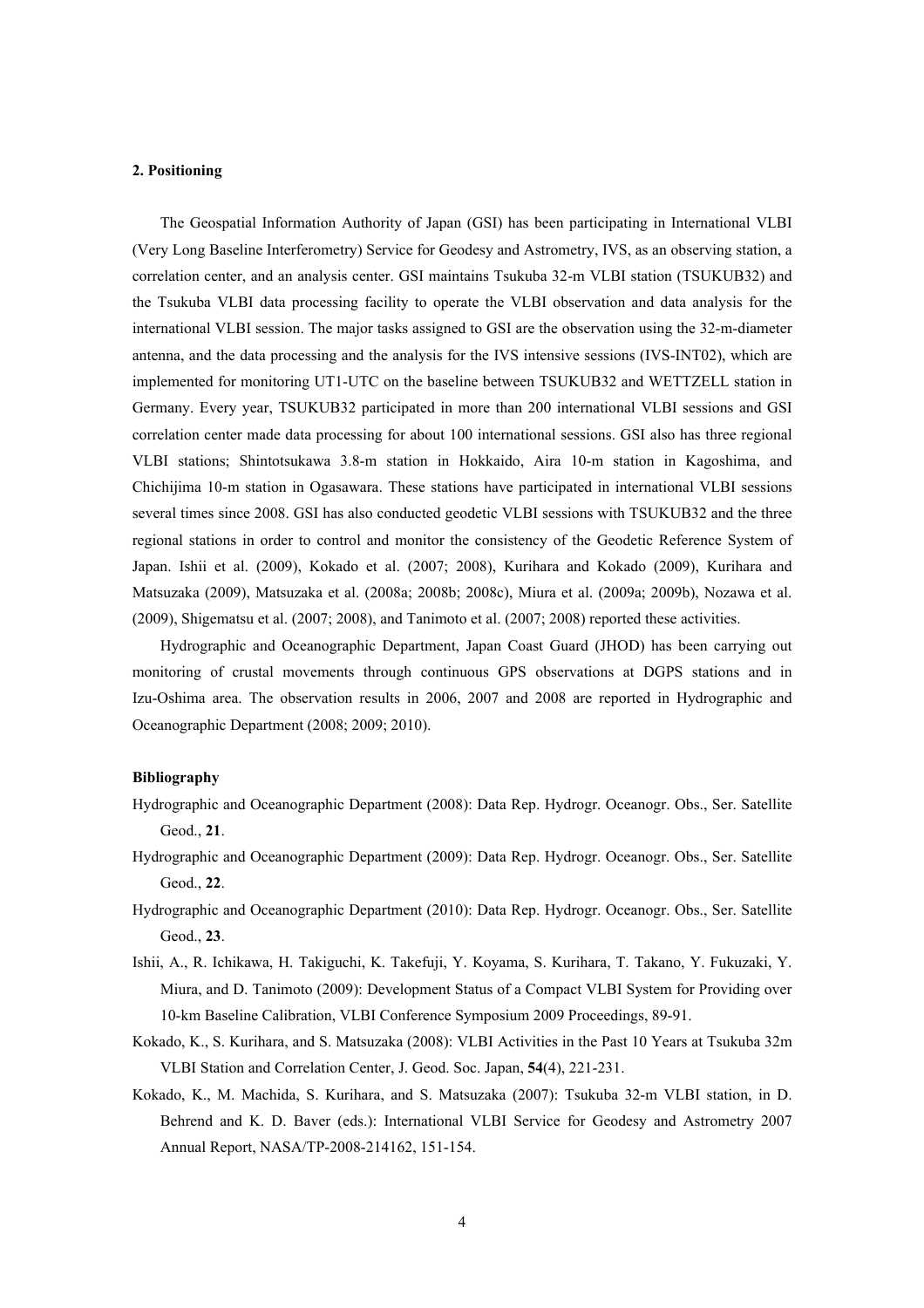- Kurihara, S. and K. Kokado (2009): Ultra-Rapid UT1 Experiment Using e-VLBI Technique, Bulletin of the Geographical Survey Institute, **57**, 35-43.
- Kurihara, S. and S. Matsuzaka (2009): Tsukuba 32-m VLBI station, in D. Behrend and K. D. Baver (eds.): International VLBI Service for Geodesy and Astrometry 2009 Annual Report, NASA/TP-2010-215860, 134-137.
- Matsuzaka, S., H. Shigematsu, S. Kurihara, M. Machida, K. Kokado, and D. Tanimoto (2008a): Ultra Rapid UT1 Experiment with e-VLBI, The 5th IVS General Meeting Proceedings, 69-71.
- Matsuzaka, S., K. Wada, E. Iwata, H. Shigematsu, S. Kurihara, M. Machida, K. Kokado, and D. Tanomoto (2008b): The Past Decade of Tsukuba 32-m VLBI Station, The 5th IVS General Meeting Proceedings, 104-108.
- Matsuzaka, S., K. Wada, E. Iwata, H. Shigematsu, S. Kurihara, M. Machida, K. Kokado, D. Tanomoto, and K. Nozawa (2008c): VLBI Activities of Tsukuba 32-m Station and Tsukuba Correlator, The 5th IVS General Meeting Proceedings, 98-103.
- Miura, Y., K. Kokado, and S. Kurihara (2009a): Tsukuba VLBI Correlator, in D. Behrend and K. D. Baver (eds.): International VLBI Service for Geodesy and Astrometry 2009 Annual Report, NASA/TP-2010-215860, 184-187.
- Miura, Y., S. Kurihara, K. Yoshida, S. Kawamoto, and K. Kotani (2009b): VLBI-GPS Co-location Survey, J. Geogr. Surv. Inst., **119**, 71-85. (in Japanese)
- Nozawa, K., H. Shigematsu, K. Kokado, and S. Kurihara (2009): Data processing and analysis tools for ultra-rapid UT1 measurement, IVS NICT Technology Development Center News 2009, **30**, 33-35.
- Shigematsu, H., E. Iwata, M. Machida, and K. Wada (2007): Tsukuba VLBI Correlator, in D. Behrend and K. D. Baver (eds.): International VLBI Service for Geodesy and Astrometry 2007 Annual Report, NASA/TP-2008-214162, 151-154.
- Shigematsu, H., S. Kurihara, K. Kokado, and K. Nozawa (2008): Tsukuba VLBI Correlator, in D. Behrend and K. D. Baver (eds.): International VLBI Service for Geodesy and Astrometry 2008 Annual Report, NASA/TP-2009-214183, 216-219.
- Tanimoto, D., S. Kurihara, K. Kokado, and S. Matsuzaka (2008): Tsukuba 32-m VLBI station, in D. Behrend and K. D. Baver (eds.): International VLBI Service for Geodesy and Astrometry 2008 Annual Report, NASA/TP-2009-214183, 169-172.
- Tanimoto, D., H. Shigematsu, M. Machida, S. Kurihara, K. Kokado, M. Sekido, and Y. Koyama (2007): Ultra Rapid e-VLBI experiment for Earth Orientation, VLBI Conference Symposium 2007 Proceedings, 248-251.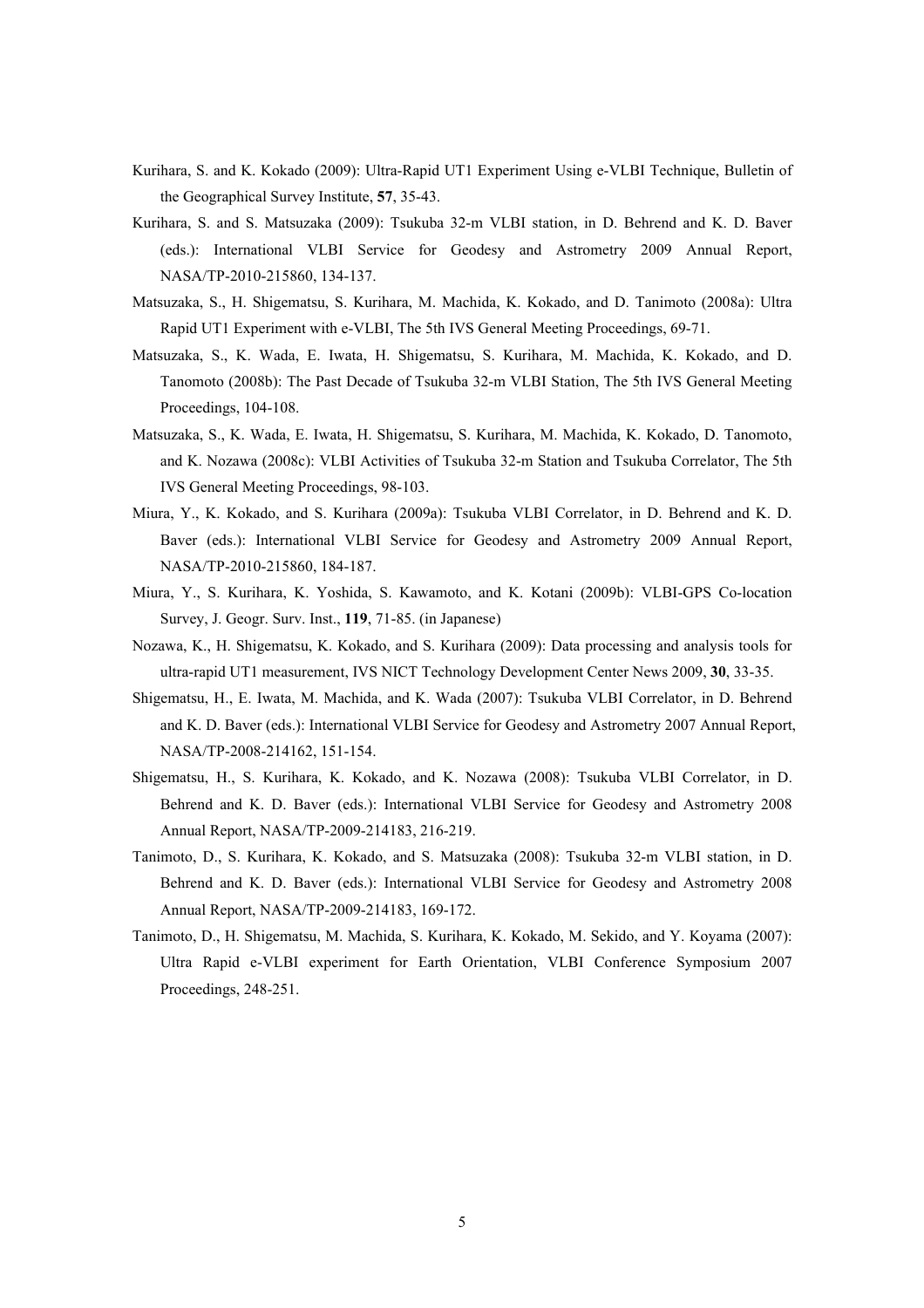#### **3. Development in Technology**

#### **3.1 VLBI**

National Institute of Information and Communications Technology (NICT) has been contributing to developments of e-VLBI technology and standardization of data format for international VLBI data exchange. Realtime transmission of VLBI data over the inter-continental baseline demonstrated quick derivation of the earth rotation parameter UT1 (Koyama et al., 2008a; 2008c; Sekido et al., 2008a; 2008b; 2009; Matsuzaka et al., 2008). NICT and GSI have been actively involved into ultra-rapid UT1 experiments, demonstrating that this important Earth orientation parameter can be determined in near real-time using state of the art network infrastructures and processing techniques (Haas et al., 2010). Moreover, Hobiger et al. (2009b) discussed the effect of unmodeled station clock offsets on UT1 estimates and proposed a simple correction scheme for the case that these effects have not been considered in the analysis.

Development of the K5 VLBI system started in 1999 by Communications Research Laboratory (currently National Institute of Information and Communications Technology) (Kondo et al., 2008). One of the purposes for developing the K5 VLBI system was to realize real-time VLBI observation and correlation processing to be performed under different settings and modes according to the characteristics of the observing sessions. To fulfill this purpose, diverse component systems were developed to allow flexible combination of these components. The K5 system adopted the specifications of the VLBI Standard Interface (VSI), which were discussed and designed within the international VLBI community to allow easy interconnectivity between multiple components for VLBI observations (Koyama et al., 2008b). By applying the defined specifications of VSI, the K5 system has been used with other differently designed VLBI systems in the various international VLBI experiments. Kondo et al. (2009) and Hobiger et al. (2009c) deal with the usage of phase delays, which are expected to be one order of magnitude more accurate than the current group delay measurement.

NICT and GSI started to develop a compact VLBI system with a 1.6 m diameter aperture dish in order to provide reference baseline lengths for calibration (Ishii et al., 2007; Ichikawa et al., 2008c). The reference baselines are used to validate surveying instruments such as GPS (Global Positioning System) and EDM (Electro-Optical Distance Measurement) and maintained by GSI. Ishii et al. (2008) evaluated the Laser-pumped Cs Gas-cell frequency standard on geodetic VLBI experiments for mobile VLBI measurements using the compact VLBI system. The analyzed Kashima-Koganei baseline length (about 110 km) is well consistent with those obtained by the other VLBI measurements using a hydrogen frequency standard. Ishii et al. (2009) performed the geodetic VLBI experiments to evaluate the new front-end system using a wide-band quad-ridged horn antenna (ranging  $2 - 18$  GHz) by installing it on the 2.4 m diameter antenna at Kashima as a feasibility study. They concluded the new feed is well available for millimeter VLBI measurements.

Kawai et al. (2008) evaluated a state-of-the-art high-temperature superconductor (HTS) band-pass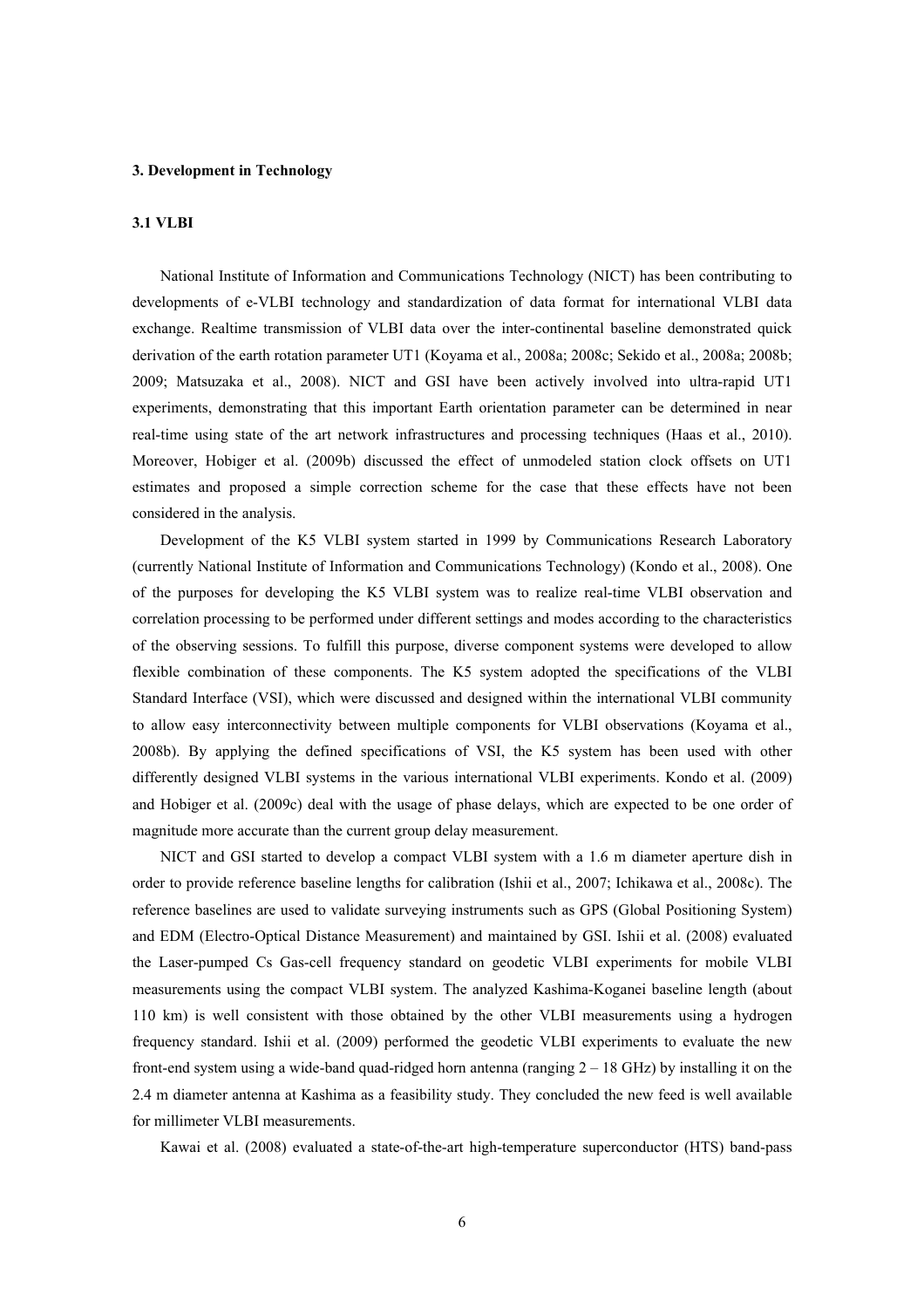filter to mitigate severe radio frequency interference (RFI) due to a third-generation mobile phone system (IMT-2000). The S-band frequency used in the typical geodetic VLBI system severely suffered from such RFI. This device demonstrated a remarkable RFI mitigation.

Ichikawa et al. (2008a) demonstrated the availability of the numerical weather data to estimate atmospheric slant delays which cause severe positioning errors in VLBI and GNSS measurements. Hobiger et al. (2008a) presented the Kashima Ray-tracing tools (KARAT) which allow to compute ray-traced troposphere delay correction based on numerical weather model input. Such corrections have been successfully applied to GPS (Hobiger et al., 2008b; Ichikawa et al., 2008b; Hobiger et al., 2010c; Ichikawa et al., 2010), VLBI (Boehm et al., 2010) and InSAR (Hobiger et al., 2010b) leading to an improvement of the target parameters. A KARAT version running on a graphics processing unit (GPU) has been developed for real-time applications with a large number of stations (Hobiger et al., 2009a).

Graphics processing units (GPUs) offer plenty of parallel processing power which can be utilized to realize a software defined radio, without consuming much of the CPU processing time. Hobiger et al. (2010a) demonstrated how a software defined GPS receiver can be implemented on a GPU, yielding identical results to those a hardware receiver would provide. Currently, tests with a low-cost hardware front-end and sampler are under way, reducing the cost of the system and making it attractive for rapid prototyping and teaching purposes.

Hobiger et al. (2008c) suggested a constraint model for ionosphere tomography and a more realistic choice of the underlying Earth model (Hobiger et al., 2007a). VLBI can also be used as data source for monitoring the ionosphere, either as a single technique (Hobiger et al., 2007b) or in combination with other space geodetic techniques (Todorova et al., 2008).

Takiguchi et al. (2007) carried out geodetic VLBI experiments to compare the results with GPS and VLBI time transfer. The results of VLBI were very consistent with the results of GPS. The difference of the results was about ±500 picoseconds. In terms of frequency stability, the Allan deviation showed that VLBI is more stable than GPS between 2000 to 60000 seconds. Takiguchi et al. (2008) compared the frequency transfer precision between VLBI and GPS carrier phase using IVS and IGS observation data in order to confirm the potential of VLBI time and frequency transfer. The results show that VLBI time transfer is more stable than GPS time transfer on the same baseline and same period. Takiguchi et al. (2009) carried out a long term VLBI experiment together with GPS and DMTD measurement to show the frequency stability of local baseline. They compared the results obtained from these three techniques. The results are strongly correlated at a long term period. The frequency stability of VLBI is surpassing the stability of atomic fountain at  $10<sup>5</sup>$  seconds or longer.

Takiguchi et al. (2009) carried out the intercomparison experiments between VLBI, GPS and Dual Mixer Time Difference (DMTD) clock measuring system to show that VLBI can measure the right time difference. They produced the artificial change using line stretcher. At the artificial change part, VLBI and DMTD show a good agreement, less than 10 picoseconds. The quantity and sense of VLBI results match well with DMTD. Takiguchi et al. (2010) carried out an intercomparison experiment between VLBI and GPS to show that VLBI can measure the correct time difference. They produced an artificial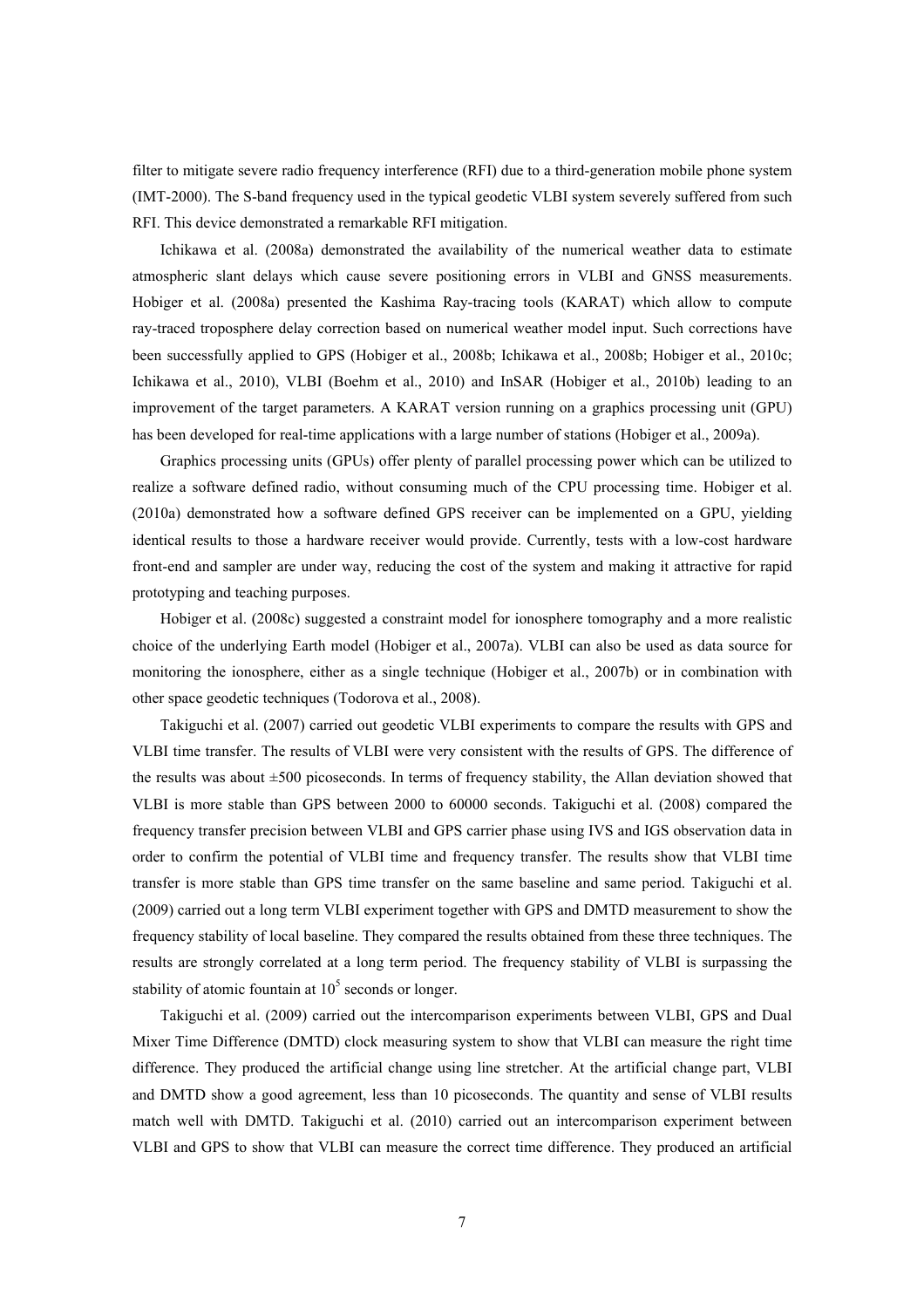delay change by stretching the Coaxial Phase Shifter. Concerning the artificial changes, VLBI and the nominal value of Coaxial Phase Shifter show good agreement, i.e. less than 10 picoseconds.

Hanada et al. (2008a; 2008b; 2009a; 2009b; 2010), Kikuchi et al. (2008b; 2009a; 2009b; 2009c) and Liu et al. (2009a; 2009b; 2010) carried out differential VLBI observations of Radio sources on-board the sub satellites, Rstar (Okina) and Vstar (Ouna) of SELENE (Kaguya) by the Japanese VERA (VLBI Exploration of Radio Astrometry) network and an international VLBI network in order to improve the lunar gravity field model. Kikuchi et al. (2008a) and Liu et al. (2007a; 2007b) developed the multi-frequency and the same-beam VLBI, which are the essential techniques for the successful observing program, and Kikuchi et al. (2009a) succeeded in correlating the recorded signals from Okina/Ouna, and obtained phase delays with an accuracy of several picoseconds at S-band.

- Boehm, J., T. Hobiger, R. Ichikawa, T. Kondo, Y. Koyama, A. Pany, H. Schuh, and K. Teke (2010): Asymmetric tropospheric delays from numerical weather models for UT1 determination from VLBI Intensive sessions on the baseline Wettzell-Tsukuba, J. Geod., **84**(5), 319-325.
- Haas, R., M. Sekido, T. Hobiger, T. Kondo, S. Kurihara, D. Tanimoto, K. Kokado, J. Wagner, J. Ritakari, and A. Mujunen (2010): Ultra-Rapid DUT1-Observations with E-VLBI, Artificial Satellites, **45**(2), 75-79.
- Hanada, H., T. Iwata, N. Kawano, N. Namiki, K. Asari, Y. Ishihara, T. Ishikawa, F. Kikuchi, Q. Liu, K. Matsumoto, H. Noda, S. Tsuruta, S. Goossens, N. Petrova, S. Sasaki, K. Iwadate, T. Jike, O. Kameya, K. M. Shibata, Y. Tamura, X. Hong, J. Ping, Y. Aili, S. Ellingsen, and W. Schlüter (2008b): VLBI Observation of SELENE (KAGUYA) by VERA and International Network, Measuring the Future, Proc. 5th IVS General Meeting, 445-449.
- Hanada, H., T. Iwata, F. Kikuchi, Q. Liu, K. Matsumoto, K. Asari, T. Ishikawa, Y. Ishihara, H. Noda, S. Tsuruta, N. Petrova, S. Goossens, Y. Harada, S. Sasaki, N. Namiki, Y. Kono, K. Iwadate, O. Kameya, T. Jike, K. M. Shibata, Y. Tamura, Y. Yahagi, W. Masui, K. Tanaka, H. Maejima, X. Hong, J. Ping, Y. Aili, S. Ellingsen, and W. Schlüter (2009b): Different VLBI Observation of Two Sub-Satellites of SELENE (KAGUYA), OKINA and OUNA for Lunar Gravimetry, J. Geod. Soc. Japan, **55**, 203-221. (in Japanese with English abstract)
- Hanada, H., T. Iwata, N. Namiki, N. Kawano, K. Asari, T. Ishikawa, F. Kikuchi, Q. Liu, K. Matsumoto, H. Noda, S. Tsuruta, S. Goossens, K. Iwadate, O. Kameya, Y. Tamura, X. Hong, J. Ping, Y. Aili, S. Ellingsen, and W. Schlüter (2008a): VLBI for Better Gravimetry for SELENE, Adv. Space. Res., **42**, 341-346, doi:10.1016/j.asr.2007.11.003.
- Hanada, H., T. Iwata, N. Namiki, N. Kawano, S. Sasaki, K. Matsumoto, H. Noda, S. Tsuruta, K. Asari, T. Ishikawa, F. Kikuchi, Q. Liu, S. Goossens, Y. Ishihara, N. Petrova, Y. Harada, K. M. Shibata, K. Iwadate, O. Kameya, Y. Tamura, X. Hong, J. Ping, Y. Aili, S. Ellingsen, and W. Schlüter (2009a): Exploration of Lunar Gravity by VLBI Observations of SELENE (KAGUYA), Transactions of Japan Society for Aeronautical and Space Sciences, Space Technology Japan, 7, ists26, Tk1-Tk5.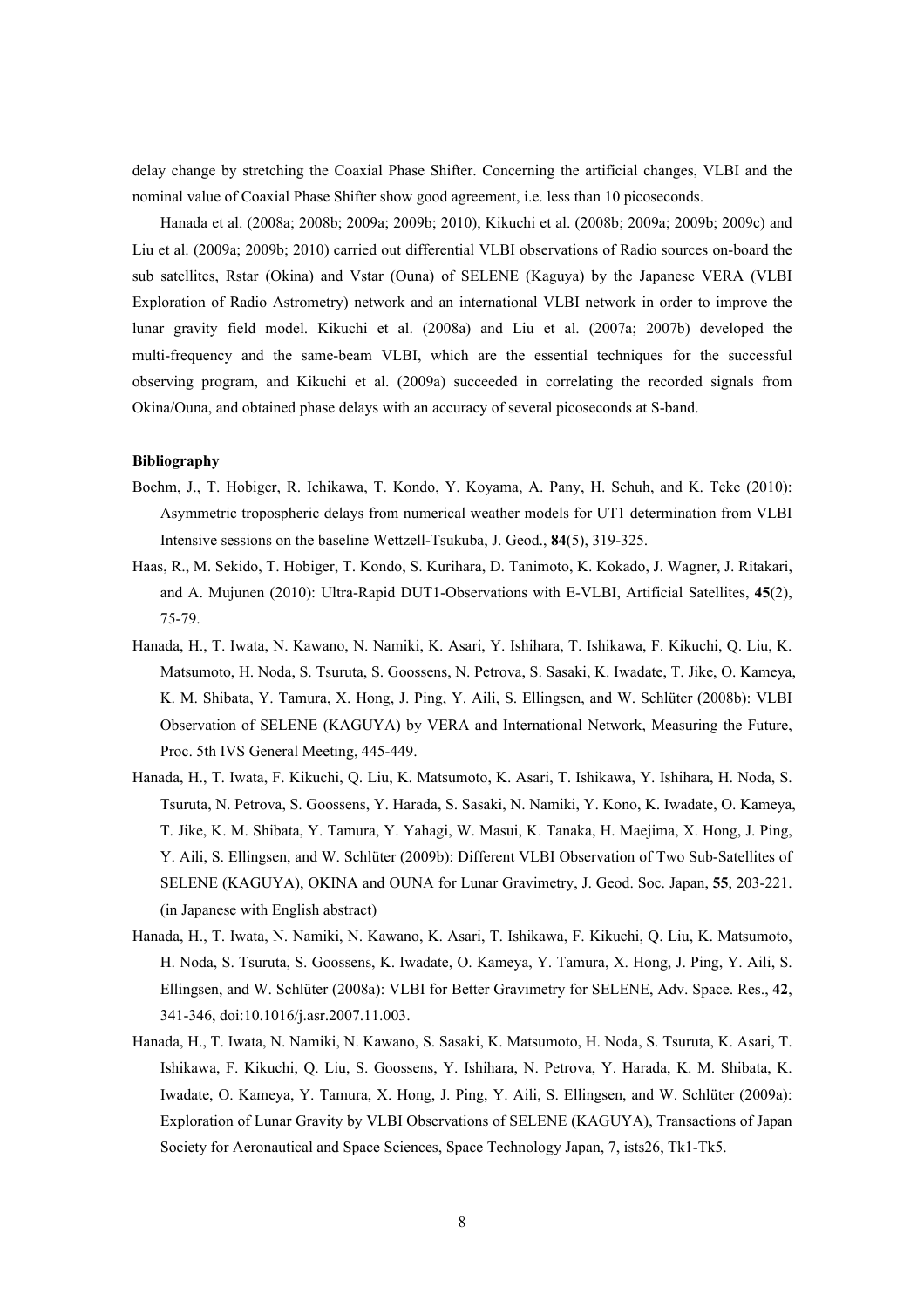- Hanada, H., T. Iwata, Q. Liu, F. Kikuchi, K. Matsumoto, S. Goossens, Y. Harada, K. Asari, T. Ishikawa, Y. Ishihara, H. Noda, S. Tsuruta, N. Petrova, N. Kawano, S. Sasaki, K. Sato, N. Namiki, Y. Kono, K. Iwadate, O. Kameya, K. M. Shibata, Y. Tamura, S. Kamata, Y. Yahagi, W. Masui, K. Tanaka, H. Maejima, X. Hong, J. Ping, X. Shi, Q. Huang, Y. Aili, S. Ellingsen, and W. Schlüter (2010): Overview of Differential VLBI Observations of Lunar Orbiters in SELENE (Kaguya) for Precise Orbit Determination and Lunar Gravity Field Study, Space Sci. Rev., **154**, 123-144, doi:10.1007/s11214-010-9656-9.
- Hobiger, T., T. Gotoh, J. Amagai, Y. Koyama, and T. Kondo (2010a): A GPU based real-time GPS software receiver, GPS Solutions, **14**(2), 207-216.
- Hobiger, T., R. Ichikawa, T. Kondo, and Y. Koyama (2008a): Fast and accurate ray-tracing algorithms for real-time space geodetic applications using numerical weather models, J. Geophys. Res., **113** (D203027), 1-14.
- Hobiger, T., R. Ichikawa, Y. Koyama, and T. Kondo (2009a): Computation of Troposphere Slant Delays on a GPU, IEEE Transactions on Geoscience and Remote Sensing, **47**(10), 3313-3318.
- Hobiger, T., R. Ichikawa, T. Takasu, Y. Koyama, and T. Kondo (2008b): Ray-traced troposphere slant delays for precise point positioning, Earth Planets Space, **60**(5), e1-e4.
- Hobiger, T., Y. Kinoshita, S. Shimizu, R. Ichikawa, M. Furuya, T. Kondo, and Y. Koyama (2010b): On the importance of accurately ray-traced troposphere corrections for Interferometric SAR data, J. Geod., **84**(9), 537-546.
- Hobiger, T., T. Kondo, and Y. Koyama (2008c): Constrained simultaneous algebraic reconstruction technique (C-SART) - a new and simple algorithm applied to ionospheric tomography, Earth Planets Space, **60**(7), 727-735.
- Hobiger, T., T. Kondo, Y. Koyama, R. Ichikawa, and R. Weber (2007a): Effect of the Earth's oblateness on the estimation of global vertical total electron content maps, Geophys. Res. Lett., **34**, L11113.
- Hobiger, T., T. Kondo, Y. Koyama, K. Takashima, and H. Schuh (2007b): Using VLBI fringe-phase information from geodetic experiments for short-period ionospheric studies, J. Geod., **81**(6), 389-401.
- Hobiger, T., Y. Koyama, J. Boehm, T. Kondo, and R. Ichikawa (2009b): The effect of neglecting VLBI reference station clock-offsets on UT1 estimates, Advances in Space Research, **43**(4), 910-916.
- Hobiger, T., M. Sekido, Y. Koyama, and T. Kondo (2009c): Integer phase ambiguity estimation in next-generation geodetic Very Long Baseline Interferometry, Advances in Space Research, **43**(1), 187-192.
- Hobiger, T., S. Shimada, S. Shimizu, R. Ichikawa, Y. Koyama, and T. Kondo (2010c): Improving GPS positioning estimates during extreme weather situations by the help of fine-mesh numerical weather models, Journal of Atmospheric and Solar-Terrestrial Physics, **72** (2-3), 262-270.
- Ichikawa R., M. Bevis, J. Foster, and N. Mannoji (2008a): Evaluation of Anisotropic Mapping Function Using JMA 10-km Spectral Model, TRANSACTIONS OF THE JAPAN SOCIETY FOR AERONAUTICAL AND SPACE SCIENCES, **51**, 171, 16-21.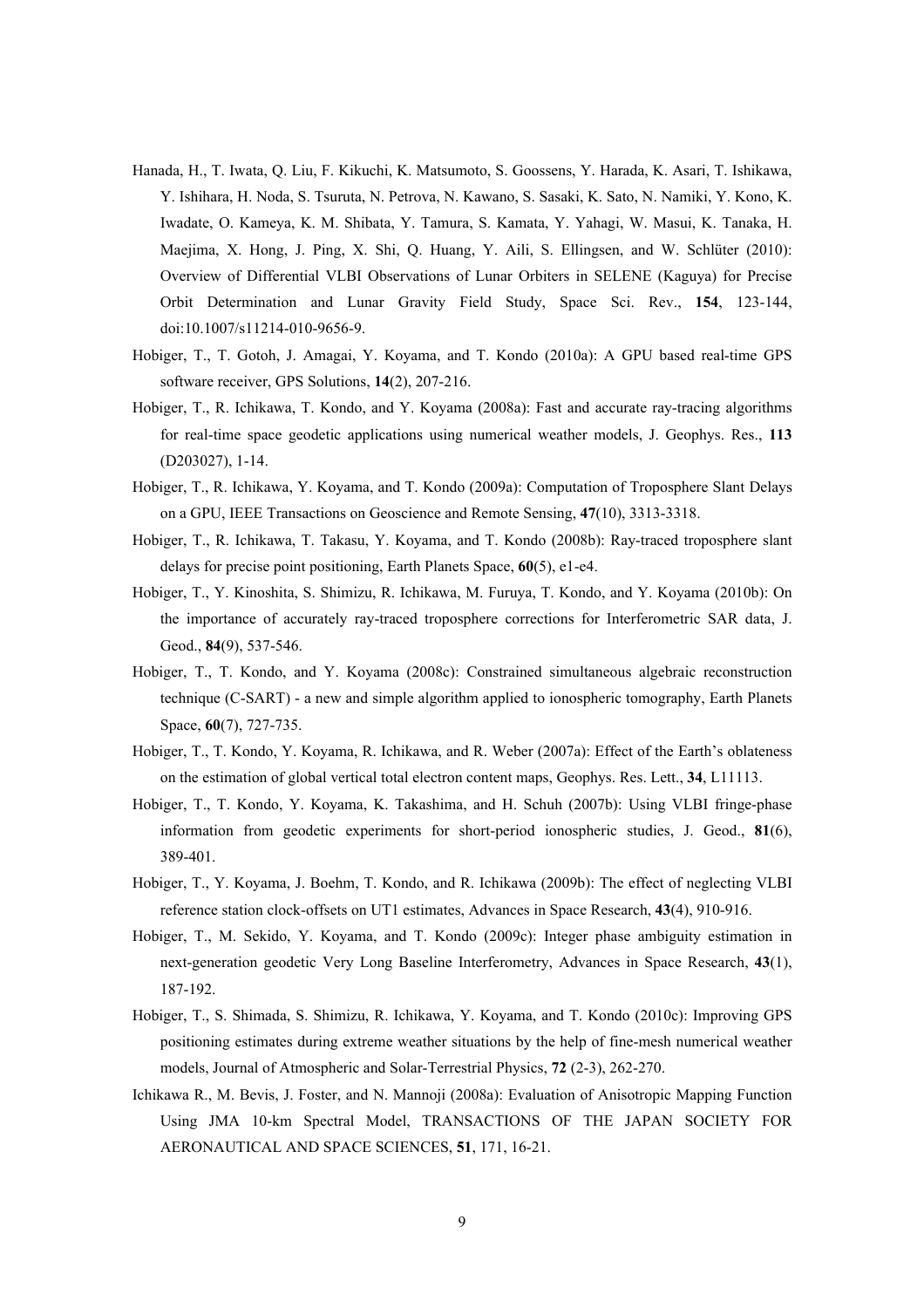- Ichikawa R., T. Hobiger, Y. Koyama, and T. Kondo (2008b): An Evaluation of the Practicability of Current Mapping Functions Using Ray-traced Delays from JMA Mesoscale Numerical Weather Data, Proc. of the International Symposium on GPS/GNSS 2008(1), 5-12.
- Ichikawa, R., T. Hobiger, Y. Koyama, and T. Kondo (2010): Impact of Atmospheric Delay Reduction using KARAT on GPS/PPP Analysis, Geodesy for Planet Earth (IAG). (in press)
- Ichikawa, R., A. Ishii, H. Takiguchi, H. Kuboki, M. Kimura, J. Nakajima, Y. Koyama, T. Kondo, M. Machida, S. Kurihara, K. Kokado, S. Matsuzaka (2008c): Development of a Compact VLBI System for Providing over 10-km Baseline Calibration, "Measuring The Future", Proc. of the Fifth IVS General Meeting, 400-404.
- Ishii, A., R. Ichikawa, H. Takiguchi, H. Kuboki, M. Kimura, J. Nakajima, Y. Koyama, J. Fujisaku, and K. Takashima (2007): Development of a compact VLBI system for a length examination of a reference baseline, IVS NICT-TDC News, No. 28, 2-5.
- Ishii, A., R. Ichikawa, H. Takiguchi, H. Kuboki, M. Sekido, Y. Koyama, Y. Ohuchi (2008): Evaluation of a Laser-pumped Cs Gas-cell Frequency Standard on Geodetic VLBI, J. Geod. Soc. Japan, **54**, 4, 259-268.
- Ishii, A., R. Ichikawa, H. Takiguchi, K. Takefuji, Y. Koyama, S. Kurihara, K. Kokado, and D. Tanimoto (2009): Geodetic VLBI Experiments by a Small VLBI Antenna with a Broad-band Feed, IVS NICT-TDC news, No. 30, 30-32.
- Kawai, E., J. Nakajima, H. Takeuchi, H. Kuboki, T. Kondo, M. Suzuki, and K. Saito (2008): RFI mitigation at a 2GHz band by using a wide-band high-temperature superconductor filter, J. Geod. Soc. Japan, **54**, 31-37.
- Kikuchi, F., Y. Kono, Q. Liu, K. Matsumoto, Y. Ishihara, S. Goossens, H. Hanada, and N. Kawano (2009c): VLBI Data Analysis System for Differential VLBI in Lunar Explorer KAGUYA, J. Geod. Soc. Japan, **55**, 231-242. (in Japanese with English abstract)
- Kikuchi, F., Q. Liu, H. Hanada, N. Kawano, K. Matsumoto, T. Iwata, S. Goossens, K. Asari, Y. Ishihara, S. Tsuruta, T. Ishikawa, H. Noda, N. Namiki, N. Petrova, Y. Harada, J. Ping, and S. Sasaki (2008b): Precise Orbit Determination of Sub-Satellites of SELENE (Kaguya) – Differential VLBI Observations by Same Beam and Multi Frequency VLBI Methods –, Proceedings of the 41st ISAS Lunar and Planetary Symposium, 67-68.
- Kikuchi, F., Q. Liu, H. Hanada, N. Kawano, K. Matsumoto, T. Iwata, S. Goossens, K. Asari, Y. Ishihara, S. Tsuruta, T. Ishikawa, H. Noda, N. Namiki, N. Petrova, Y. Harada, J. Ping, and S. Sasaki (2009a): Pico-second Accuracy VLBI of the Two Sub-satellites of SELENE (KAGUYA) using Multi-Frequency and Same Beam Methods, Radio Science, 44, 1-7, doi:10.1029/2008RS003997.
- Kikuchi, F., Q. Liu, K. Matsumoto, H. Hanada, and N. Kawano (2008a): Simulation Analysis of Differential Phase Delay Estimation by Same Beam VLBI Method, Earth Planets Space, **60**, 391-406.
- Kikuchi, F., Q. Liu, K. Matsumoto, Y. Ishihara, J. Ping, H. Hanada, T. Iwata, N. Namiki, N. Kawano, and S. Sasaki (2009b): Differential Phase Delay Estimation in VRAD mission of SELENE (KAGUYA),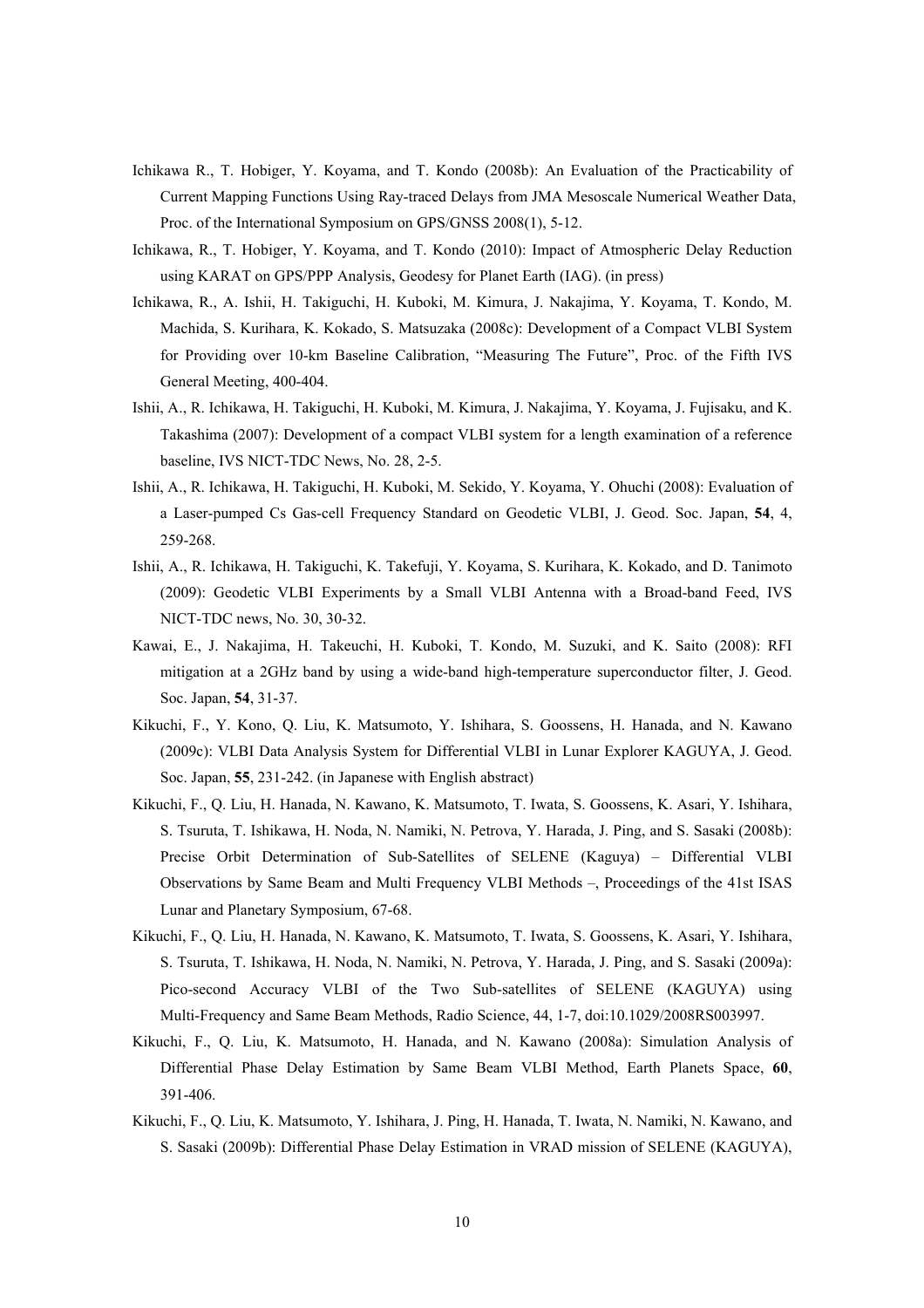Transactions of Japan Society for Aeronautical and Space Sciences, Space Technology Japan, 7, ists26, Pk7-Pk10.

- Kondo, T., T. Hobiger, M. Sekido, R. Ichikawa, Y. Koyama, and H. Takaba (2009): Estimation of scan-gap limits on phase delay connections in Delta VLBI observations based on the phase structure function at a short time period, Earth Planets Space, **61**(3), 357-371.
- Kondo, T., Y. Koyama, R. Ichikawa, M. Sekido, E. Kawai, and M. Kimura (2008): Development of the K5/VSSP system, J. Geod. Soc. Japan, **54**, 233-248.
- Koyama, Y., T. Kondo, M. Sekido, T. Hobiger, H. Takiguchi, K. Wada, S. Kurihara, R. Haas, J. Wagner, A. Mujunen, and J. Ritakari (2008a): Ultra Rapid dUT1 Estimations from e-VLBI Sessions, Advances in Geophysics, **20**, 197-204.
- Koyama, Y., T. Kondo, M. Sekido, J. Nakajima, M. Kimura, and H. Takeuchi (2008b): Adaption of the VLBI Standard Interface to the K5 VLBI System, J. Geod. Soc. Japan, **54**, 249-258.
- Koyama, Y., M. Sekido, T. Hobiger, H. Takiguchi, and T. Kondo (2008c): Developments of Automated Data Processing System for Ultra Rapid dUT1 e-VLBI Sessions, in Measuring the Future, Proc. 5th IVS General Meeting, A. Finkelstein and D. Behrend (eds.), ISBN 978-5-02-025332-2, 405-409.
- Liu, Q., F. Kikuchi, S. Goossens, K. Matsumoto, H. Hanada, J. Ping, X. Shi, Y. Tamura, Y. Harada, K. Asari, S. Tsuruta, T. Ishikawa, N. Kawano, Y. Ishihara, H. Noda, S. Sasaki, T. Iwata and N. Namiki (2009a): S-band Same-Beam VLBI Observations in SELENE (Kaguya) and Correction of Atmospheric and Ionospheric Delay, J. Geod. Soc. Japan, **55**, 243-254. (in English with Japanese abstract)
- Liu, Q., F. Kikuchi, K. Matsumoto, K. Asari, S. Tsuruta, J. Ping, H. Hanada, and N. Kawano (2007b): Error Analysis of Same-beam Differential VLBI Technique using Two SELENE Satellites, Adv. Space Res, **40**, 51-57, doi:10.1016/j.asr.2007.02.044.
- Liu, Q., F. Kikuchi, K. Matsumoto, S. Goossens, H. Hanada, Y. Harada, X. Shi, Q. Huang, T. Ishikawa, S. Tsuruta, K. Asari, Y. Ishihara, N. Kawano, S. Kamata, T. Iwata, H. Noda, N. Namiki, S. Sasaki, S. Ellingsen, K. Sato, K. M. Shibata, Y. Tamura, T. Jike, K. Iwadate, O. Kameya, J. Ping, B. Xia, T. An, Q. Fan, X. Hong, W. Yang, H. Zhang, Y. Aili, B. Reid, W. Hankey, J. McCallum, G. Kronschnabl, and W. Schlüter (2010): Same-beam VLBI Observations of SELENE for Improving Lunar Gravity Field Model, Radio Science, **45**, RS2004, 1-16, doi:10.1029/2009RS004203.
- Liu, Q., F. Kikuchi, S. Tsuruta, K. Matsumoto, H. Hanada, O. Kameya, Y. Tamura, K. Asari, and N. Kawano (2007a): Effect of Phase Characteristics of Telescopes on Same-Beam Differential VLBI, IEEE Trans., Antenna and Propa., **55**, 1466-1470, doi:10.1109/TAP.2007.895650.
- Liu, Q., X. Shi, F. Kikuchi, Q. Huang, S. Kamata, K. Matsumoto, H. Hanada, X. Hong, A. Yu, J. Ping, Q. Fan, B. Xia, T. An, Z. Qian, W. Yang, H. Zhang, Z. Wang, and N. Wang (2009b): High-accuracy Same-beam VLBI Observations using Shanghai and Urumqi Telescopes, Science in China Series G, **1**, 12-23.
- Matsuzaka, S., H. Shigematsu, S. Kurihara, M. Machida, K. Kokado, and D. Tanimoto (2008): Ultra Rapid UT1 Experiment with e-VLBI, IVS 2008 General Meeting Proceedings, A. Finkelstein and D.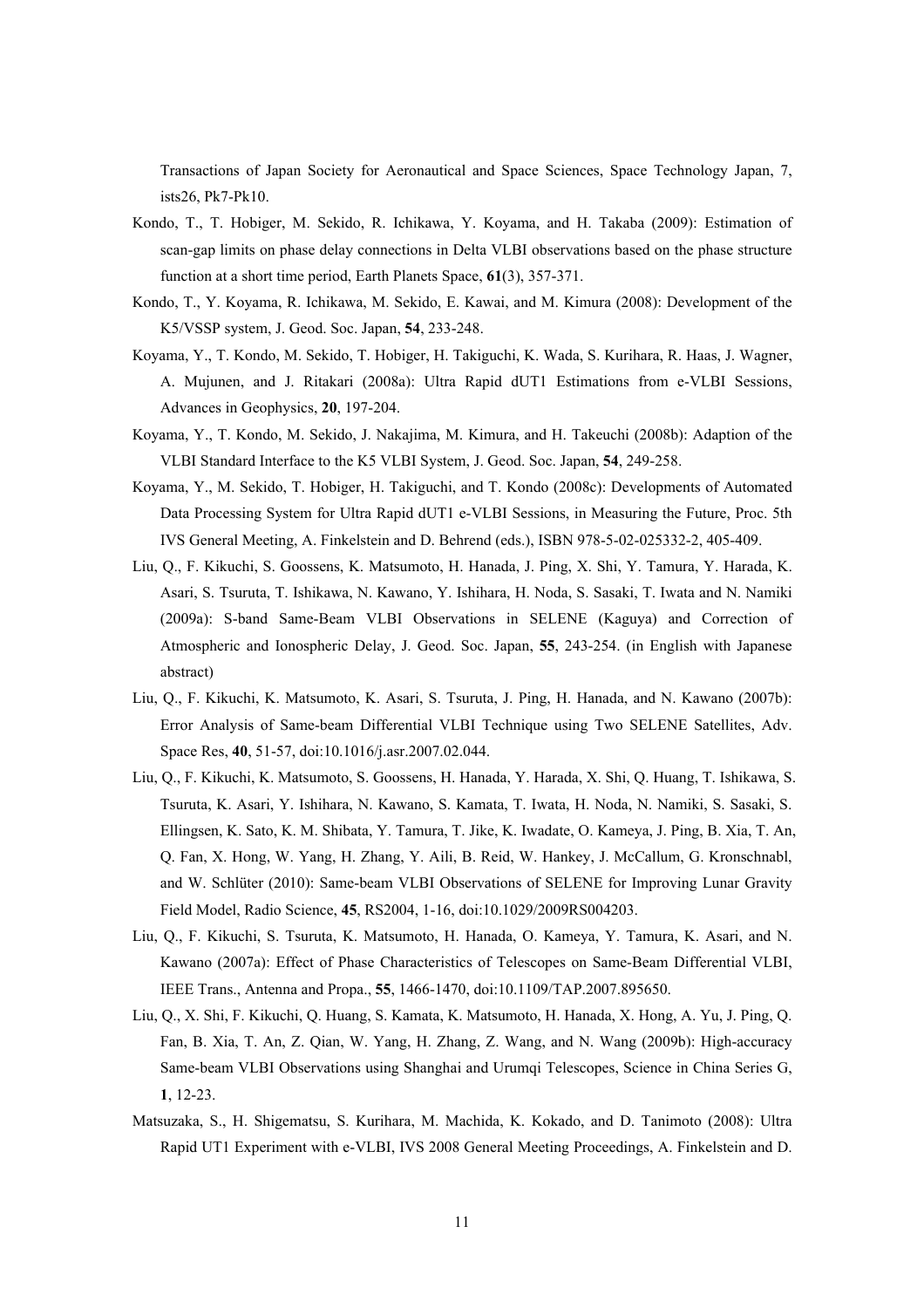Behrend (eds.), 68-71.

- Nishio, M., Q. Liu, T. Miyazaki, M. Hirata, Y. Kuroki, M. Kusuhata, N. Iwashita, C. Minamitake, S. Yasuda, N. Iino, T. Omodaka, O. Kameya, N. Kawano, T. Suzuyama, Y. Shibuya, and N. Kurihara (2007): Observation Site Atmospheric Phase Fluctuations Observed by Three-Element VLBI, IEEE Trans., Antenna and Propa., **55**, 2056-2063.
- Sekido, M., N. Kawaguchi, Y. Koyama, M. Kimura, T. Kondo, H. Takiguchi, T. Hobiger, K. Takefuji, H. Harai, T. Ikeda, S. Shimojo, T. Oyama, T. Hara, Y. Kono, S. Kurihara, K. Kokado, D. Tanimoto, K. Nozawa, H. Takeuchi, H. Uose, K. Fujisawa, and H. Takaba (2009): e-VLBI Activities in Japan, The 8th International e-VLBI Workshop, EXPReS09-24, Proceedings of Science, 1-7.
- Sekido, M., T. Kondo, J. Wagner, T. Hobiger, K. Kokado, H. Takiguchi, Y. Koyama, R. Haas, J. Ritakari, and S. Kurihara (2008a): Development of e-VLBI Technologies for Ultra-rapid UT1 Measurement, IVS NICT-TDC News, No. 29, 28-30.
- Sekido, M., H. Takiguchi, Y. Koyama, T. Kondo, R. Haas, J. Wagner, J. Ritakari, S. Kurihara, and K. Kokado (2008b): Ultra-rapid UT1 measurement by e-VLBI, Earth Planets Space, **60**, 865-870.
- Takiguchi, H., T. Hobiger, A. Ishii, R. Ichikawa, and Y. Koyama (2007): Comparison with GPS Time Transfer and VLBI Time Transfer, IVS NICT-TDC News, No. 28, 10-15.
- Takiguchi, H., Y. Koyama, R. Ichikawa, T. Gotoh, A. Ishii, and T. Hobiger (2009): Comparison Study of VLBI and GPS Carrier Phase Frequency Transfer -Part II-, IVS NICT-TDC News, No. 30, 26-29.
- Takiguchi, H., Y. Koyama, R. Ichikawa, T. Gotoh, A. Ishii, T. Hobiger, and M. Hosokawa (2008): Comparison Study of VLBI and GPS Carrier Phase Frequency Transfer using IVS and IGS data, IVS NICT-TDC News, No. 29, 23-27.
- Takiguchi, H., Y. Koyama, R. Ichikawa, T. Gotoh, A. Ishii, T. Hobiger, and M. Hosokawa (2009): VLBI Measurements for Frequency Transfer, in Highlights of Astronomy, Volume 15, XXVIIth IAU General Assembly, August 2009, I. F. Corbett (ed.).
- Takiguchi, H., Y. Koyama, R. Ichikawa, T. Gotoh, A. Ishii, T. Hobiger, and M. Hosokawa (2010): VLBI Measurements for Frequency Transfer, IVS NICT-TDC News, No. 31, 21-24.
- Todorova, S., T. Hobiger, and H. Schuh (2008): Using the Global Navigation Satellite System and satellite altimetry for combined Global Ionosphere Maps, Advances in Space Research, **42**, 727-736.

#### **3.2 SLR**

The Shimosato Hydrographic Observatory has been carrying out satellite laser ranging observation since 1982. In 2009, the satellite laser ranging system was thoroughly replaced. Suzuki et al. (2010) overviewed the present status and specification of the upgraded system.

Results of Satellite Laser Ranging observations by a fixed type satellite laser ranging station at the Shimosato Hydrographic Observatory (JHDLRS-1) are reported in Hydrographic and Oceanographic Department (2007; 2008; 2009; 2010). The total number of returns obtained by the JHDLRS-1 was 1,057,371 from 2,331 passes in 2005, 610,661 from 2,366 passes in 2006, 262,250 from 1,213 passes in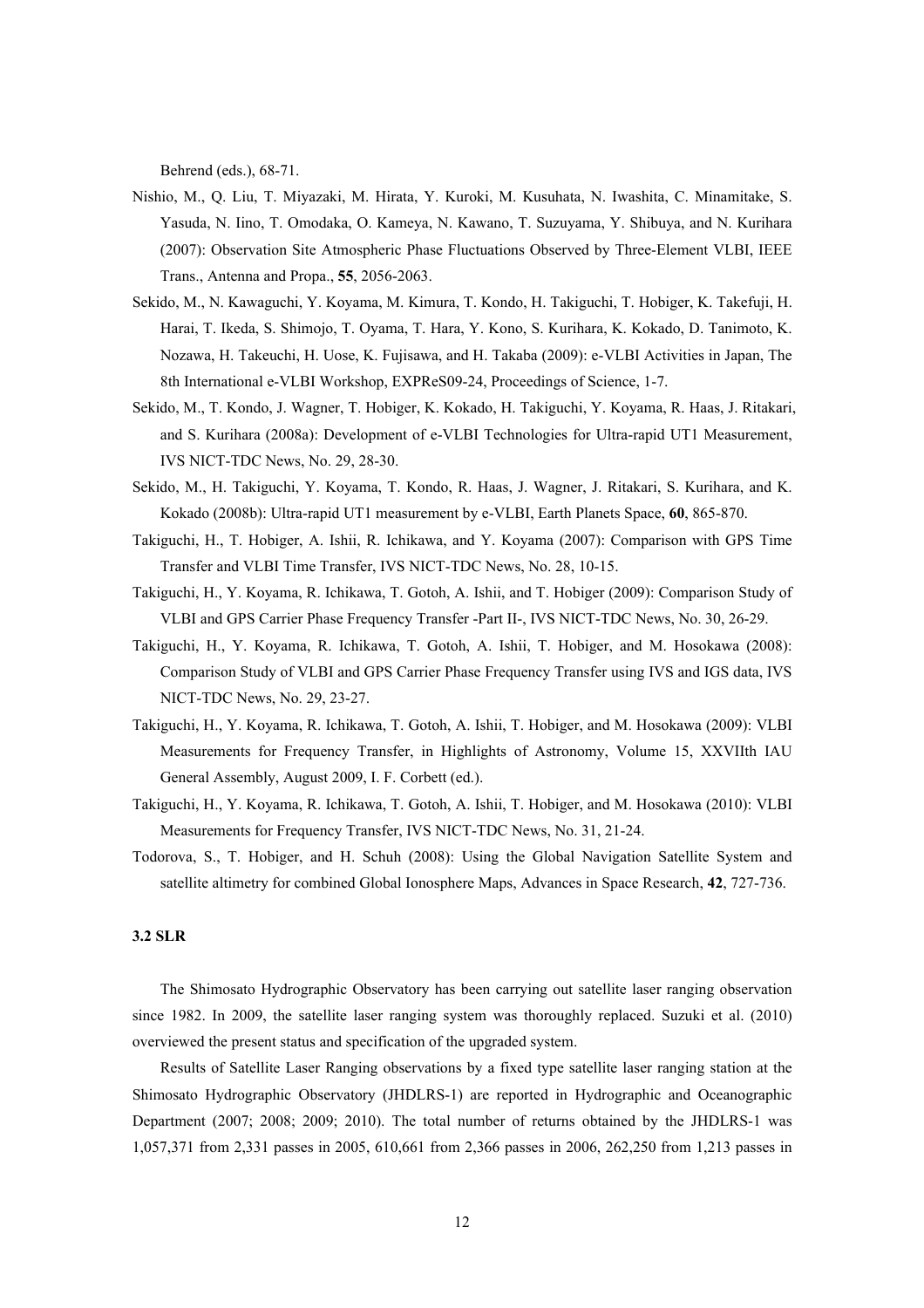2007, and 157,823 from 606 passes in 2008, respectively.

In order to reduce the influence caused by variation of signal intensity, two new techniques were introduced at the Shimosato Hydrographic Observatory in 2006: namely, the methods named Triple Threshold Screening (TTS) and Constant Mid-signal Detection (CMD). Kurokawa et al. (2007b) showed the principle of these techniques and verified their effectiveness in improving the ranging accuracy.

Kurokawa et al. (2007a) described the history and effort to improve the accuracy about Satellite Laser Ranging observation at the Shimosato Hydrographic Observatory.

National Institute of Information and Communications Technology (NICT) and Hitotsubashi University have continuously provided daily quality control reports for worldwide satellite laser ranging stations for more than 10 years. Otsubo et al. (2008) presented the analysis flow and the feedback procedure with actual examples.

Optical responses of various types of retroreflectors are numerically simulated for future lunar laser ranging targets (Otsubo et al., 2010). Proper choice of dihedral angle offset is the key for a single reflector design larger than 100 mm of diameter.

The spin axis of the Japanese geodetic satellite AJISAI was determined by satellite laser ranging data for the first time (Kucharski et al., 2010). The solution reveals that the spin axis is precessing with a period of 117 days, equal to the period of the right ascension of the ascending node of its orbit.

- Hydrographic and Oceanographic Department (2007): Data Rep. Hydrogr. Oceanogr. Obs., Ser. Satellite Geod., 20. (in Japanese, http://www1.kaiho.mlit.go.jp/jhd-E.html)
- Hydrographic and Oceanographic Department (2008): Data Rep. Hydrogr. Oceanogr. Obs., Ser. Satellite Geod., 21. (in Japanese, http://www1.kaiho.mlit.go.jp/jhd-E.html)
- Hydrographic and Oceanographic Department (2009): Data Rep. Hydrogr. Oceanogr. Obs., Ser. Satellite Geod., 22. (in Japanese, http://www1.kaiho.mlit.go.jp/jhd-E.html)
- Hydrographic and Oceanographic Department (2010): Data Rep. Hydrogr. Oceanogr. Obs., Ser. Satellite Geod., 23. (in Japanese, http://www1.kaiho.mlit.go.jp/jhd-E.html)
- Kucharski, D., T. Otsubo, G. Kirchner, and F. Koidl (2010): Spin axis orientation of AJISAI determined from Graz 2 kHz SLR data, Advances in Space Research, **46**, 251-256.
- Kurokawa, T., H. Fukura, Y. Kyuma, H. Inoshiro, I. Tanaka, and M. Suzuki (2007a): Improvement of accuracy Satellite Laser Ranging observation at the Shimosato Hydrographic Observatory, Tech. Bull. Hydrogr. Oceanogr., **25**, 81-86. (in Japanese)
- Kurokawa, T., H. Fukura, Y. Kyuma, H. Inoshiro, I. Tanaka, M. Suzuki, M. Nagaoka, and A. Egawa (2007b): Newly developed methods for SLR observation at Simosato Hydrographic Observatory, Rep. Hydrogr. Oceanogr. Res., **43**, 37-44. (in Japanese with English abstract)
- Otsubo, T., M. Kobayashi, T. Gotoh, and T. Kubo-oka (2008): Daily quality control system of satellite laser ranging data for the ILRS network, J. Geod. Soc. Japan, **54**, 69-79.
- Otsubo, T., H. Kunimori, H. Noda, and H. Hanada (2010): Simulation of optical response of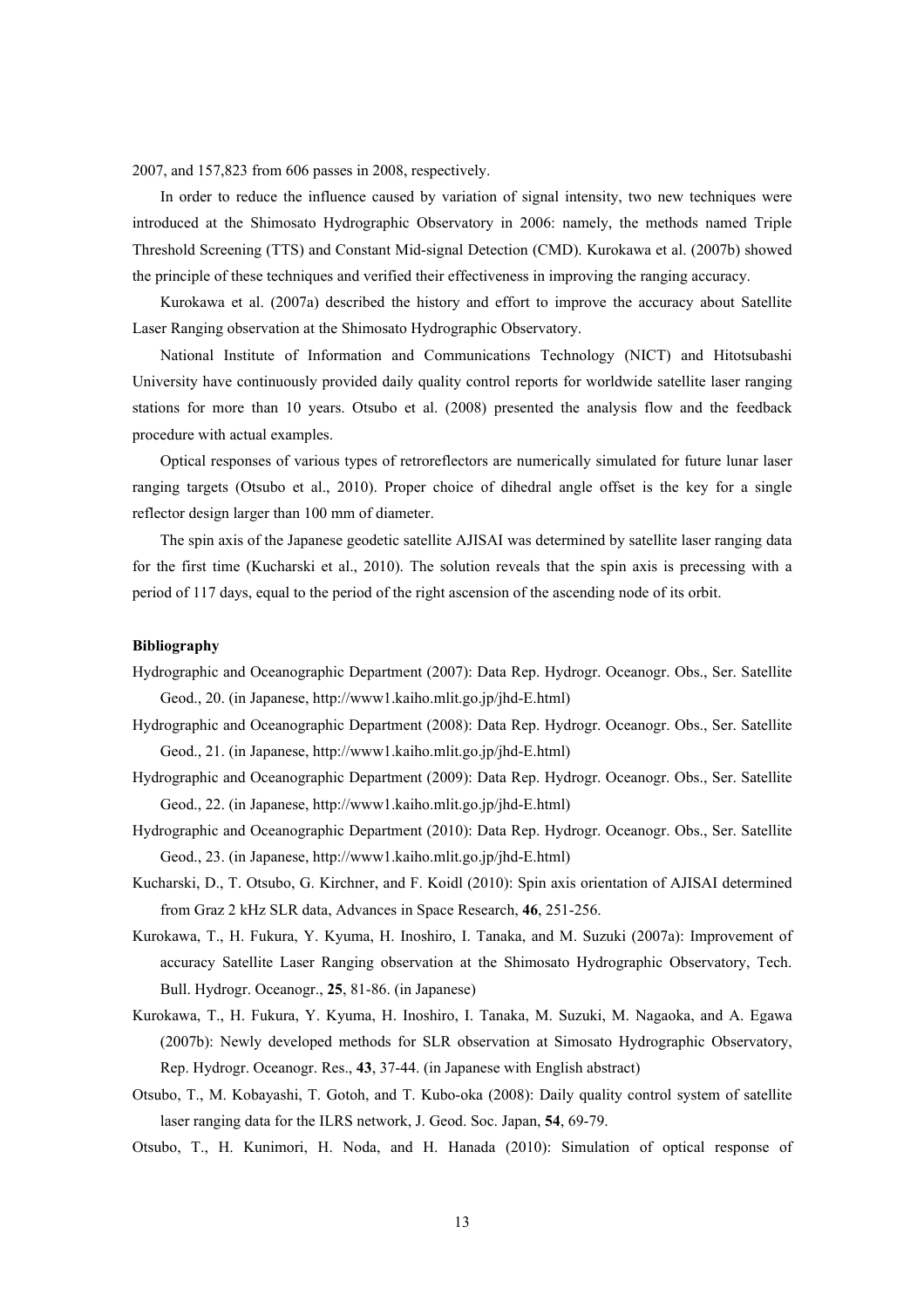retroreflectors for future lunar laser ranging, Advances in Space Research, **45**, 733-740.

Suzuki, M., Y. Narita, K. Ogata, and K. Yamada (2010): The present status and specification of the satellite laser ranging system at the Shimosato hydrographic observatory, Rep. Hydrogr. Oceanogr. Res., **46**, 116-124. (in Japanese with English abstract)

## **3.3 GPS**

#### **3.3.1 GEONET**

GSI has been operating the nationwide GPS array known as the GPS Earth Observation Network system (GEONET) since 1996. Continuous GPS data from GEONET support and provide the reference for GPS surveying in Japan and yield daily time series of site coordinates for monitoring crustal deformations.

The GEONET routine analysis system has been reinforced and revised step by step. The first revision was done in 2001 (Hatanaka et al. (2003)), the second in 2004 (GSI (2004)) and the latest in 2008. Nakagawa et al. (2009) overviewed the modification of the latest revision such as updating a version of Bernese software from 4.2 to 5.0, estimating tropospheric delay gradients, introducing absolute antenna phase center variation (PCV) models, updating geodetic datum from ITRF2000 to ITRF2005 and altering a strategy of calculating coordinates of the base station in Tsukuba.

Iwashita et al. (2009) and Nogami et al. (2008) compared results from the former and current GEONET analysis strategy by processing the data of past earthquakes and volcanic activities in Japan. They indicated that the new strategy could be more sensitive to detect crustal movements with a scale of about 1 cm. By estimating the tropospheric delay gradients, Miyahara et al. (2008a) found that errors caused by climate condition, reported by Amagai et al. (2007), were reduced in most cases. Miyahara et al. (2009) reviewed all these results.

Ishimoto et al. (2007a) evaluated crustal deformations caused by the Noto Hanto Earthquake in 2007 by processing GEONET data and reported about 21 cm southwest movement at the Togi station in Ishikawa prefecture. Ishimoto et al. (2007b) found 17 cm northwest movement at the Kashiwazaki station in Niigata prefecture by the Niigataken Chuetu-oki Earthquake in 2007. Miyahara et al. (2008b) reported about 1.5 m southwest and 2.1 m uplift movement at the Kurikoma2 station in Miyagi prefecture by the Iwate-Miyagi Nairiku Earthquake in 2008.

Kotani et al. (2009) developed a new method to determine coordinates of the base station in the GEONET routine analysis by processing with about 20 IGS stations around Japan. They succeeded in eliminating influences caused by a seasonal local movement around the base station in Tsukuba.

Toyofuku et al. (2007) showed an advantage of using the absolute antenna PCV models in GEONET analysis. Noguchi et al. (2008) compared accuracy of results with the IGS models and with GSI's original models and concluded GSI models should be applied for GEONET stations. Toyofuku et al. (2009) summarized evaluations about the antenna PCV models for GEONET.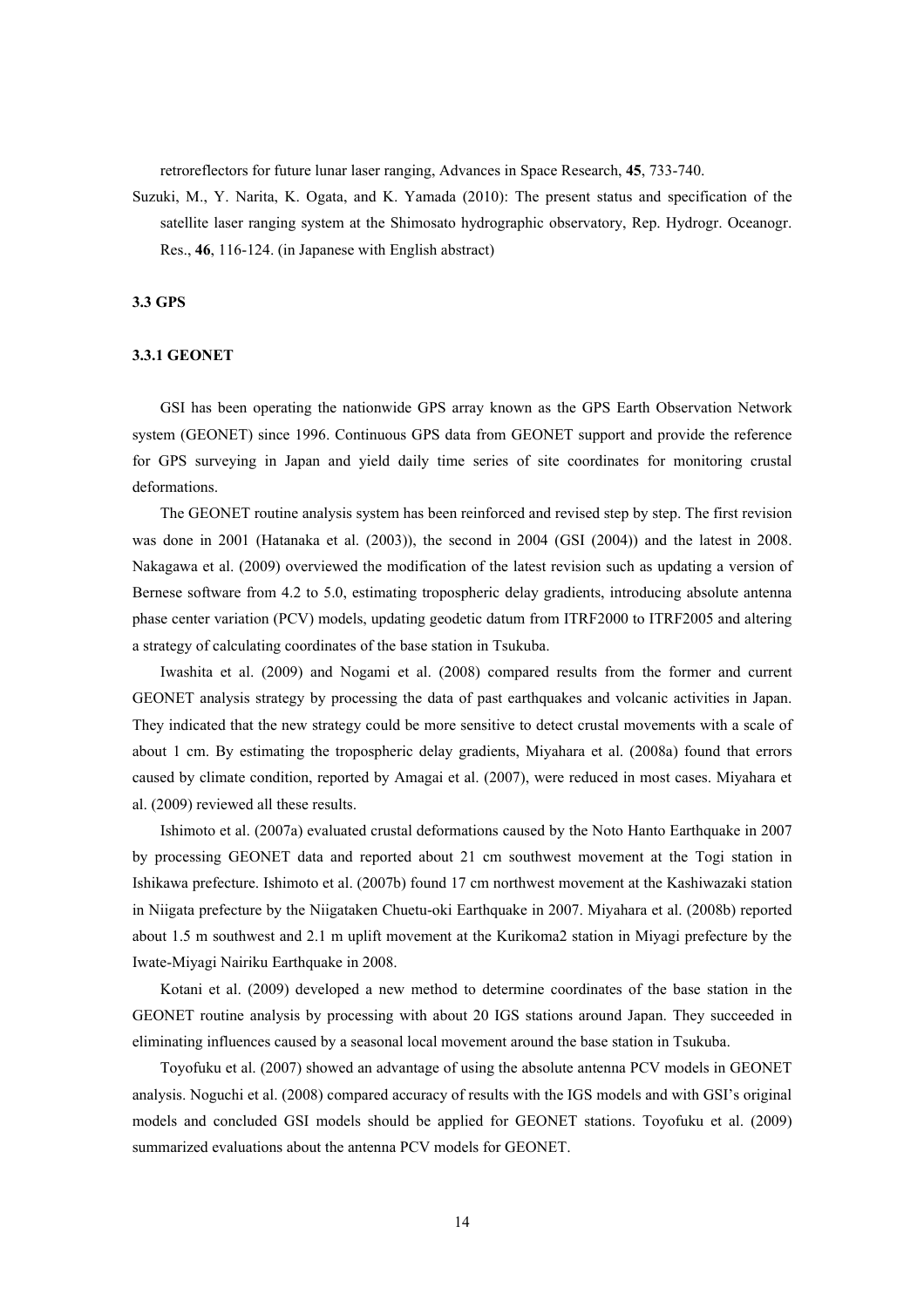Nishimura (2009) overviewed the GEONET system as well as InSAR and tilt/strainmeters in Japan from the viewpoint of monitoring crustal deformation.

Nishimura et al. (2010) developed a prototype to estimate an earthquake fault model using real-time 1-second sampling GEONET data. They concluded that it successfully estimated the fault models for the earthquakes with more than several centimeters of coseismic displacements at GPS stations. However, atmospheric disturbances often caused large noise levels in summer, which would make it difficult to detect coseismic displacements.

With the advent of multi Global Navigation Satellite Systems (GNSS) such as GLONASS, Galileo, and Quasi Zenith Satellite System (QZSS), a modernization of GEONET is required. Tsuji et al. (2009) sketched a plan to expand GEONET into GNSS Earth Observation Network System. Tsuji et al. (2010) reported future operational plans on GSI's geodetic continuous observation facility such as GEONET, tidal gauge stations and tilt/strain meters. Noguchi et al. (2010) focused on both advantages and disadvantages of switching current GPS antennas to GNSS antennas in monitoring crustal deformations. Tsuji et al. (2010) proposed to launch a 4-year R&D project to establish an integrated multi-GNSS data processing technique.

- Amagai, T. and M. Ishimoto (2007): Wide influence of atmospheric disturbance on analysis of GEONET, J. Geogr. Surv. Inst., **112**, 41-49.
- Ishimoto, M. and T. Yutsudou (2007a): Crustal Deformation of the Noto Hanto Earthquake in 2007 Observed by GEONET, J. Geogr. Surv. Inst., **113**, 37-39.
- Ishimoto, M. and T. Yutsudou (2007b): Crustal Deformation of the Niigataken Chuetsu-oki Earthquake in 2007 Observed by GEONET, J. Geogr. Surv. Inst., **114**, 79-81.
- Iwashita, C., S. Kawamoto, B. Miyahara, H. Nakagawa, and Y. Hatanaka (2008): Crustal movement around Volcanoes reevaluated from Solutions of GEONET new analysis strategy, 110th Meeting of the Geodetic Society of Japan Abstracts, 213-214. (in Japanese)
- Iwashita, C., T. Umezawa, S. Kawamoto, K. Nogami, and Y. Hatanaka (2009): A Correction Method to artificial displacements on GEONET coordinate time series, J. Geogr. Surv. Inst., **118**, 23-30.
- Kotani, K., K. Yoshida, Y. Hatanaka, and H. Munekane (2009): On an Estimation Method of GEONET Fixed Point Coordinates, J. Geogr. Surv. Inst., **118**, 17-20.
- Miyahara, B., K. Nogami, M. Ishimoto, Y. Hatanaka, and T. Amagai (2008): An impact of tropospheric gradient estimation on GEONET solutions, 110th Meeting of the Geodetic Society of Japan Abstracts, 97-98. (in Japanese)
- Miyahara, B., K. Nogami, T. Umezawa, C. Iwashita, and S. Kawamoto (2009): Crustal movement reevaluated from solutions of GEONET new analysis strategy (Ver. 4), J. Geogr. Surv. Inst., **118**, 31-36.
- Miyahara, B., K. Nogami, T. Umezawa, C. Iwashita, S. Kawamoto, and Y. Iimura (2008): Crustal Deformation associated with Iwate-Miyagi Nairiku Earthquake in 2008 detected by GEONET, J.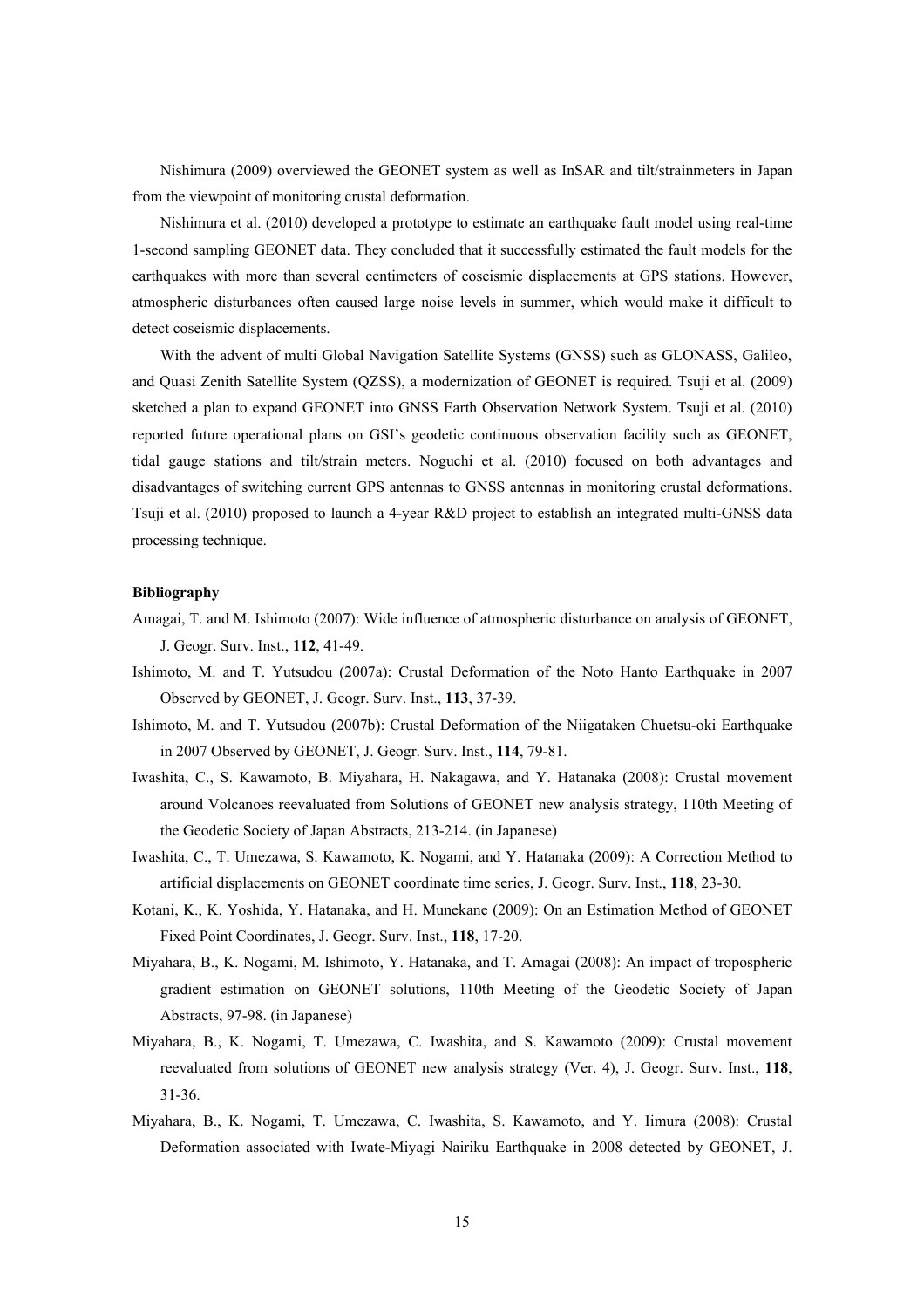Geogr. Surv. Inst., **117**, 73-77.

- Nakagawa, H., T. Toyofuku, K. Kotani, B. Miyahara, C. Iwashita, S. Kawamoto, Y. Hatanaka, H. Munekane, M. Ishimoto, T. Yutsudo, N. Ishikura, and Y. Sugawara (2008): Development and Validation of GEONET New Analysis Strategy (Version4), J. Geogr. Surv. Inst., **118**, 1-8.
- Nishimura, T. (2009): Recent Observation for Crustal Deformation, Zisin, **61**, S35-S43. (in Japanese with English abstract)
- Nishimura, T., M. Tobita, and T. Imakiire (2010): Development on the Rapid Estimation for an Earthquake Fault Model Using Real-time 1-second Sampling GPS Data, J. Geospatial Information Authority, **120**, 63-73. (in Japanese)
- Nogami, K., T. Umezawa, B. Miyahara, H. Nakagawa, and Y. Hatanaka (2008): Earthquake induced crustal movement reevaluated from solutions of GEONET new analysis strategy, 110th Meeting of the Geodetic Society of Japan Abstracts, 133-134. (in Japanese)
- Noguchi, Y., T. Toyofuku, and T. Furuya (2010): Approach of GPS station to GPS modernization, Japan Geoscience Union Meeting 2010, SGD001-12.
- Noguchi, Y., T. Toyofuku, T. Furuya, and Y. Hatanaka (2008): Verification of absolute antenna phase center models in GEONET system, 110th Meeting of the Geodetic Society of Japan Abstracts, 99-100. (in Japanese)
- Toyofuku, T., C. Iwashita, Y. Hatanaka, and T. Yutsudo (2009): Development and Evaluation of the Antenna Phase Center Models for GPS-Based Control Stations, J. Geogr. Surv. Inst., **119**, 9-15.
- Toyofuku, T., T. Yutsudo, C. Iwashita, and Y. Hatanaka (2007): Application of absolute antenna phase center models in GEONET system, 108th Meeting of the Geodetic Society of Japan Abstracts, 19-20. (in Japanese)
- Tsuji, H., K. Miyagawa, H. Yarai, K. Nitta, T. Iizuka, K. Yamaguchi, H. Kawawa, S. Kawamoto, T. Toyofuku, and T. Saito (2009): Some technical considerations on the future GNSS Earth Observation Network System, 112nd Meeting of the Geodetic Society of Japan Abstracts, 1-2. (in Japanese)
- Tsuji, H., K. Miyagawa, H. Yarai, K. Nitta, T. Iizuka, K. Yamaguchi, and S. Takashi (2010): Future plans of geodetic continuous observations: GEONET, tidal gauge stations, and stain/tilt meters, Japan Geoscience Union Meeting 2010, SGD001-11.
- Tsuji, H., H. Yarai, T. Toyoda, T. Yahagi, and Y. Hatanaka (2010): Feasibility of Surveying with Multi-GNSS, 114th Meeting of the Geodetic Society of Japan Abstracts, 69-70. (in Japanese)

#### **3.3.2 Kinematic GPS and RTK**

Sasahara et al. (2009) compared the accuracy of correction signal from MTSAT Satellite-based Augmentation System (MSAS) and Differential GPS (DGPS), and Precise Point Positioning (PPP) system with long base line KGPS positioning by Interferometric Translocation (IT) method composed by Colombo (1998).

Yokota et al. (2009) performed the source process inversion using 1-Hz GPS data only. The result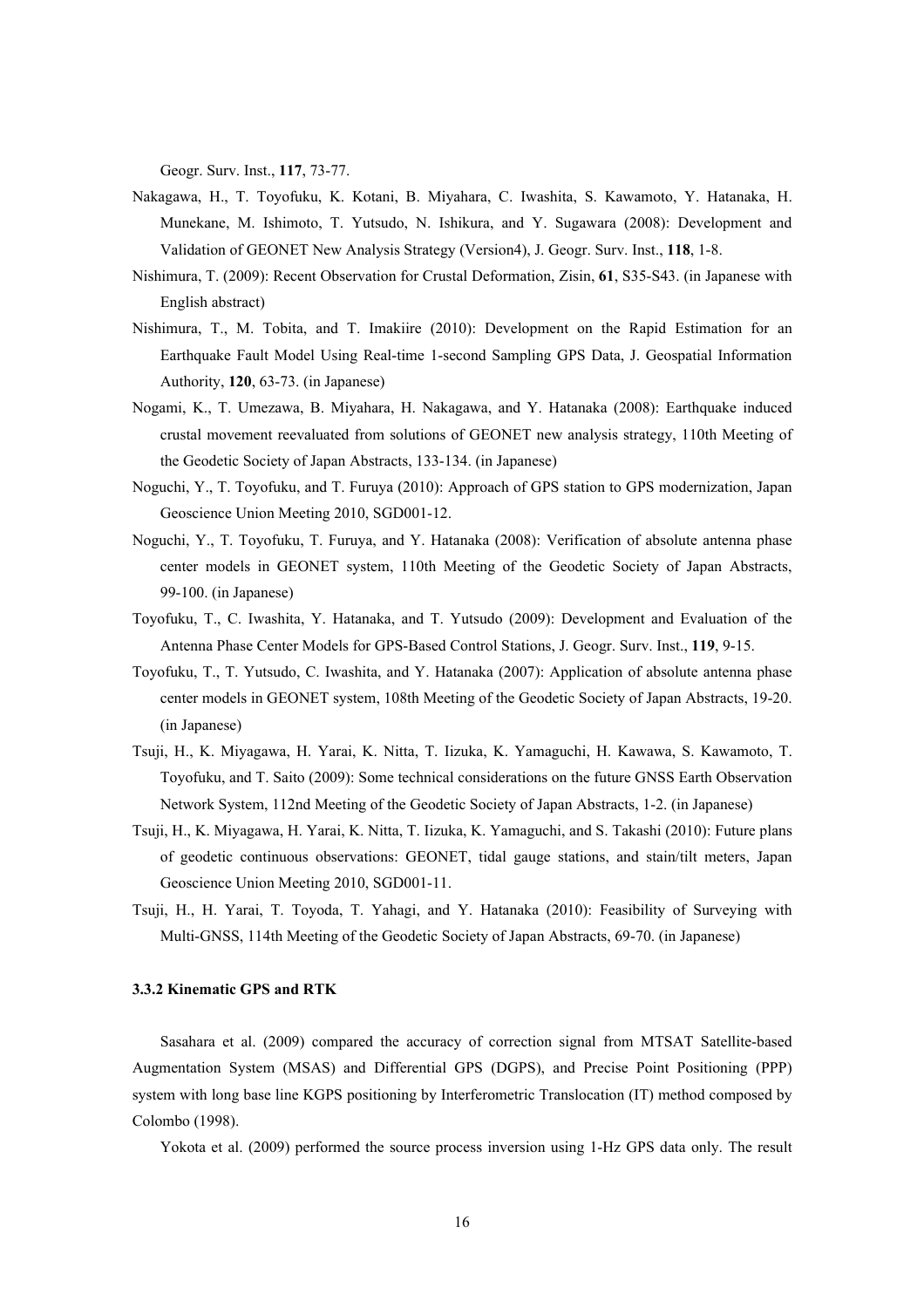shows fairly good agreement with a joint inversion of geodetic and strong motion data. The agreement demonstrates that 1-Hz GPS can infer the dynamic features of the rupture process even for an M6 class medium-sized earthquake.

Ohta et al. (2010) developed a low cost dual frequency GPS observation system consisting of a GPS receiver and a data logger. This system contains the function for RTK-GPS analysis, which is based on the RTCM ver. 3 format.

#### **Bibliography**

- Ohta, Y., S. Miura, S. Matsumura, and T. Mori (2010): Development of the GPS observation system using the low-cost dual-frequency GPS receiver and data logger, J. Geod. Soc. Japan, **56**, 101-106.
- Sasahara, N., T. Asakura, A. Nishishita, K. Nagano, T. Hashimoto, and N. Izumi (2009): Accuracy of MSAS, PPP, DGPS, with reference of KGPS positioning for long base line by IT, Tech. Bull. Hydrogr. Oceanogr., **27**, 66-67. (in Japanese)
- Yokota, Y., K. Koketsu, K. Hikima, and S. Miyazaki (2009): Ability of 1-Hz GPS data to infer the source process of a medium-sized earthquake: The case of the 2008 Iwate-Miyagi Nairiku, Japan, earthquake, Geophys. Res. Lett., **36**, L12301, doi:10.1029/2009GL037799.

### **3.3.3 GNSS Data Processing**

Hatanaka et al. (2008) developed a GPS augmentation technique utilizing the L-band experimental channel of the Quasi-Zenith Satellite System (QZSS) for broadcasting augmentation parameters that are generated from the data of GEONET. The technique was designed for application to geodetic survey with a single-frequency GPS receiver. Ambiguity-fixed solutions were obtained for 56-100 per cent of the entire 15-minute-observation sessions in survey experiments.

Hatanaka (2008) developed a compression format for GNSS observation data that is compatible with RINEX ver. 3.00 format and tools. For data at sampling intervals of 30 seconds, the achieved compression ratio (defined as the ratio of the size of the compressed file relative to the size of the uncompressed file), combined with the additional text compression, is about 38 % of that by the simple application of text compression.

Munekane et al. (2008a) quantitatively evaluated, by numerical simulation with a satellite positioning system simulator (Munekane et al., 2008b), how the coming Quasi Zenith Satellite Systems (QZSS) could enhance GPS applicability in land survey in those areas where sky view was blocked. They obtained the following results: 1) QZSS observations considerably improve positioning accuracies at those sites where satellite visibilities are poor, 2) neglect of the tropospheric delay effects may result in large biases (up to 5 cm) of the estimated positions, especially in the vertical component, even for a short baseline, which are not mitigated even by adding QZSS observations, and 3) higher limit of the lowest elevation angle of observable satellites will be tolerable for given precision requirement on land survey when QZSS observations are available.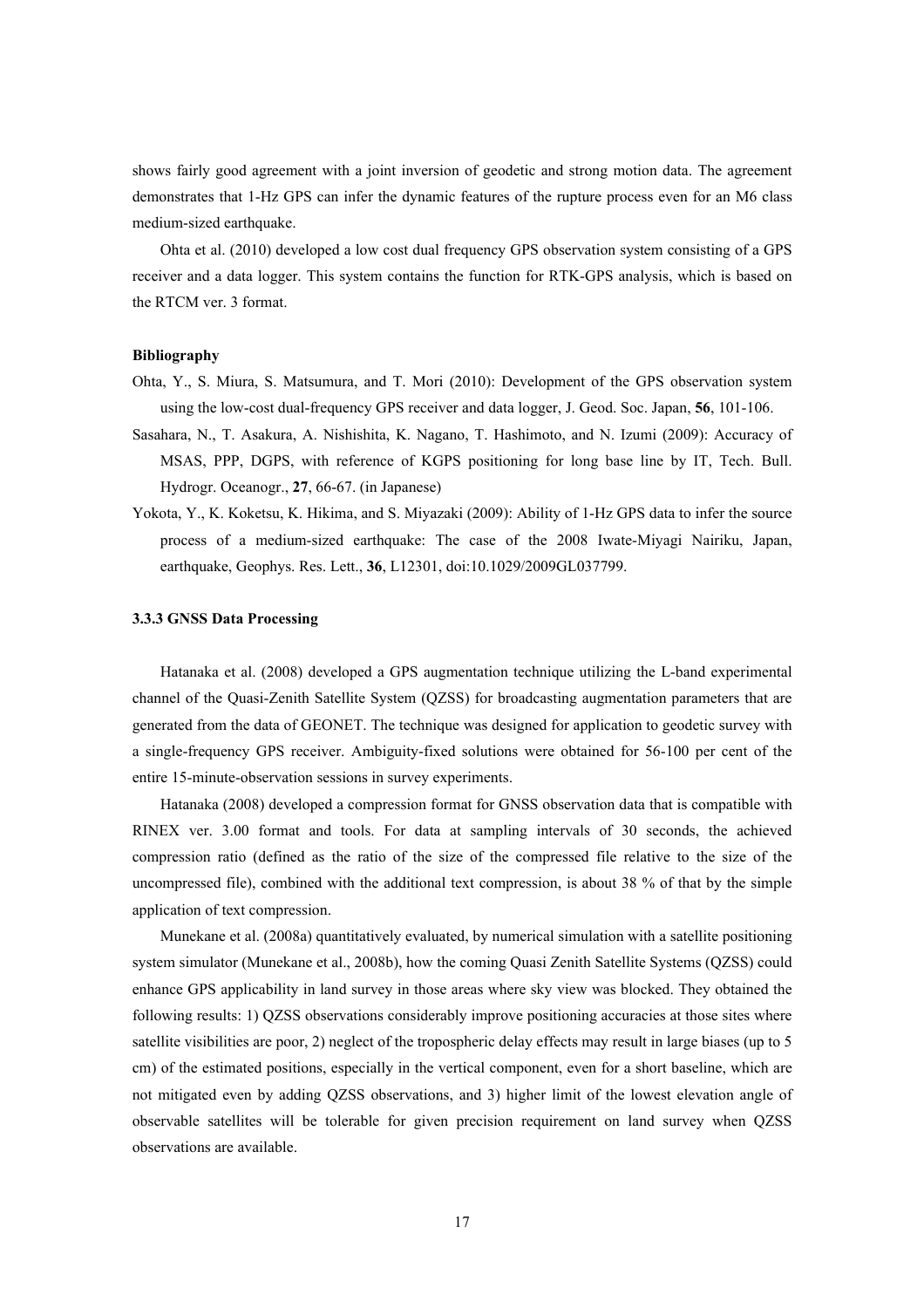Munekane et al. (2008c) quantitatively estimated the spurious annual vertical deformations due to poor modeling of tropospheric delays over Japan, through a numerical simulation. They found that the amplitudes of the deformations increase toward the north, reaching up to 3 mm maximum at around N45º, whereas the phases are uniform throughout Japan with maximum spurious subsidence in the middle of February. Munekane and Boehm (2010) revealed that the amplitudes of the spurious annual vertical deformations would be greatly reduced (below 1 mm at most sites) by the use of the mapping functions derived from numerical weather models.

Munekane et al. (2010) investigated the effect of multipath on GPS-derived vertical coordinates of the GPS station, TSKB, in Tsukuba, Japan, and detected that the multipath was responsible for the large time-correlated errors with an amplitude greater than 1 cm.

Kobayashi (2007) investigated the repeatability of GPS 6-hour analysis. The spatial monitoring procedure was adopted to watch the 6-hour GPS coordinates.

Shoji et al. (2009) summarized the results of the Japanese GPS meteorology project "GPS/MET JAPAN" conducted from 1997 to 2002 and reviewed subsequent researches. In this project, precipitable water vapor derived from GEONET is fed to the data assimilation system in numerical weather predictions, which resulted in improvement of positioning accuracy of GPS.

Takagi et al. (2010) developed an improved analysis process of the GPS network around major active volcanoes based on JMA's operational meso-scale numerical weather analysis (MANAL). This approach is convenient and effective for GPS observation at steep areas such as volcanoes.

Ohtani et al. (2010) introduced a new Continuous GPS Network of the Geological Survey of Japan, AIST.

Shimada (2010) compared the coordinate solutions with the PCV models of the absolute and the relative receiver antennas for the analysis of the dense regional GPS network in Japan with the fiducial sites in and around East Asia. In the conclusion, generally the solutions adopting the absolute PCV models gain better repeatability compared with those with the relative models, indicating the absolute PCV models are more precise than the relative PCV models.

- Hatanaka, Y. (2008): A Compression Format and Tools for GNSS Observation Data, Bull. Geogr. Surv. Inst., **55**, 21-30.
- Hatanaka, Y., Y. Kuroishi, H. Munekane, and A. Wada (2008): Development of a GPS Augmentation Technique, Proceedings of International Symposium on GPS/GNSS 2008 in Tokyo, Toward a New Era of Positioning Technology, Tokyo International Exchange Center, Odaiba, Tokyo, Japan, November 11-14, 2008, 1097-1103.
- Kobayashi, A. (2007): Spatial monitoring of GPS coordinates using 6-hour analysis in the Tokai area, Quarterly Journal of Seismology, **70**, 67-72. (in Japanese)
- Munekane, H. and J. Boehm (2010): Numerical simulation of troposphere-induced errors in GPS-derived geodetic time series over Japan, J. Geod., **84**, 405-417.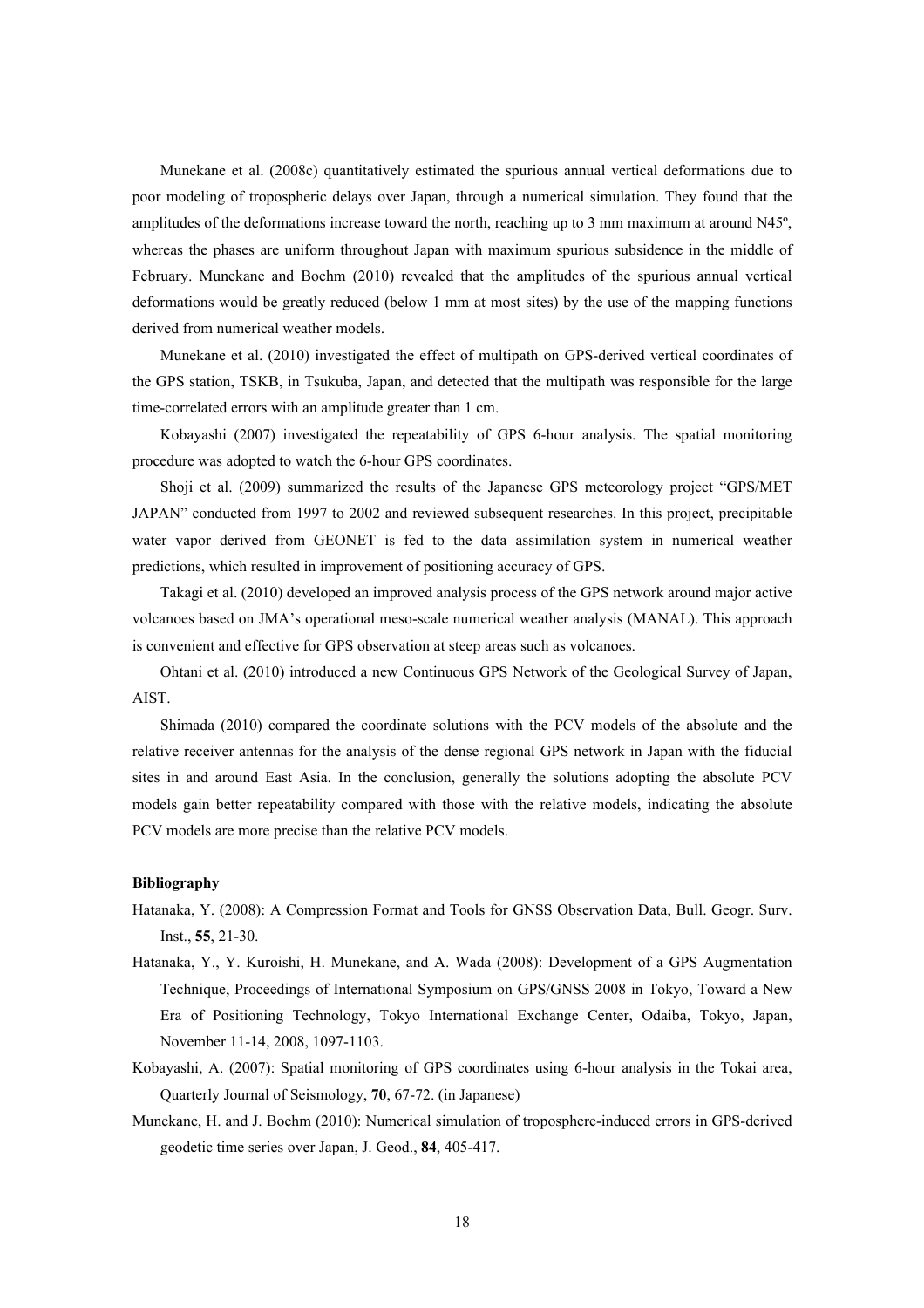- Munekane, H., Y. Kuroishi, Y. Hatanaka, K. Takashima, and M. Ishimoto (2010): Groundwater-induced vertical movements in Tsukuba revisited: installation of a new GPS station, Earth Planets Space, **62**, 711-715.
- Munekane, H., Y. Kuroishi, Y. Hatanaka, and H. Miyazaki (2008a): Simulation study of the impact of QZSS on land survey, GPS/GNSS 2008 in Tokyo, Toward a New Era of Positioning Technology, Tokyo International Exchange Center, Odaiba, Tokyo, Japan, November 11-14, 2008, 1087-1095.
- Munekane, H., Y. Kuroishi, Y. Hatanaka, and H. Yarai (2008b): Development of a Satellite Positioning System Simulator, J. Geogr. Surv. Inst., **115**, 123-131. (in Japanese)
- Munekane, H., Y. Kuroishi, Y. Hatanaka, and H. Yarai (2008c): Spurious annual vertical deformation over Japan due to mismodelling of tropospheric delays, Geophys. J. Int., **175**, 831-836.
- Ohtani, R., H. Tsukamoto, T. Sato, T. Kiguchi, N. Shigematsu, S. Itaba, Y. Kitagawa, N. Matsumoto, M. Takahashi, and N. Koizumi (2010): A New Continuous GPS Network of the Geological Survey of Japan, AIST, Bull. Geol. Surv. Japan, **61**(1/2), 57-74.
- Shimada, S. (2010): Comparison of the Coordinates Solutions between the Absolute and the Relative PCV Models in the Dense Regional GPS Network in Japan, Geodesy for Planet Earth, Springer-Verlag, Berlin. (in press)
- Shoji, Y., T. Iwabuchi, Y. Hatanaka, H. Seko, R. Ichikawa, R. Ohtani, and N. Mannoji (2009): GPS meteorology: Research on the construction of GPS water vapor information system and application to meteorology, geodesy, and hydrology, J. Geod. Soc. Japan, **55**, 17-38. (in Japanese with English abstract)
- Takagi, A., K. Fukui, and Y. Shoji (2010): GPS baseline solutions with tropospheric correction by using the JMA numerical weather model for monitoring volcanoes, Bull. Volcanol. Soc. Japan, **55**, 1-12. (in Japanese with English abstract)

#### **3.3.4 REGMOS**

GSI has improved the remote GPS monitoring system for volcanoes. The communications control unit was remodeled in 2006 for reinforcement of communication function and became capable of four different kinds of communication including a wired circuit. Further remodeling was carried out in 2007 and 2008 to add a new function to switch communication terminals of the unit remotely.

After that the new system was developed in 2009 - 2010 which introduced the synthesized control unit suited to a high-speed satellite communication (communication service BGAN by Inmarsat). The synthesized control unit can watch the connection status and control electricity automatically. This new system has several features; high-speed data communication by TCP/IP, use of data logger for simultaneous data acquisition, and adoption of on-board GPS receiver for electric power saving. The shape of the system is an octagon with solar panels on all sides, which are expected to improve the charge efficiency in frigid conditions.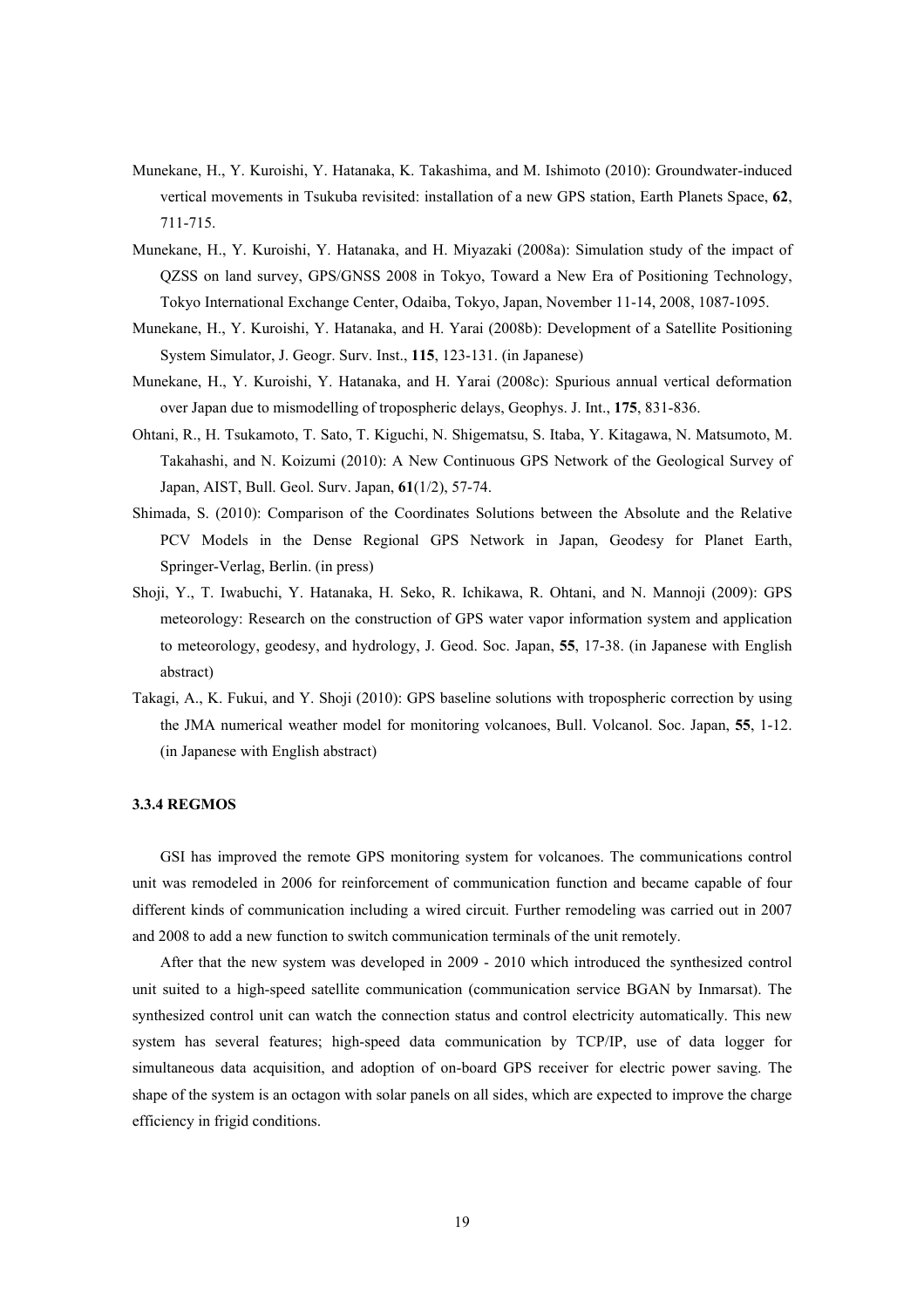#### **3.3.5 Tsunami Monitoring System**

Kato et al. (2008) reported installation of a tsunami monitoring system using a GPS buoy off Muroto Peninsula, Japan. The GPS buoy successfully recorded the tsunami with about 10 cm amplitude. The simulated record has shown excellent consistency with the observed tsunami.

Offshore and coastal direct tsunami-wave profile observation system should be included in the tsunami monitoring system. Nagai et al. (2007) introduces basic design of the future tsunami monitoring system using newly developed GPS buoy system and other coastal and on-site sensors. Method of real-time tsunami data processing system is also introduced.

## **Bibliography**

Kato, T., Y. Terada, T. Nagai, K. Shimizu, T. Tomida, and S. Koshimura (2008): Development of a new tsunami monitoring system using a GPS buoy, Proc. Int. Symp. on GPS/GNSS 2008, 846-851.

Nagai, T., T. Kato, N. Moritani, H. Izumi, Y. Terada, and M. Mitsui (2007): Proposal of hybrid tsunami monitoring network system consisted of offshore, coastal and on-site wave sensors, Coastal Engineering Journal, **49**, 1, 63-76.

### **3.4 SAR**

JAXA has been operating the Advanced Land Observation Satellite (ALOS), also known as "Daichi", since Jan. 24 2006. One of the three sensors installed is the L-band Synthetic Aperture Radar (SAR), PALSAR, and is being used for monitoring the earth surface frequently based on the systematic observation plan. L-band SAR has a unique function of providing a surface deformation map by means of the differential SAR interferometry for the two datasets separated by several tens of the days. PALSAR, a representative and unique L-band SAR operated in space, has been used for the detection of the surface deformation which occurred in 2010. The examples include:

1) 2010 Haiti earthquake

(http://www.eorc.jaxa.jp/ALOS/img\_up/jdis\_pal\_haiti\_100116.htm)

- 2) 2010 Chile Earthquake
- (http://www.eorc.jaxa.jp/ALOS/img\_up/jdis\_pal\_chile\_eq2010\_09.htm)
- 3) New Zealand Earthquake
- (http://www.eorc.jaxa.jp/ALOS/img\_up/jdis\_pal\_nzleq\_100911.htm)

4) Volcanic eruption monitoring for Merapi

(http://www.eorc.jaxa.jp/ALOS/img\_up/jdis\_pal\_merapi\_oct2010\_1.htm)

Shimada et al. (2008) gave a brief summary on the improved performance of the Japanese ALOS/PALSAR, an L-band synthetic aperture radar, and reported detection of crustal deformation signals at Hawaii. Related works are found in Miyagi et al. (2009), Myer et al. (2008), Sandwell et al. (2008), Shimada (2006; 2010), Shimada et al. (2010), and Tong et al. (2011).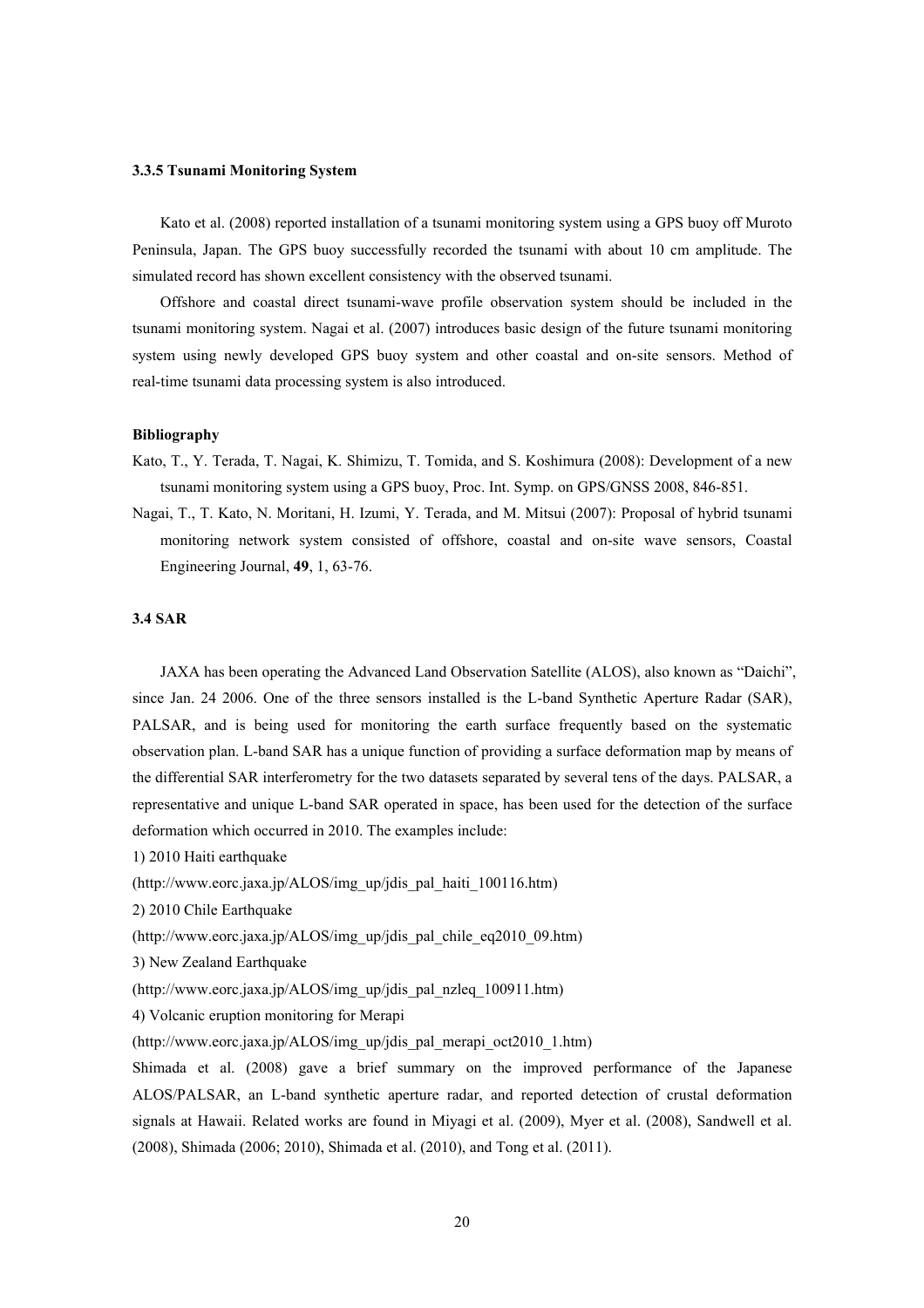GSI regularly performs SAR Interferometry (InSAR) analysis with PALSAR data obtained by ALOS. One of the purposes of the InSAR analysis is to monitor ground deformation associated with earthquake or volcanic activities, or due to subsidence or landslide. Interferograms obtained are regularly published and available to the public on the web site (http://vldb.gsi.go.jp/sokuchi/sar/index.html). InSAR can be a standard tool to monitor tectonic crustal deformation.

Amagai et al. (2007), Suzuki et al. (2007), and Amagai et al. (2008) made InSAR analyses for the data related to the 2007 Noto Hanto Earthquake, the 2007 Niigataken Chuetsu-oki Earthquake, and the 2008 Iwate-Miyagi Nairiku Earthquake, respectively. The results contributed to determination of the spatial extent of the damaged area and to estimation of the mechanisms of the earthquakes.

Tobita et al. (2009) carried out InSAR analysis for devastating earthquake disasters abroad and estimated fault models.

GSI detected subsidence on Tsugaru plains by InSAR, where leveling survey had never been carried out. GSI established a new leveling route in this area to monitor the subsidence more precisely. Morishita et al. (2010) showed that the vertical displacements obtained by InSAR analysis were in agreement with those from leveling.

Une et al. (2007) detected primary landslide associated with the 2007 Noto Hanto earthquake by InSAR. Suzuki et al. (2010) detected landslides near Mt. Gassan in Yamagata prefecture.

Nakamura et al. (2007a) calculated detailed seasonal variations in ice-flow for Shirase Glacier using the data obtained by Japanese Earth Resources Satellite-1 (JERS-1) synthetic aperture radar (SAR). Twelve pairs of images of 44-days repeat cycle from 30 April 1996 to 1 July 1998 were used to estimate ice-flow fields using an image correlation method. Nakamura et al. (2007b) applied an image correlation method to Japanese Earth Resources Satellite-1 synthetic aperture radar data obtained from 1996 to 1998 to examine flow velocity within Shirase Glacier, Antarctica. From the grounding line to the downstream region, the obtained ice-flow velocity was systematically higher on the western streamline than the eastern. Nakamura et al. (2010) studied temporal fluctuations in the flow velocity of Shirase Glacier in Antarctica using 15 synthetic aperture radar scenes obtained by the Japanese Earth Resources Satellite-1 (JERS-1) in 1996-1998 and 9 scenes obtained by the Advance Land Observing Satellite (ALOS) in 2007-2008.

Yamanokuchi et al. (2010) developed an interferometric synthetic aperture radar (InSAR) digital elevation model (DEM) with 50m grid spacing for the Breivika-Asuka Station area, East Dronning Maud Land, Antarctica with the aid of the elevation data measured by the Geoscience Laser Altimeter System (GLAS) as ground-truth data.

Ando and Okuyama (2010) discussed the possibility of deep roots of upper plate faults and earthquake generation using SAR.

Ozawa and Shimizu (2010) attempted to reduce atmospheric noise in InSAR using simulation from the 10km-mesh numerical weather model provided by Japan Meteorological Agency. A radar propagation path was estimated using the ray-tracing technique in order to consider atmospheric heterogeneity. The average of residual standard deviations for interferograms employed for reducing atmospheric noise was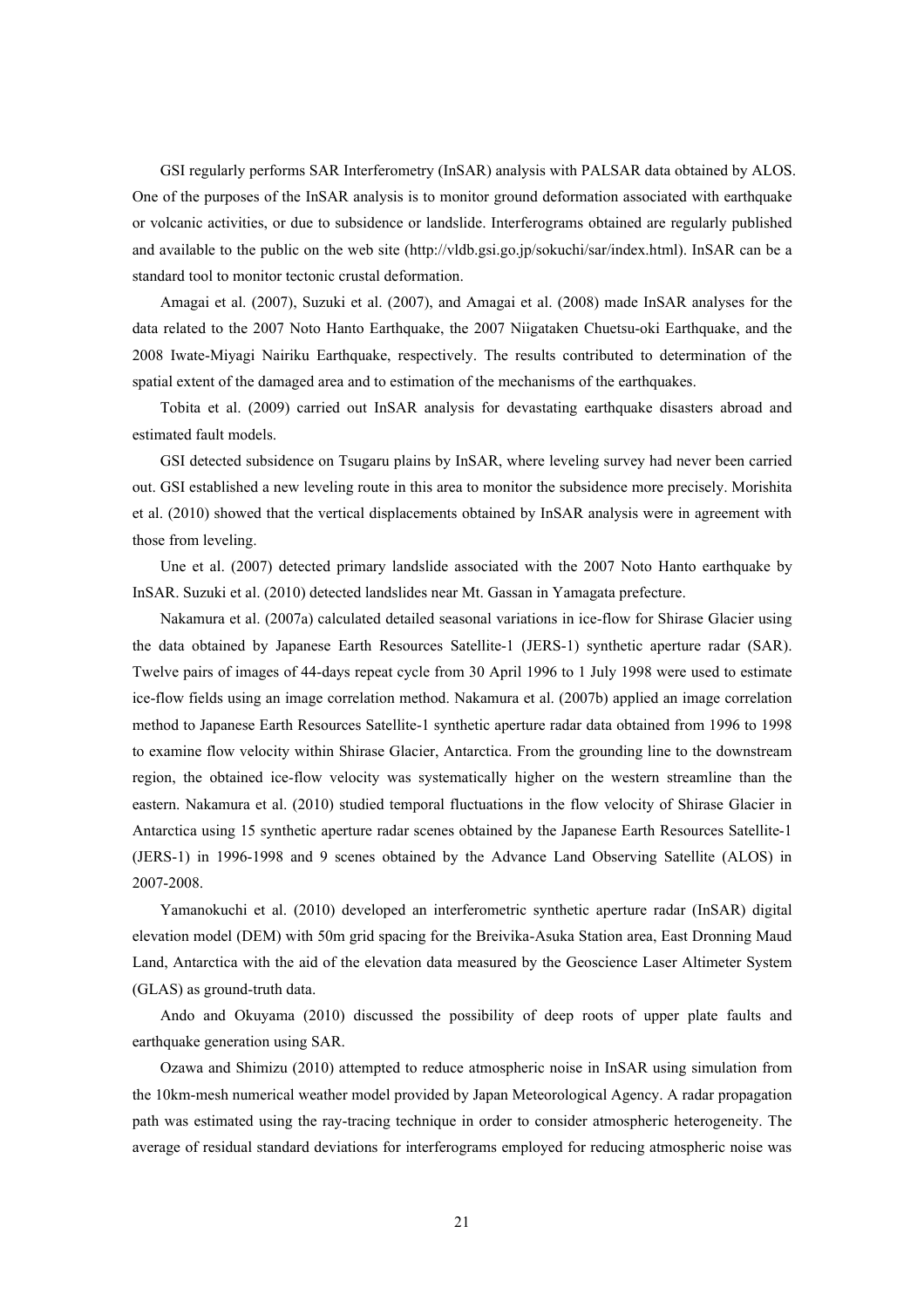13 mm, which is almost the same as those for interferograms employed for atmosphere-topography correction.

Hashimoto and Fukushima (2010) attempted to detect secular deformation associated with plate subduction using ALOS/PALSAR images and discussed several error sources in resulted interferograms. Hashimoto et al. (2010) reported coseismic and postseismic deformations of large to moderate earthquakes in 2008 and 2009 detected with ALOS/PALSAR, and their preliminary fault models.

Hobiger et al. (2010) illustrated the importance of ray-traced tropospheric corrections for InSAR data, using high-resolution numerical weather forecast model output.

- Amagai, T., A. Suzuki, K. Wada, M. Fujiwara, M. Tobita, and H. Yarai (2008): Detection of Crustal and Ground Deformation Triggered by the Iwate-Miyagi Nairiku Earthquake in 2008 with InSAR, J. Geogr. Surv. Inst., **117**, 15-20. (in Japanese)
- Amagai, T., K. Wada, M. Fujiwara, A. Suzuki, M. Tobita, and H. Yarai (2007): Detection of Crustal and Ground Deformation Triggered by the Noto Hanto Earthquake in 2007 with InSAR, J. Geogr. Surv. Inst., **113**, 3-11. (in Japanese)
- Ando, R. and S. Okuyama (2010): Deep roots of upper plate faults and earthquake generation illuminated by volcanism, Geophys. Res. Lett., **37**, L10308, doi:10.1029/2010GL042956.
- Hashimoto, M. and Y. Fukushima (2010): An attempt to detect secular deformation associated with the subduction of the Philippine Sea plate with ALOS/PALSAR, Proceedings of 'FRINGE2009', 30 November - 4 December 200, ESRIN, Frascati, Italy (ESA SP-677).
- Hashimoto, M., Y. Fukushima, M. Enomoto, and Y. Fukahata (2010): Detection of co- and postseismic displacements from large earthquakes with ALOS/PALSAR, Proceedings of 'FRINGE2009', 30 November - 4 December 2009, ESRIN, Frascati, Italy (ESA SP-677).
- Hobiger, T., Y. Kinoshita, S. Shimizu, R. Ichikawa, M. Furuya, T. Kondo, and Y. Koyama (2010): On the importance of accurately ray-traced troposphere corrections for Interferometric SAR data, J. Geod., **84**, 537-546, doi:10.1007/s00190-010-0393-3.
- Miyagi, Y., T. Ozawa, and M. Shimada (2009): Crustal deformation associated with an M8.1 earthquake in the Solomon Islands, detected by ALOS/PALSAR, Earth Planet. Sci. Lett., **287**, 385-391.
- Morishita, Y., A. Suzuki, T. Amagai, T. Karasawa, and M. Fujiwara (2010): Approach to Efficient Leveling by Using InSAR, J. Geogr. Surv. Inst., **120**, 17-22. (in Japanese)
- Myer, D., D. Sandwell, B. Brooks, J. Foster, and M. Shimada (2008): Inflation along Kilauea's Southwest Rift Zone in 2006, Journal of Volcanology and Geothermal Research, **177**, Issue 2, 418-424.
- Nakamura, K., K. Doi, and K. Shibuya (2007a): Why is Shirase Glacier turning its flow direction eastward?, Polar Science, **1**(2), 63-71, doi: 10.1016/j.polar.2007.09.003.
- Nakamura, K., K. Doi, and K. Shibuya (2007b): Estimation for seasonal change of Shirase Glacier flow by using JERS-1/SAR image correlation. Polar Science, **1**(2), 73-83, doi:10.1016/j.polar.2007.09.002.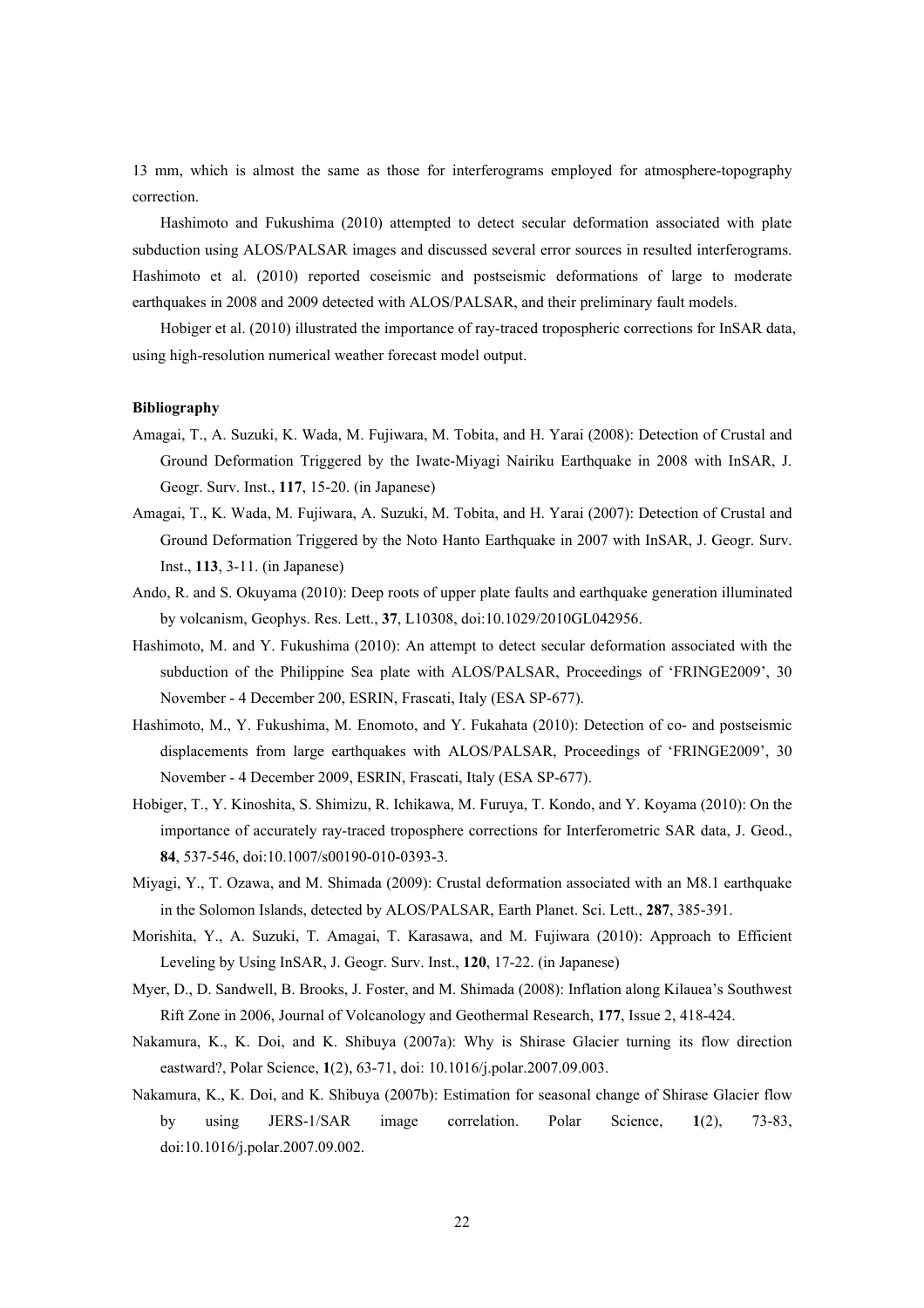- Nakamura, K., K. Doi, and K. Shibuya (2010): Fluctuations in the flow velocity of the Antarctic Shirase Glacier over an 11-year period, Polar Science, **4**, 443-455.
- Ozawa, T. and S. Shimizu (2010): Atmospheric noise reduction in InSAR analysis using numerical weather model, J. Geod. Soc. Japan, **56**, 137-147. (in Japanese with English abstract)
- Sandwell, D. T., D. Myer, R. Mellors, M. Shimada, B. Brooks, and J. Foster (2008): Accuracy and Resolution of ALOS Interferometry: Vector Deformation Maps of the Father's Day Intrusion at Kilauea, IEEE Trans. GRS, **46**, Issue 11, Part 1, 3524-3534.
- Shimada, M. (2006): Detection of surface deformation area using the Radar image (in Japanese), Geotechnical Society, **54**, no. 2, Ser. no. 577, 43-44.
- Shimada, M. (2010): On the ALOS/PALSAR operational and interferometric aspects, J. Geod. Soc. Japan, **56**, 13-39. (in Japanese)
- Shimada, M., T. Ozawa, Y. Fukushima, M. Furuya, and A. Rosenqvist (2008): Japanese L-band Radar Improves Surface Deformation Monitoring, EOS, Trans. Am. Geophys. Union, **89** (31), 277-278.
- Shimada, M., T. Tadono, and A. Rosenqvist (2010): Advanced Land Observing Satellite (ALOS) and Monitoring Global Environmental Change, P. IEEE, **98**, no.5, 780-799.
- Suzuki, A., T. Amagai, M. Fujiwara, K. Wada, M. Tobita, and H. Yarai (2007): Crustal Deformation Associated with Niigataken Chuetsu-oki Earthquake in 2007 Detected by PALSAR/InSAR, J. Geogr. Surv. Inst., **114**, 47-53. (in Japanese)
- Suzuki, A., T. Amagai, Y. Morishita, H. P. Sato, M. Koarai, and T. Sekiguchi (2010): Landslides Movement Detection Using SAR Interferometry Image in Mt. Gassan Area, Yamagata Prefecture, J. Geogr. Surv. Inst., **120**, 1-7. (in Japanese)
- Tobita, M., S. Ozawa, H. Yarai, T. Nishimura, H. Suito, H. Une, T. Imakiire, T. Amagai, and F. Hayashi (2009): Crustal Deformation and Fault Model of the 2007 Southern Sumatra Earthquake, Chikyu Monthly, **31**, 181-188. (in Japanese)
- Tong, X., D. Sandwell, K. Luttrell, B. A. Brooks, M. Bevis, M. Shimada, J. Foster, R. Smalley Jr., H. Parra, J. Baez, M. Blanco, E. Kendrick, J. Genrich, and D. Caccamise II (2011), The 2010 Maule, Chile earthquake: Downdip rupture limit revealed by space geodesy, Geophys. Res. Lett., **37**, L24311, doi:10.1029/2010GL045805.
- Une, H., H. P. Sato, and H. Yarai (2007): Landform Changes Triggered by the Noto Hanto Earthquake in 2007 Detected from Satellite Synthetic Aperture Radar Image, J. Geogr. Surv. Inst., **113**, 41-47. (in Japanese)
- Yamanokuchi, T., K. Doi, and K. Shibuya (2010): Combined use of InSAR and GLAS data to produce an accurate DEM of the Antarctic ice sheet: Example from the Breivika-Asuka station area, Polar Science, **4**, 1-17.

## **3.5 Other Techniques**

Yamamoto (2007) discussed observation of crustal movement using volumetric and multi-component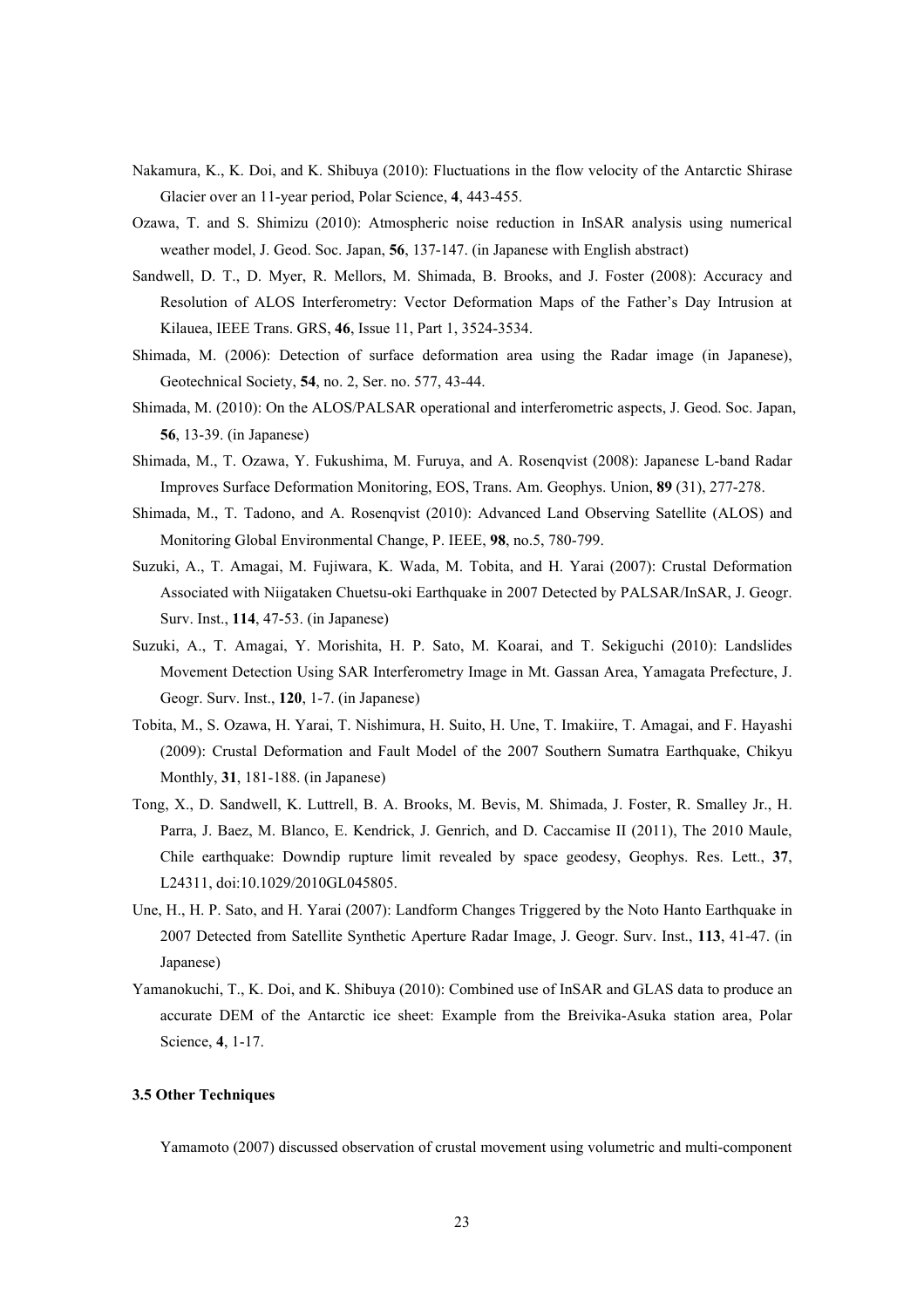strainmeters in the Tokai region performed by The Japan Meteorological Agency. Tidal strain, atmospheric pressure effects, precipitation effects, and geomagnetic effects are removed from the observed data in real time. The corrected strain is monitored 24 hours a day. Yamamoto et al. (2008) evaluated detection levels in the time domain through the analysis of power spectra to investigate the detection limit of the volumetric strainmeter, the multi-component strainmeter and GPS in the Tokai and Kanto regions.

Katsumata et al. (2010) evaluated the detection level of crustal deformation of a 200 m baseline laser extensometer installed in Hamamatsu city in the Tokai region. They concluded that the laser extensometer would detect the crustal deformation due to the Tokai long-term slow-slip event earlier than the GPS network.

Araya et al. (2007) discussed observational results of a laser strainmeter and presented reviews of GPS measurements. A two-color laser interferometer is introduced and proposed as well. By combining these techniques, all based on quantum standards, a highly accurate and precise geodetic strain observation will be realized.

Araya et al. (2010) described a highly accurate and precise strain measurement system based on quantum standards, as well as its observational results of coseismic far-field crustal deformations. Analyses of the data impose a strong constraint on dislocation theories and determine fault parameters, particularly for the earthquakes in deep region.

Sakai et al. (2007a) applied the finite element method (FEM) to create numerical models of crustal deformation of a volcano. As the number of FE model becomes larger, the results of FE analysis approach Yamakawa's solution, which demonstrates improvement of precision of calculation. However, the number of FE model should be lowest so far as the necessary precision of calculation is ensured. Mogi-Yamakawa's model only holds good under the limited condition that a sufficiently small spherical pressure source exists at some depth within a semi-infinite homogeneous elastic body. Sakai et al. (2007b) developed numerical models with a large a/D ratio (a: radius of the sphere, D: depth of the sphere) based on the finite element method (FEM), and obtained numerical solutions of surface deformation.

Takagi et al. (2010) developed an improved atmospheric correction method in electro-optical distance measurement (EDM) based on JMA's operational meso-scale analysis (MANAL). Applying this method to EDM data at Asamayama volcano, the seasonal fluctuation caused by inhomogeneity of refractive index in atmosphere was removed completely.

GSI started experimental measurements of leveling in a north-south route from Shizuoka to Omaezaki to evaluate the effects of thermal expansion on invar-made staffs caused by sunshine. In the north-south direction, the Sun shines on the northern-side staff facing south, but not on the southern side staff facing north, and thus produces differential changes in temperature between the two staffs, which result in differential thermal expansion between the two and affect the reading of leveling, that is, the reading of the northern-side staff becomes much smaller than that in the ideal condition of no thermal effects in comparison with the case of the southern-side staff. Because of the seasonal changes of the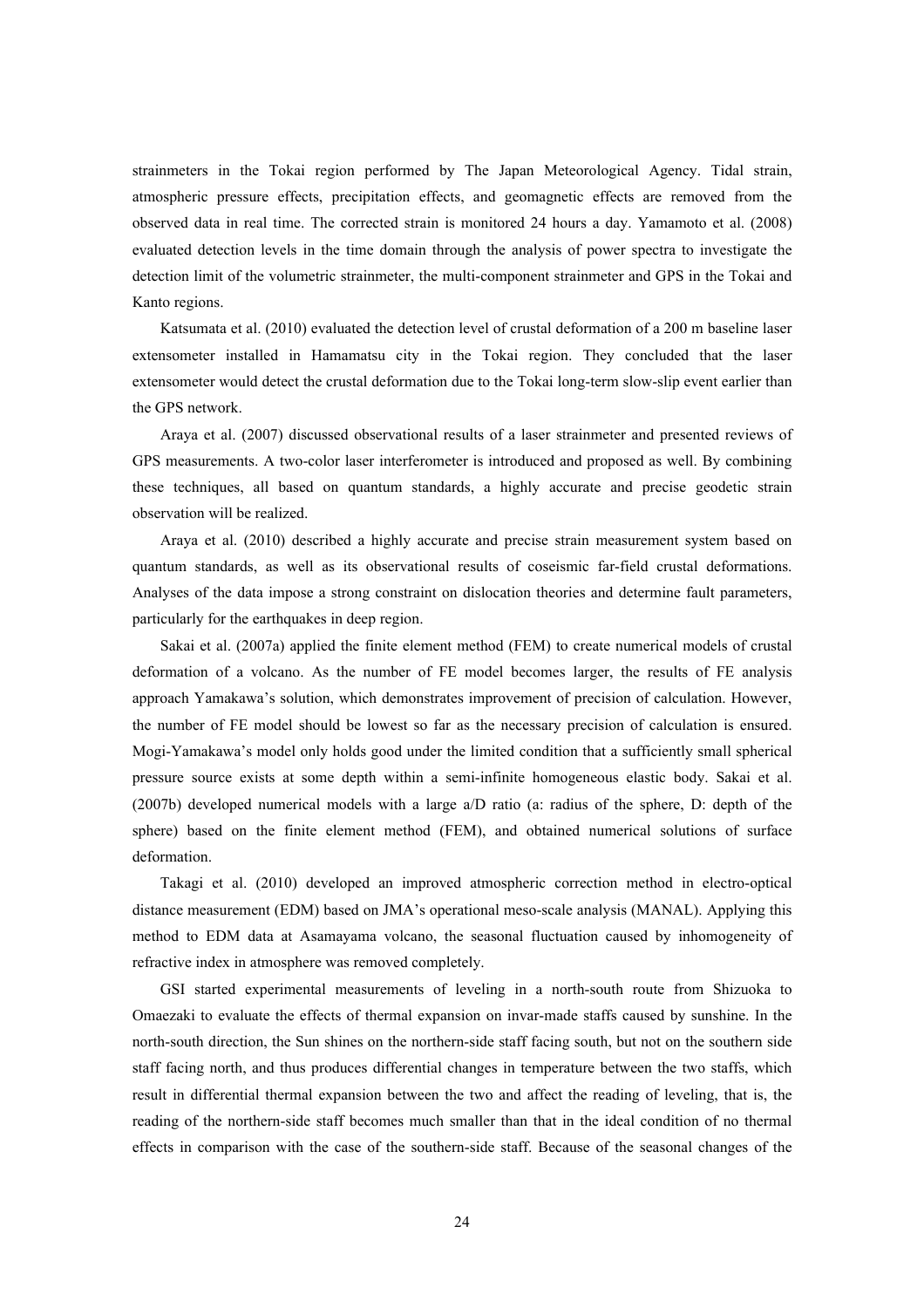incident angle of sunshine at mid latitudes, the influence of sunshine should be larger in winter and the leveled height differences are apt to show apparent subsidence in winter toward the south, namely toward Omaezaki. Control experiments of leveling were made along the route; one case with normal invar staffs and the other with new super-invar staffs that have much smaller coefficient of thermal expansion. The results demonstrated that the amplitude of seasonal fluctuations in the leveled height difference was smaller in the case with new super-invar staffs than in the other case, which is consistent with the hypothesis that the cause of the annual variations observed in repetitive Omaezaki-area leveling surveys be the change of temperature on the staff surface. They will continue experimental observation, comparatively together with actual measurements of the surface temperature of staffs, to identify the causes of the annual variations.

- Araya, A., A. Takamori, W. Morii, H. Hayakawa, T. Uchiyama, M. Ohashi, S. Telada, and S. Takemoto (2010): Analyses of far-field coseismic crustal deformation observed by a new laser distance measurement system, Geophys. J. Int., **181**, 127-140.
- Araya, A., W. Morii, H. Hayakawa, A. Takamori, T. Uchiyama, M. Ohashi, I. Yamada, S. Telada, and S. Takemoto (2007): Broadband observation with laser strainmeters and a strategy for high resolution long-term strain observation based on quantum standard, J. Geod. Soc. Japan, **53**, 81-97.
- Katsumata, A., T. Yamamoto, A. Kobayashi, N. Hamada, and S. Yoshikawa (2010): Evaluation of detection level of crustal deformation observation in the time domain through power spectrum analysis – Investigation of a long-baseline laser extensometer –, J. Geod. Soc. Japan, **56**, 107-116.
- Sakai, T., T. Yamamoto, K. Fukui, K. Fujiwara, A. Takagi, and M. Churei (2007a): Establishment of Precision of Calculation for Volcanic Crustal Deformation by FEM – Reproduction of Mogi-Yamakawa's Model Using FEM –, Papers in Meteorology and Geophysics, **58**, 1-15. (in Japanese with English abstract)
- Sakai, T., T. Yamamoto, K. Fukui, K. Fujiwara, A. Takagi, and M. Churei (2007b): Surface displacement by spherical pressure sources of relatively large radius compared with those depth – calculation by finite element method –, Papers in Meteorology and Geophysics, **58**, 17-30. (in Japanese with English abstract)
- Takagi, A., K. Fukui, T. Shimbori, and S. Iijima (2010): Atmospheric correction in EDM by using the JMA numerical weather model: application to measurement at Asamayama volcano, Bull. Volcanol. Soc. Japan, **55**, 41-51. (in Japanese with English abstract)
- Yamamoto, T. (2007): Continuous observation of crustal movement by the Japan Meteorological Agency, J. Geod. Soc. Japan, 53, 147-156.
- Yamamoto, T., A. Kobayashi, A. Katsumata, and S. Mori (2008): Evaluation of detection level of crustal deformation observation in the time domain through power spectrum analysis, J. Geod. Soc. Japan, 54, 81-91.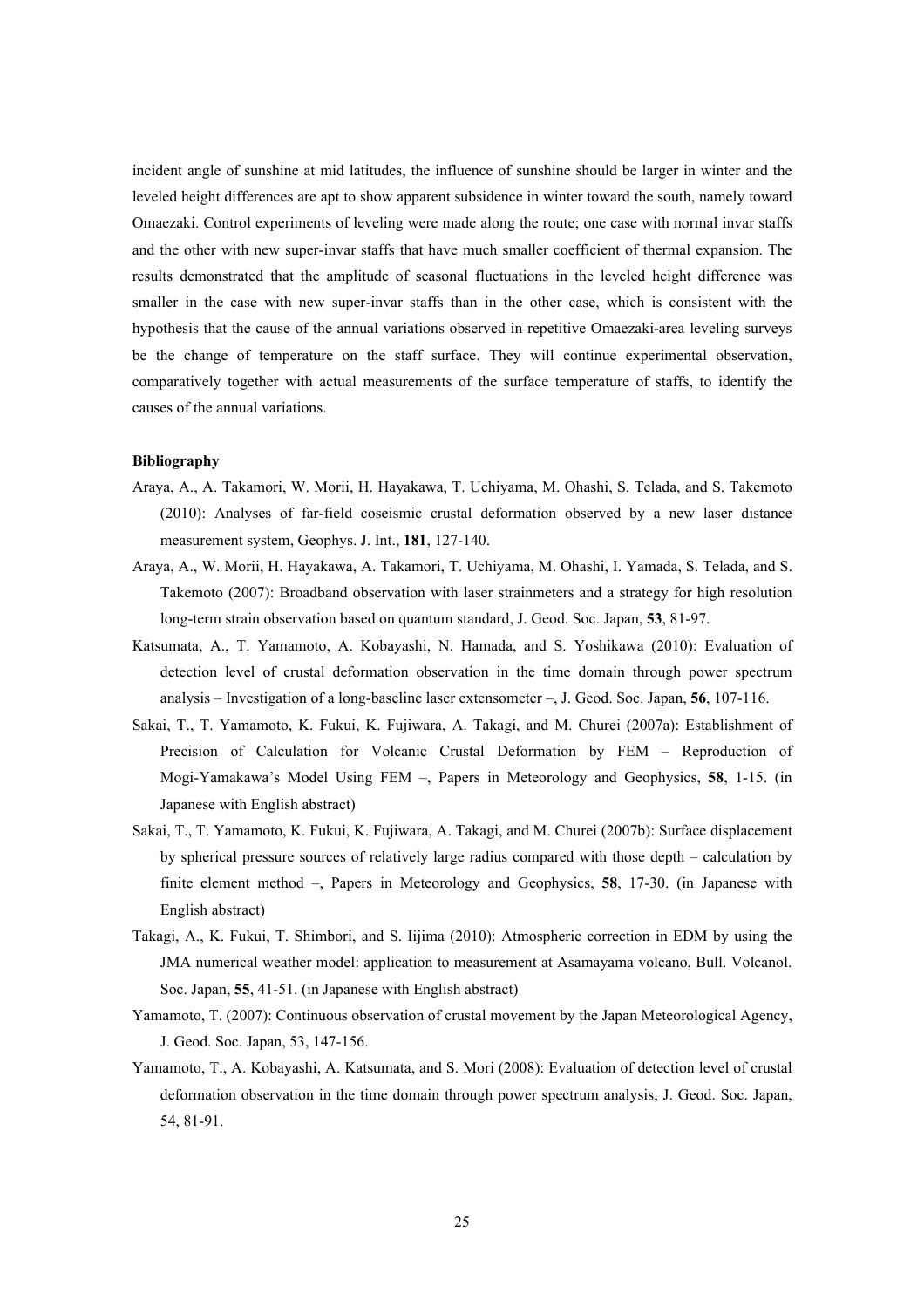#### **4. General Theory and Methodology**

GSI published the Japan Geodetic Datum 2000 (JGD 2000) in April 2002. Because the published coordinates of the control points were based on the coordinates at 1997.0, the results of current surveys based on the control points are affected by the crustal deformation which has accumulated from the original epoch to the current epoch. In order to maintain the consistency between present GPS surveys and the geodetic datum, GSI has introduced semi-dynamic correction since January 2010.

Tobita et al. (2009) compared three equations for meridional distance from the equator and found that Bessel's simple equation was very easy for computer programming and has the fastest convergence and the highest calculation speed.

Tobita (2009) developed the coordinate revision software "PatchJGD" that can efficiently update the stations' geodetic values (latitude/longitude and X/Y in plane coordinate system) caused mainly by episodic crustal motions. The software was used for the 2007 Noto Hanto earthquake and four earthquakes.

Xu et al. (2007) proved that a fully unknown variance-covariance matrix is not estimable. They gave a new theorem on the estimability of a linear function of variance and covariance components and proposed a new method to estimate the variance-covariance matrix with special structure. Xu (2008) proposed using measured orbits as approximate values and derived the corresponding coordinate and velocity perturbations. Li et al. (2008) show that stochastic models of GPS data depend on elevation angles of satellites, the types of GPS data and the types of receivers. GPS data also show cross-correlation.

Xu (2009a) develop a GCV-based method to simultaneously determine both the weighting factors of geo-data and the regularization parameter. In addition, an unbiased estimator of the noise variance by correcting the biases of the regularized residuals was derived. Xu (2009b) proved that setting the initial values of partial derivatives to zero in the determination of gravity fields from satellite orbits is prohibited both mathematically and physically. It violates the physics of motion of celestial bodies. Xu (2010) provides a tutorial on mixed integer linear models for GPS/InSAR ambiguity resolution.

In estimating displacements and slip deficits from geodetic data in the inversion methods based on Bayesian models, one uses a matrix representing the spatial derivatives and applies Akaike Bayesian Information Criterion (ABIC) to optimize the weights of constraint conditions. Iinuma (2009) discussed the case where the matrix is rank deficient.

- Iinuma, T. (2009): Discussion on the Rank Deficiency of the Representation Matrix of the Smoothing Constraint in Inversion Methods Using a Bayesian Information Criterion, J. Geod. Soc. Japan, **55**, 345-353.
- Li, B. F., Y. Z. Shen, and P. L. Xu (2008): Assessment of stochastic models for GPS measurements with different types of receivers, Chinese Sci. Bull., **53**, 3219-3225.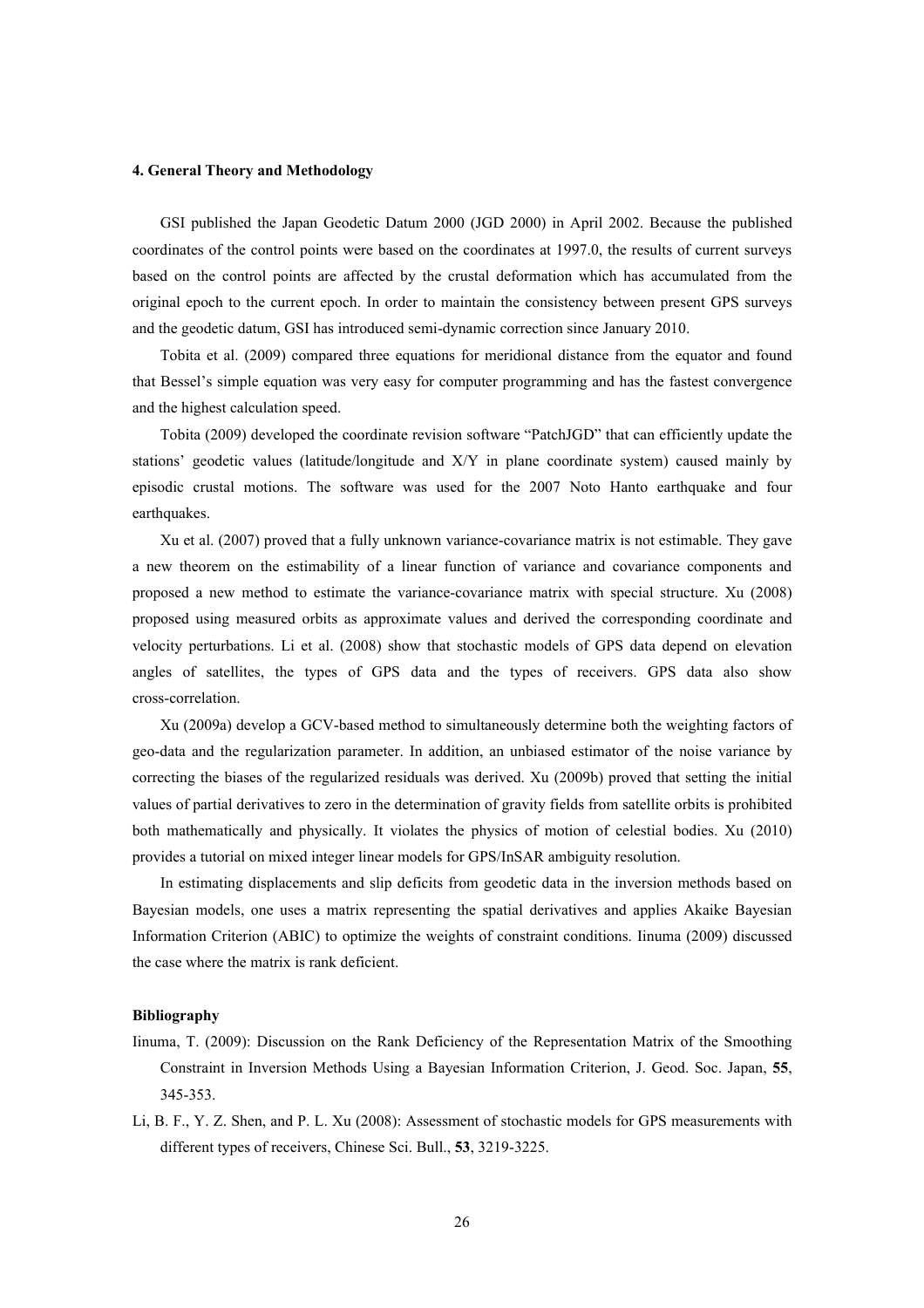- Tobita, M. (2009): PatchJGD, Software for Correcting Geodetic Coordinates for Coseismic Displacements, J. Geod. Soc. Japan, **55**, 355-367. (in Japanese with English abstract)
- Tobita, M., K. Kawase, and H. Masaharu (2009): Comparison of Equations for Meridional Distance from the Equator, J. Geod. Soc. Japan, **55**, 315-324. (in Japanese with English abstract)
- Xu, P. L. (2008): Position and velocity perturbations for the determination of geopotential from space geodetic measurements, Celest. Mech. Dynam. Astron., **100**, 231-249.
- Xu, P. L. (2009a): Iterative generalized cross-validation for fusing heteroscedastic data of inverse ill-posed problems, Geophys. J. Int., **179**, 182-200.
- Xu, P. L. (2009b): Zero initial partial derivatives of satellite orbits with respect to force parameters violate the physics of motion of celestial bodies, Science in China Series D: Earth Sciences, **52**, 562-566.
- Xu, P. L. (2010): Mixed integer linear models, in W. Freeden (ed.): Handbook of Geomathematics, Springer, Berlin, 1129-1158.
- Xu, P. L., Y. M. Liu, Y. Z. Shen, and Y. Fukuda (2007): Estimability analysis of variance and covariance components, J. Geod., **81**, 593-602.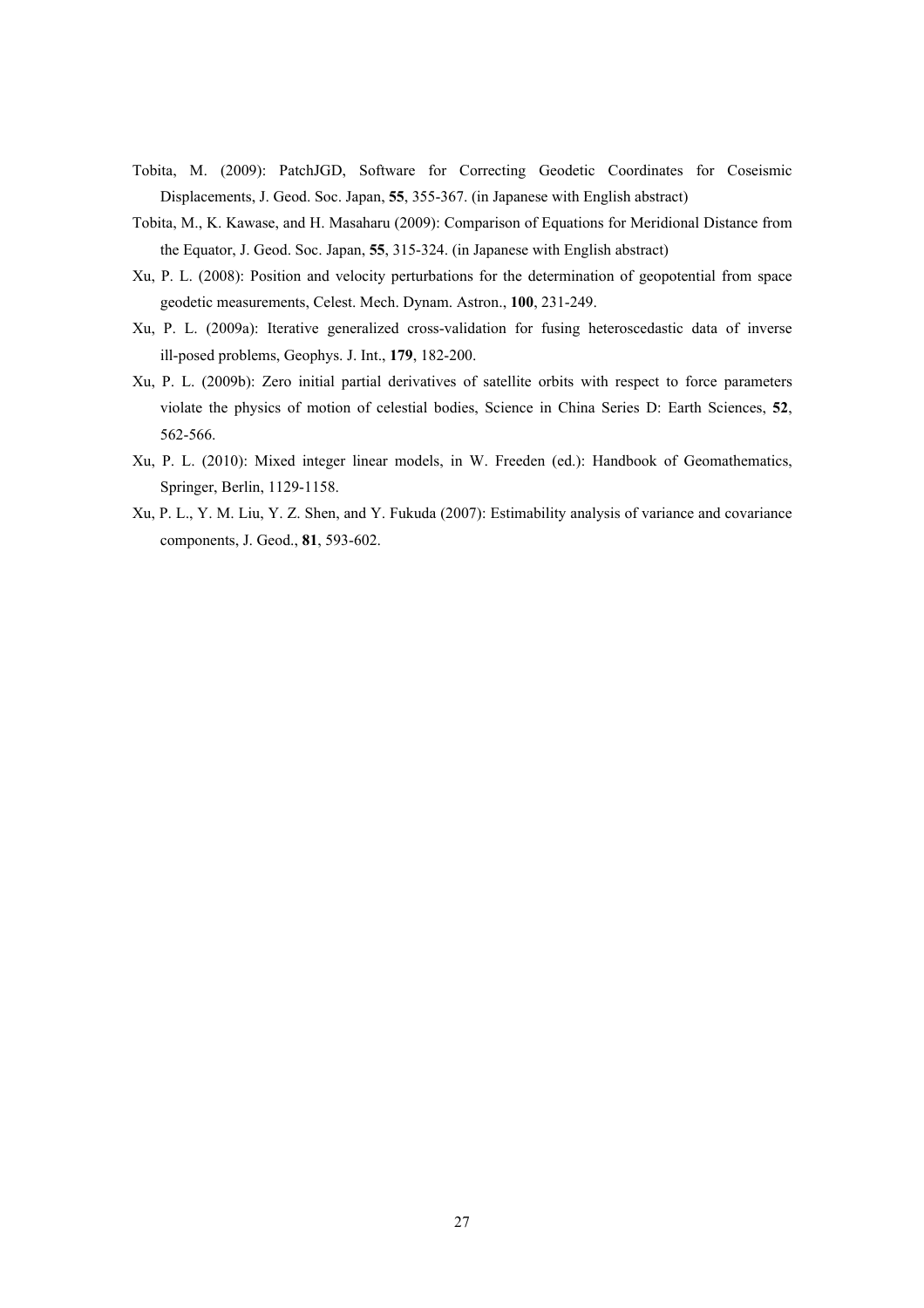#### **5. Determination of the Gravity Field**

#### **5.1 Outline of Gravity Survey**

GSI completed the third cycle of national gravity connection survey in 2009 using FG5 absolute gravimeters and relative gravimeters. The network of gravity survey consists of 30 fundamental gravity stations (FGSs) and 144 first-order gravity stations (GSs). In addition, GPS survey and leveling have also been carried out at those gravity stations to precisely determine their geodetic coordinates; to date the survey has been completed at 18 per cent of the network stations for GPS and 44 per cent for leveling.

GSI carried out absolute gravity measurements at 11 FGSs with FG5 absolute gravimeters (Micro-g LaCoste Inc.: Nos. 104, 201 and 203). During the period concerned, GSI established four new FGSs, Wakkanai in 2007, Ashizuri and Kushimoto in 2009, Hachinohe in 2010, and the total number of FGSs amounts to 30.

#### **5.2 Absolute Gravimetry**

To examine the possible change of gravity associated with the 2008 Niigata-ken Chuetsu earthquake, GSI made absolute gravity measurements at Nagaoka FGS in December 2008 and detected a gravity decrease of 7.3 microgals with respect to the value in May 2005.

Aiming at developing new techniques to monitor the groundwater variation by means of precise gravity measurements, Research Institute for Humanity and Nature (RIHN) introduced a field type absolute gravimeter, Micro-G LaCoste Inc. A10 (A10-017) in Dec. 2007. Since then, several test measurements in the field have been conducted not only to confirm the accuracy of the instrument but also to investigate the practical and efficient measurement methods for field surveys. Using A10-017, Nishijima et al. (2010) conducted the repeated gravity measurements at Takigami geothermal field from Feb. 2008 to Mar. 2010, and detected the gravity changes before and after the regular maintenance of the geothermal power plant.

The A10-017 is also employed for the gravity measurements in Jakarta, Indonesia to detect the gravity changes due to groundwater changes and associated land subsidence. Fukuda et al. (2010) discussed the possible applications of A10 in connection with its portability and accuracy in field surveys.

The Geological Survey of Japan (GSJ), National Institute of Advanced Industrial Science and Technology (AIST) carried out absolute gravity measurements for various purposes including (1) groundwater monitoring in Karasuyama area every year (Sugihara et al., 2009), (2) research and development about processing of nuclear waste in Horonobe area from 2008, (3) calibration of FG5 in Tsukuba mountain every year, and (4) calibration of superconducting gravity meter at Tsukuba University in 2007. GSJ also carried out the so-called hybrid gravity measurements at the Ogiri geothermal field twice in 2007 (Sugihara and Ishido, 2008).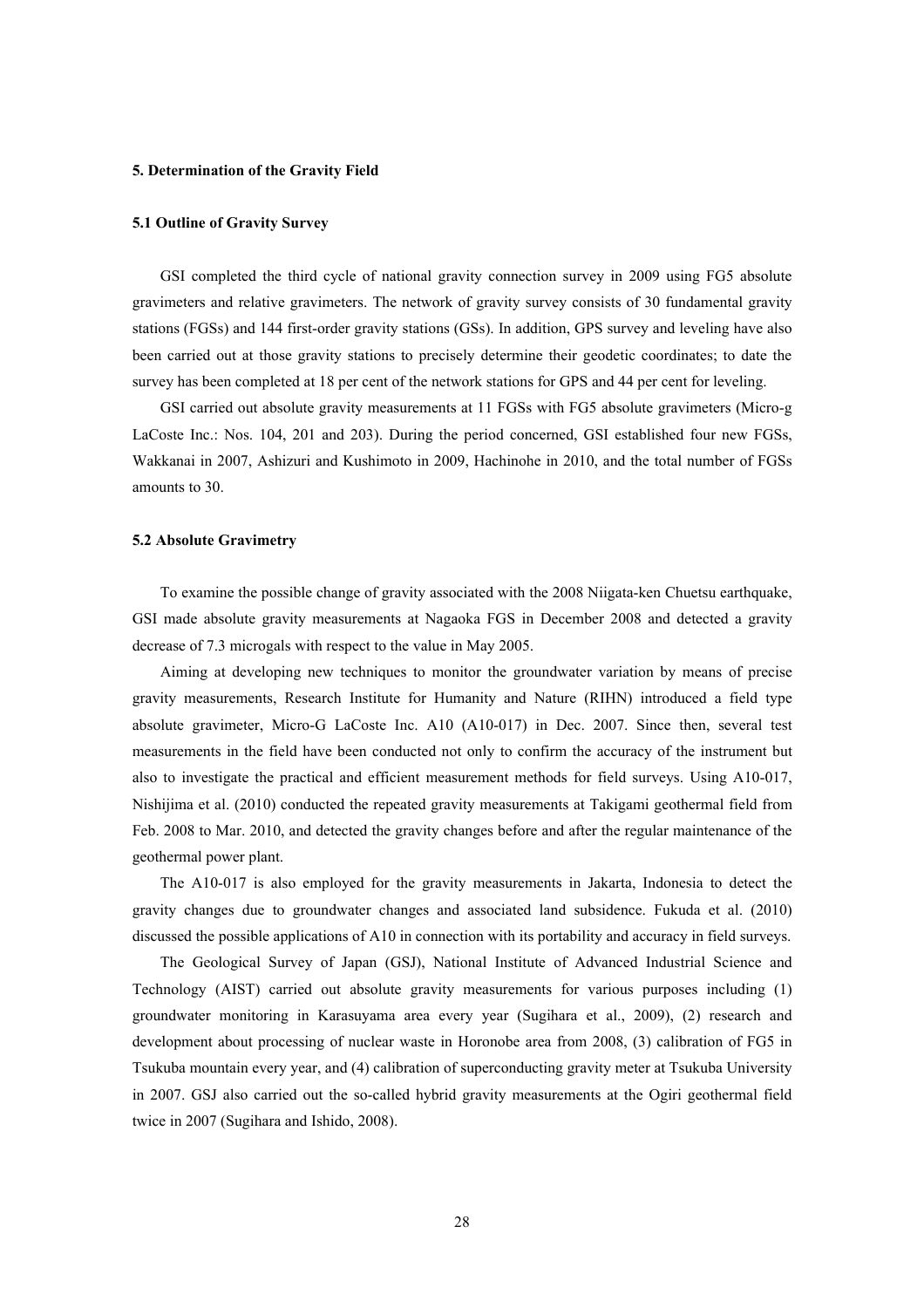#### **Bibliography**

- Fukuda, Y., J. Nishijima, and M. Taniguchi (2010): A10 absolute gravimeter and its potential applications, Chikyu Monthly, **367**, 264-270. (in Japanese)
- Nishijima, J., H. Saibi, Y. Sofyan, S. Shimose, Y. Fujimitsu, S. Ehara, Y. Fukuda, T. Hasegawa, and M. Taniguchi (2010): Reservoir monitoring using hybrid micro-gravity measurements in the Takigami geothermal field, Central Kyushu, Japan, Proceedings World Geothermal Congress 2010, Bali, Indonesia, 25-29 April 2010, 1-6.
- Sugihara, M. and T. Ishido (2008): Geothermal reservoir monitoring with a combination of absolute and relative gravimetry, Geophysics, **73**, WA37-WA47.
- Sugihara, M., Y. Nishi, S. Takakura, and T. Ishido (2009): Repeated absolute and relative gravity measurements for groundwater monitoring, Proceedings of the 9th SEGJ International Symposium.

#### **5.3 Gravimetry in Antarctica**

As an activity of the 51st Japanese Antarctica Research Expedition, GSI conducted absolute gravity measurements with two FG5's (Nos. 203 and 104) at Syowa Station (IAGBN No.0417) and its backup site, nearly continuously for one month period from December 23, 2009 to January 31, 2010. The gravity values obtained at these two sites agree within 3 microgals with those obtained with the same meters in 2004, indicating absence of uplift of land.

Kim et al. (2010) made a validation study of six ocean tide models (CSR4.0, GOT99.2b, NAO.99b, FES2004, TPXO7.1, and TPXO7.2) using superconducting gravity data recorded at Syowa Station. From comparison with the observed loading effects, TPXO7.2 was found to be optimal among the six models.

Doi et al. (2010) calculated gravity changes induced by ice sheet mass changes from ice sheet elevation for 11 operation periods of the Ice, Cloud, and Land Elevation Satellite / The Geoscience Laser Altimeter System from 2003 through 2007. Calculated gravity changes were compared with gravity residuals from the superconducting gravimeter CT#043.

Prior to the discovery of the subglacial Lake Vostok, an Askania Gs-11 gravimeter was operated at Vostok Station, Antarctica in 1969 to observe tidal gravity variations. To better understand tidal dynamics of the lake, Doi et al. (2009a) reanalyzed the data from the gravimeter using a Bayesian Tidal Analysis Program Grouping method (BAYTAP-G).

Doi et al. (2009b) reported installation of a new superconducting gravimeter (SG) CT #043 at Syowa Station in April 2003 which replaced TT-70 #016. Before the removal of the TT-70 #016, parallel observation with the two SGs was conducted for about 6 month. Tidal parameters and gravity residuals from the two gravimeters showed good agreement.

#### **Bibliography**

Doi, K., K. Shibuya, A. Wendt, R. Dietrich, and M. King (2009a): Tidal gravity variations revisited at Vostok Station, Antarctica, Polar Science, **3**, 1-12.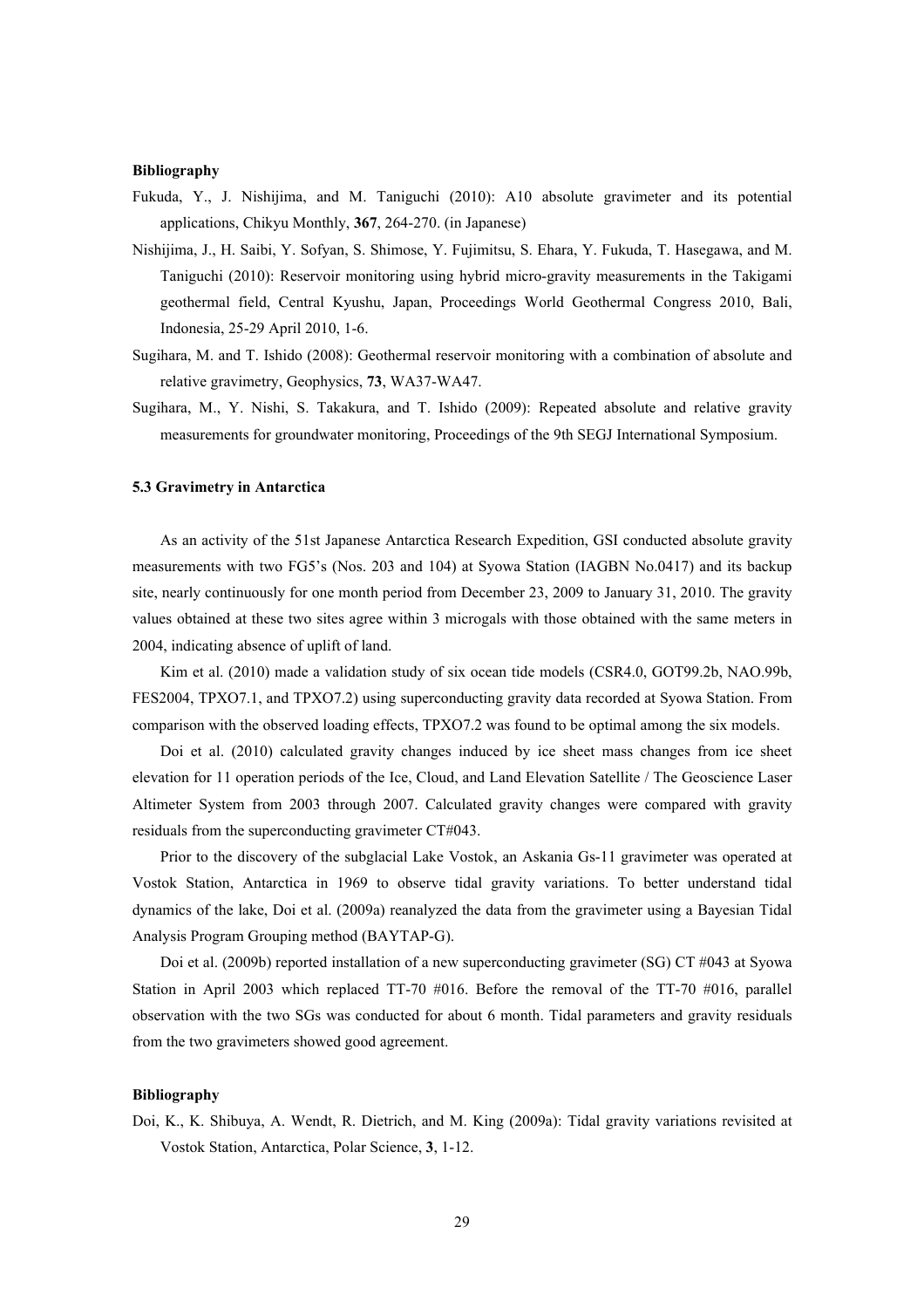- Doi, K., K. Shibuya, H. Ikeda, and Y. Fukuda (2009b): Continuous gravity observation with the superconducting gravimeter CT#043 at Syowa Station, Antarctica, Geodetic and Geophysical Observations in Antarctica, An Overview in the IPY Perspective, A. Capra and R. Dietrich (eds.), Springer, 237-247, doi:10.1007/978-3-540-74882-3-13.
- Doi, K., K. Shibuya, Y. Aoyama, H. Ikeda, and Y. Fukuda (2010): Observed gravity change at Syowa Station induced by Antarctic ice sheet mass change, Gravity, Geoid and Earth Observation, M. Stelios (ed.), IAG Symposia 135, Springer, 557-562.
- Kim, T., K. Shibuya, K. Doi, Y. Aoyama, and H. Hayakawa (2010): Validation of global ocean tide models using the superconducting gravimeter data at Syowa Station, Antarctica, and in-situ tide gauge and bottom pressure observations, Polar Science, 10.1016/j.polar.2010.11.00.

#### **5.4 Non-tidal Gravity Changes**

Since 1996, GSI and Earthquake Research Institute (ERI), The University of Tokyo, have cooperatively conducted repetitive absolute gravity measurements at Omaezaki FGS. The station is located in the area of the anticipated great Tokai earthquake epicenter and the measurements are expected to monitor the absolute gravity changes of geophysical origin. They made measurements 11 times during 2007 to 2010 and the results were reported to the Coordinating Committee for Earthquake Prediction, Japan.

#### **5.4.1 Gravity Changes Associated with Crustal Deformation and Seismic and Volcanic Activity**

GSI started intensive gravity survey in the tectonically active regions by combination of absolute and relative measurement (hybrid gravity measurement) in 2010, which is to be repeated in every five years. In 2010 the first cycle of measurements was conducted in five areas, namely, Shionomisaki, Ashizuri, Hakodate, Hachinohe, and Sendai.

Earthquake Research Institute (ERI), The University of Tokyo and Disaster Prevention Research Institute (DPRI), Kyoto University have been carrying out continuous absolute gravity measurements since April 2008 at the Sakurajima volcano (Okubo et al., 2010). They presented technical tips for successful measurement from pieces of bitter experience during the period. Observational result clearly shows that significant (~10 microgal) gravity decrease occurred in July 2009 and in October 2009. These epochs correspond to the onset of active emission of volcanic ash (July 2009) from the Showa volcanic vent and to the explosion from the Minamidake crater in October 2009, suggesting the rise of the magma head in the conduits of the Sakurajima volcano brought about the significant gravity change.

Tanaka et al. (2007) developed a theoretical computation method for viscoelastic post-seismic deformation to include the effects of compressibility in a self-gravitating spherically symmetric earth model. This method is useful when interpreting large-scale surface deformation and gravity variation, caused by a large earthquake, which are observed by GPS and GRACE. Tanaka et al. (2009) developed a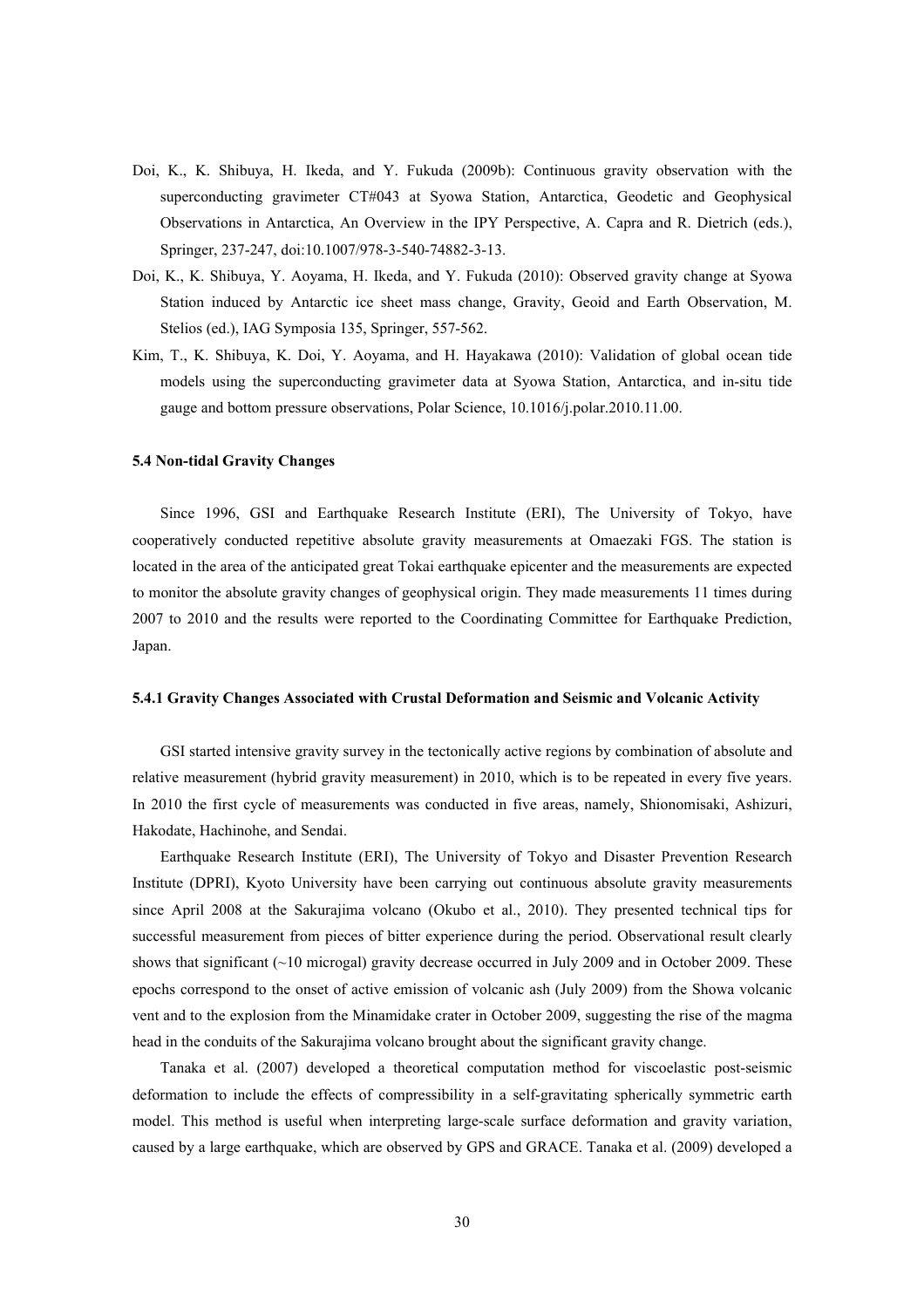theoretical computation method for viscoelastic post-seismic deformation to include the effects of 3-D viscosity structure in a self-gravitating spherical earth model. The effects of heterogeneity in viscosity due to a plate subduction are estimated to compare with satellite gravity data. Tanaka et al. (2010) analyzed absolute and relative gravity data obtained in the Tokai area. It is shown that the observation result can be theoretically interpreted by a fluid migration through a fault fracture zone along the plate boundary caused by a slow slip.

Hayashi et al. (2007) analyzed sea surface height data obtained by satellite altimetry from Jason-1 and TOPEX/Poseidon to investigate a possible change of the geoid due to the 2004 Sumatra-Andaman earthquake. A slightly positive geoid change in the region between the trench and outer arc was identified.

Kusumoto et al. (2008) carried out precise gravity measurements at the benchmarks around the Omaezaki peninsula, Shizuoka, Japan. By comparing these gravity values with the values obtained in 1970, they found gravity changes caused by height changes of the Eurasian plate side due to subduction of the Philippine Sea plate.

Ukawa et al. (2010) reported calibration of three Scintrex CG-3M gravimeters. Calibration was performed three times (1999, 2003 and 2006) over eight years, and the obtained calibration factors shifted at rates of the order of 10 ppm/year for several years after manufacturing. The results were successfully applied to microgravity measurements at Iwo-tou.

Nawa et al. (2009) detected temporal gravity changes due to coseismic change and precipitation effect for the 2004 off the Kii peninsula earthquakes.

#### **Bibliography**

- Hayashi, Y., K. Hirata, T. Kuragano, T. Sakurai, H. Takayama, Y. Hasegawa, and N. Hamada (2007): Feasibility study on the potential of satellite altimetry for detecting seismic geoid changes due to the 2004 Sumatra-Andaman earthquake, Earth Planets Space, **59**, 1149-1153.
- Kusumoto, S., T. Sakai, T. Nagao, M. Satomura, W. Sun, and S. Okubo (2008): Precise gravity measurements around the Omaezaki peninsula, Shizuoka, Japan, for finding the interseismic and coseismic gravity changes, Journal of the School of Marine Science and Technology, Tokai University, **16**, 3, 1-9.
- Nawa, K., N. Suda, I. Yamada, R. Miyajima, and S. Okubo (2009): Coseismic change and precipitation effect in temporal gravity variation at Inuyama, Japan: A case of the 2004 off the Kii peninsula earthquakes observed with a superconducting gravimeter, J. Geodyn., **48**, 1-5.
- Okubo, S., T. Sugano, T. Kazama, K. Yamamoto, M. Iguchi, Y. Tanaka, W. Sun, T. Takayama, M. Saka, and S. Matsumoto (2010): Absolute Gravity Observation at Sakurajima Volcano, Report on the Research Project No. 1809, "Process of migration of magma toward Sakurajima volcano, Japan", Sakurajima Volcano Research Center, Disaster Prevention Research Institute, Kyoto University (ed.), 65-71, August 2010. (in Japanese)

Tanaka, Y., A. Kato, T. Sugano, G. Fu, X. Zhang, M. Furuya, W. Sun, S. Okubo, S. Matsumoto, M.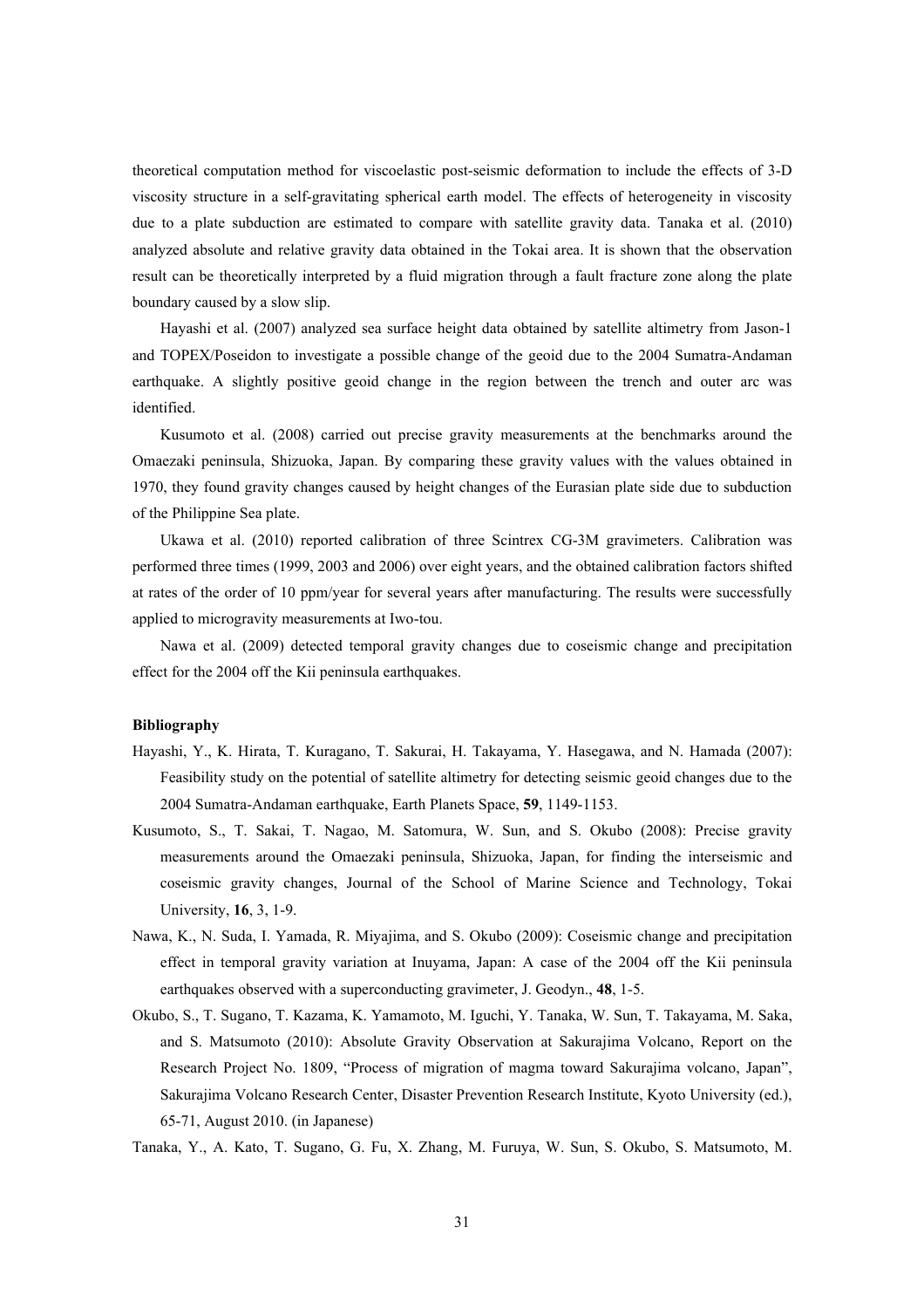Honda, Y. Sugawara, I. Ueda, M. Kusaka, and M. Ishihara (2010): Gravity changes observed between 2004 and 2009 near the Tokai slow-slip area and prospects for detecting fluid flow during future slow-slip events, Earth Planets Space, **62**, 905-913.

- Tanaka, Y., J. Okuno, and S. Okubo (2007): A new method for the computation of global viscoelastic post-seismic deformation in a realistic earth model (II)-horizontal displacement, Geophys. J. Int., **170**, 1031-1052.
- Tanaka, Y., V. Klemann, K. Fleming, and Z. Martinec (2009): Spectral finite element approach to postseismic deformation in a viscoelastic self-gravitating spherical Earth, Geophys. J. Int., **176**, 715-739.
- Ukawa, M., K. Nozaki, H. Ueda, and E. Fujita (2010): Calibration shifts in Scintrex CG-3M gravimeters with an application to detection of microgravity changes at Iwo-tou caldera, Japan, Geophysical Prospecting, **58**, 1123-1132.

#### **5.4.2 Gravity Changes Associated with Hydrological Effects**

In cooperation with National Astronomical Observatory of Japan (NAOJ) and Institute for Cosmic Ray Research (ICRR), The University of Tokyo, Kyoto University repeatedly conducted absolute gravity measurements in the Kamioka mine, where a superconducting gravimeter (SG) is operated. Seasonal gravity changes due to hydrological effects have been detected by both absolute gravity measurements and the SG observations (Higashi et al., 2009).

In cooperation with RIHN and other institutes, Kyoto University conducted the researches on the applicability of precise in-situ gravity measurements and GRACE observations for monitoring groundwater variations in urban areas.

Yamamoto et al. (2007) estimated mass variations in four major river basins of the Indochina Peninsula using the GRACE monthly gravity field solutions of UTCSR RL02 (University of Texas at Austin, Center for Space Research Release 02), JPL RL02 (Jet Propulsion Laboratory Release 02) and GFZ RL03 (GeoForschungsZentrum Potsdam Release 03). The estimated variations were compared with that calculated from a numerical model. Although the comparison over the combined area of the four river basins showed fairly good agreement, the phases were delayed by about 1 month compared with the model. The phase differences are probably due to improper treatments of the groundwater storage process in the hydrological model, suggesting that the GRACE data possibly provide constraints to the model parameters.

For the future improvement of JRA-JCDAS LDA and GRiveT Terrestrial Water Storage (JLG) model, Yamamoto et al. (2008) compared the annual phases and amplitudes of mass variations of GRACE and JLG model for 70 major river basins in the world. The annual phases of GRACE and JLG model showed good correspondence in most of the river basins, but about 1 to 2 month discrepancies were shown in Lena, Changjiang, Mackenzie, Orinoco, Yukon and Kolyma basins. They showed that the phases of the model can be improved using the GRACE result as constraints, because GRACE data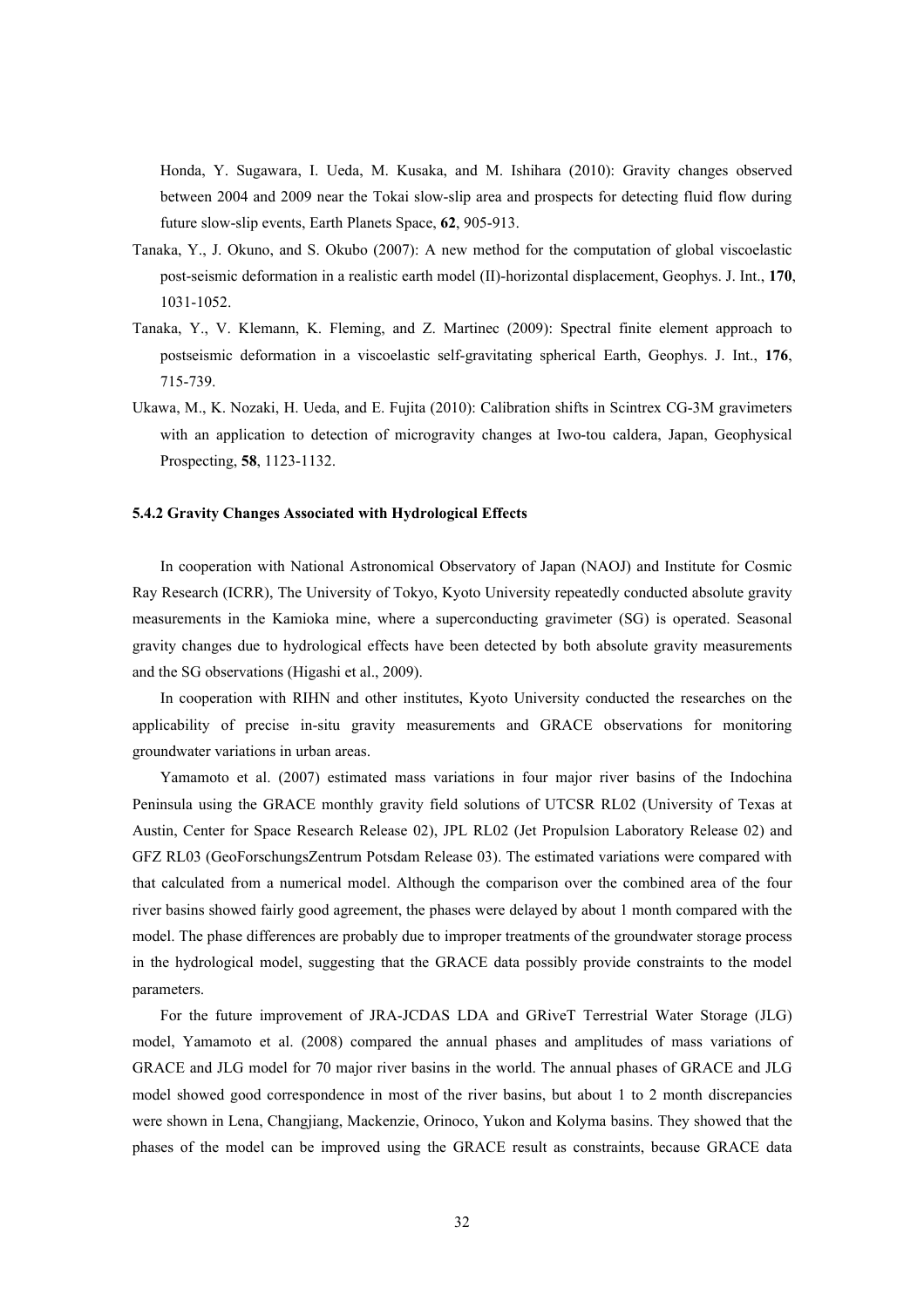represent actual mass variations of terrestrial water storage including groundwater.

Hasegawa et al. (2008) detected terrestrial water storage changes induced by the 2006 Australian drought from GRACE satellite gravity data. GRACE data showed unusual surface mass depression at south-east Australia in 2006 where historic rainfall deficiency was reported. They compared the GRACE data with those of hydrological models: the Global Land Data Assimilation System (GLDAS) and the JRA-JCDAS LDA and GRiveT Terrestrial Water Storage (JLG) models. Although the hydrological models indicated terrestrial water decrease in 2006, the magnitude was much smaller than the GRACE estimation. This suggests that the hydrological models may not properly recover the landwater storage changes caused by the drought.

Fukuda et al. (2009) reevaluated the water mass variations in four major river basins of the Indochina Peninsula using the newly released GRACE data. The estimated variations were compared with Soil–Vegetation–Atmosphere Transfer Scheme (SVATS) models with river flow models. The results showed that the groundwater and the river velocity played an important role in estimating the variation of total terrestrial storage. While in-situ gravity data directly reflect the local groundwater mass variations, the GRACE data can be used to determine regional or global scale variations which need to be determined precisely in order to discriminate the phenomena caused by human activities. They argue that hydrological models are necessary to link the regional/global scale and the urban scale variations.

Kazama and Okubo (2009) developed a new scheme to correct for hydrological gravity disturbances. They begin with solving nonlinear hydrological diffusion equations for groundwater distribution around the gravity observation point. Its spatial integration enables them to estimate the gravity change originating from groundwater. They applied the method to the gravity record at Asama Volcano in Central Japan during the rainy season in 2006 to find that their hydrological model reproduced the rapid increase and subsequent gradual decrease in gravity following rainfall events. The water mass within 150 m of the gravimeter is shown to dominate the observed gravity change during precipitation. It is also demonstrated that the use of adequately representative soil parameters is essential in order to accurately estimate the groundwater distributions and consequent gravity variations.

Nawa et al. (2008) reported temporal gravity changes due to precipitation associated with a typhoon at the Asama Volcano Observatory.

Tanaka (2010) described the gPhone gravimeter (serial number 90) which is based upon the LaCoste G-type gravimeter, tentative data recorded under an unideal condition, and then a future application plan for gravimetrical correction of groundwater change.

- Fukuda, Y., K. Yamamoto, T. Hasegawa, T. Nakaegawa, J. Nishijima, and M. Taniguchi (2009): Monitoring groundwater variation by satellite and implications for in-situ gravity measurements, Science of The Total Environment, **407**, 3173-3180, doi:10.1016/j.scitotenv.2008.05.018.
- Hasegawa, T., Y. Fukuda, K. Yamamoto, and T. Nakaegawa (2008): The 2006 Australian drought detected by GRACE, in Headwaters to the Ocean, Taniguchi et al. (eds.), Taylor & Francis Group,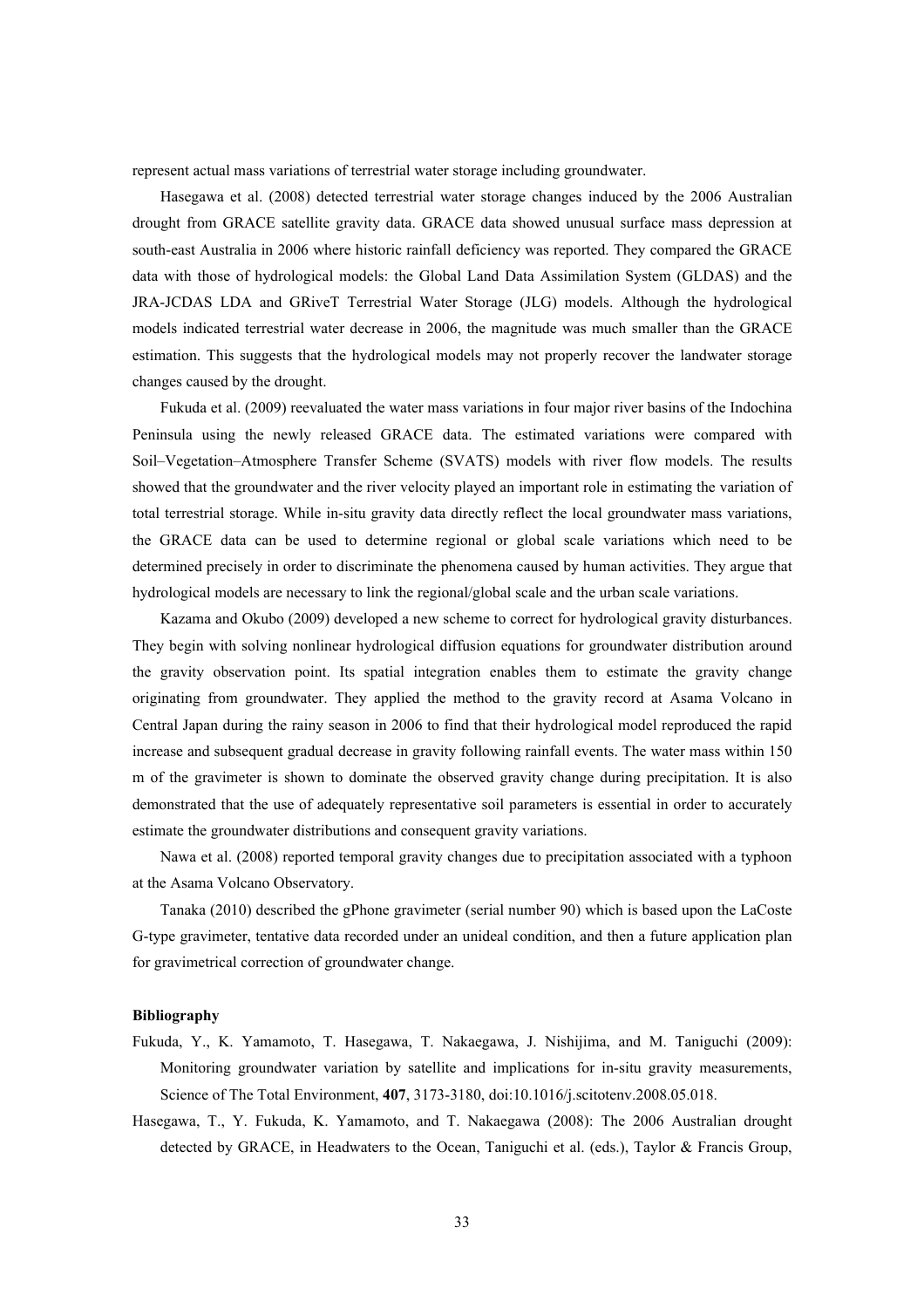London, ISBN 978-0-415-47279-1, 363-367.

- Higashi, T., Y. Fukuda, Y. Tamura, T. Sato, S. Takemoto, H. Hayakawa, S. Yoshii, M. Ohasi, and T. Uchiyama (2009): Repeated Absolute Gravity Measurements and Seasonal Gravity Changes in the Kamioka Mine, Gifu, Japan, J. Geod. Soc. Japan, **55**, 87-93. (in Japanese with English abstract)
- Kazama, T. and S. Okubo (2009): Hydrological modeling of groundwater disturbances to observed gravity: Theory and application to Asama Volcano, Central Japan, J. Geophys. Res., **114**, B08402, doi:10.1029/2009JB006391.
- Nawa, K., M. Sugihara, Y. Murata, T. Kazama, K. Nishida, T. Sugano, E. Koyama, S. Okubo, and T. Okuda (2008): Observation of Hydrological Effects on Gravity by Using a Scintrex CG-3M Gravimeter: A Case of Typhoon 200709 (FITOW) at Asama Volcano Observatory, J. Geod. Soc. Japan, **54**, 59-67.
- Tanaka, T. (2010): Performance evaluation of "gPhone" and its application plans, Chikyu Monthly, **32**, 4, 258-263. (in Japanese)
- Yamamoto, K., T. Hasegawa, Y. Fukuda, T. Nakaegawa, and M. Taniguchi (2008): Improvement of JLG terrestrial water storage model using GRACE satellite gravity data, in Headwaters to the Ocean, Taniguchi et al. (eds.), Taylor & Francis Group, London, ISBN 978-0-415-47279-1, 369-374.
- Yamamoto, K., Y. Fukuda, T. Nakaegawa, and J. Nishijima (2007): Landwater variation in four major river basins of the Indochina peninsula as revealed by GRACE, Earth Planets Space, **59**, 193-200.

# **5.4.3 Gravity Changes Associated with Sea Level Variation**

Nawa et al. (2007a) studied the gravity change due to sea level changes caused by the 2004 Sumatra earthquake observed at Syowa Station, Antarctica. Nawa et al. (2007b) investigated the gravity change due to the 2004 Indian Ocean tsunami at Syowa Station, Antarctica.

### **Bibliography**

- Nawa, K., K. Satake, N. Suda, K. Doi, K. Shibuya, and T. Sato (2007a): Sea level and gravity variations after the 2004 Sumatra earthquake observed at Syowa Station, Antarctica, IAG Symposia, 130, 536-540.
- Nawa, K., N. Suda, K. Satake, Y. Fujii, T. Sato, K. Doi, M. Kanao, and K. Shibuya (2007b): Loading and gravitational effects of the 2004 Indian Ocean tsunami at Syowa Station, Antarctica, Bull. Seism. Soc. Am., 97(1A), S271-S278.

# **5.5 Gravity Survey in Japan**

# **5.5.1 General**

The Geological Survey of Japan (GSJ), National Institute of Advanced Industrial Science and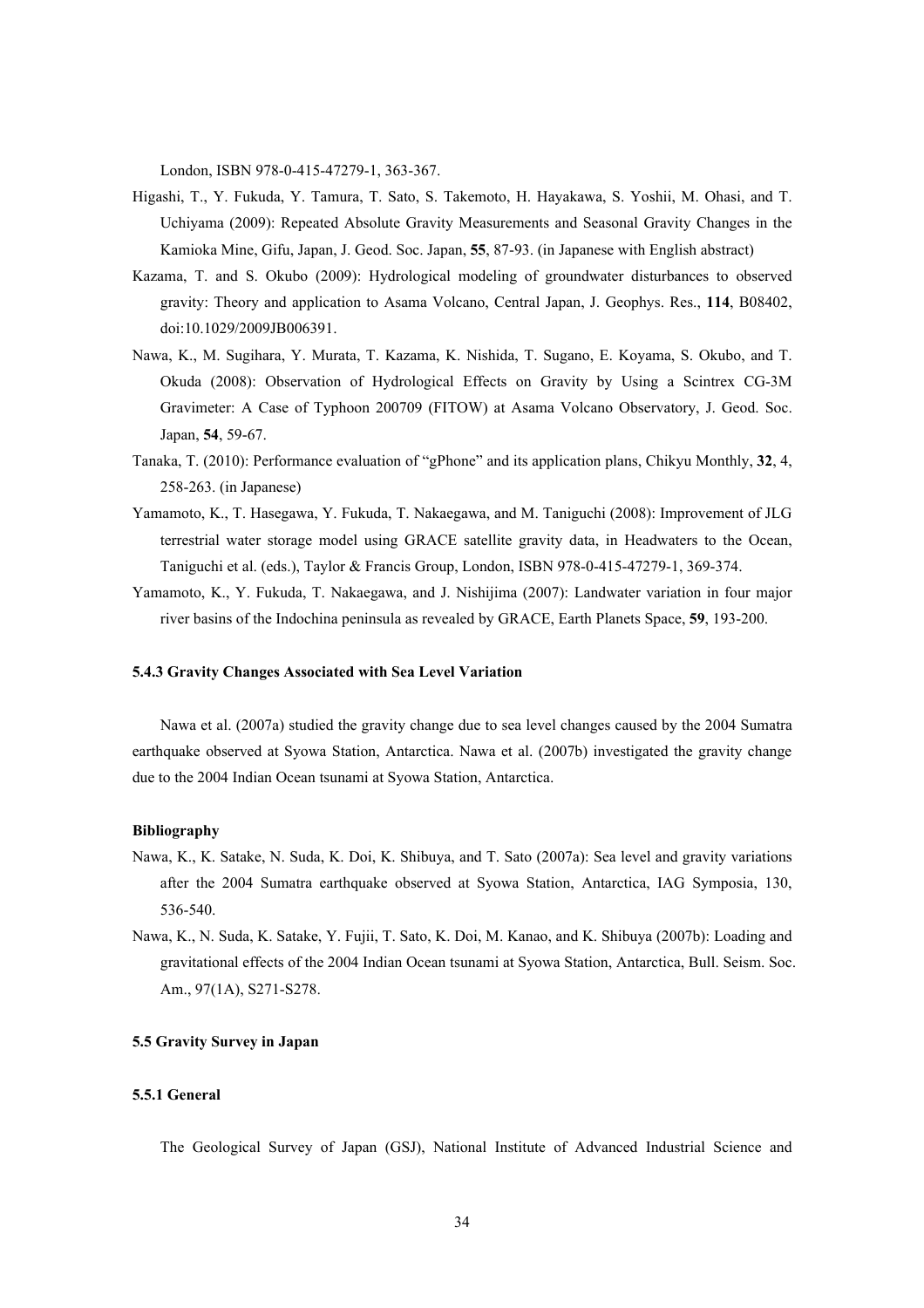Technology (AIST) conducted gravity surveys in order to prove the brief feature of gravity anomalies in Japan. GSJ published eight detailed complete Bouguer anomaly maps of 1:200,000 scale, "Gravity Map Series" for Hiroshima District, Matsuyama District, Okayama District, and Kochi District as part of the gravity mapping program of Japanese Islands (Geological Survey of Japan, AIST, 2007; 2008; 2009; 2010).

### **Bibliography**

- Geological Survey of Japan, AIST (2007): Gravity Map of Hiroshima District (Bouguer anomalies), Gravity Map Ser., 25.
- Geological Survey of Japan, AIST (2008): Gravity Map of Matsuyama District (Bouguer anomalies), Gravity Map Ser., 26.
- Geological Survey of Japan, AIST (2009): Gravity Map of Okayama District (Bouguer anomalies), Gravity Map Ser., 27.
- Geological Survey of Japan, AIST (2010): Gravity Map of Kochi District (Bouguer anomalies), Gravity Map Ser., 28.

### **5.5.2 Hokkaido Area**

The GSJ conducted gravity surveys of Usu volcano in 2009, and published maps and data (Geological Survey of Japan, AIST, 2010).

Geological Survey of Hokkaido (GSH) performed gravity surveys around Northern Rumoi region, Northwestern Hokkaido. In order to study the relationship between the gravity anomaly field and the hypocenter of the inland earthquake, they conducted a regional survey at 276 stations. Tamura et al. (2010) produced a regional Bouguer anomaly map, and also calculated terrain density distribution in this area.

# **Bibliography**

- Geological Survey of Japan, AIST (2010): Integrated Geophysical Maps of Usu Volcano, Digital Geoscience Map Series, P-7.
- Tamura, M., S. Ishimaru, K. Nawa, and A. Yamamoto (2010): Gravity Survey and terrain density distribution inferred from gravity inversion in Northwestern Hokkaido, Japan Geoscience Union Meeting 2010, SGD002-P09.

# **5.5.3 Honshu Area**

The Geological Survey of Japan, National Institute of Advanced Industrial Science and Technology (GSJ) carried out the gravity survey in the Kofu basin from 2005 to 2008 for investigation of underground structure and active faults, and the gravito-metric map was published (Komazawa, 2010).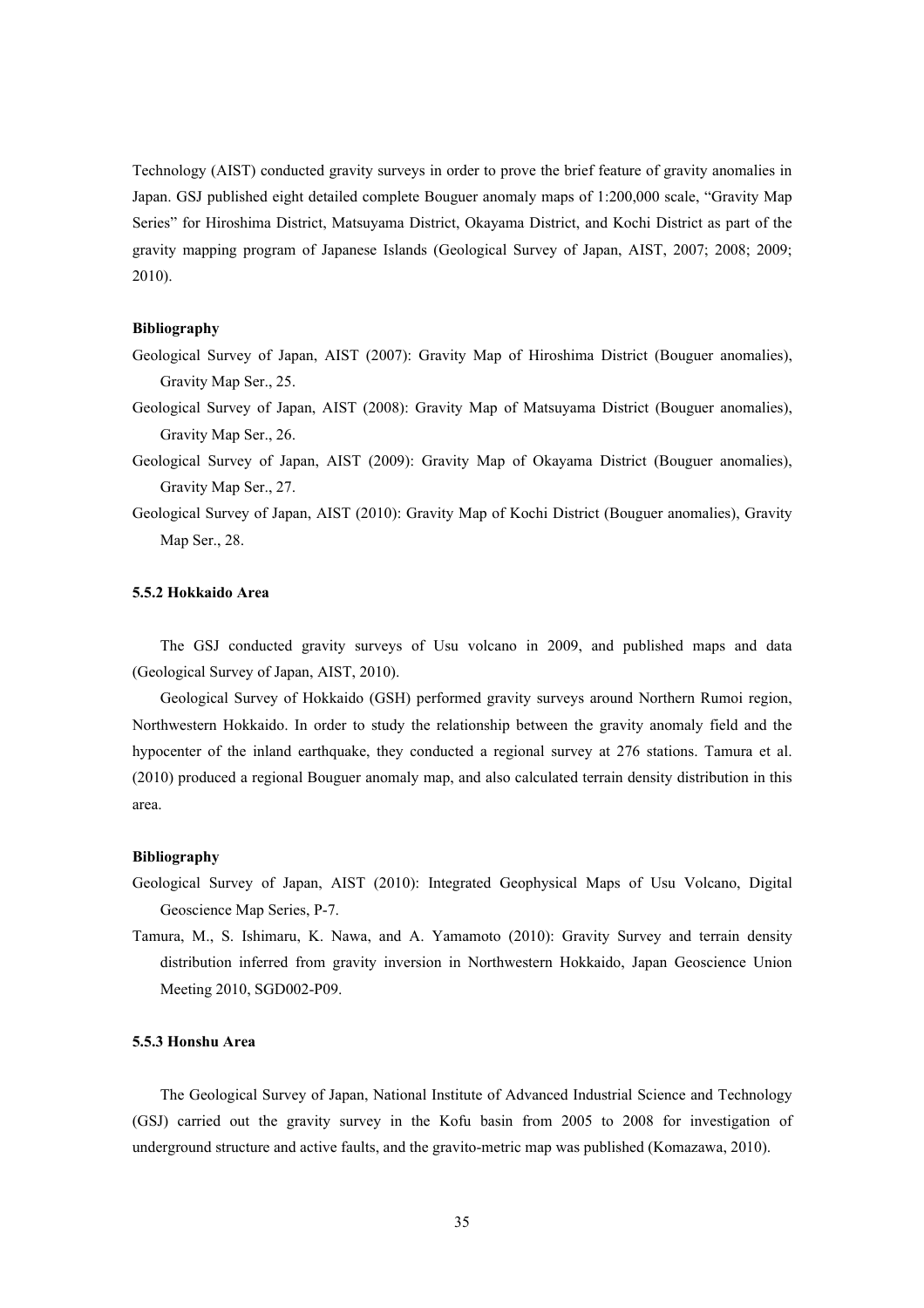Okajima et al. (2009) studied the subsurface structures around the Osore-zan volcano, northernmost Honshu island, Japan by analyzing the existing gravity data over a  $100 \times 100$  km square area. Based on the Fourier spectral analysis techniques, the Bouguer anomaly distribution is separated into 4 gravity components: (1) trend, (2) long wavelength, (3) short wavelength, and (4) noise. These gravity components are critically evaluated with other geological evidences. Particularly, each of the long and short wavelength components corresponds mainly to the horst-graben structure of granitic bedrocks and the undulation of the shallower accretion bedrocks, respectively. These facts demonstrate the usefulness of the filtering techniques.

Honda et al. (2008) constructed a detailed gravity anomaly map over the Noto peninsula. Four block boundaries which are identified by morphological/geological studies are recognized on the gravity anomaly map. Based on the relationships among the gravity anomalies, the geologic structures, the aftershock distribution and the source fault, it is concluded that the rupture size of the earthquake was constrained by the block structure in this region.

Tanaka et al. (2010) estimates the basement structure around the Tegano fault by gravity survey. The inferred schematic profile of the fault is consistent with a preexisting theory of the evolution of a reverse fault; this supports the hypothesis that the Tegano fault was derived from the deep part of the Byobusan fault which runs side by side with the Tegano fault.

# **Bibliography**

- Honda, R., Y. Hiramatsu, Y. Kono, and H. Katagawa (2008): Gravity anomalies and the geologic block structures in and around the aftershock area of the 2007 Noto Hanto Earthquake, Earth Planets Space, **60**, 111-115.
- Komazawa, M. (2010): Gravito-tectonic Map of Kofu District (Bouguer anomalies and gravity basement), Gravity Map Ser., S-3.
- Okajima, Y., T. Arakawa, K. Nozaki, and H. Azuma (2009): Subsurface structures around the Osore-zan volcano, Honshu, Japan as derived from 2-D Fourier analysis of gravity, 71st EAGE conference & Exhibition (Extended abstract), Amsterdam, The Netherlands, 8 - 11 June 2009, W009, 5.
- Tanaka, T., H. Aoki, M. Tajikara, M. Shimoyama, K. Nozaki, and A. Yamamoto (2010): Basement structure in and around the Tegano Fault, Central Japan, Zisin, **63**, 1, 11-20. (in Japanese with English abstract)

### **5.5.4 Shikoku and Kyushu Area**

The Geological Survey of Japan, National Institute of Advanced Industrial Science and Technology (GSJ) carried out the gravity survey and published a Bouguer gravity anomaly map in Kagoshima District, Kyushu, Japan (Murata et al., 2007).

Laboratory of Geothermics, Kyushu University has carried out repeated gravity measurements using CG-3 and CG-3M gravimeters for 20 years in Fukuoka city and other places in the Kyushu Area. Saibi et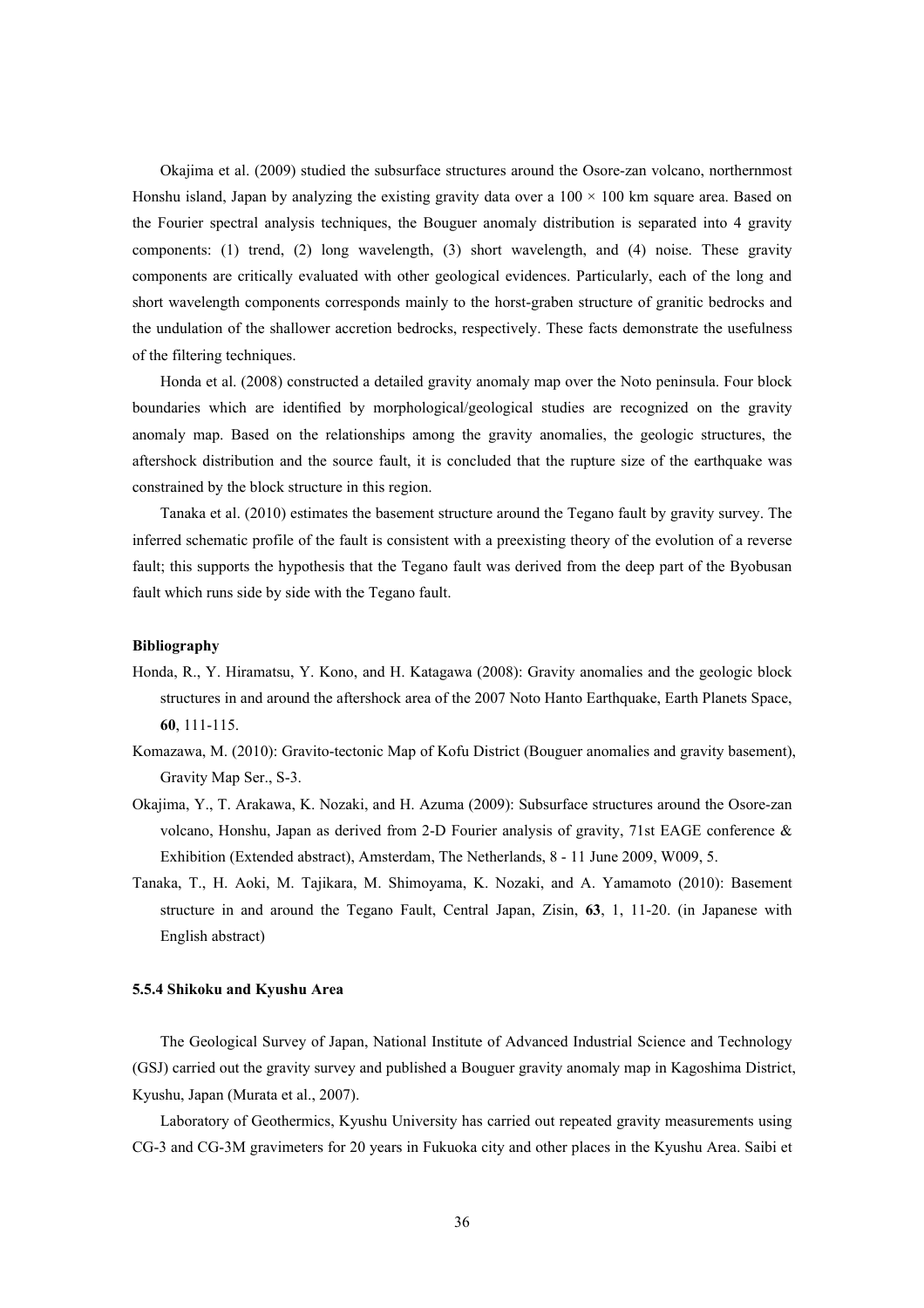al. (2008) applied integrated gradient interpretation techniques, such as horizontal gradient, tilt derivative and Euler deconvolution. With these techniques, they detected many faults and discussed the relationship between underground structure and low temperature geothermal systems. Fujimitsu et al. (2009) studied the area in Oto town, Fukuoka prefecture, in order to estimate the underground structure for the future hot spring well, and estimated Tagawa fault from the gravity survey at the northern to middle part of the town. Fujimitsu and Nishijima (2010) discussed the relation between the underground structure estimated by the gravity survey and non-volcanic hydrothermal systems at the southeastern part of Fukuoka city and Oto town. Nishijima et al. (2010a) measured gravity at 1947 points in order to detect an active fault (Kego fault) and to investigate its underground structure. Ehara and Nishijima (2010) studied the area around Hatchobaru geothermal power plant, and discussed the importance of geothermal reservoir monitoring in order to keep the sustainable geothermal development.

Nishijima et al. (2010b) used an A10 absolute gravimeter in 2008 to make gravity measurements around Takigami geothermal power plant, and detected a gravity decrease (about –20 microgal) caused by the maintenance of the geothermal power plant.

#### **Bibliography**

- Ehara, S. and J. Nishijima (2010): Sustainable Development of Geothermal Energy A Case Study of Hatchobaru Geothermal Field, Central Kyushu, Japan –, Proc. the World Geothermal Congress 2010 (CD-ROM).
- Fujimitsu, Y. and J. Nishijima (2010): Exploration of non-volcanic hydrothermal systems in Fukuoka prefecture, Japan, by gravity surveys, RENEWABLE ENERGY 2010 Proc. (CD-ROM).
- Fujimitsu, Y., J. Nishijima, and A. Yamashita (2009): Densely-arranged gravity surveys of Tagawa fault in Oto town, Fukuoka, Japan, Geotherm. Volcanol. Res. Rep. Kyushu Univ., 18, 9-18.
- Murata, Y., K. Nawa, M. Komazawa, R. Morijiri, T. Hiroshima, M. Makino, T. Yamazaki, K. Nishimura, S. Okuma, and R. Shichi (2007): Bouguer Gravity Anomalies in Kagoshima District, Kyushu, Japan, Bull. Geol. Surv. Japan, **58**(11/12), 351-370.
- Nishijima, J., Y. Fujimitsu, and Y. Fukui (2010a): Densed gravity survey around the Kego fault, Fukuoka city, Chikyu Monthly, **32**, 4, 251-257. (in Japanese)
- Nishijima, J., Y. Fujimitsu, Y. Sofyan, Y. Fukuda, T. Hasegawa, and M. Taniguchi (2010b): A geothermal reservoir monitoring using an absolute gravity measurement around Takigami geothermal power plant, central Kyushu, Japan, RENEWABLE ENERGY 2010 Proc. (CD-ROM).
- Saibi, H., J. Nishijima, T. Hirano, Y. Fujimitsu, and S. Ehara (2008): Relation between structure and low-temperature geothermal systems in Fukuoka city, southwestern Japan, Earth Planets Space, **60**, 8, 821-826.

# **5.6 Gravity Survey in Foreign Countries**

The Geological Survey of Japan, National Institute of Advanced Industrial Science and Technology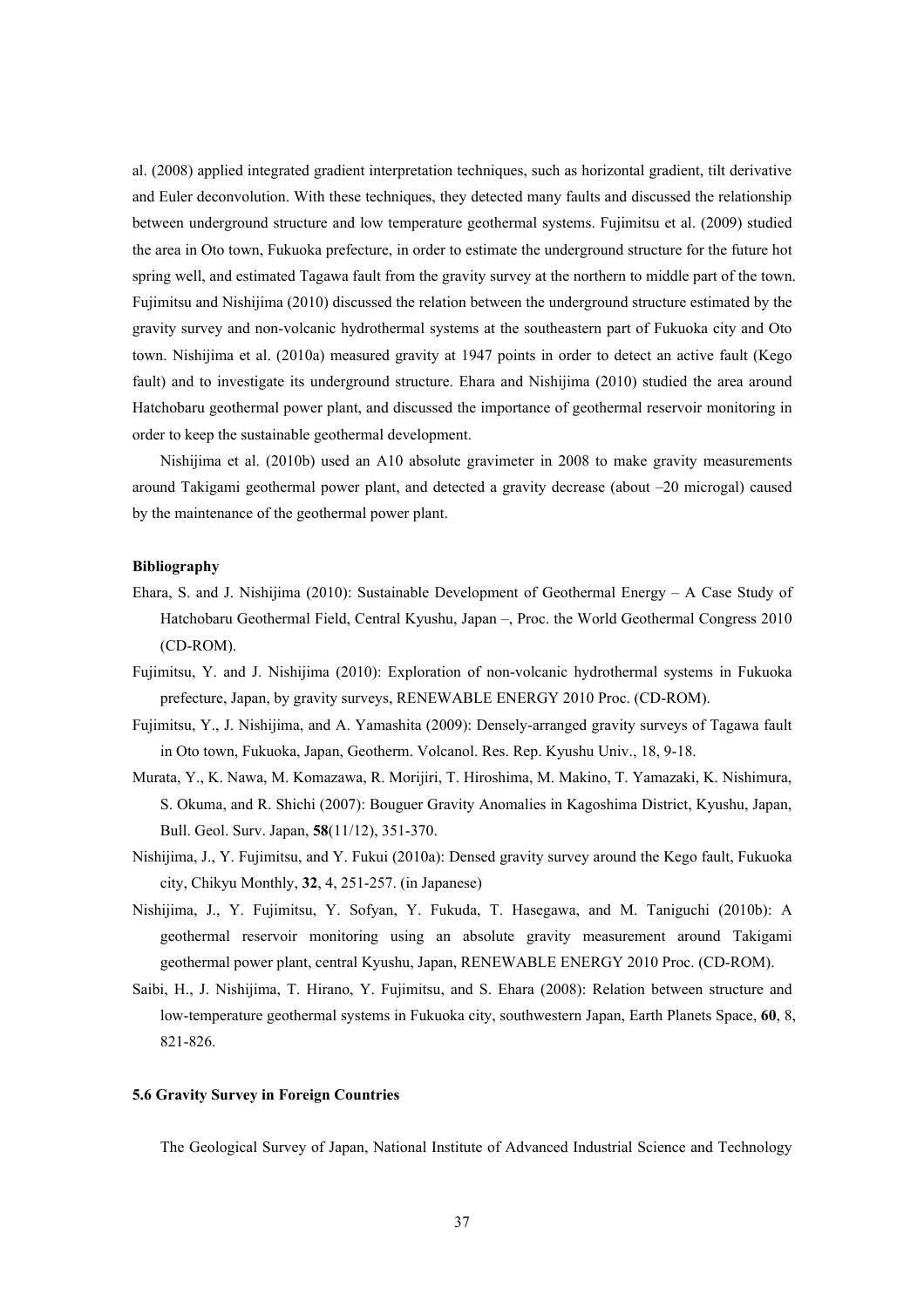(GSJ) carried out a gravity survey at the Guinsaugon landslide along the Philippine Fault Zone in 2007 (Makino et al., 2007).

Laboratory of Geothermics, Kyushu University, has carried out gravity survey at geothermal areas in foreign countries. Setyawan et al. (2009) estimated the body structure of Ungaran volcano, Indonesia, using 2D forward modeling. The horizontal gradient analysis indicates that geothermal features at Ungaran volcano are structurally controlled and are located within the younger volcano. Sofyan et al. (2010) studied the gravity data acquired at Kamojang geothermal power plant. They compared the data with the gravity data previously obtained by University of Indonesia, and detected gravity decrease (-238) microgals) at the production area and gravity increase (143 microgals) in reinjection area from 2005 to 2008. Zaher et al. (2010) measured gravity at 160 points around Hammam Faraun hot spring, Sinai Peninsula, Egypt, using Scintrex CG-3 gravimeter in order to clarify the underground structure of hot spring. They estimated underground structure using 2D forward modeling method and interpreted the hydrothermal systems using gravity and magnetotelluric data.

Sun et al. (2009) studied the tectonics of the Tibetan Plateau where the Indian and Eurasian plates have been colliding for the last several tens million years. They present geodetic evidence of mass loss beneath the Tibetan Plateau and increasing crust thickness. Combined absolute gravity and Global Positional System (GPS) measurements at three stations in southern and southeastern Tibet during two decades reveal uplifting of the Tibetan Plateau at a millimeter-per-year level, but its underlying mass is diminishing, indicating that the crustal thickness is increasing at an annual millimeter to decimeter level.

Sun et al. (2010) reported a new absolute gravity (AG) network established in Southeast Alaska (SE-AK). Measurements were carried out during 2006–2008. The gravity in SE-AK is decreasing with a rate of  $-3.5$  to  $-5.6$  microgal/year. A bias of  $-13.2 \pm 0.1$  mGal exists between the Potsdam system and the AG data.

- Makino, M., A. A. Mandanas, and S. G. Catane (2007): Gravity basement of the Guinsaugon landslide along the Philippine Fault Zone, Earth Planets Space, **59**, 1067-1071.
- Setyawan, A., S. Ehara, Y. Fujimitsu, J. Nishijima, H. Saibi, and E. Aboud (2009): The gravity anomaly of Ungaran volcano, Indonesia: Analysis and interpretation, J. Geotherm. Res. Soc. Japan, **31**, 2, 107-116.
- Sofyan, Y., Y. Doud, Y. Kamah, J. Nishijima, Y. Fujimitsu, and S. Ehara (2010): Combined repeat gravity measurement and numerical simulation for geothermal sustainability monitoring – An application to the Kamojang geothermal field –, RENEWABLE ENERGY 2010 Proc. (CD-ROM).
- Sun, W., S. Miura, T. Sato, T. Sugano, J. Freymueller, M. Kaufman, C. F. Larsen, R. Cross, and D. Inazu (2010): Gravity measurements in southeastern Alaska reveal negative gravity rate of change caused by glacial isostatic adjustment, J. Geophys. Res., **115**, B12406, doi:10.1029/2009JB007194.
- Sun, W., Q. Wang, H. Li, Y. Wang, S. Okubo, D. Shao, D. Liu, and G. Fu (2009): Gravity and GPS Measurements Reveal Mass Losing Beneath the Tibetan Plateau – Geodetic Evidence of Increasing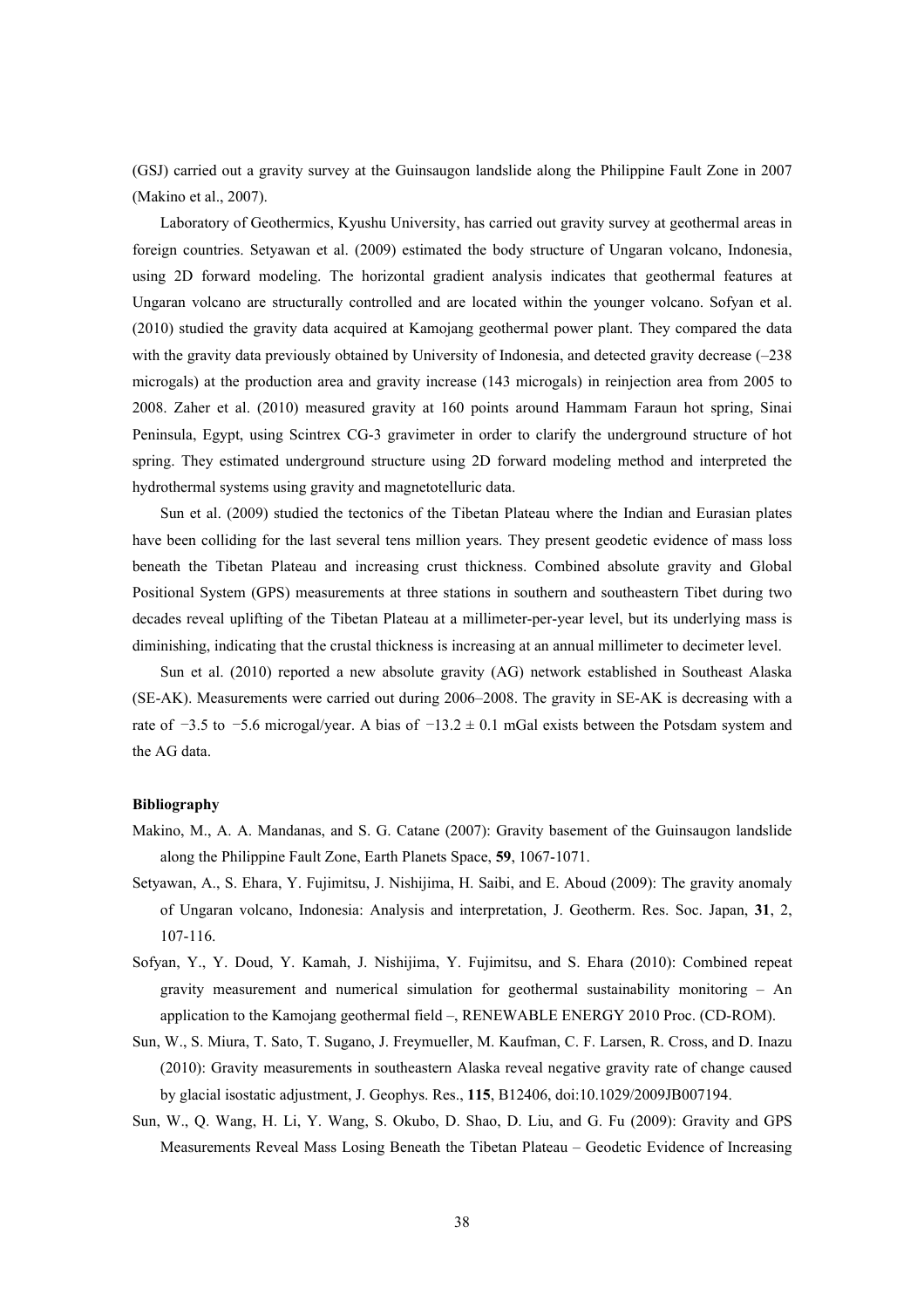Crustal Thickness, Geophys. Res. Lett., **36**, doi:10.1029/2008GL036512.

Zaher, M. A., J. Nishijima, and S. Ehara (2010): Geophysical evidence on the geothermal potential of Hammam Faraun hot spring, Sinai Peninsula, Egypt, RENEWABLE ENERGY 2010 Proc. (CD-ROM).

# **5.7 Marine Gravimetry**

The Geological Survey of Japan, National Institute of Advanced Industrial Science and Technology (GSJ) has been conducting marine gravity surveys since 1974 as a part of the geological mapping program of continental margin around the Japanese Islands. The survey vessel Hakurei-maru No.2 has been used since 2000. The cruises during the period from 2007 through 2010 are listed in Table 1. The gravity measurements were conducted using the same straight-line sea gravimeter, LaCoste& Romberg SL-2, in all the cruises. Free-air and Bouguer anomaly maps were published as appendices of "Marine Geology Map Series" at a scale of 1:200,000 (Geological Survey of Japan, 2007a; 2007b; 2007c; 2008a; 2008b).

Table 1. Cruises for marine gravimetry by the GSJ during the period from 2007 to 2010.

| Cruise ID | Cruise Period      | Survey Area                  |
|-----------|--------------------|------------------------------|
| GH07      | Jun. $-$ Jul. 2007 | East of Tohoku District      |
| GH08      | $Jul. - Aug. 2008$ | East of Okinawa Islands      |
| GH09      | Jul. – Aug. 2009   | Northwest of Okinawa Islands |
| GH10      | $Oct. - Nov. 2010$ | Southwest of Okinawa Islands |

GSJ carried out sea bottom gravity surveys in the northern coastal zone of Noto peninsula in 2008 (Geological Survey of Japan, 2010) and in the offshore zone of Fukuoka prefecture.

JHOD carried out marine gravity surveys using three survey vessels "Shoyo" (3128 gross tons), and "Meiyo" (550 gross tons) during the period of FY 2006 to FY2010. These vessels are equipped with the sea gravimeter Bodenseewerk KSS-31 or KSS-30. The cruises from April 2007 to Dec. 2010 are listed in Tables 2 and 3 (Hydrographic and Oceanographic Department, 2009).

Table 2. Cruises of "Shoyo" for marine gravity surveys conducted by JHOD during the period from April 2007 to Dec. 2010.

| Cruise Period      | Survey Area    |
|--------------------|----------------|
| Feb. $-$ Mar. 2010 | Kaikata Kaizan |
| $Oct. - Nov. 2010$ | Nishinoshima   |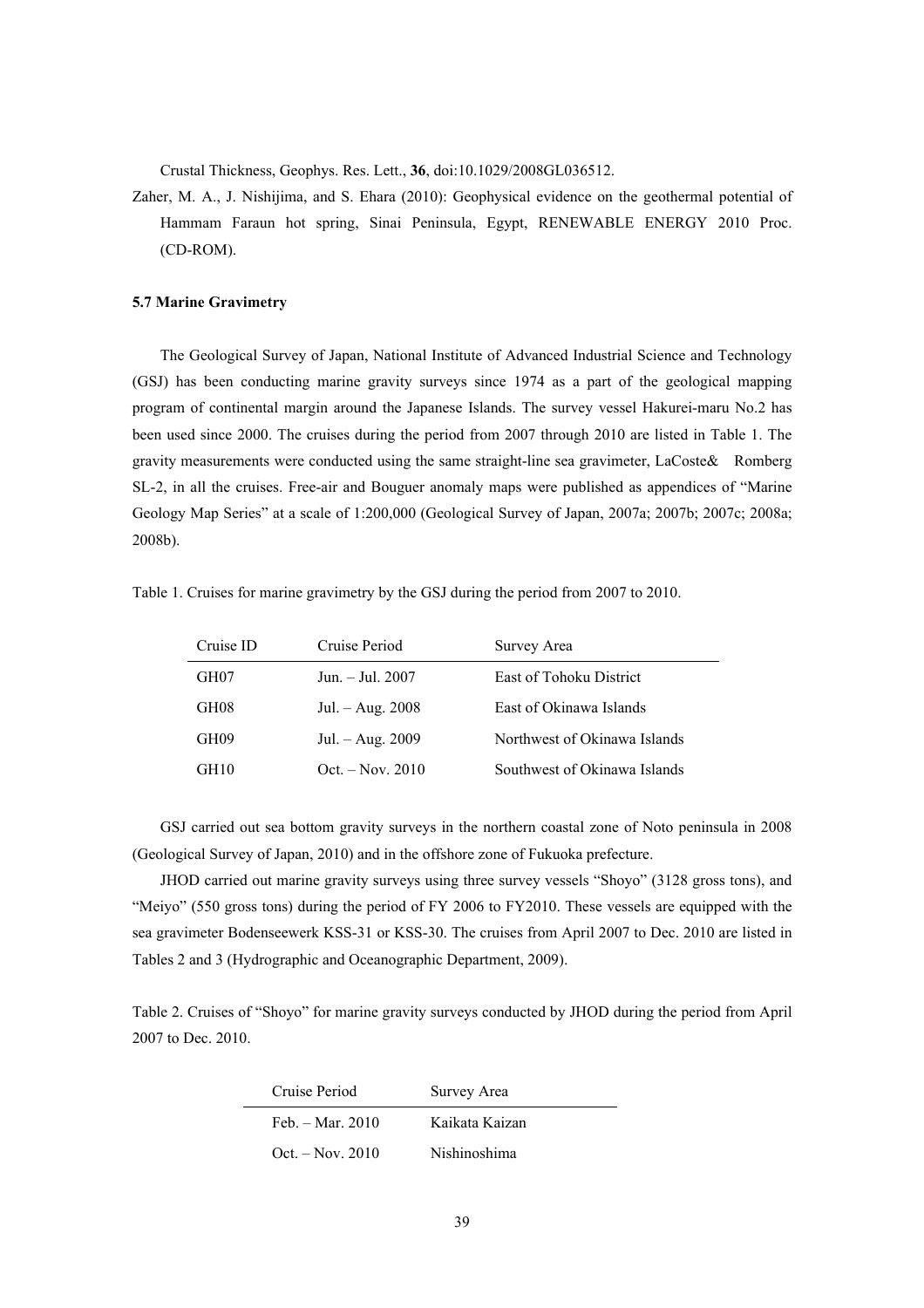Table 3. Cruises of "Meiyo" for marine gravity surveys conducted by JHOD during the period from April 2007 to Dec. 2010.

| Cruise Period     | Survey Area          |
|-------------------|----------------------|
| May $-$ Jun. 2007 | Offing of Wakasa-wan |
| Aug. 2007         | Kikai caldera        |
| Jun. - Jul. 2008  | Kikai caldera        |

Hydrographic and Oceanographic Department (2009) reported gravity surveys at sea. The results of three cruises, northeast offing of Izu-Oshima, offing of Wakasa Wan and Kikai-Caldera surveyed in 2006-2008 are reported.

Fujiwara et al. (2009) studied geophysical characteristics and numerical modeling based on physical property data obtained in 2004-2007 marine cruise data. This is a kind of a basic study for international drilling proposal site survey.

Fujimoto et al. (2009) remodeled an ocean bottom gravimeter and carried out seafloor gravimetry in a limited area for seamless gravity mapping on land and seafloor.

- Fujimoto, H., K. Nozaki, Y. Kawano, N. Demboya, A. Oshida, K. Koizumi, S. Mitsuishi, K. Iwamoto, and T. Kanazawa (2009): Remodeling of an ocean bottom gravimeter and littoral seafloor gravimetry – toward the seamless gravimetry on land and seafloor –, J. Geod. Soc. Japan, **55**, 325-339 (in Japanese).
- Fujiwara, T., Y. Kido, Y. Tamura, and O. Ishizuka (2009): Gravity and magnetic constraints on the crustal structure and evolution of the Horeki seamount in the Izu-Ogasawara (Bonin) arc, Earth Planets Space, **61**, 333-343.
- Hydrographic and Oceanographic Department (2009): Data Rep. Hydrogr. Oceanogr. Obs., Ser. Astron. Geod.
- Geological Survey of Japan, AIST (2007a): Geological Map West of Noto Peninsula, Marine Geology Map Series, no. 61 (CD).
- Geological Survey of Japan, AIST (2007b): Geological Map off Esashi, Marine Geology Map Series, no. 63 (CD).
- Geological Survey of Japan, AIST (2007c): Geological Map of Ishikari Bay, Marine Geology Map Series, no. 67 (CD).
- Geological Survey of Japan, AIST (2008a): Geological Map of Hyuga Nada, Marine Geology Map Series, no. 64 (CD).
- Geological Survey of Japan, AIST (2008b): Geological Map of Enshu Nada, Marine Geology Map Series, no. 65 (CD).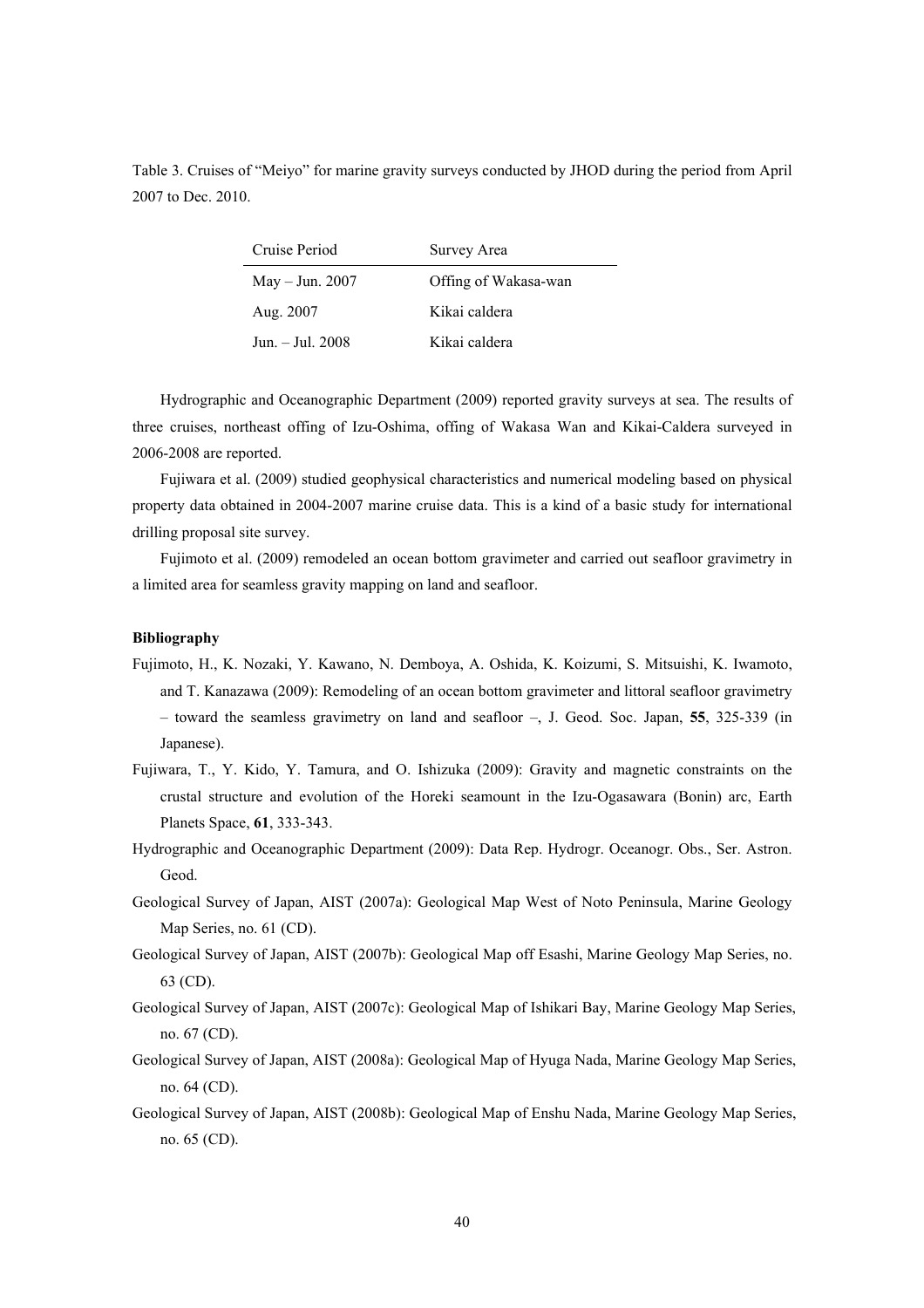Geological Survey of Japan, AIST (2010): Seamless Geoinformation of Coastal Zone "Northern Coastal Zone of Noto Peninsula", Digital Geoscience Map Series, S-1.

### **5.8 Data Handling and Gravity/Geoid Maps**

Kuroishi et al. (2007a; 2007b) worked with GRACE data for recovery of the gravity anomaly field at medium wavelength locally over Japan. Monthly mean gravity anomaly blocks of 4 by 4 arc-degrees estimated from GRACE range-rate data exhibit rather large fluctuations probably due to aliasing, but the annual average model of the monthly blocks for 2005 shows distribution of only minor residuals with respect to a reference global geopotential model, GGM02C: ranges from  $-35$  to  $+22$  microgal, corresponding to geoidal undulations of  $-3.3$  to  $+3.4$  mm.

Kuroishi (2009) constructed a highly improved gravimetric geoid model, JGEOID2008, on a 1 by 1.5 arc-minute grid by combining surface gravity measurements and an altimetry-derived marine gravity model, KMS2002, with a GRACE-derived global geopotential model, GGM02C. A semidiscrete two-dimensional wavelet analysis/reconstruction method was employed in the combination for selecting the spatial wavelet signals of the highest quality out of the respective data sets. Intercomparison with GPS/leveling geoidal undulations over the four main islands of Japan reveals substantial improvement of JGEOID2008 over the previous model, JGEOID2004: the planar trend was reduced from 0.35 ppm to 0.18 ppm and the RMS of postfit residuals from 9.2 cm to 6.0 cm. Deviations of the mean sea surface heights at tidal stations on isolated islands above the reference ellipsoid from JGEOID2008, which provide local mean sea surface dynamic topography (SSDT), show good agreement with SSDT features estimated from oceanographic observation, indicating that JGEOID2008 has an accuracy within 10 cm. Kuroishi (2010) compared JGEOID2008 with the latest high-resolution global geopotential model, EGM2008, and demonstrated that JGEOID2008 is slightly superior to EGM2008 over Japan in terms of fit to GPS/leveling geoidal undulations.

JHOD carried out geophysical surveys (bathymetry, gravity and geomagnetics) on Kikai Caldera submarine volcano during 2006 to 2008. From the analysis on Bouguer gravity anomalies on the assumed density values of 1950 kg m<sup>-3</sup>, Onodera et al. (2010) obtained a map of gravity basement depth of the caldera.

Ishihara and Koda (2007) estimated the thickness of the crust of the Philippine Sea using the sea gravity data collected by Hydrographic and Oceanographic Department and JOGMEC. Oikawa and Kaneda (2007) complied Japanese continental shelf survey to create a Bouguer gravity anomaly map in the northwestern Pacific Ocean. The anomaly map with a terrain correction with a radius of 30 km will contribute to further interpretation of submarine topographic features around Japan. Ueda et al. (2008) investigated crustal structure and calculated geophysical parameters (volume, density, magnetization) of 85 sea mounts, using the topographic depth soundings, free-air gravity anomalies, magnetic anomalies and Bouguer gravity anomalies on the assumed density values of 2,300 kg m<sup>-3</sup> and 2,700 kg m<sup>-3</sup>. Sawada et al. (2009) corrected the errors in gravity anomalies originating from gravimeters and positioning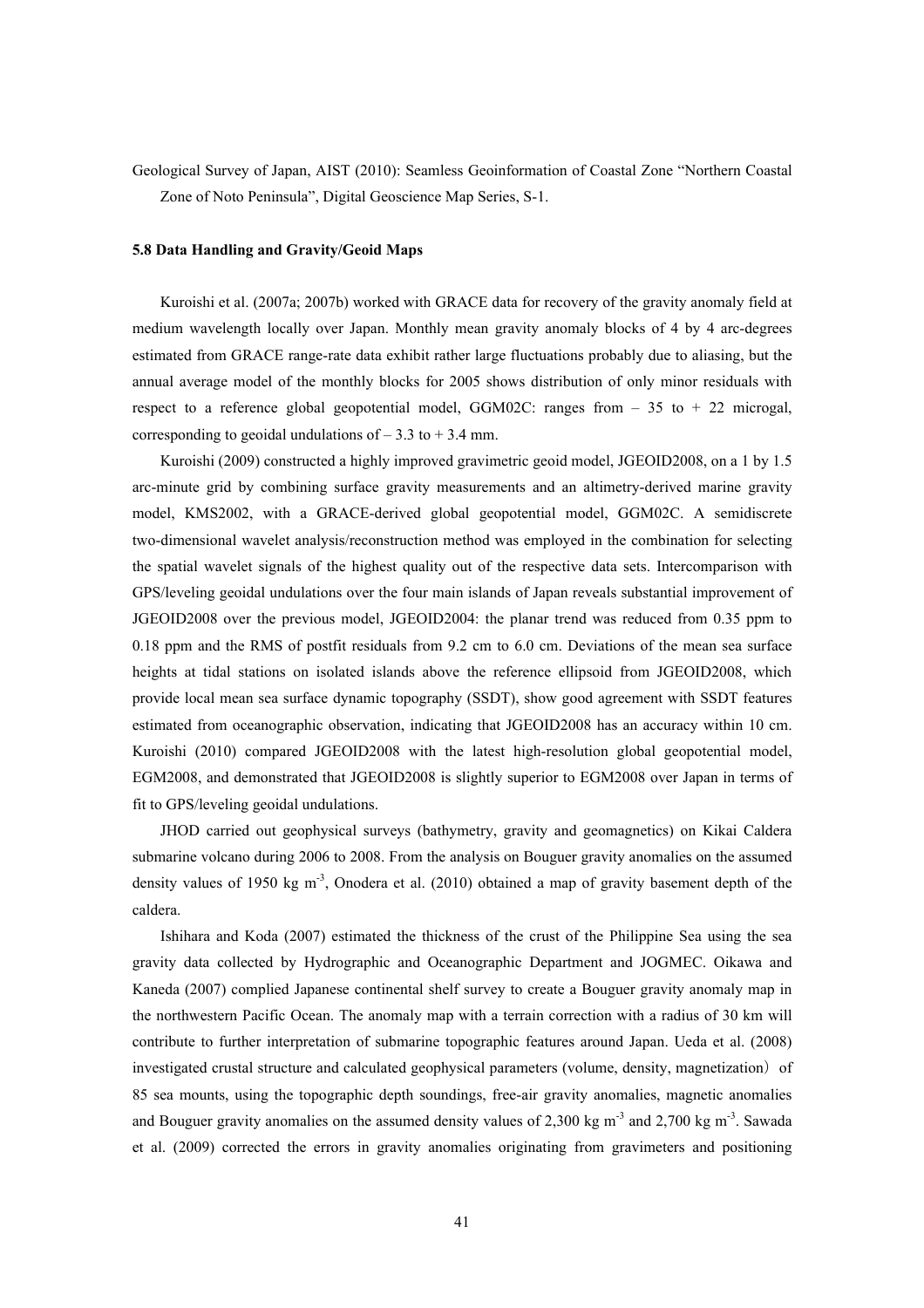systems, and made marine gravity datasets around Japan without noticeable inconsistency.

Sasahara et al. (2007) described the method of calculating the geostrophic current based on the Marine Geoid model and the altimeter sea surface height. Sasahara and Tanaka (2009) compared the geostrophic current, which was calculated with global gravity potential model "EGM2008" and altimeter sea surface height, with the ADCP current data, to estimate the accuracy of "EGM2008".

Sasahara et al. (2008) revised the geoid model "MGM2008" by using the gravity data derived from altimeter, and evaluated the difference between SSDHgeo (by altimeter and the geoid height) and SSDHctd (by CTD). The difference showed a small standard deviation. (SSDH = Sea Surface Dynamic Height)

- Ishihara, T. and K. Koda (2007): Variation of crustal thickness in the Philippine Sea deduced from three-dimensional gravity modeling, Island Arc, **16**, 322-337.
- Kuroishi, Y. (2009): Improved geoid model determination for Japan from GRACE and a regional gravity field model, Earth Planets Space, **61**, 807-813.
- Kuroishi, Y. (2010): Comparison of latest global and local gravimetric geoid models with GPS/leveling geoidal undulations over Japan, IAG Commission 1 Symposium 2010 Reference Frames for Applications in Geosciences (REFAG2010).
- Kuroishi, Y., F. G. R. Lemoine, and D. D. Rowlands (2007a): Approach of regional gravity field modeling from GRACE data for geoid model improvement for Japan, Earth: Our Changing Planet. Proceedings of IUGG XXIV General Assembly Perugia, Italy 2007, GS002-2695, GS002-2695.
- Kuroishi, Y., F. G. R. Lemoine, and D. D. Rowlands (2007b): Gravity field modeling from GRACE and its application to geoid model improvement for Japan, Book of Abstract International Joint GSTM & DFG-SPP symposium, October 15-17, 2007, GFZ-Potsdam.
- Oikawa, M. and K. Kaneda (2007): Bouguer Gravity Anomaly in the Western Pacific, Tech. Bull. Hydrogr. Oceanogr., **25**, 96-99. (in Japanese)
- Onodera, K., K. Koyama, and K. Kumagawa (2010): Gravity and Geomagnetic Anomalies of Kikai Caldera Submarine Volcano, Rep. Hydrogr. Oceanogr. Res., **46**, 103-107. (in Japanese with English abstract)
- Sasahara, N., H. Kudo, and M. Fujita (2008): Evaluation of Marine Geoid model around Japan, Rep. Hydrogr. Oceanogr. Res., **44**, 43-55. (in Japanese with English abstract)
- Sasahara, N., H. Kudo, T. Hiraiwa, and T. Yanuma (2007): Calculation of geostrophic current with Marine Geoid model, Tech. Bull. Hydrogr. Oceanogr., **25**, 112-115. (in Japanese)
- Sasahara, N. and T. Tanaka (2009): Comparison between geostrophic current calculated from EGM 2008 and ADCP data, Tech. Bull. Hydrogr. Oceanogr., **27**, 41-49. (in Japanese)
- Sawada, A., N. Sasahara, R. Honda, and Y. Kono (2009): Marine gravity datasets around the Japanese Islands without noticeable inconsistency, Tech. Bull. Hydrogr. Oceanogr., **27**, 78-85. (in Japanese)
- Ueda, Y., Y. Iwabuchi, and S. Kasuga (2008): Crustal structure and geophysical parameters of seamounts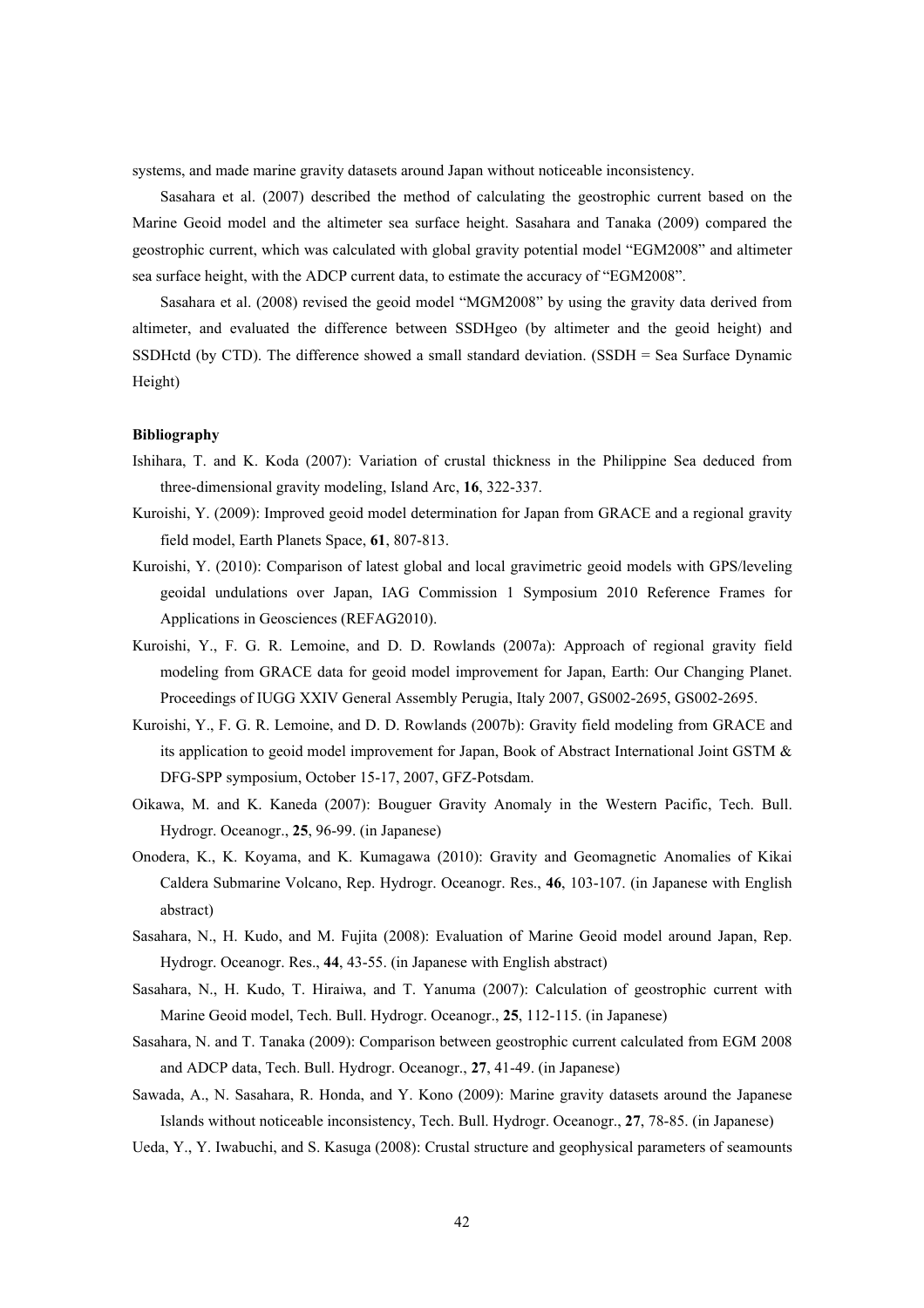in the western Pacific as derived from topography and potential field anomalies, Rep. Hydrogr. Oceanogr. Res., **44**, 17-41. (in Japanese with English abstract)

### **5.9 Theoretical Studies on Geoid and Gravity Field**

The emergence of different types of satellite gravity missions and the requirement of accurate geoid information at high resolution have necessitated us to combine different kinds of gravity-related observables obtained from the Earth's surface to satellite altitudes for geoid determination. Since those data are inevitably sensitive to the gravity field signals at different scales with their inherent error characteristics, Panet et al. (2009; 2010; 2011) worked on methodological development based on spherical wavelets in a domain decomposition approach. The resulting method can handle large data sets efficiently in terms of computation loads and combine a variety of gravity-related observables in a flexible manner in both scale and location domain. Application study to a GRACE-derived global geopotential model and surface gravity data over Japan showed the effectiveness of the method at an improved spatial resolution of about 15 km on the Earth's surface.

Nozaki (2007) reviewed the Bouguer anomaly in the geophysical and geodetic context of gravity anomaly from a standpoint of studying subsurface density structures. The main purpose is to remove the intrinsic defects involved in the current definition of the Bouguer anomaly, such as the residual centrifugal acceleration due to the Earth's rotation. Starting from the classical concept of the Bouguer anomaly, a new approach to the free-air anomaly has been shown based on the newly introduced concept of 'station level  $\rho_B$ -free Bouguer anomaly' that is based on the notion of the generalized Bouguer anomaly proposed by Nozaki (2006).

Sun et al. (2007) presented a new theory for calculating co-seismic strain caused by four independent types of seismic source in a spherically symmetric, non-rotating, perfectly elastic, and isotropic (SNREI) Earth model. Expressions are derived by introducing strain Green's functions. A proper combination of these expressions is useful to calculate co-seismic strain components resulting from an arbitrary seismic source at any position in the Earth. Numerical computations are performed for four independent sources at a depth of 32 km inside the 1066A Earth model. Results in the near field agree well with that calculated for a half-space Earth model. A case study is performed and Earth model effects are investigated. Furthermore, the effects of spherical curvature and the stratified structure of the Earth in computing co-seismic strain changes are also investigated using the present dislocation theory and Okada's (1985) formulation. Curvature effects are small for shallow seismic events, but they are larger for greater source depths. Effects of stratification are very large for any depth and epicentral distance, reaching a discrepancy greater than 30% almost everywhere.

Fu and Sun (2007) developed the theory of Molodenskiy (1977; 1980) on tidal gravimetric factors for a lateral inhomogeneous earth by considering density heterogeneity as well. Their numerical results show that the effects of density are of the same level as those of seismic waves: they are not negligible. The effects of the lateral inhomogeneous structure calculated for the real three-dimensional inhomogeneous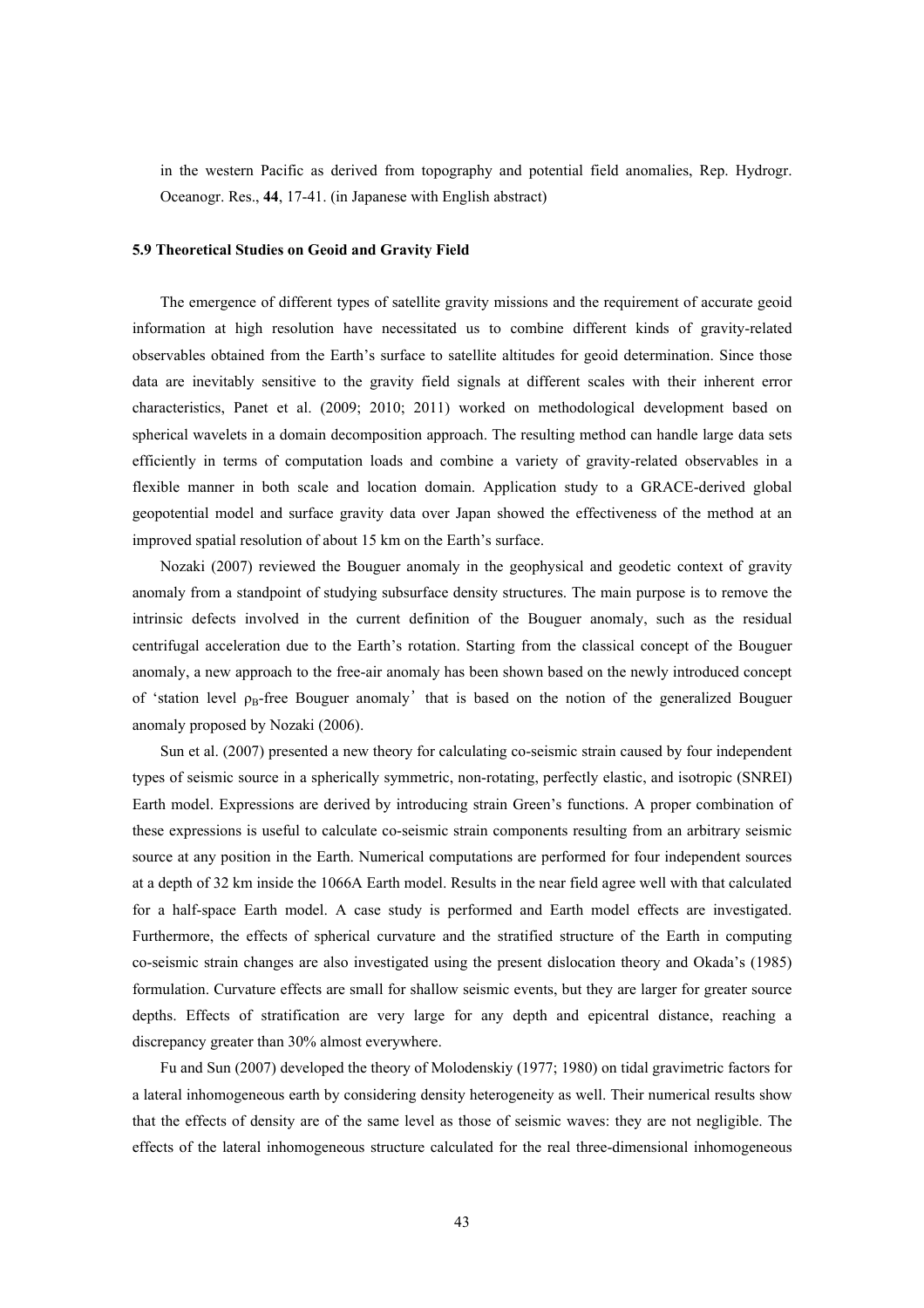model are much less, by a factor of about 0.2, than those of the simple Ocean-Land model presented in Molodenskiy and Kramer (1980). Collecting contributions from the seismic wave and density models, they obtain the completed total effect of the real three-dimensional inhomogeneous Earth structure on semidiurnal gravimetric factors, with a magnitude of about  $-0.16$  to 0.1 %. This result is less than, but almost of the same order as that of Earth's elliptical effect (ca. 0.7 %; Dehant, 1995). Finally, they calculate the corresponding effects on tidal gravity for all three kinds of Earth tide: semidiurnal, diurnal, and long period ones. Compared to the tidal gravity changes, the gravity variations caused by the increments are about 0.15 % for the semidiurnal tide and 0.1 % for the diurnal and long period tides.

Fu and Sun (2008a) calculated the theoretical horizontal displacement field caused by the 2004 Sumatra earthquake in the Sichuan-Yunnan area according to the spherical dislocation theory. The results show that the theoretical value of displacement field is basically consistent with the observed value in situ with GPS. On this basis, they have calculated the co-seismic displacement field, strain field, changes of gravity and geoid of the whole Earth and China mainland and vicinity caused by the Sumatra earthquake.

Fu and Sun (2008b) formulated surface gravity changes caused by dislocations within a 3-D heterogeneous earth. This new theory is described using six independent dislocations: a vertical strike-slip, two vertical dip-slips perpendicular to each other, and three tensile openings on three perpendicular planes. A combination of the six independent dislocations is useful to compute coseismic gravity changes resulting from an arbitrary seismic source at an arbitrary position. Based on the 3-D lateral inhomogeneous P-wave velocity model, Fu and Sun (2008) deduce the 3-D density and S-wave velocity models using the relation of Karato. Finally, numerical computations are performed for a location south of Japan (30°N, 135°E). They calculate the coseismic gravity changes resulting from the six independent dislocations for source depths of 100, 300 and 637 km, respectively. Numerical results show that the maximum 3-D effect varies concomitantly with the dislocation type and the source depth. For seismic problems, the effect of elastic parameter  $\mu$  is found to be dominant.

Sun et al. (2009) summarized and reformulated co-seismic deformations for a spherical symmetric earth model, presenting unified expressions to accommodate physical deformations: displacement, potential, gravity, geoid and strain changes. The corresponding Green's functions are derived by combining spheroidal and toroidal deformations. Sign errors in previous publications are corrected in these new formulas. These expressions are developed basically for a deformed earth surface because most traditional geodetic measurements are performed on the terrain surface. However, through development of space geodetic techniques, such as the satellite gravity missions, co-seismic gravity changes can be detected from space. In this case, the above dislocation theory (e.g. the co-seismic gravity change) cannot be applied directly to the observed data because the data do not include surface crustal deformation (the free air gravity change). Correspondingly, the contribution by the vertical displacement part must be removed from the traditional expressions. For this purpose, the authors present the corresponding expressions applicable to space observations. Global co-seismic deformations caused by the 2004 Sumatra–Andaman earthquake (M9.3) are studied as an application of the new Green's function. That earthquake caused a global deformation detected by GPS, strainmeters and even a satellite gravity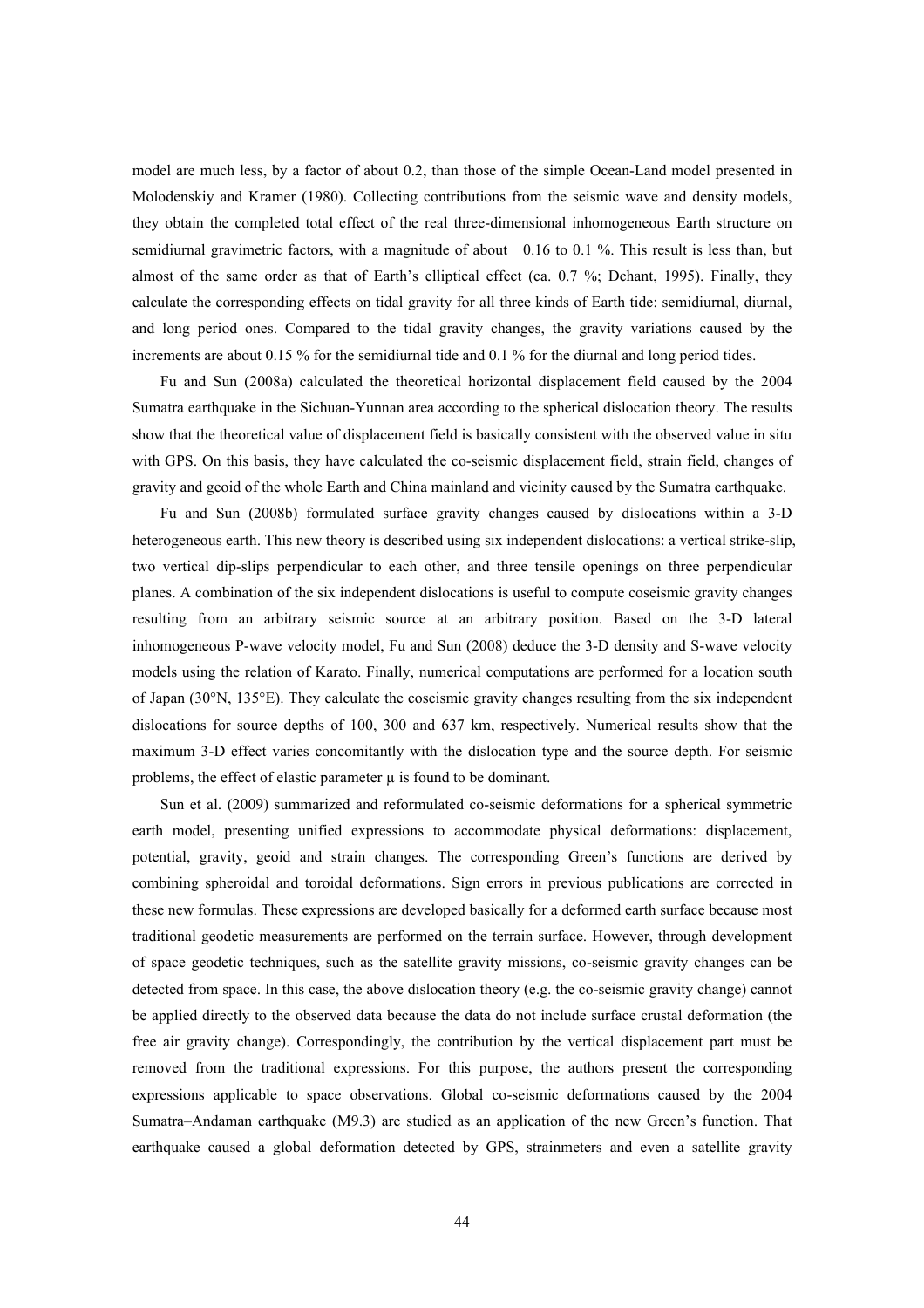mission. These global deformations are calculated based on the derived Green's functions and the seismic-wave derived earth model. A segment-summation scheme is used considering the slip distribution on a limited fault plane. The results are useful for interpreting observed deformations, especially those in the far field. The earthquake reveals global co-seismic deformations and effects of spherical curvature and the earth's layered structure. Comparisons between results for a spherical earth model and a half-space model show a large discrepancy at an epicentral distance of about 1000 km, implying that effects of spherical curvature and layer structure are considerably large. In addition, the theoretical results are compared with the real observed strain steps, horizontal displacements and gravity changes caused by that earthquake. Good agreement validates the results of the current theoretical work. They also discuss the application of the above theory to the GRACE data through several case studies.

### **Bibliography**

- Fu, G. and W. Sun (2007): Effects of lateral inhomogeneity in a spherical Earth on gravity Earth tides, J. Geophys. Res., **112**, B06409, doi:10.1029/2006JB004512.
- Fu, G. and W. Sun (2008a): Far-field co-seismic deformations caused by the 2004 Sumatra earthquake (Mw=9.3), Journal of Geodesy and Geodynamics, **28**, 2, 1-7.
- Fu, G. and W. Sun (2008b): Surface Co-seismic Gravity Changes Caused by Dislocations in a 3-D Heterogeneous Earth, Geophys. J. Int., **172**, No. 2, 479-503.
- Nozaki (2007): Bouguer anomaly revisited: A conceptual shift to the Bouguer disturbance, OYO Technical Report, No. 27, 91-112. (in Japanese with English abstract and figure captions)
- Panet, I., Y. Kuroishi, and M. Holschneider (2009): Wavelet modeling of the gravity field over Japan, Bull. Geogr. Surv. Inst., **57**, 19-33.
- Panet, I., Y. Kuroishi, and M. Holschneider (2010): Flexible datasets combination and modelling by domain decomposition, Proceedings of the VII Hotine-Marussi Symposium, 6-10, Rome, Italie, Springer.
- Panet, I., Y. Kuroishi, and M. Holschneider (2011): Wavelet modelling of the gravity field by domain decomposition methods: an example over Japan, Geophys. J. Int., **184**, 203-219.
- Sun, W., S. Okubo, and G. Fu (2007): New Theory for Calculating Strains Changes Caused by Dislocations in a Spherically Symmetric Earth, in "Dynamic Planet, International Association of Geodesy Symposia", P. Tregoning and C. Rizos (eds.), Volume 130, Part IV, 585-592, Springer Verlag.
- Sun, W., S. Okubo, G. Fu, and A. Araya (2009): General formulations of global co-seismic deformations caused by an arbitrary dislocation in a spherically symmetric earth model applicable to deformed earth surface and space-fixed point, Geophys. J. Int., **177**, 817-833.

# **5.10 Space Gravimetry**

# **5.10.1 Lunar and Planetary Gravimetry**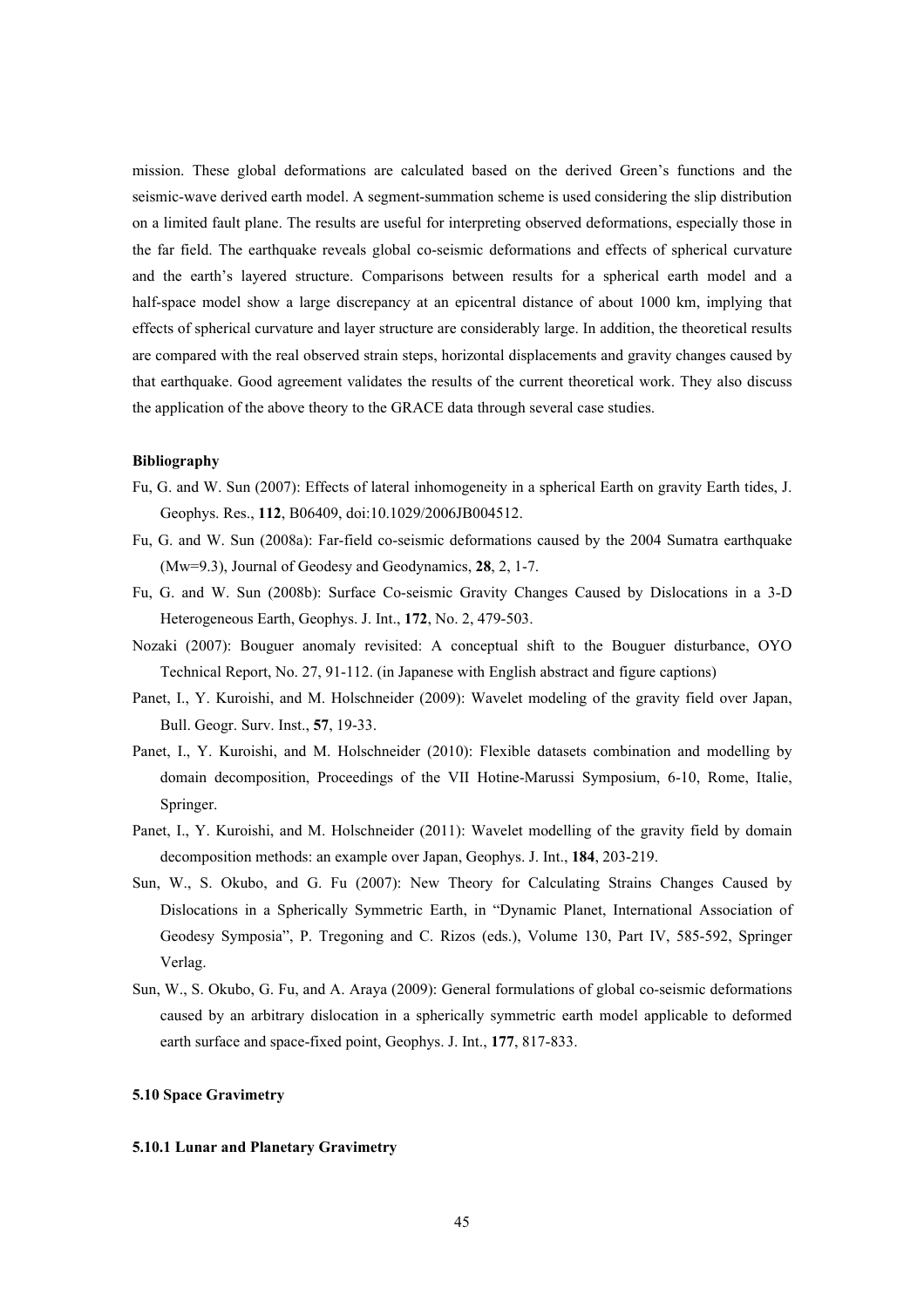Prior to the launch of SELENE, Goossens and Matsumoto (2007) developed a degree and order 75 spherical harmonics lunar gravity field model from 3 months of Lunar Prospector tracking data, and showed that despite relatively large differences in gravity anomalies over the far side due to differences in processing the data, models perform similar in terms of orbit determination. They also showed through covariance analysis that SELENE is expected to contribute up to degree 50, with an expected one order of magnitude improvement for degrees up to 30. Goossens et al. (2009) presented results for orbit determination of the three satellites of SELENE, and evaluated orbit accuracy for the main satellite to be about 50 m by using altimeter crossovers and orbit overlaps. They revealed that the orbit accuracy for the sub-satellites Rstar and Vstar is restricted due to sparse data coverage, but the inclusion of differential VLBI data greatly improves the consistency of the orbits down to a level of 10 m.

Iwata et al. (2009; 2010) reviewed the mission instruments for lunar gravimetry onboard the SELENE sub-satellites Rstar and Vstar, and evaluated the properties of satellite bus, the mission instruments, and observation system including ground stations during initial checkout phase. They showed that the on-orbit properties of the measurement systems had adequate performance for the planned gravity recovery mission. Tsuruta et al. (2009) presented a detailed analysis of the status of the sub-satellites using the telemetry data. Asari et al. (2009) proposed a new method to know the status of phase lock loop during SELENE 4-way Doppler measurement when the main satellite is on the far side and real-time telemetry is not available. The proposed method was validated during the real operation and contributed to retrieve far-side gravity information.

Ogawa et al. (2009) reviewed the SELENE ground system in terms of the flight dynamics operation such as orbit determination, orbit prediction and orbit maneuver planning, and described how the orbital data are distributed through mission operation and analyses system. Ishikawa et al. (2009) described the stream of the selenodetic data from the SELENE satellites including altimeter data, Doppler, range, and VLBI satellite tracking data in association with computer systems at SELENE Operation and Analyses Center (SOAC), National Astronomical Observatory of Japan (NAOJ), and VLBI stations.

Matsumoto et al. (2008) reported pre-launch simulation results for SELENE gravity mission and showed the expected impact of 4-way Doppler and VLBI tracking data on lunar gravity field modeling. Yan et al. (2008) showed potential improvements in lunar gravity field model by simultaneous tracking of SELENE and Chang'E-1 satellites using differential VLBI. Goossens and Matsumoto (2008) re-evaluated 2nd-degree lunar potential Love number *k*2 using pre-SELENE satellite tracking data. They obtained the satellite-derived  $k_2$  value which is in closer agreement with Lunar-Laser-Ranging-derived value than previous determination. Goossens (2010) applied spectral leakage corrections to the inverse problem of determining the gravity field of a planetary body expressed in a truncated expansion of a complete and infinite set of basis functions. He showed that the leakage corrections lead to solutions with less spurious power in the higher degrees, and solutions that are generally closer to their true values, when compared to standard least-squares solutions.

A series of SELENE gravity models were presented and associated tracking data analyses were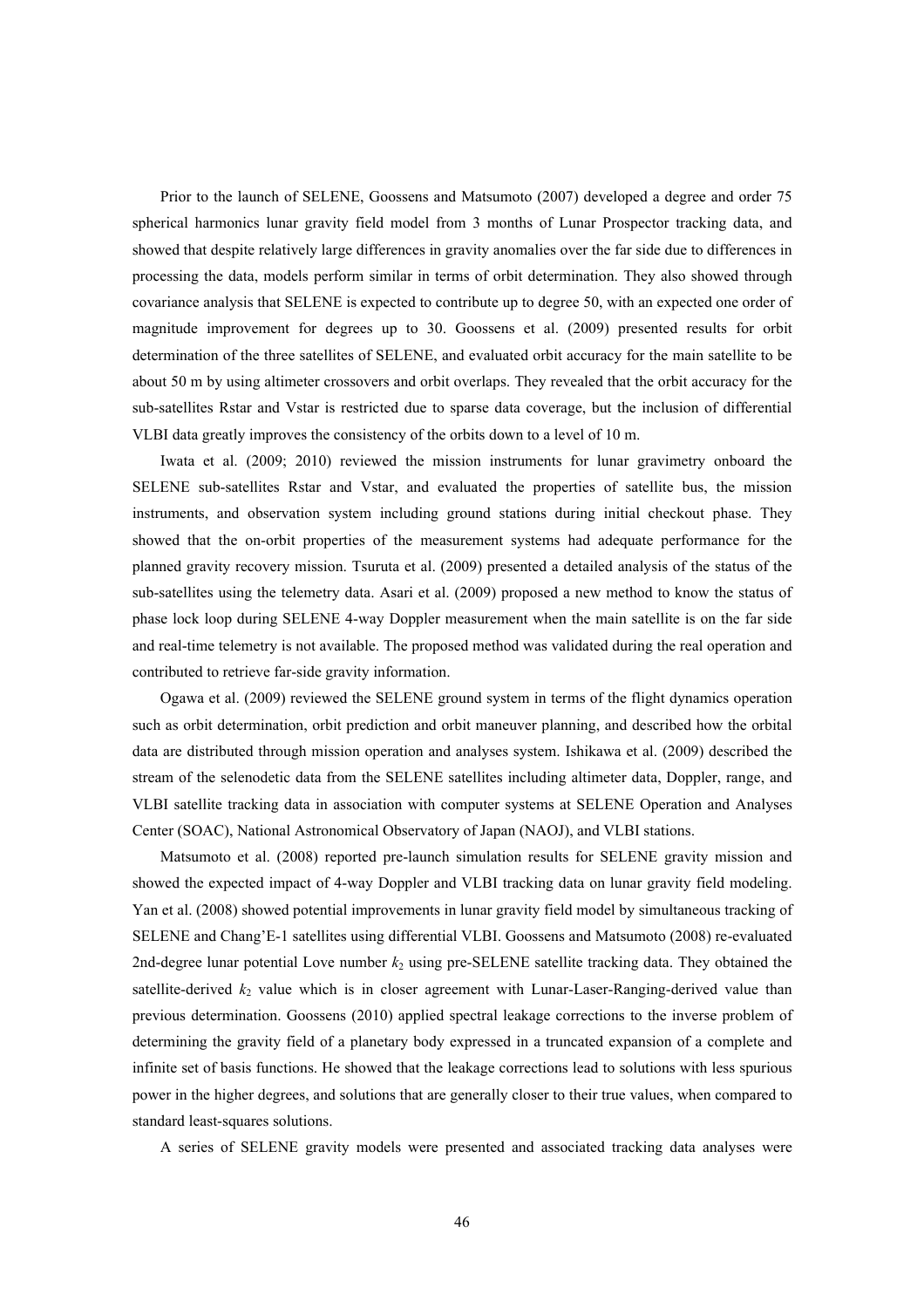described as more data were accumulated. Namiki et al. (2009c) presented SGM90d model which was a spherical harmonic solution to degree and order 90, and was developed from 5 months of SELENE Doppler and range tracking data and those of historical lunar satellites. Owing to the 4-way Doppler data which for the first time provided the far-side tracking data coverage, they revealed ring-shaped far-side gravity anomalies and discussed different compensation states between the near-side and the far-side. Matsumoto et al. (2009) derived SGM90f model with the same amount of data as Namiki et al. (2009c), but used longer arc length for one of the sub-satellites called Rstar to improve low-degree gravity coefficients. Goossens et al. (2008) presented a lunar gravity field model derived from 8 months of SELENE tracking data. Matsumoto et al. (2010) and Kikuchi et al. (2010) presented a  $100 \times 100$  model SGM100h which incorporates 14.2 months of SELENE tracking data including all the 4-way Doppler data obtained during the life time of the relay satellite Rstar. They showed that SGM100h gave the highest correlation with topography as high as 0.9 through degree 70. Goossens et al. (2010) further incorporated S-band same-beam differential VLBI data between two sub-satellites (Rstar and Vstar) to derive SGM100i model. It is confirmed that SGM100i gave better orbit consistency than previous gravity models did.

On the basis of the gravity and topography models of the Moon developed by SELENE, Namiki et al. (2009a; 2009b; 2010) proposed new classification and compensation mechanism of lunar impact basins. Impact basins on the lunar far-side are classified into Type I and Type II basins depending on the magnitude of central gravity high in free-air and Bouguer gravity anomalies. Ishihara et al. (2009; 2010) computed a map of lunar crustal thickness based on SELENE gravity and topography models. They found that the differences between Type I and Type II basins are controlled by the ratio between pre-impact crustal thickness and impact scale. Sasaki et al. (2010) used the SELENE-derived gravity and topography models to discuss the elliptical shape of the South Pole-Aitken Basin.

- Asari, K., H. Noda, N. Namiki, T. Iwata, N. Kawano, T. Takano, S. Sasaki, and H. Hanada (2009): Confirmation of a 4way Link by a New Method and its Test on Orbit, J. Geod. Soc. Japan. **55**, 151-158. (in Japanese with English abstract)
- Goossens, S. (2010): Applying Spectral Leakage Corrections to Gravity Field Determination from Satellite Tracking Data, Geophys. J. Int., **181**, 1459-1472.
- Goossens, S. and K. Matsumoto (2007): Lunar Satellite Orbit Determination Analysis and Quality Assessment from Lunar Prospector Tracking Data and SELENE Simulations, Adv. Space Res., **40**, 43-50.
- Goossens, S. and K. Matsumoto (2008): Lunar degree 2 potential Love number determination from satellite tracking data, Geophys. Res. Lett., **35**, L02204, doi:10.1029/2007GL031960.
- Goossens, S., K. Matsumoto, Y. Ishihara, Q. Liu, T. Iwata, N. Namiki, H. Noda, H. Hanada, F. Kikuchi, N. Kawano, S. Tsuruta, K. Asari, T. Ishikawa, and S. Sasaki (2008): Initial Results of Global Lunar Gravity Field Recovery from Kaguya Tracking Data, Proc. ISAS 41st Lunar Planet. Symp, 69-72.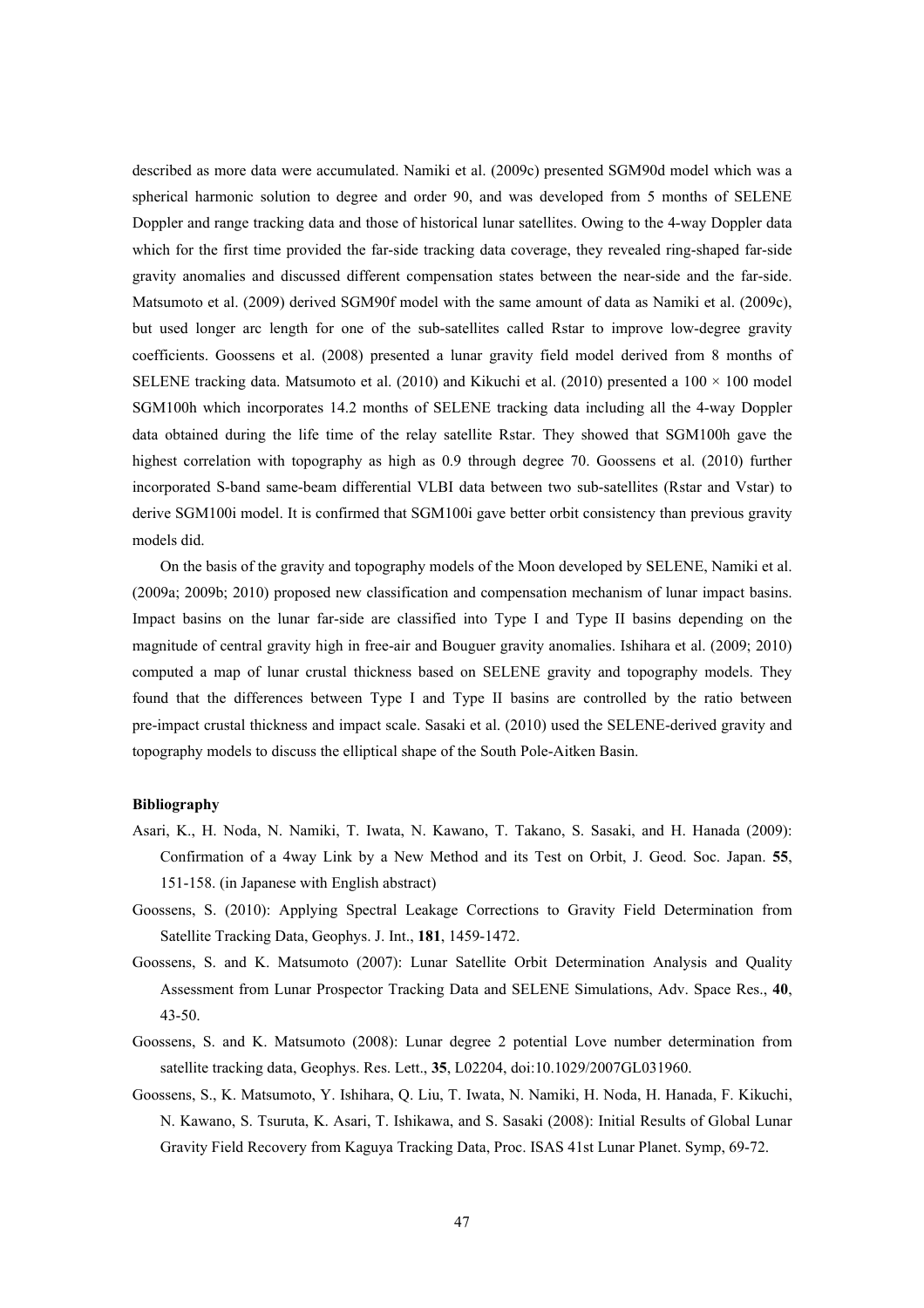- Goossens, S., K. Matsumoto, Y. Ishihara, Q. Liu, F. Kikuchi, and H. Noda (2009): Results for Orbit Determination of Three Satellite of Kaguya, J. Geod. Soc. Japan, **55**, 255-268.
- Goossens, S., K. Matsumoto, Q. Liu, F. Kikuchi, K. Sato, H. Hanada, Y. Ishihara, H. Noda, N. Kawano, N. Namiki, T. Iwata, F. G. Lemoine, D. D. Rowlands, Y. Harada, and M. Chen (2010): Lunar gravity field determination using SELENE same-beam differential VLBI tracking data, J. Geod., **85**, 205-228.
- Ishihara, Y., S. Goossens, K. Matsumoto, H. Noda, H. Araki, N. Namiki, H. Hanada, T. Iwata, S. Tazawa, and S. Sasaki (2009): Crustal Thickness of the Moon: Implications for Farside Basin Structures, Geophys. Res. Lett., **36**, L19202, doi:10.1029/2009GL039708.
- Ishihara, Y., T. Morota, T. Iwata, N. Namiki, S. Goossens, K. Matsumoto, H. Noda, H. Araki, H. Hanada, S. Tazawa, and S. Sasaki (2010): Lunar Crustal Thickness and Impact Basin Structures Based on Kaguya Gravity and Topography Data, Proceedings of the 42nd ISAS Lunar and Planetary Symposium, 59-62.
- Ishikawa, T., K. Matsumoto, F. Kikuchi, Q. Liu, H. Noda, H. Hanada, M. Ogawa, and T. Ohnishi (2009): Selenodetic Data Acquisition and Processing System of SELENE (Kaguya), J. Geod. Soc. Japan, **55**, 195-201. (in Japanese with English abstract)
- Iwata, T., H. Minamino, T. Sasaki, A. Satoh, T. Takano, N. Namiki, H. Hanada, H. Noda, N. Kawano, K. Matsumoto, S. Tsuruta, and F. Kikuchi (2010): Properties of SELENE Small Satellites; Rstar (Okina) and Vstar (Ouna), Transactions of Japan Society for Aeronautical and Space Sciences, Space Technology Japan, 7, ists26, Tk33-Tk37.
- Iwata, T., H. Minamino, T. Sasaki, M. Ogawa, N. Namiki, H. Hanada, H. Noda, K. Matsumoto, T. Imamura, Y. Ishihara, S. Tsuruta, K. Asari, Q. Liu, F. Kikuchi, S. Goossens, T. Ishikawa, N. Kawano, and T. Takano (2009): Mission Outline of Selenodesy by KAGUYA (SELENE) and Developments and On-orbit Properties of Sub-satellites: OKINA and OUNA (Rstar and Vstar), J. Geod. Soc. Japan, **55**, 135-150 (in Japanese with English abstract).
- Kikuchi, F., K. Matsumoto, S. Goossens, Y. Ishihara, Q. Liu, T. Iwata, N. Namiki, H. Noda, H. Hanada, S. Sasaki, and RSAT/VRAD mission team (2010): On the Latest Lunar Gravity Field Model from SELENE and Historical Tracking Data, Proceedings of the 42nd ISAS Lunar and Planetary Symposium, 76-79.
- Matsumoto, K., H. Hanada, N. Namiki, T. Iwata, S. Goossens, S. Tsuruta, N. Kawano, and D. D. Rowlands (2008): A Simulation Study for Anticipated Accuracy of Lunar Gravity Field Model by SELENE Tracking Data, Adv. Space Res, **42**, 331-336, doi:10.1016/j.asr.2007.03.066.
- Matsumoto, K., S. Goossens, Y. Ishihara, F. Kikuchi, and Q. Liu (2009): Development of a Lunar Gravity Field Model Based on Tracking Data of SELENE (Kaguya), J. Geod. Soc. Japan, **55**, 269-280 (in Japanese with English abstract).
- Matsumoto, K., S. Goossens, Y. Ishihara, Q. Liu, F. Kikuchi, T. Iwata, N. Namiki, H. Noda, H. Hanada, N. Kawano, F. G. Lemoine, and D. D. Rowlands (2010): An Improved Lunar Gravity Field Model from SELENE and Historical Tracking Data: Revealing the Farside Gravity Features, J. Geophys.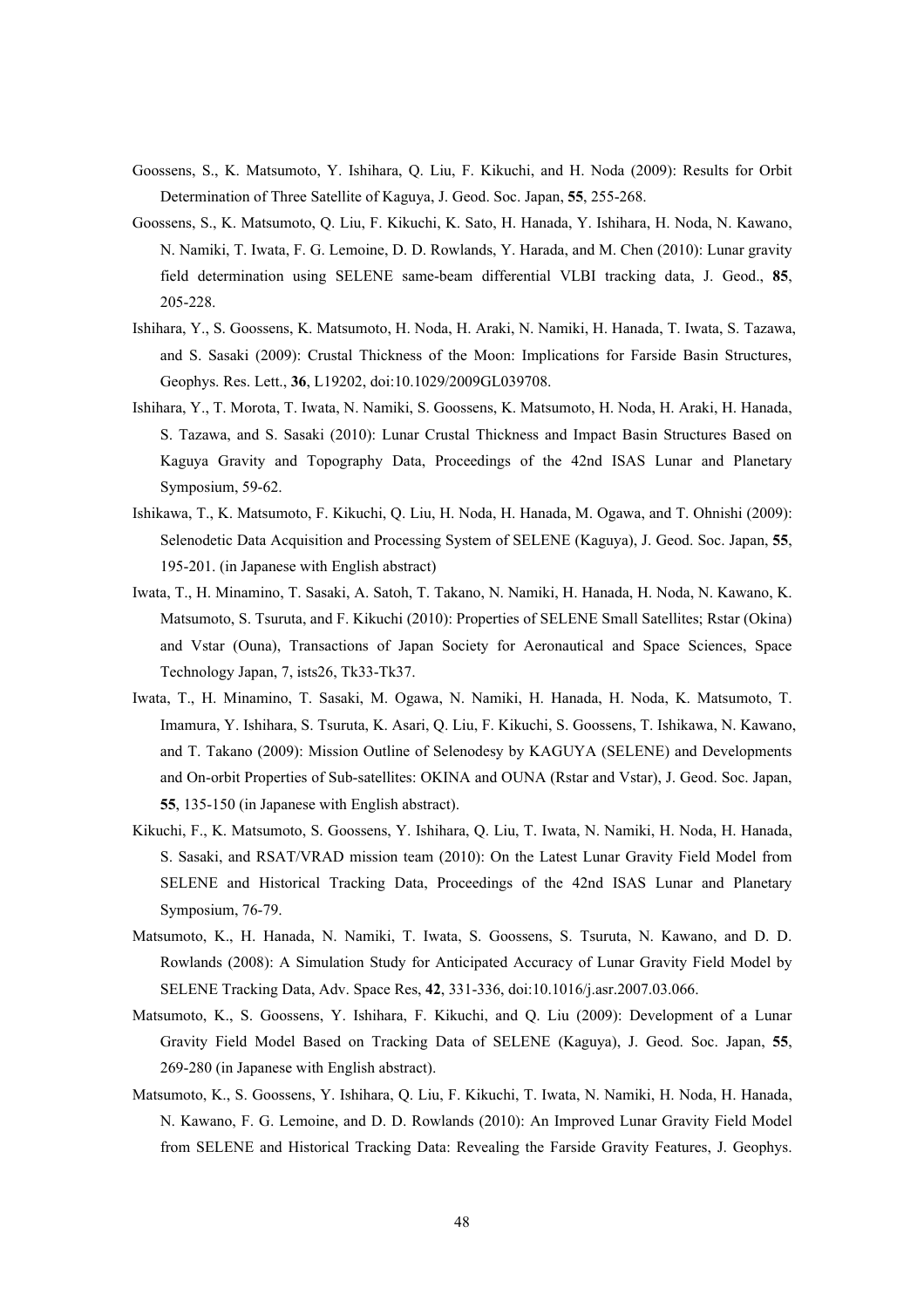Res., **115**, doi:10.1029/2009JE003499.

- Namiki, N., S. Sugita, Y. Ishihara, H. Noda, S. Sasaki, T. Iwata, H. Hanada, H. Araki, K. Kurosawa, M. Matsumura, M. Yokoyama, S. Kamata, N. Kubo, A. Mori, and M. Sato (2009a): Comparative Study of Compensation Mechanism of Lunar Impact Basins, J. Geod. Soc. Japan, **55**, 291-305. (in Japanese with English abstract)
- Namiki, N., S. Sugita, K. Matsumoto, S. Goossens, Y. Ishihara, H. Noda, S. Sasaki, T. Iwata, H. Hanada, H. Araki, S. Kamata, N. Kubo, A. Mori, and M. Sato (2009b): Comparative Study of Compensation Mechanism of Lunar Impact Basins from New Gravity Field Model of SELENE (KAGUYA), AstroKazan 2009 Report, 184-191.
- Namiki, N., T. Iwata, K. Matsumoto, H. Hanada, H. Noda, S. Goossens, M. Ogawa, N. Kawano, K. Asari, S. Tsuruta, Y. Ishihara, Q. Liu, F. Kikuchi, T. Ishikawa, S. Sasaki, C. Aoshima, K. Kurosawa, S. Sugita, and T. Takano (2009c): Far Side Gravity Field of the Moon from Four-way Doppler Measurements of SELENE (Kaguya), Science, **323**, 900-905.
- Namiki, N., Y. Ishihara, S. Sasaki, S. Sugita, T. Iwata, S. Kamata, A. Mori, and M. Sato (2010): Comparative Study of Compensation Mechanism of Lunar Impact Basins, Proceedings of the 42nd ISAS Lunar and Planetary Symposium, 71-75.
- Ogawa, M., K. Yonekura, H. Hoshino, and Y. Takizawa (2009): "KAGUYA (SELENE)" Ground System for Flight Dynamics Operation, J. Geod. Soc. Japan, **55**, 223-229 (in Japanese with English abstract).
- Sasaki, S., Y. Ishihara, H. Araki, H. Noda, H. Hanada, K. Matsumoto, S. Goossens, N. Namiki, T. Iwata, and S. Sugita (2010): Shape and Structure of the Lunar South Pole-Aitken Basin from KAGUYA (SELENE) Gravity/Topography, Proceedings of the 42nd ISAS Lunar and Planetary Symposium, 63-66.
- Tsuruta, S., K. Matsumoto, H. Noda, T. Iwata, N. Namiki, H. Hanada, Y. Ishihara, H. Minamino, and W. Masui (2009): Analysis of Electric Power and Monitoring of Thermal Control by Use of Telemetries of Relay Sub-satellite and VRAD Sub-satellite, J. Geod. Soc. Japan, **55**, 159-178. (in Japanese with English abstract)
- Yan, J., J. Ping, K. Matsumoto, and F. Li (2008): The Simulation of Lunar Gravity Field Recovery from D-VLBI of Chang'E-1 and SELENE Lunar Orbiters, Adv. Space Res., **42**, 337-340.

### **5.10.2 Satellite Gravity Missions**

In order to see global and Southern Ocean mass variations, Kuo et al. (2008) compared three data sets of (1) GRACE-observed ocean bottom pressure (OBP), (2) steric-corrected satellite altimetry (ENVISAT) and, (3) the Estimating the Circulation and Climate of the Ocean (ECCO) model OBP data. They found larger discrepancies among the data sets for the Southern Ocean. Although there are still some errors in GRACE and altimetric observations, the study implies that GRACE and altimetry data could potentially provide an improved constraint on steric sea level and ocean mass variations in the Southern Ocean.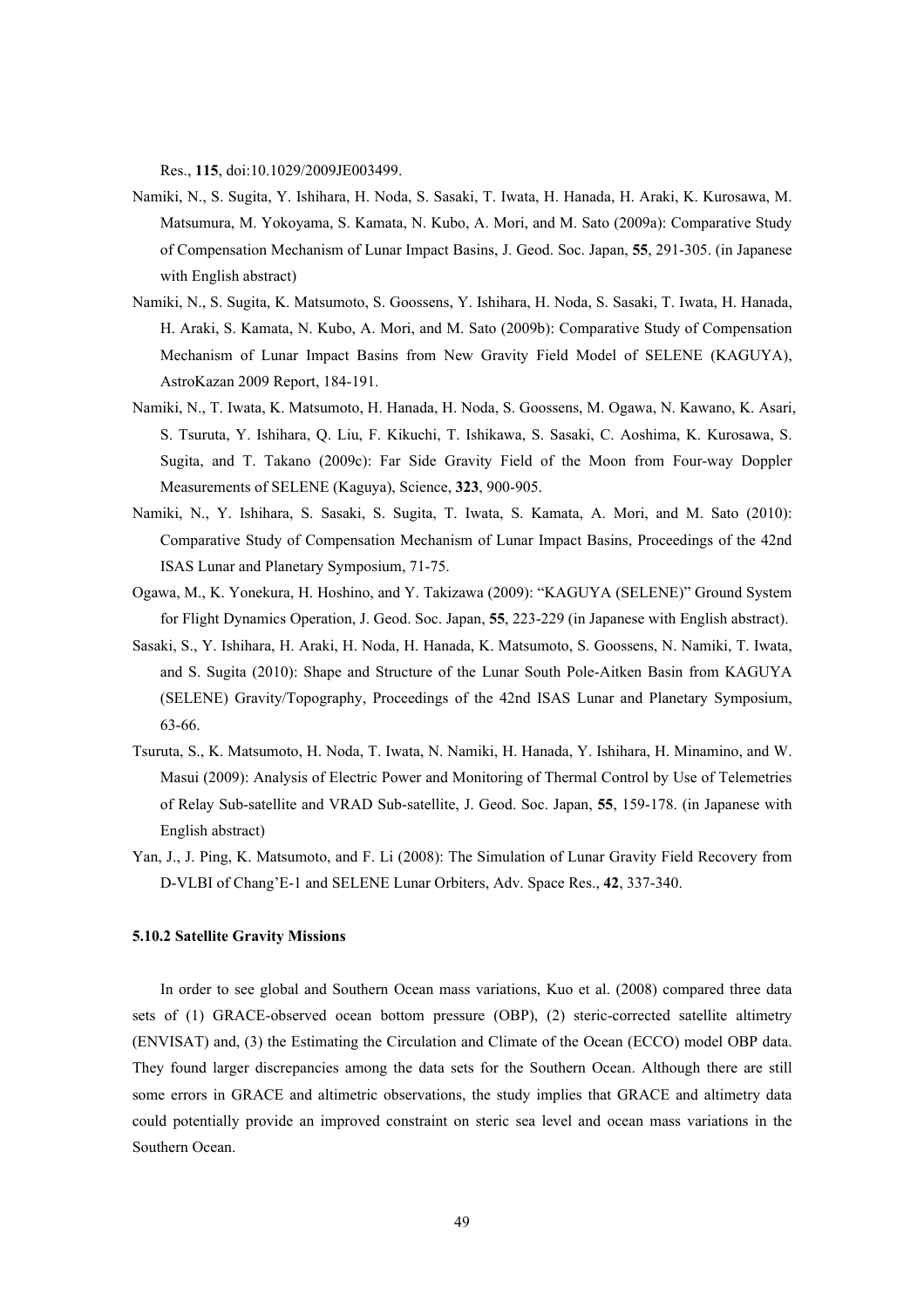Aiming at the regional gravity field modeling using GOCE gravity gradient tensor, Janák et al. (2009) derived a spatial integral form in the geocentric spherical coordinates. All of the second partial derivatives of the generalized Stokes' kernel are derived, and six surface Fredholm integral equations are formulated and discretized.

In cooperation with NIPR (National Institute of Polar Research), Kyoto University conducted GRACE data analyses to recover the mass changes in Antarctica. Using monthly solutions of GRACE data, Ice Cloud and land Elevation Satellite (ICESat) data and the in-situ snow-stake data, Yamamoto et al. (2008) discussed the cause of the positive mass trend in Enderby Land, East Antarctica. They conclude that the bulk of the GRACE mass trend can be explained by snow accumulation and basal ice-sheet outflow.

Using GRACE monthly gravity data before and after the 2004 Sumatra-Andaman earthquake, Ogawa and Heki (2007) detected postseismic gravity (geoid height) change for the first time in the world, and attributed it to the movement of supercritical water at depth. Heki and Matsuo (2010) found sudden decrease of ~5 microgals in the GRACE data on the backarc side of the epicentral region of the 2010 Chilean earthquake. Appropriate fault parameters and a model based on the spherical stratified earth successfully reproduced the observed coseismic gravity changes. This is the second example of mapping coseismic gravity changes using satellite gravimetry.

Polarities of ENSO index are considered to govern precipitation anomalies in equatorial Africa and South America. Morishita and Heki (2008) found correlation between monthly gravity values from GRACE, possibly reflecting soil moisture variations, and recent changes in ENSO index in 2005-2007.

Matsuo and Heki (2010) investigated GRACE monthly gravity data set and found that 40-50 gigatons of mountain glaciers are lost from the Himalayas and major mountain belts in central Asia. Fairly large uncertainty comes from possible contribution from glacial isostatic rebound, separability from groundwater loss in northern India, and climate fluctuations in decadal timescales.

Terms proportional to squares of time (quadratic changes) are often significant in time-variable gravity fields recovered by GRACE. Ogawa et al. (2011) found that linearly changing components of precipitation are largely responsible for such changes.

- Heki, K. and K. Matsuo (2010): Coseismic gravity changes of the 2010 earthquake in Central Chile from satellite gravimetry, Geophys. Res. Lett., doi:10.1029/2010GL045335.
- Janák, J., Y. Fukuda, and P. Xu (2009): Application of GOCE data for regional gravity field modeling, Earth Planets Space, **61**, 835-843.
- Kuo, C.-Y., C. K. Shum, J. Guo, Y. Yi, A. Braun, I. Fukumori, K. Matsumoto, T. Sato, and K. Shibuya (2008): Southern Ocean Mass Variation Studies Using GRACE and Satellite Altimetry, Earth Planets Space, **60**, 477-485.
- Matsuo, K. and K. Heki (2010): Time-variable ice loss in Asian high mountains from satellite gravimetry, Earth Planet. Sci. Lett., **290**, 30-36, doi:10.1016/j.epsl.2009.11.053.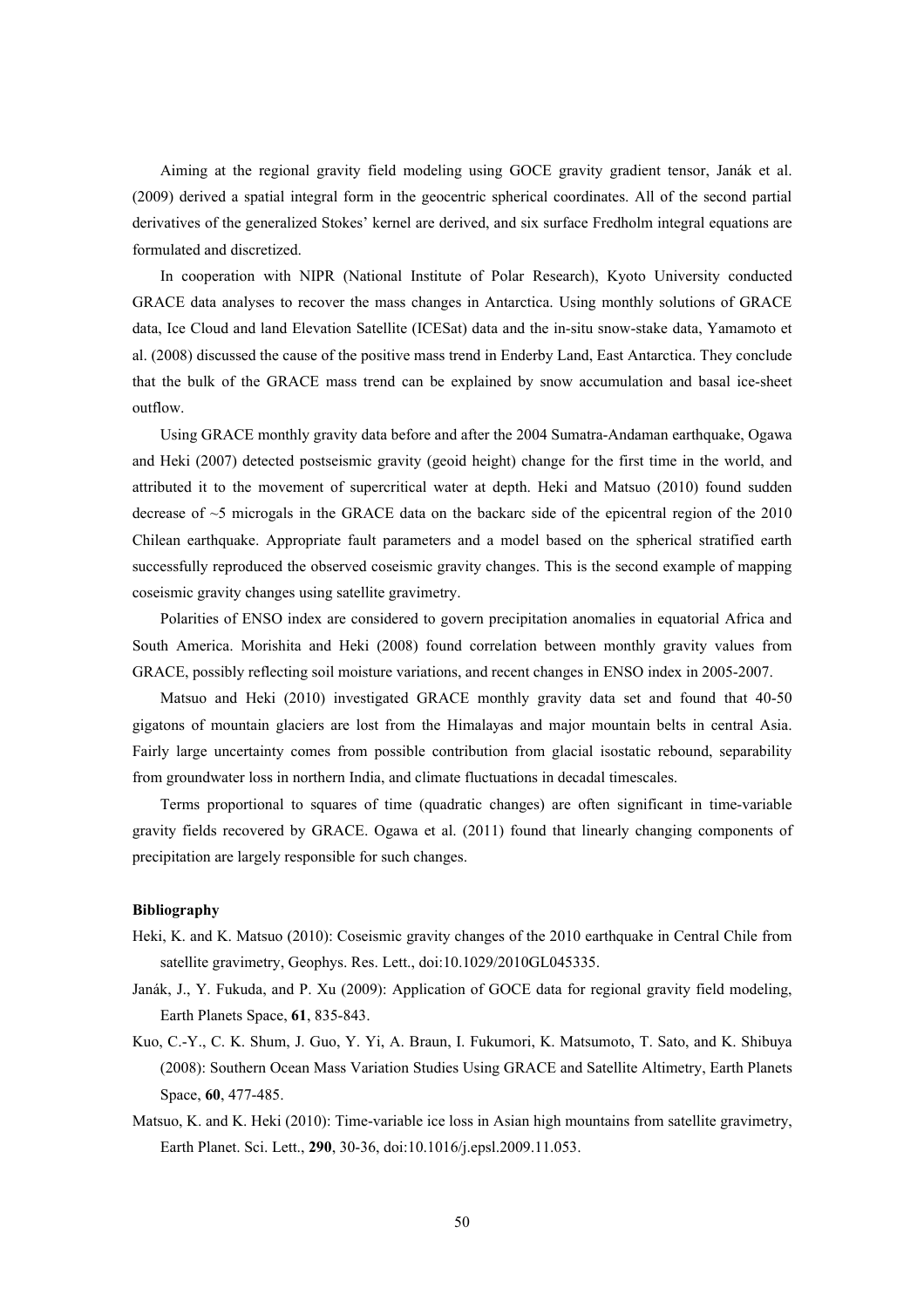- Morishita, Y. and K. Heki (2008): Characteristic precipitation patterns of El Niño/La Niña in time-variable gravity fields by GRACE, Earth Planet. Sci. Lett., **272**, 677-682.
- Ogawa, R. and K. Heki (2007): Slow postseismic recovery of geoid depression formed by the 2004 Sumatra-Andaman Earthquake by mantle water diffusion, Geophys. Res. Lett., **34**, L06313, doi:10.1029/2007GL029340.
- Ogawa, R., B. F. Chao, and K. Heki (2011): Acceleration signal in GRACE time-variable gravity in relation to interannual hydrological changes, Geophys. J. Int., **184**, 673-679, doi:10.1111/j:1365-246X.2010.04843.x.
- Yamamoto, K., Y. Fukuda, K. Doi, and H. Motoyama (2008): Interpretation of the GRACE-derived mass trend in Enderby Land, Antarctica, Polar Science, **2**, 267-276, doi: 10.1016/j.polar.2008.10.001.

#### **5.11 Superconducting Gravimetry**

Doi et al. (2010) studied the effect of liquid helium level on the position of the proof mass of superconducting gravimeter (SG). The effects on three different types of SGs were calculated by approximating the geometry between the SG sensor unit and liquid helium reservoir using a double-layered cylinder model.

It has been known that the superconducting gravimeter has intrinsic instrumental noise at around 100 second period. Imanishi (2009) identified another parasitic mode for superconducting gravimeters, and discussed the cause of these instrumental noise.

Imanishi et al. (2009) analyzed records from superconducting gravimeters to investigate coseismic gravity changes caused by two earthquakes. Although plausible signals were detected in some cases, the result indicated the difficulty in identification of the coseismic signals caused by inland earthquakes with shorter epicentral distances to gravity stations.

#### **Bibliography**

- Doi, K., H. Ikeda, Y. Aoyama, and K. Shibuya (2010): Influence of Liquid Helium Level Changes on Continuous Gravity Observation with Superconducting Gravimeter at Syowa Station, Antarctica, J. Geod. Soc. Japan, **56**, 117-124.
- Imanishi, Y. (2009): High-frequency parasitic modes of superconducting gravimeters, J. Geod., **83**, 455-467.
- Imanishi, Y., Y. Tamura, H. Ikeda, and S. Okubo (2009): Permanent gravity changes recorded on superconducting gravimeters from earthquakes in central Japan – The Noto Hantou and Niigataken Chuetsu-oki events in 2007, J. Geodyn., **48**, 260-268.

# **5.12 Air-borne Gravimetry**

Since there are few scientists in Japan who are engaged in air-borne gravimetry, it has been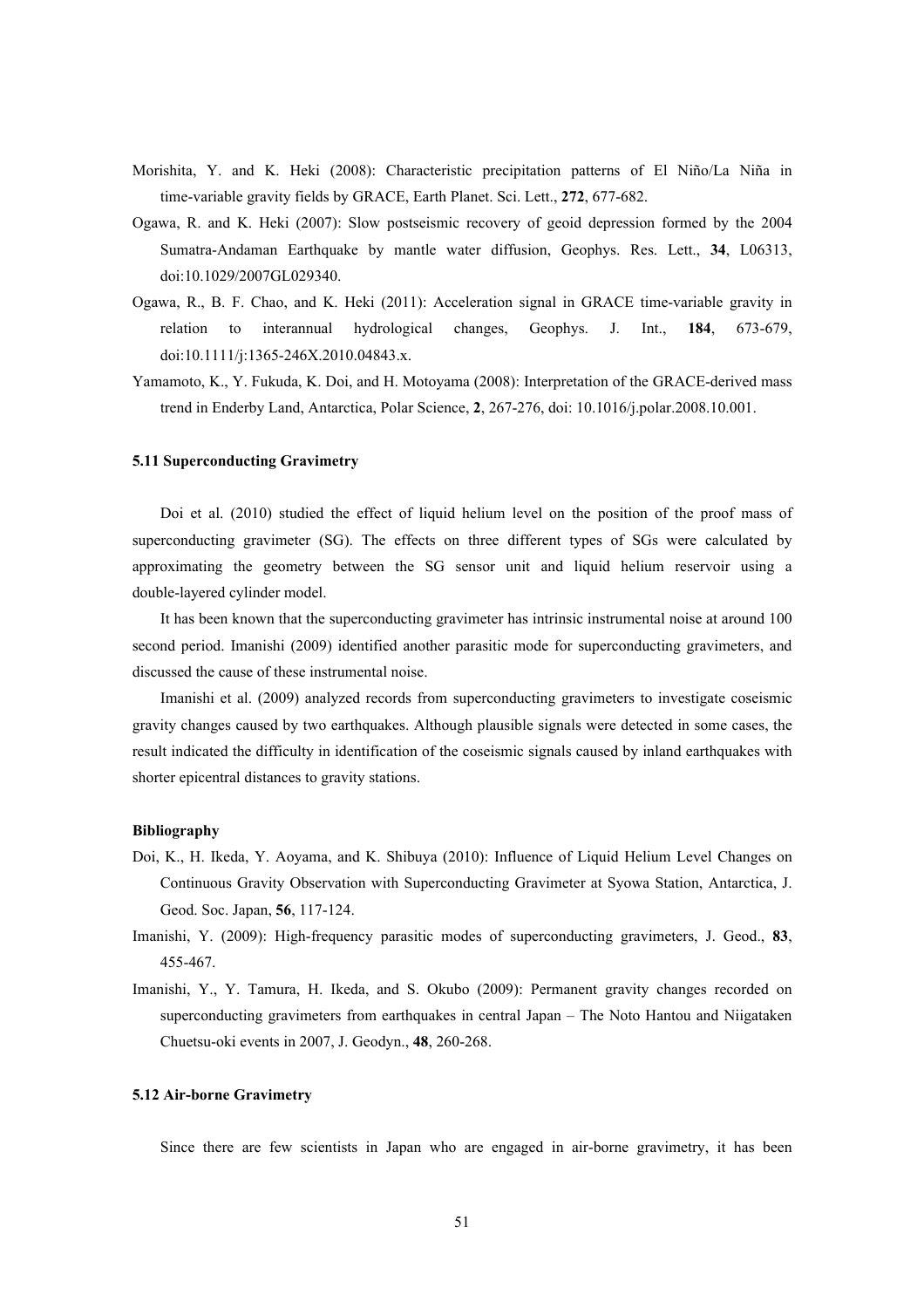conducted mostly by Segawa group belonging to the Tokyo University of Marine Science and Technology (TUMST). The air-borne gravimeter used is FGA-1 SEGAWA Model developed in 1998 by J. Segawa with the aid of Tokyo Keiki Incorporated, Japan. It is right to say that gravity has been well measured in most part of the Japanese Islands. However, there still remain lots of zones void of gravity data at important areas such as the coastal lines and mountainous areas.

The Segawa group considers that most important mission of gravity measurement in Japan, from the new point of view, is to clearly find the distribution of local gravity anomalies so as to delineate active seismic faults along and/or across the Japanese Islands. Their air-borne gravity measurements are made mainly on board helicopters focused at seismic zones which neighbor often the atomic electric plants. They undertook measurements at more than 12 sites for the last 10 years: The sites cover coastal zones at Ibaraki Pref., the Suruga Bay, the Enshunada Deep, Kozu and Miyake Islands, Sata Peninsula, Shikoku, Noto Peninsula, the Wakasa Bay, the Seto Inland Sea, and Shimokita Peninsula. Recent summary of their helicopter gravity measurements was reviewed by Segawa (2010). The work regarding traceability of known active fault on land over to the sea floor was made public by Segawa (2009). The detailed air-borne gravity measurements in the north Noto Peninsula was carried out in 2008 and it is reported by Komazawa et al (2010).

# **Bibliography**

- Komazawa, M., S. Okuma, and J. Segawa (2010): An integrated airborne gravity survey of an offshore area near the northern Noto Peninsula, Japan, Exploration Geophysics, **41**, 88-95.
- Segawa, J. (2009): Re-evaluate a less admired field in the earth science; airborne gravimetry, The Headquarters for Earthquake Research Promotion News, September 2009, 10-11. (in Japanese)
- Segawa, J. (2010): Airborne gravimetry in Japan; its results and some problems, Chikyu Monthly, **32**, No.4. (in Japanese)

### **5.13 Geomagnetic and Ionospheric Researches**

GSI conducted continuous monitoring of geomagnetism at Kanozan, Mizusawa and Esashi geomagnetic observatories, 11 continuous permanent stations, as well as campaign observations (repeated regularly over years) at 30 stations distributed in the country during 2007-2010. The observation data are published in the periodical annual report of geomagnetic observations by GSI.

GSI made a numerical model to represent a standardized geomagnetic field of Japan and a time dependent model to represent spatio-temporal evolution of geomagnetism around Japan.

Ji et al. (2007) reported a spatial model of geomagnetic filed of Japan for epoch 2000, which was obtained by applying the spherical cap harmonic analysis to the observed data from magnetic observatories, the continuous geomagnetic stations and the first-order geomagnetic stations in Japan.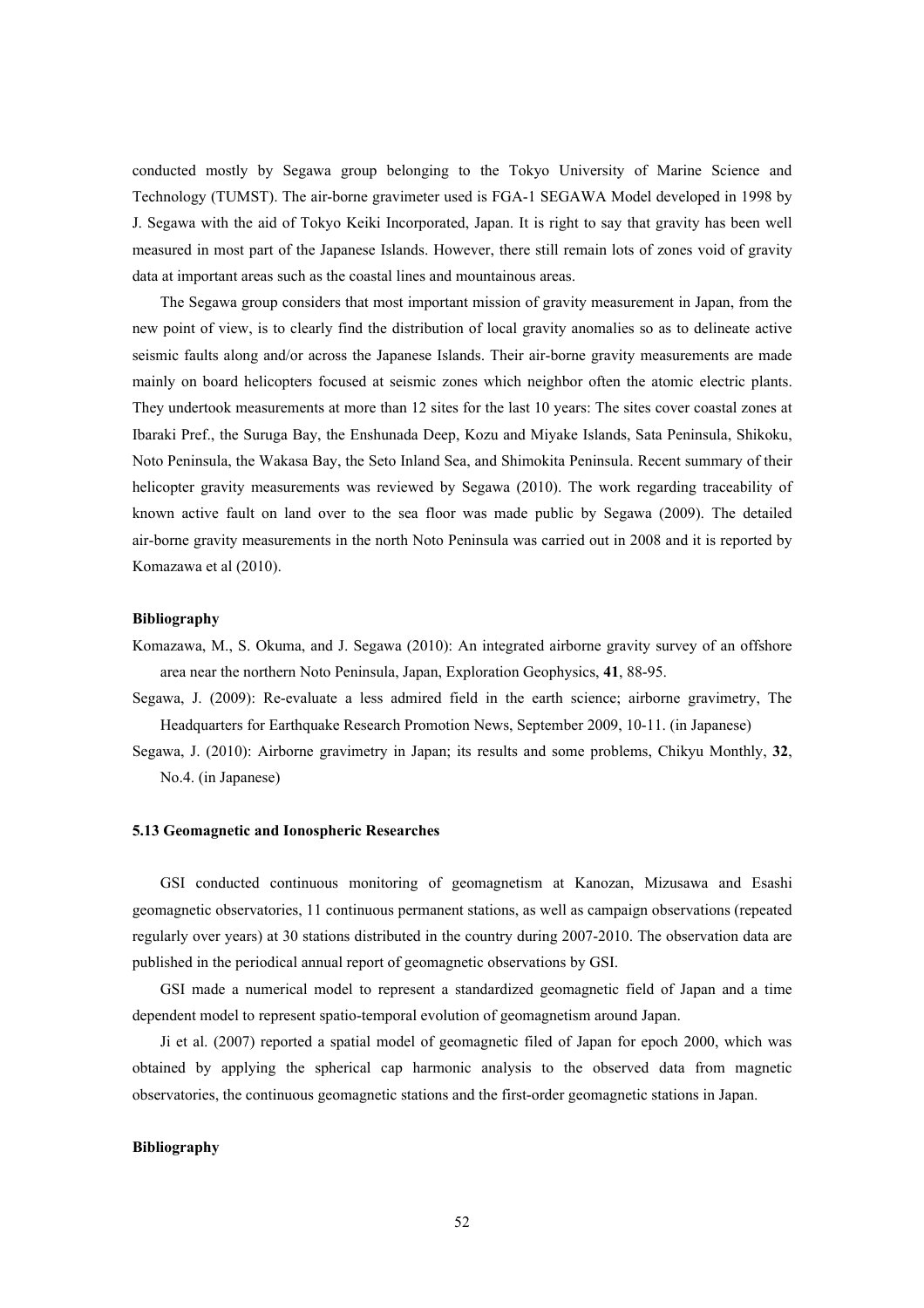Ji, X., M. Utsugi, H. Shirai, A. Suzuki, J. He, H. Hamazaki, and H. Amemiya (2007): Modeling of the Spatial Distribution of the Geomagnetic Field of Japan with Spherical Cap Harmonic Analysis, J. Geod. Soc. Japan, **53**, 13-24. (in Japanese with English abstract)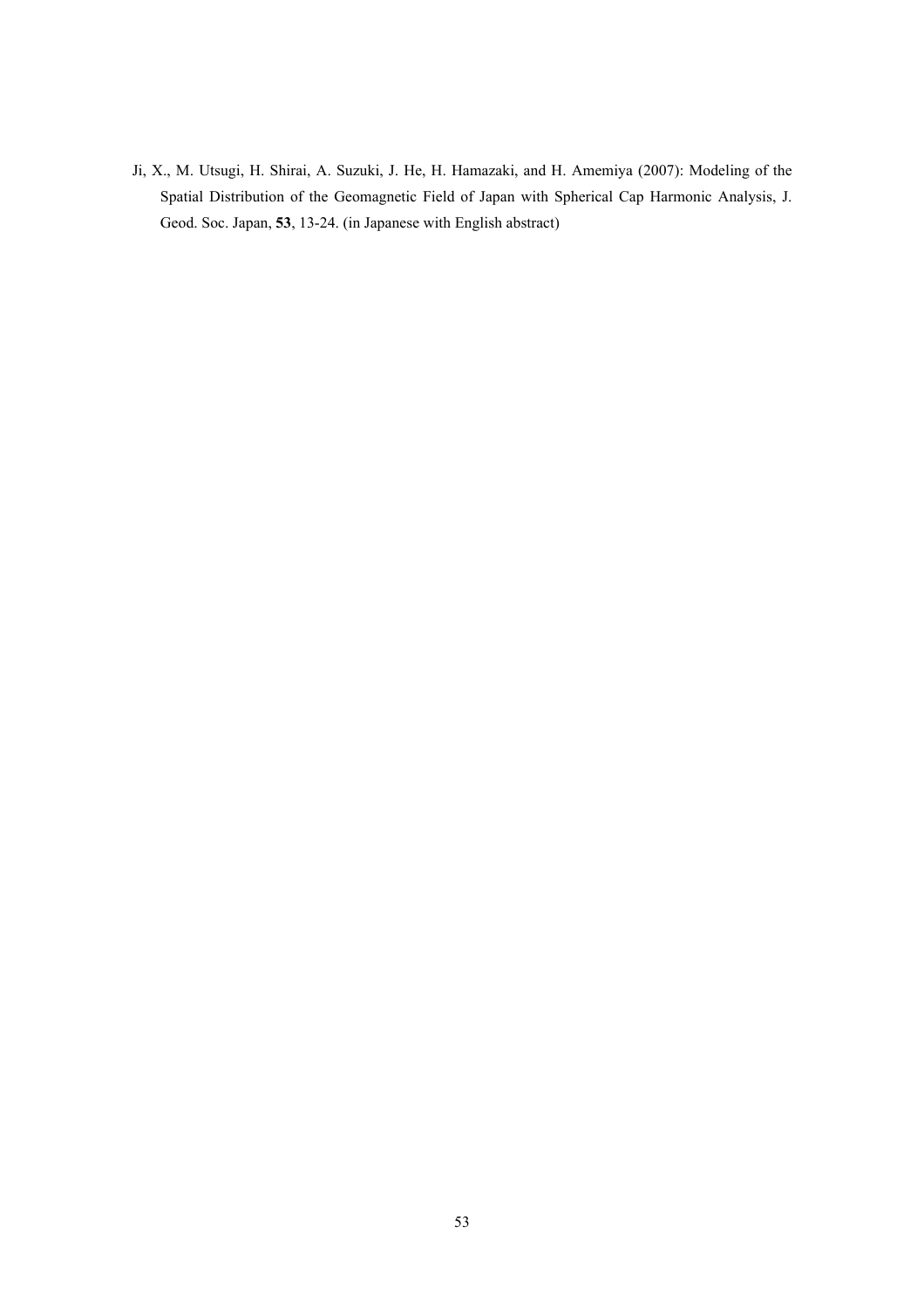#### **6. Crustal Deformation**

Heki (2007) reviewed crustal movements in the Japanese Islands observed with the dense GPS array GEONET, and categorized them by temporal changes, i.e. secular, transient and seasonal crustal movements.

Yamaguchi et al. (2010) developed crustal deformation database for strain- and tilt-meters. It continuously receives telemetering data via internet protocol all over the Japan in real-time and data are stored at the database server. Users can easily make basic operations, e.g. drawing, filtering, tidal analysis, and downloading data, through a WWW-based graphical interface.

### **Bibliography**

- Heki, K. (2007): Secular, transient and seasonal crustal movements in Japan from a dense GPS array: Implication for plate dynamics in convergent boundaries, in "The Seismogenic Zone of Subduction Thrust Faults", T. Dixon and C. Moore (eds.), 512-539, Columbia University Press, 692.
- Yamaguchi, T., M. Kasahara, H. Takahashi, M. Okayama, M. Takada, and M. Ichiyanagi (2010): Development of crustal deformation database, J. Geod. Soc. Japan, **56**, 47-58.

# **6.1 Secular Movements**

### **6.1.1 Plate Motion**

Sato et al. (2009) re-estimated the velocity of Simosato from LAGEOS SLR data for 15 years. A velocity of 2.9 cm/year in the direction to 294°N with respect to the Eurasian plate was obtained. This is close to the subduction velocity of the Philippine Sea plate, indicating the strong interplate coupling at this region.

Saito et al. (2008) reported the result of seafloor geodetic observation at Sagami Bay. The result shows a crustal movement velocity of 4.1 cm/year toward NW with respect to the stable part of the Eurasian plate.

Harada et al. (2007a) applied precise meteorological corrections to the data of electro-optical distance measurement using average temperature and humidity observed at both end points of the baseline. By the corrections the variance was reduced by 1/3. Harada et al. (2007b) analyzed GPS and electro-optical distance measurement data obtained by Hot Springs Research Institute. Long-term trends in these data changed in 2000 or 2001. Harada et al. (2008) calculated crustal strains around Kanagawa prefecture based on the method by Sagiya et al. (2000) using the data of GEONET. Compressional strains are detected around Miura Peninsula and Ashigara plain besides remarkable dilatational strains associated with the earthquake swarms in Hakone volcano in 2001 and 2006.

Park et al. (2009) interpreted the Kyushu-Palau Ridge with excess mass buoyancy, which is caused locally by large tectonic stress at the contact zone between the subducted ridge and the base of the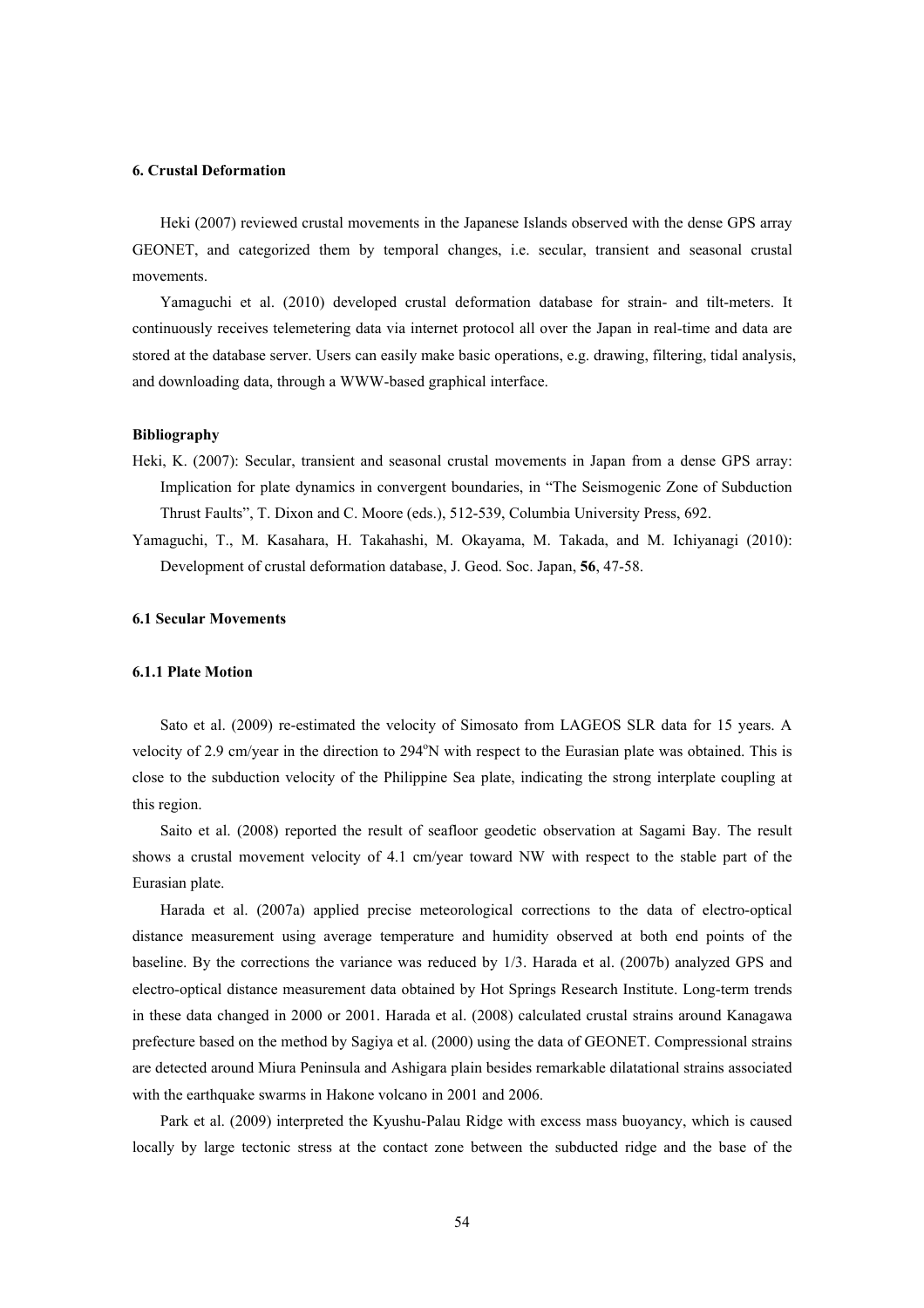overriding plate, using a seismic reflection profile, magnetic anomaly, seafloor topographic features and other geophysical characteristics. Park et al. (2010) found a low seismic velocity zone from a large volume of three-dimensional seismic reflection data along the Nankai accretionary prism. They estimated the size of the low velocity zone and discussed its characteristics.

Shestakov et al. (2010) studied the present tectonics of Northeast Asia using GPS. The obtained results favor the existence of a few separate blocks and a more sophisticated structure of the proposed Amurian microplate in comparison with an indivisible plate approach.

### **Bibliography**

- Harada, M., H. Ito, and T. Tanada (2007a): New electro-optical distance measurement network in Odawara area and meteorological correction of the data, Bulletin of the Hot Springs Research Institute of Kanagawa Prefecture, **39**, 73-78.
- Harada, M., M. Iwakuni, and T. Tanada (2008): Characteristics of Crustal Strain in Western Kanagawa Prefecture, Japan, International Symposium on GPS/GNSS 2008 Proceedings, 69-77.
- Harada, M., T. Tanada, H. Ito, and R. Honda (2007b): Crustal movements in the western area of Kanagawa prefecture, Chikyu Monthly, Extra **57**, 133-139. (in Japanese)
- Park, J.-O., G. Fujie, L. Wijerathne, T. Hori, S. Kodaira, Y. Fukao, G. F. Moore, N. L. Bangs, S. Kuramoto, and A. Taira (2010): A low-velocity zone with weak reflectivity along the Nankai subduction zone, Geology, **38**, 3, 283-286, doi:10.1130/G30205.1.
- Park, J.-O., T. Hori, and Y. Kaneda (2009): Seismotectonic implications of the Kyushu-Palau ridge subducting beneath the westernmost Nankai forearc, Earth Planets Space, **61**, 1013-1018.
- Saito, H., M. Sato, and Y. Matsumoto (2008): The crustal movement velocity at the seafloor reference point 'Sagami Bay' detected by seafloor geodetic observation, Tech. Bull. Hydrogr. Oceanogr., **26**, 23-27. (in Japanese)
- Sato, M., H. Matsushita, M. Fujita, and A. Sengoku (2009): Re-estimation of the velocity of Simosato from analysis of LAGEOS SLR data, Rep. Hydrogr. Oceanogr. Res., **45**, 1-12. (in Japanese with English abstract)
- Shestakov, N. V., M. D. Gerasimenko, H. Takahashi, M. Kasahara, V. A. Bormotov, V. G. Bykov, A. G. Kolomiets, G. N. Gerasimov, N. F. Vasilenko, A. S. Prytkov, V. Yu. Timofeev, D. G. Ardyukov, and T. Kato (2010): Present tectonics of the southeast of Russia as seen from GPS observations, Geophys. J. Int., doi:10.1111/j.1365-246X.2010.04871.x.

### **6.1.2 Interseismic Motion**

Ozawa et al. (2007) found a slope change of the position time series at GPS sites in Iwate Pacific coastal area, northeast Japan. Based on the position time series, they analyzed the time evolution of a coupling state on the plate boundary between the continental plate and the subducting Pacific plate. Their result indicated a possibility of recovery of slip deficit rate off the coastal area of Iwate, northeast Japan.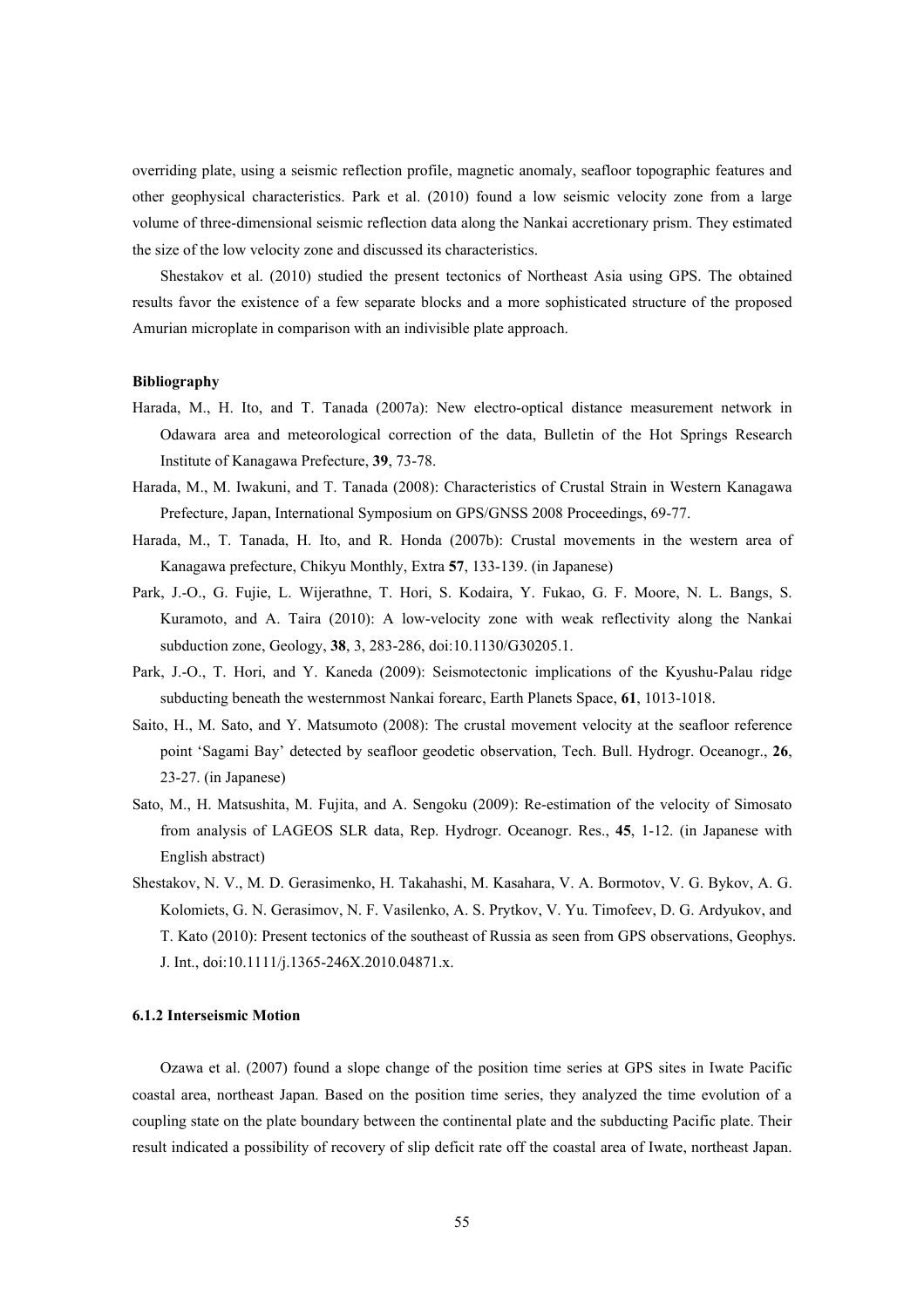They argued that this recovery occurred within a short period of time, if this slip deficit recovery hypothesis is right.

Nishimura et al. (2007) estimated motions of rigid crustal blocks and coupling on their boundary faults in Kanto and Izu regions using GEONET GPS data. They found that the Izu microplate rotated rapidly clockwise at 10 degree/Ma with a rotation pole relative to the central Japan block located just north of its northern boundary.

Jin et al. (2007) applied an inverse method using the spectral decomposition of the Green's function to the estimation of a slip distribution. Numerical simulations along the Philippine Sea plate boundary in southwest Japan suggested maximum back slip rate of about 7 cm/yr, and areas of strong coupling confined between depths of 10 and 30 km.

Tabei et al. (2007) estimated distribution of interseismic plate locking on the Nankai subduction plate boundary by the inversion of three-dimensional crustal velocity data from nationwide continuous GPS array. At the same time, lateral motion of the forearc sliver along the Median Tectonic Line (MTL) and slip deficit on the MTL fault plane were incorporated into the inversion model.

Abidin et al. (2009) used GPS to study the inter-seismic deformation of three active faults in West Java region (i.e. Cimandiri, Lembang and Baribis faults), and the co-seismic and post-seismic deformations related to the May 2006 Yogyakarta and the July 2006 South Java earthquakes. It was found that the area around Cimandiri, Lembang and Baribis fault zones have the horizontal displacements of about 1 to 2 cm/yr or less.

Wallace et al. (2009) proposed a model for the origin of a previously unexplained, active left-lateral shear zone in southern Kyushu revealed by seismicity and GPS. This study highlights the importance of buoyant indentor subduction in the kinematics and evolution of convergent plate boundary zones through a numerical modeling based on the observation.

Aoki and Scholz (2009) modeled the depth variation of interplate locking at Nankai trough from the three-dimensional interseismic velocity field obtained from continuous GPS data. They found that the brittle-plastic transition zone is broad with depths between 20–40 km. This is consistent with numerical simulation of seismic cycles.

- Abidin, H. Z., H. Andreas, T. Kato, T. Takeo, I. Meilano, F. Kimata, D. H. Natawidjaya, and H. Harjono (2009): Crustal deformation studies in Java (Indonesia) using GPS, J. Earthq. Tsunami, **3**(2), 77-88.
- Aoki, Y. and C. H. Scholz (2009): Imaging interseismic locking at the Nankai subduction zone, southwest Japan, in S. Lallemand and F. Funiciello (eds.): Subduction Zone Geodynamics, Springer, Berlin, 159-171, doi:10.1007/978-3-540-87974-99.
- Jin, H., T. Kato, and M. Hori (2007): Estimation of slip distribution using an inverse method based on spectral decomposition of Green's function utilizing GPS data, J. Geophys. Res., **112** (B17), B07414.
- Nishimura, T., T. Sagiya, and R. S. Stein (2007): Crustal block kinematics and seismic potential of the northernmost Philippine Sea plate and Izu Microplate, central Japan, inferred from GPS and leveling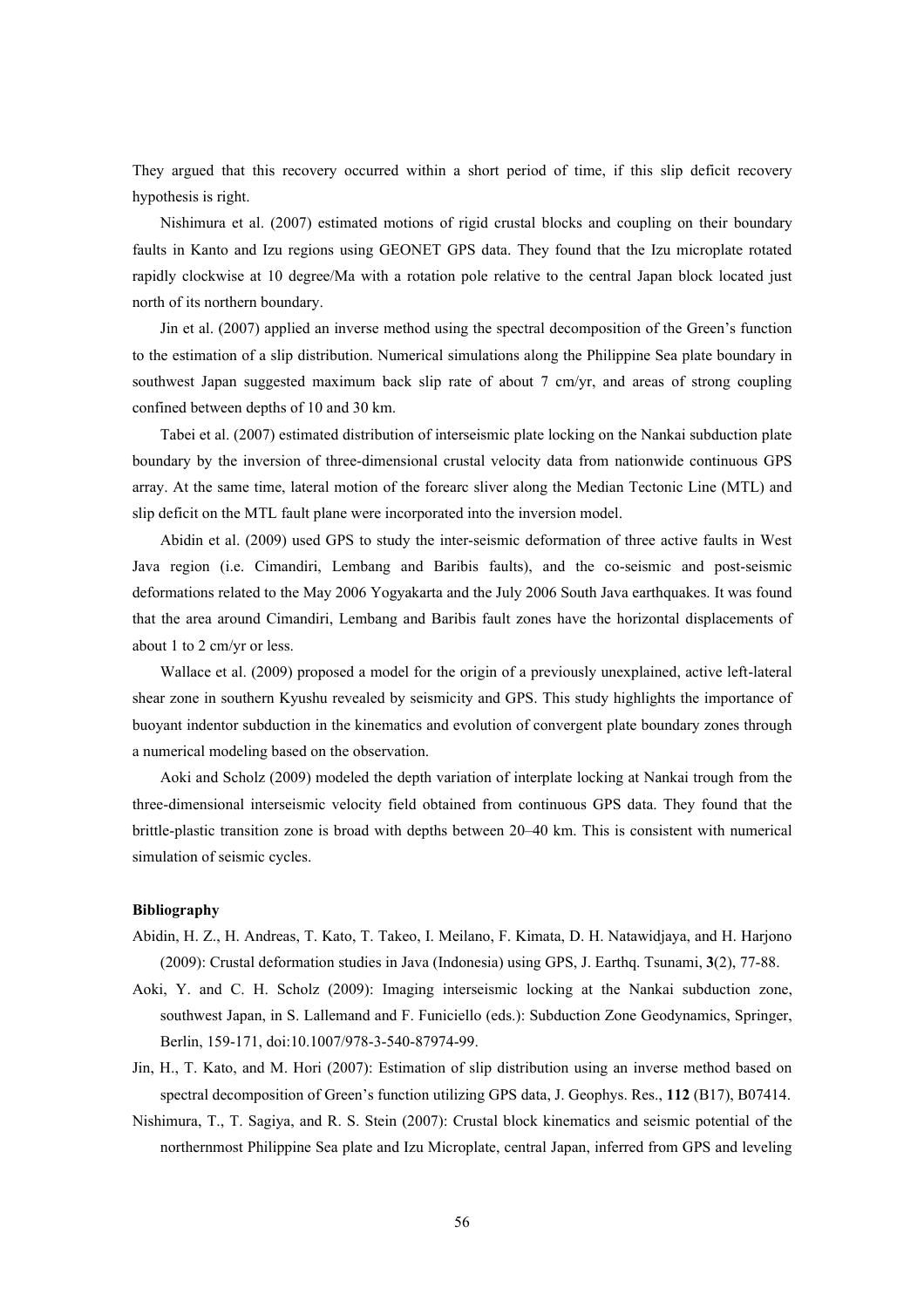data, J. Geophys. Res., **112**, B05414, doi:10.1029/2005JB004102.

- Ozawa, S., H. Suito, T. Nishimura, M. Tobita, and H. Munekane (2007): Possibility of recovery of slip deficit rate between the North American plate and the Pacific plate off Sanriku, northeast Japan, Geophys. Res. Lett., **34**, L20308, doi:10.1029/2007GL030477.
- Tabei, T., M. Adachi, S. Miyazaki, T. Watanabe, and S. Kato (2007): Interseismic Deformation of the Nankai Subduction Zone, Southwest Japan, Inferred from Three-dimensional Crustal Velocity Fields, Earth Planets Space, **59**, 1073-1082.
- Wallace, L. M., S. Ellis, K. Miyao, S. Miura, J. Beavan, and J. Goto (2009): Enigmatic, highly active left-lateral shear zone in southwest Japan explained by aseismic ridge collision, Geology, **37**, 143-146.

### **6.2 Transient Movements**

#### **6.2.1 Coseismic Movements**

Using geodetic data, GSI has been routinely making fault models immediately after medium and major sized earthquakes occurring around Japan. The most useful data have been provided by the temporally continuous crustal deformation results from GEONET. In addition, SAR data acquired by ALOS/PALSAR provided spatial distribution of crustal deformation. GEONET detected coseismic displacements of approximately 10 earthquakes from 2007 to 2010.

The Noto Hanto earthquake in 2007 (Mw 6.7) occurred in the Sea of Japan coastal area Noto peninsula, central Japan. The GEONET and InSAR analysis detected the crustal deformation associated with the earthquake. Tobita et al. (2007) provided maps of crustal deformation and a fault model of the earthquake. Ozawa et al. (2008a) reported a slip distribution on an earthquake fault using the detected crustal deformation by GEONET and InSAR. The Niigataken Chuetsu-oki earthquake in 2007 with JMA magnitude of 6.8 occurred north off Kashiwazaki, Niigata Prefecture on July 16, 2007. Nishimura et al. (2008b; 2010) constructed fault models of this earthquake using GPS, InSAR, and leveling data. Nishimura et al. (2010) concluded a combination of a large southeast-dipping fault and a small northwest-dipping fault explained the observed deformation. Nishimura et al. (2008a) found not only a large deformation near the source area but also a local uplift in the region of active folding, 15 km east of the earthquake epicenter in SAR interferograms. This uplift suggests the episodic growth of active folds. The Iwate-Miyagi Inland earthquake in 2008 occurred on June 14, 2008 with a moment magnitude of 6.9. GPS, leveling, and In-SAR surveys detected the coseismic deformation from this earthquake. By inverting the coseismic deformation data, Ozawa et al. (2008b) estimated the location of an earthquake fault and slip distribution on the fault.

GSI makes fault models also for major earthquakes outside Japan using remote sensing data. Tobita et al. (2009) generated a fault model of the 2007 southern Sumatra earthquake using PALSAR interferogram and estimated that the length of the seismic gap offshore Padang is about 370 km.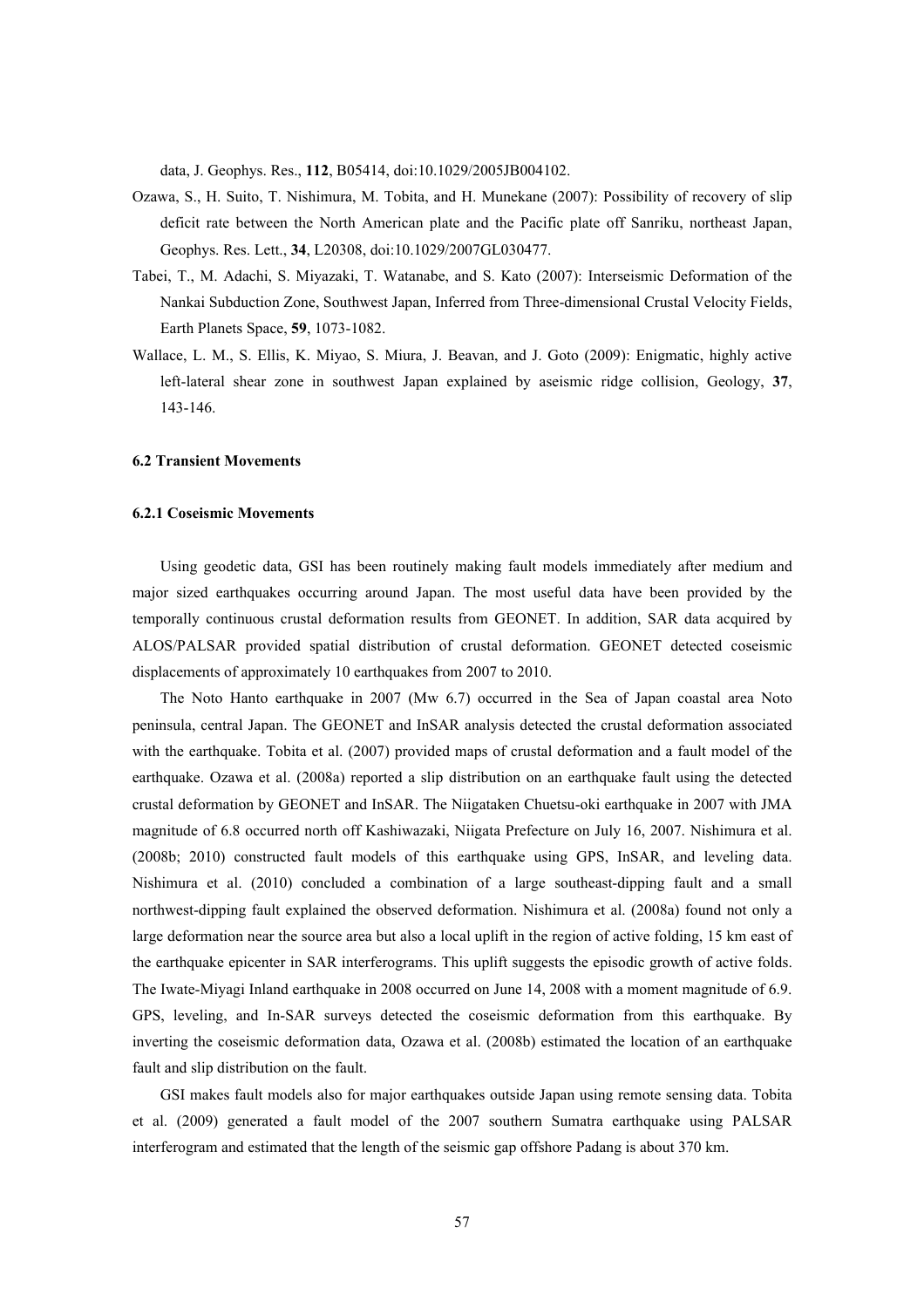GSI studied the slip-events on the subducting plates in Japan which the existing GPS network is able to detect. Suito (2007) studied detectability of interplate fault slip in the Tokai district by current GEONET, and concluded that detectable minimum size of interplate fault slip in Tokai area is Mw 5.6 in an limited area and around Mw 6.0 or larger in most of the area.

Nishimura (2009) re-examined geodetic data including leveling, tide-gauge, triangulation/trilateration, and repeated EDM data to clarify the crustal deformation of the 1973 Mw=7.8 Nemuro-oki earthquake. The estimated slip distribution suggests a 50 km-long gap in the coseismic slip between the 1973 Nemuro-oki and the 2003 Tokachi-oki earthquakes along the Kuril trench.

Ozawa (2008) applied InSAR using ALOS/PALSAR data to investigate deformation of the 2007 Chuetsu-oki earthquake. Assuming that the fault plane dips to the southeast, a fault-slip distribution was estimated from InSAR and GPS deformations. The largest fault-slip was estimated to the southwestern deeper part of the mainshock hypocenter. In the northern part of the focal region, the fault-slip was dominant at depths of 5–15 km, but it was limited to shallower depths in the southern part of the focal region.

Hao et al. (2009) investigated fault-ruptures of the Wenchuan earthquake from field investigations and InSAR analysis. Fault-slip distribution estimated from InSAR result was consistent with results of field investigations, and their combination suggested that the two coseismic fault zones ruptured with an irregular surface distribution accompanied by crustal deformations.

Aoki et al. (2008) detected co-seismic deformation signals due to the 2007 Chuetsu-oki earthquake with the use of ALOS/PALSAR, and derived a fault source model consisting of multiple segments. Furuya et al. (2010b) studied crustal deformation signals associated with the 2007 Chuetsu-Oki earthquake in Niigata, Japan, using ALOS/PALSAR InSAR data. The observed signals not only revealed the main shock fault source but also illustrated a transient growth of active fold belt more than 20 km away from the epicenter. Furuya et al. (2010a) studied coseismic deformation signals for the 2008 Wenchuan earthquake based on the ALOS/PALSAR data. The obtained signals were consistent with in-situ measurement data, and a fault source model was developed.

Furuya (2008) reviewed satellite remote sensing of earthquakes and volcanic eruptions with particular emphasis on synthetic aperture radar imagery. Takada et al. (2009) presented a detailed image of the ground displacements associated with the 2008 Iwate-Miyagi Nairiku earthquake derived from pixel-offset tracking approach to ALOS/PALSAR data. Besides the fault trace due to the west-dipping fault plane, they detected significant signals that were likely to be an east-dipping fault nearby Kurikoma volcano, where quite a few aftershocks occurred.

Sato et al. (2007) discussed the effect of elastic inhomogeneity on the surface displacements due to subsurface dislocations based on three-dimensional finite element modeling for the northeastern Japan. The discrepancies in the surface displacements between homogeneous and inhomogeneous cases are more than 20 % and can be as large as  $\sim$  40 %. Sato et al. (2010) estimated the afterslip distribution following the 2003 Tokachi-oki earthquake from GPS and PG (pressure gauge) data by using Green's functions for an inhomogeneous elastic space with subsurface structure for the northeastern Japan.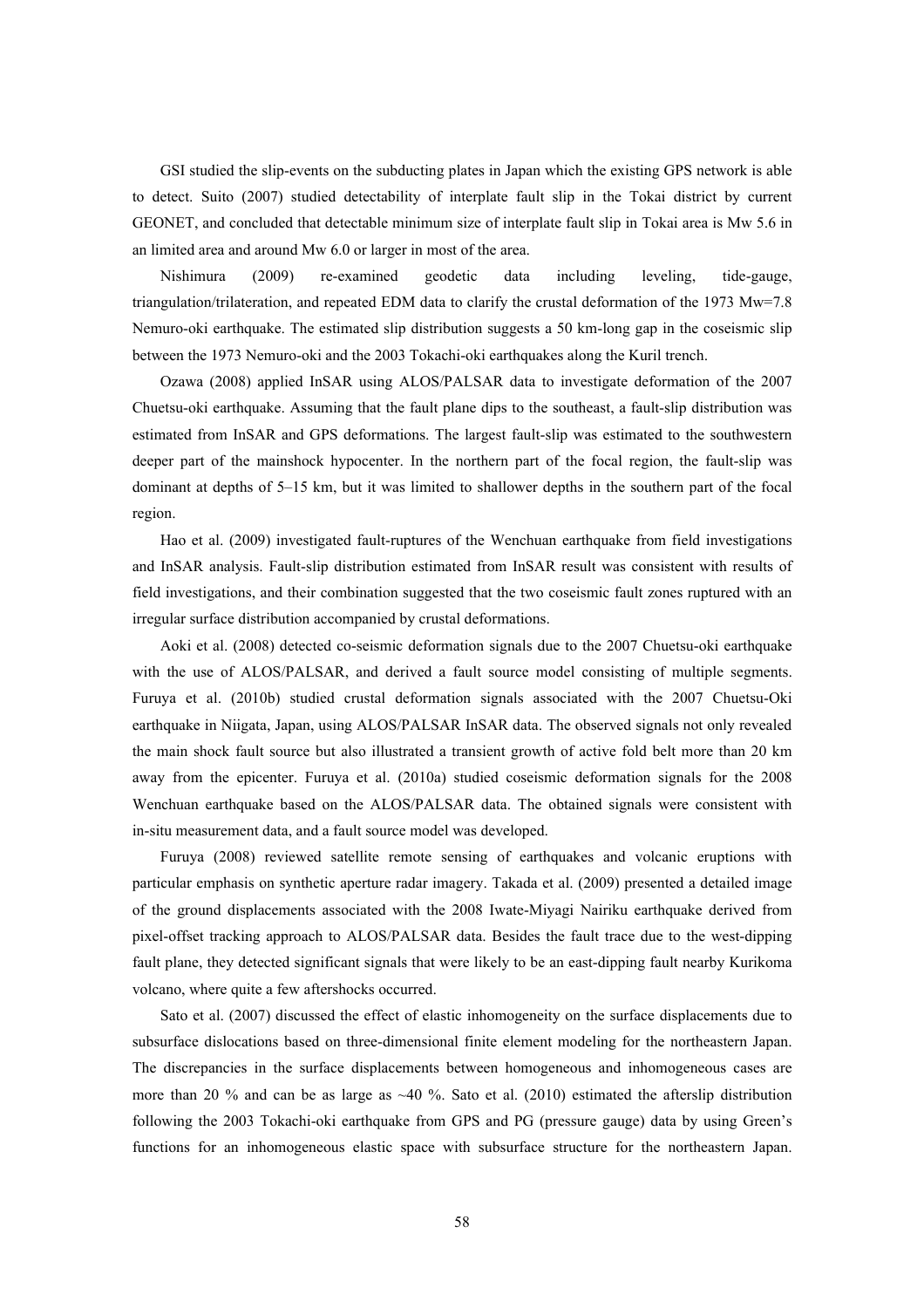Obtained distribution of the afterslip is significantly different from that based on the Green's functions for a homogeneous elastic space.

Fukushima et al. (2008) detected coseismic deformation of the 2007 Noto peninsula earthquake and presented a fault model. Hashimoto et al. (2008) studied coseismic deformation of the 2006 Mozambique earthquake using Envisat images and presented a fault model. They also revealed a postseismic deformation along the surface rupture. Hashimoto et al. (2010) revealed coseismic deformation of the 2008 Wenchuan, China, earthquake using ALOS/PALSAR images and presented a fault model.

Reddy et al. (2009) investigated the post-seismic crustal deformation caused by the Sumatra earthquake on December 26, 2004, to understand the rheology of the crust and mantle. Subsequent to this earthquake, the post-seismic deformation in Andaman and Nicobar region was monitored using GPS. The post-seismic transients were obtained and the viscoelastic modeling was carried out. Post-seismic flow at a depth of 55–60 km with low viscosity of the order of  $10^{19}$  Pa s can explain observed far field motion.

Fukuda et al. (2008) developed a new time-dependent inversion method for imaging transient fault slips from geodetic data, employing a new filtering technique, a Monte Carlo mixture Kalman filter (MCMKF), and applied it to time-dependent inversion. The results indicated that MCMKF yields better state estimates than the Kalman filter.

A large interplate earthquake (Mw7.7) occurred in the south of Java Island on July 17, 2006, and caused a significant tsunami. Kato et al. (2007) made GPS observations and tsunami heights measurements during the period from July 24 to August 1, 2006. Results of these data suggested that the earthquake might have been a "tsunami earthquake".

Takahashi et al. (2007) compared strain seismograms of the 1978 and 2005 Off-Miyagi earthquakes observed by the same strainmeter at Erimo, northern Japan. High-rate-sampled strain data indicated the 2005 earthquake had less than half the seismic moment of the 1978 event. Takahashi and Kasahara (2007) estimated slip distribution and seismic moment of the 2006 Central Kuril earthquake (M8.0) by remote GPS data. The result implies that there remains a seismic gap between this event and the 1952 great Kamchatka earthquake, large enough for an M>8 earthquake. Vasilenko et al. (2008) estimated fault model for the 2007 Nevelsk earthquake, southeast off Sakhalin Islands, Russia, by INSAR and aftershock distribution data.

Ohta et al. (2008a) determined a coseismic fault model of 2007 Chuetsu-Oki earthquake from the GPS data. They also discussed postseismic GPS time series characteristics. Ohta et al. (2008b) determined a coseismic fault model of 2008 Iwate-Miyagi Nairiku earthquake from a dense GPS network. They found the mainshock occurred on an undefined fault system near an identified active fault. They also detected very large displacement near the epicenter which reaches more than 1.5 m in vertical components.

Hiramatsu et al. (2008) estimated the coseismic vertical crustal movement of the 2007 Noto Hanto earthquake along the northern and western coast of the Noto Peninsula from the distribution of littoral organisms and GPS data, and presented a rectangular fault model with a uniform slip.

Shibata et al. (2010) discussed groundwater level changes in and around Hokkaido due to the Noto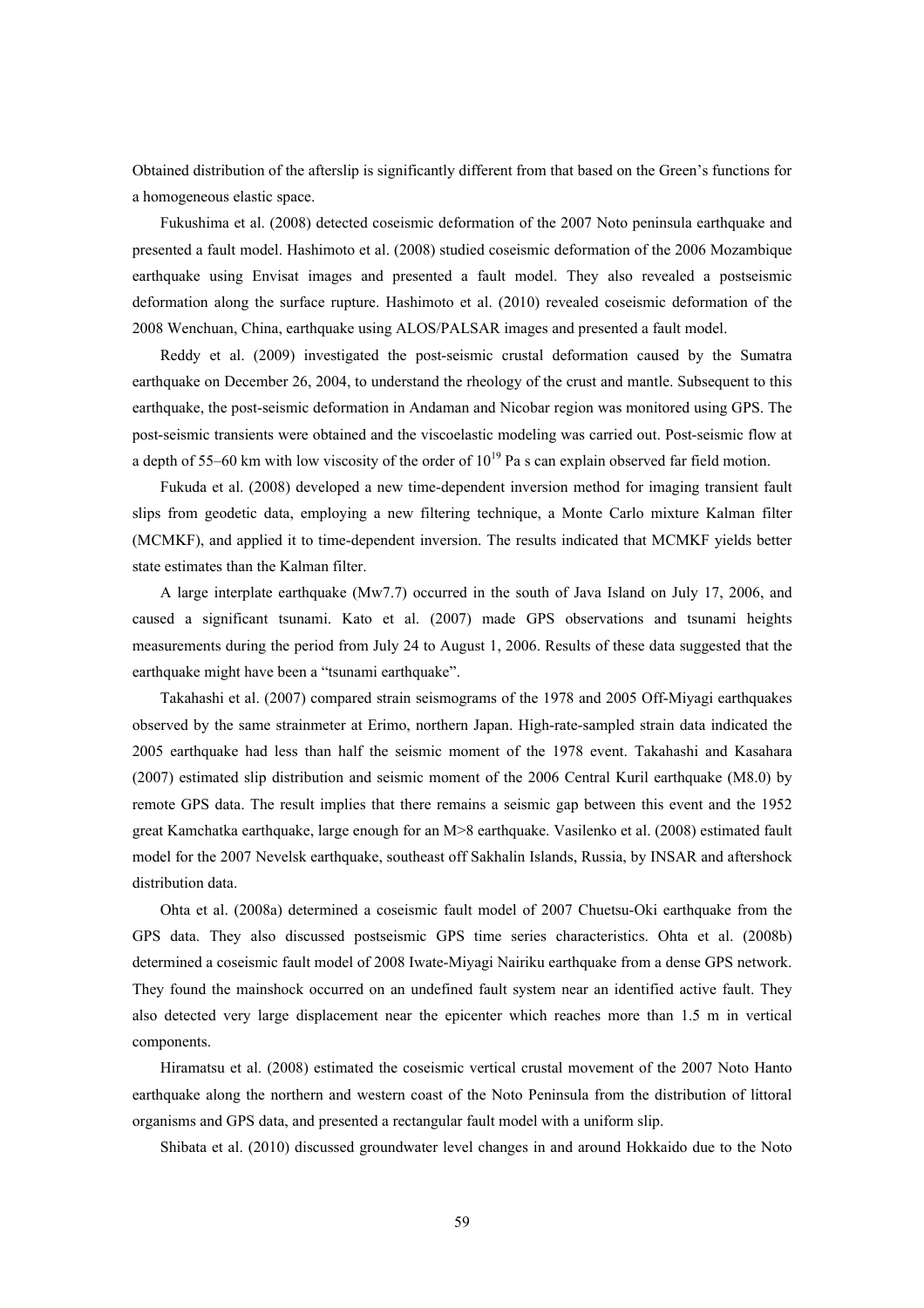Hanto Earthquake in 2007 (Itaba et al., 2008a), the 2004 Niigata-Chuetsu and 2007 Chuetsu-oki earthquakes (Itaba et al., 2008b), and the earthquakes at the Dogo Hot Spring, Japan (Itaba et al., 2007).

Kobayashi et al. (2009) studied location and types of surface rupture due to the 2008 Wenchuan earthquake, China, by applying pixel-offset tracking approach to ALOS/PALSAR data. The result was consistent with in-situ measurement data.

Abidin et al. (2009) observed the interseismic deformation in West Java region, and the co-seismic and post-seismic deformation related to the May 2006 Yogyakarta and the July 2006 South Java earthquakes using GPS observation. They found that the horizontal displacements around active faults were about 1 to 2 cm/yr or less and coseismic deformation was less than 10 cm.

Hori (2009) proposed a mechanical model for size dependent recurrence time interval of great interplate earthquakes. Hori et al. (2009) proposed a conceptual model for reproducing recurrence-timing variation related to earthquake size. Hori and Miyazaki (2010) introduced a micro asperity with a smaller nucleation size and developed a numerical model to simulate multiscale earthquake occurrence in the northern Japan trench.

- Abidin, H. Z., H. Andreas, T. Kato, T. Ito, I. Meilano, F. Kimata, D. H. Natawidjaya, and H. Harjono (2009): Crustal Deformation Studies in Java (Indonesia) Using GPS, J. Earthq. Tsunami, **3**, 2, 76-88.
- Aoki, Y., M. Furuya, and T. Kato (2008): Coseismic deformation due to the 2007 Chuetsu-oki earthquake (M6.8), Earth Planets Space, **60**, 1075-1080.
- Fukuda, J., S. Miyazaki, T. Higuchi, and T. Kato (2008): Geodetic inversion for space-time distribution of fault slip with time-varying smoothing regularization, Geophys. J. Int., **173**, 25-48.
- Fukushima, Y., T. Ozawa, and M. Hashimoto (2008): Fault model of the 2007 Noto Hanto earthquake estimated from PALSAR radar interferometry and GPS data, Earth Planets Space, **60**, 99-104.
- Furuya, M. (2008): Satellite Remote Sensing of Earthquakes and Volcanic Eruption a case study of the 2007 Chuetsu-Oki earthquake –, J. Soc. Instru. Cont. Eng., (Keisoku To Seigyo), **47**(12), 981-986. (invited review in Japanese)
- Furuya, M., T. Kobayashi, Y. Takada, and M. Murakami (2010a): Fault Source Modeling of the 2008 Wenchuan Earthquake Based on ALOS/PALSAR Data, Bull. Seismo. Soc. America, **100** (5B), 2750-2766, doi: 10.1785/0120090242.
- Furuya, M., Y. Takada, and Y. Aoki (2010b): PALSAR InSAR observation and Modeling of Crustal Deformation due to the 2007 Chuetsu-Oki Earthquake in Niigata, Japan, Proc. IAG Symposia, Gravity, Geoid, and Earth Observation 2008, 135, 679-687.
- Hao, K. X., H. Si, H. Fujiwara, and T. Ozawa (2009): Coseismic surface-ruptures and crustal deformations of the 2008 Wenchuan earthquake Mw7.9, China, Geophys. Res. Lett., **36**, L11303, doi: 10.1029/2009GL037971.
- Hashimoto, M., M. Enomoto, and Y. Fukushima (2010): Coseismic Deformation from the 2008 Wenchuan, China, Earthquake Derived from ALOS/PALSAR Images, Tectonophysics,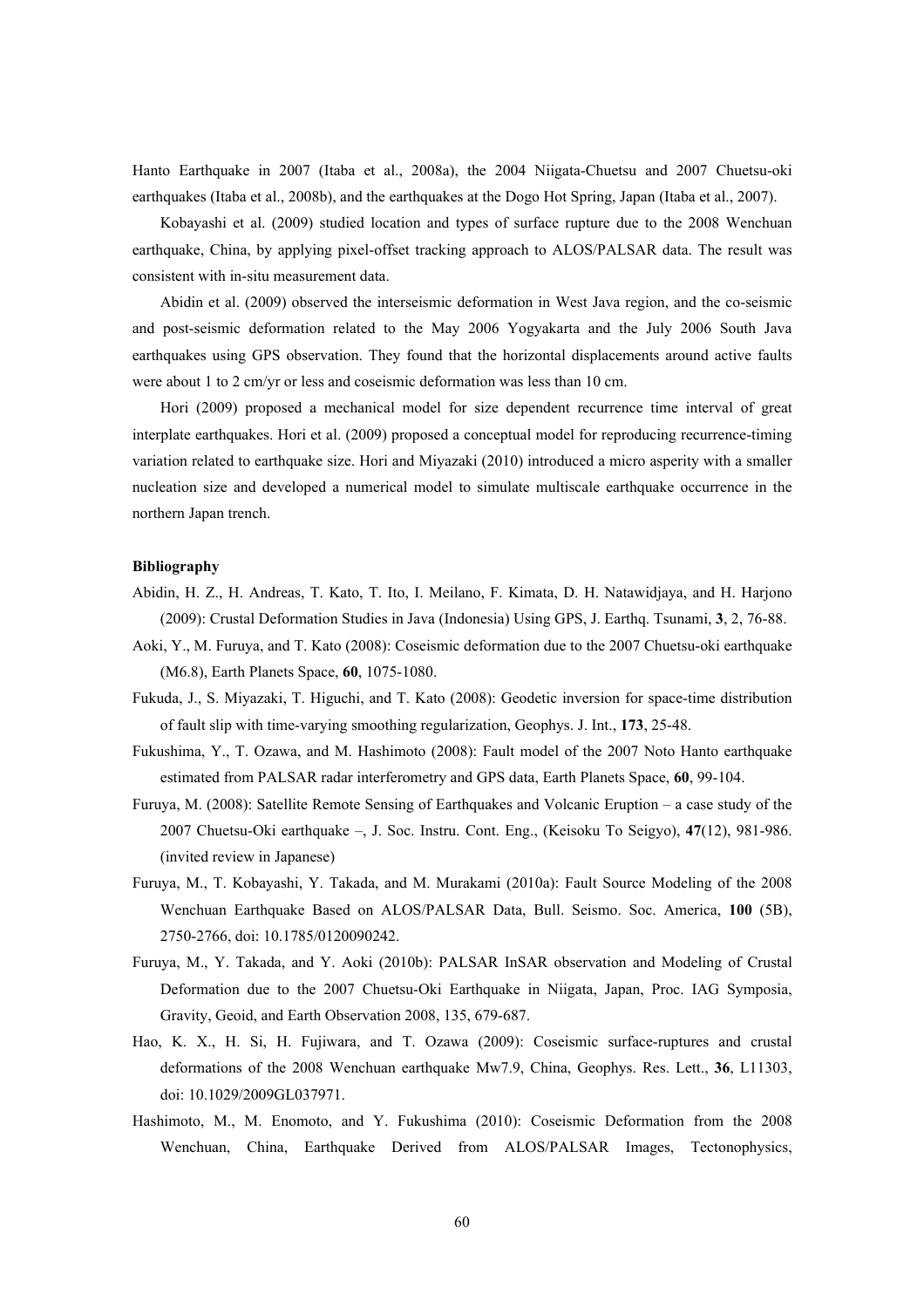10.1016/j.tecto.2009.08.034.

- Hashimoto, M., Y. Fukushima, and T. Ozawa (2008): Coseismic and postseismic displacements from the Mozambique earthquake of 22 February 2006 detected by InSAR, Proceedings of 'FRINGE2007', 26-30 November 2007, ESRIN, Frascati, Italy (ESA SP-249).
- Hiramatsu, Y., K. Moriya, T. Kamiya, M. Kato, and T. Nishimura (2008): Fault model of the 2007 Noto Hanto earthquake estimated from coseismic deformation obtained by the distribution of littoral organisms and GPS: Implication for neotectonics in the northwestern Noto Peninsula, Earth Planets Space, **60**, 903-913.
- Hori, T. (2009): Mechanisms for variation in size and occurrence interval of interplate earthquakes, Zisin, **61**, S391-S402.
- Hori, T. and S. Miyazaki (2010): Hierarchical asperity model for multiscale characteristic earthquakes: a numerical study for the off-Kamaishi earthquake sequence in the NE Japan subduction zone, Geophys. Res. Lett., **37**, L10304, doi:10.1029/2010GL042669.
- Hori, T., S. Miyazaki, and N. Mitsui (2009): A model of earthquake-generation cycle with scale-dependent frictional property - preliminary results and research plan for a project of evaluation for coming Tokai, Tonankai, and Nankai earthquakes, Journal of Disaster Research, **4**, 2, 111-117.
- Itaba, S. and N. Koizumi (2007): Earthquake-related Changes in Groundwater Levels at the Dogo Hot Spring, Japan, Pure Appl. Geophys., **164**, 2397-2410, doi:10.1007/s00024-007-0279-3.
- Itaba, S., N. Koizumi, N. Matsumoto, M. Takahashi, T. Sato, R. Ohtani, Y. Kitagawa, Y. Kuwahara, T. Sato, and K. Ozawa (2008a): Groundwater level changes related to the ground shaking of the Noto Hanto Earthquake in 2007, Earth Planets Space, **60**, 1153-1159.
- Itaba, S., N. Koizumi, T. Toyoshima, M. Kaneko, K. Sekiya, and K. Ozawa (2008b): Groundwater changes associated with the 2004 Niigata-Chuetsu and 2007 Chuetsu-oki earthquakes, Earth Planets Space, **60**, 1161-1168.
- Kato, T., T. Ito, H. Z. Abidin, and Agustan (2007): Preliminary report on crustal deformation surveys and tsunami measurements caused by the July 17, 2006 Java Earthquake and Tsunami, Indonesia, Earth Planets Space, **59**, 1055-1059.
- Kobayashi. T., Y. Takada, M. Furuya, and M. Murakami (2009): Location and types of ruptures involved in the 2008 Sichuan Earthquake inferred from SAR image matching, Geophys. Res. Lett., **36**, L07302, doi:10.1029/2008GL036907.
- Nishimura, T. (2009): Slip distribution of the 1973 Nemuro-oki earthquake estimated from the re-examined geodetic data, Earth Planets Space, **61**, 1203-1214.
- Nishimura, T., M. Tobita, H. Yarai, T. Amagai, M. Fujiwara, H. Une, and M. Koarai (2008a): Episodic growth of fault-related fold in northern Japan observed by SAR interferometry, Geophys. Res. Lett., **35**, L13301, doi:10.1029/2008GL034337.
- Nishimura, T., M. Tobita, H. Yarai, S. Ozawa, M. Murakami, T. Yutsudo, M. Ishimoto, T. Umesawa, T. Toyofuku, S. Kawamoto, T. Amagai, M. Fujiwara, A. Suzuki, S. Enya, T. Sasaki, M. Yokokawa, S. Oomori, S. Tanoue, H. Ikeda, M. Nemoto, H. Suito, F. Hayashi, H. Une, M. Koarai, and M. Tsuzawa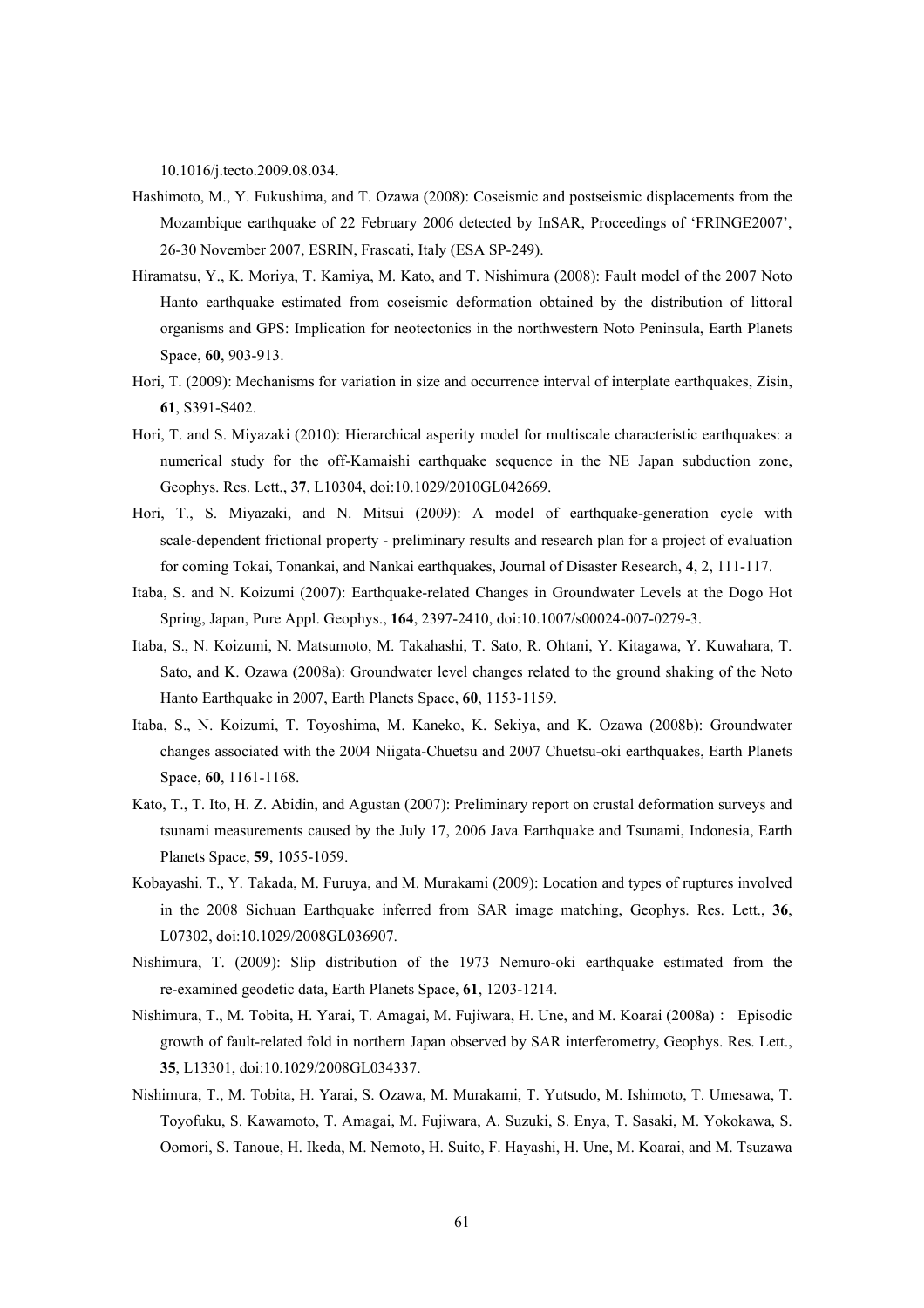(2008b): Crustal deformation and a preliminary fault model of the 2007 Chuetsu-oki earthquake observed by GPS, InSAR, and leveling, Earth Planets Space, **60**, 1093-1098.

- Nishimura, T., M. Tobita, M. Murakami, T. Kanazawa, and M. Shinohara (2010): Fault Model of 2007 M = 6.8 Chuetsu-oki earthquake, central Japan, constructed using geodetic data, In Advances in Geosciences, 20, 165-178, World Scientific Publishing Co., Singapore.
- Ohta, Y., S. Miura, T. Iinuma, K. Tachibana, T. Matsushima, H. Takahashi, T. Sagiya, T. Ito, S. Miyazaki, R. Doke, A. Takeuchi, K. Miyao, A. Hirao, T. Maeda, T. Yamaguchi, M. Takada, M. Iwakuni, T. Ochi, I. Meilano, and A. Hasegawa (2008a): Coseismic and postseismic deformation related to the 2007 Niigataken Chuetsu-Oki Earthquake, Earth Planets Space, **60**, 1081-1086.
- Ohta, Y., M. Ohzono, S. Miura, T. Iinuma, K. Tachibana, K. Takatsuka, K. Miyao, T. Sato, and N. Umino (2008b): Coseismic fault model of the 2008 Iwate-Miyagi Nairiku earthquake deduced by a dense GPS network, Earth Planets Space, **60**, 1197-1201.
- Ozawa, S., H. Yarai, M. Tobita, H. Une, and T. Nishimura (2008a): Crustal deformation associated with the Noto Hanto earthquake in 2007 in Japan, Earth Planets Space, **60**, 95-98.
- Ozawa, S., T. Imakiire, M. Tobita, T. Nishimura, and H. Suito (2008b): Crustal Deformation and Seismic Fault Model of the Iwate-Miyagi Nairiku Earthquake in 2008, J. Geogr. Surv. Inst., **117**, 79-80. (in Japanese)
- Ozawa, T. (2008): Coseismic deformation of the 2007 Chuetsu-oki earthquake derived for PALSAR/InSAR and its fault model, Earth Planets Space, **60**, 1099-1104.
- Reddy, C. D., S. K. Prajapati, and T. Kato (2009): A rheological model of post-seismic response due to 2004 Sumatra-Andaman earthquake: contribution from low viscosity lithosphere, J. Earthq. Tsunami, **3**(1), 25-34.
- Sato, K., N. Minagawa, M. Hyodo, T. Baba, T. Hori, and Y. Kaneda (2007): Effect of elastic inhomogeneity on the surface displacements in the northeastern Japan: Based on three-dimensional numerical modeling, Earth Planets Space, **59**, 1083-1093.
- Sato, K., T. Baba, T. Hori, M. Hyodo, and Y. Kaneda (2010): Afterslip distribution following the 2003 Tokachi-oki earthquake: An estimation based on the Green's functions for an inhomogeneous elastic space with subsurface structure, Earth Planets Space, **62**, 923-932.
- Shibata, T., N. Matsumoto, F. Akita, N. Okazaki, H. Takahashi, and R. Ikeda (2010): Linear poroelasticity of groundwater levels from observational records at wells in Hokkaido, Japan, Tectonophys., **483**, 305-309.
- Suito, H. (2007): Possibility of detection of preslip for anticipated Tokai earthquake by GEONET, J. Geogr. Surv. Inst., **113**, 135-140. (in Japanese)
- Takada, Y., T. Kobayashi., M. Furuya, and M. Murakami (2009): Coseismic displacement due to the 2008 Iwate-Miyagi Nairiku earthquake detected by ALOS/PALSAR: preliminary results, Earth Planets Space, **61**, e9-e12.
- Takahashi, H., T. Yamaguchi, M. Okayama, and M. Kasahara (2007): Comparison of the 1978 Miyagi-oki (M7.4) and 2005 Miyagi-oki (M7.2) earthquakes by strain seismograms observed at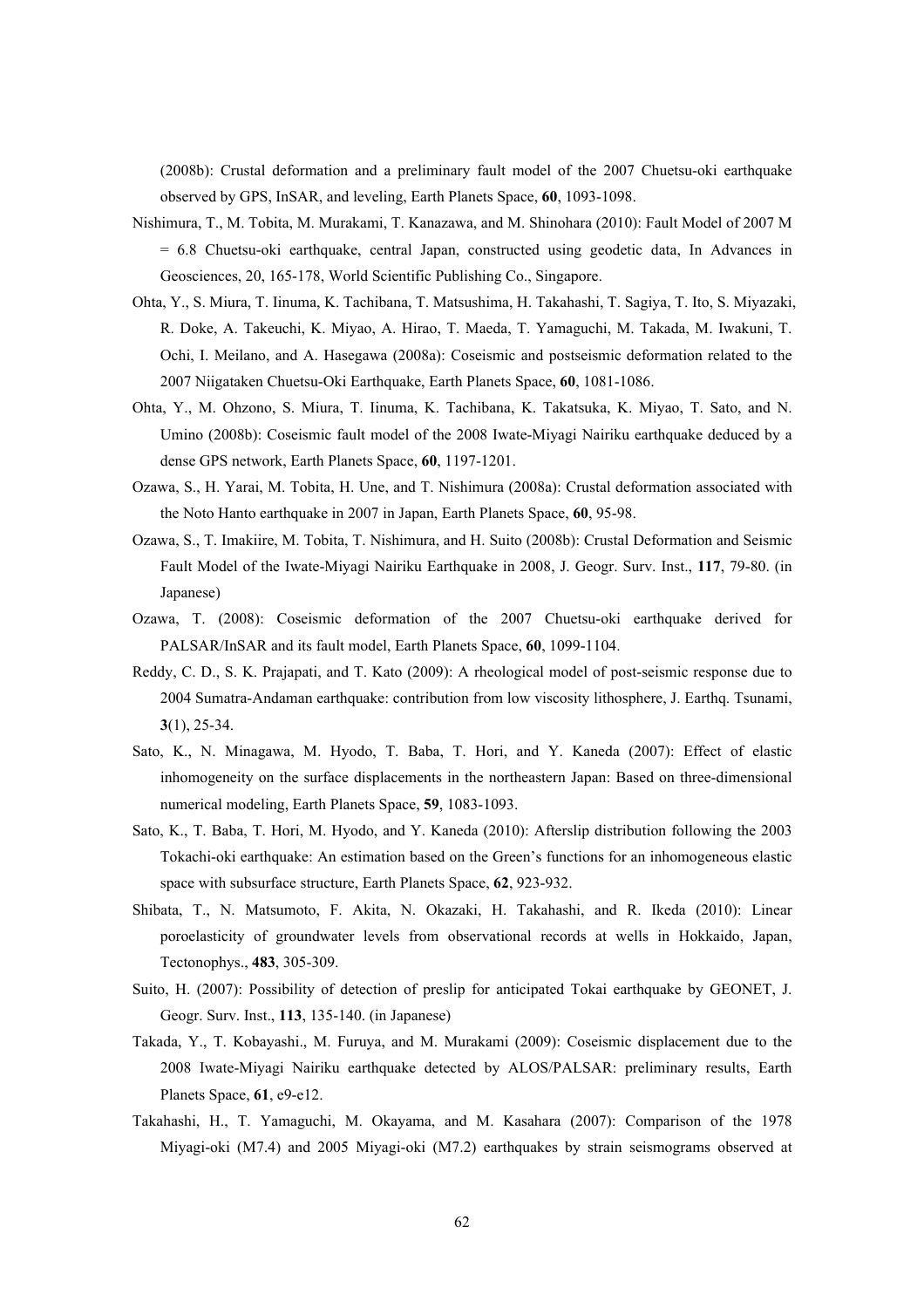Erimo, Journal of Seismological Society of Japan, 2, **59**, 381-384.

- Takahashi, H. and M. Kasahara (2007): Geodetic constraint on slip distribution of the 2006 Central Kuril earthquake, Earth Planets Space, **59**, 1095-1098.
- Tobita, M. (2007): Crustal Deformation Observed by Daichi (ALOS) and a Fault Model of the 2007 Noto Hanto Earthquake, Seismo, 11, 7, 5-6. (in Japanese)
- Tobita, M., S. Ozawa, H. Yarai, T. Nishimura, H. Suito, H. Une, T. Imakiire, T. Amagai, and F. Hayashi (2009): Crustal Deformation and Fault Model of the 2007 Southern Sumatra Earthquake, Chikyu Monthly, **31**, 181-188. (in Japanese)
- Vasilenko, N. F., B. W. Levon, A. S. Prytkov. C. U. Kim, and H. Takahashi (2008): Dislocation model of the August 2, 2007, Mw6.2 Nevelsk earthquake, Doklady Earth Sci., **422**, 1145-1149.

#### **6.2.2 Slow/Silent Deformation**

The GEONET detected several transient ground displacements associated with slow slip events and postseismic deformation following large earthquakes. The mechanisms of postseismic deformation were analyzed for several earthquakes using geodetic data.

Slow slip events were found offshore of the Boso peninsula, central Japan, in 1996, 2002, and 2007 (Ozawa et al., 2007). The three events occurred in a similar area offshore of the Boso peninsula with time duration of around ten days. Slip propagation from north to south was illustrated by spatiotemporal analysis. The Boso slow slip event suggests existence of characteristic slow slip events at time intervals of around 6 years.

Suito and Ozawa (2009) reported that the postseismic deformation caused by the 2004 off southeast Kii peninsula earthquake affects the estimation of ongoing slow slip event in the Tokai area. After removing the postseismic effects, they concluded that the Tokai slow slip event ended in summer 2005 with its magnitude reaching 7.2. Suito and Freymueller (2009) reported that postseismic deformation following the 1964 Alaska earthquake continues more than 40 years, and the present day velocities contain a significant component of postseismic deformation of viscoelastic relaxation.

In addition to these events in subduction zones, transient deformation was also observed in inland areas. Nishimura (2010) examined leveling data for about 110 years in Chuetsu region, Niigata Prefecture. They found a local uplift along the anticline axis of active folds with a rate of 2–4 mm/yr started about 40 years ago. The episodic uplift was accelerated by the Niigataken Chuetsu-oki earthquake in 2007.

Kimura et al. (2008) investigated strain changes caused by the short-term slow slip events (SSE) which were observed by the JMA strainmeters. The locations of the slip estimated by the strain changes agree with the source region of the low frequency earthquakes. Yamamoto and Kobayashi (2009) studied the strain excursions at Tsuruga and Imazu stations around 2000 and 2005 which became evident by removing seasonal changes and an exponential trend. These may have been caused by the slow slip events in the Tokai district from 2000 to 2005. Kobayashi (2010) reported a small-scale, long-term slow slip event which occurred in the western Shikoku in 2005. The slip region is adjacent to the region of the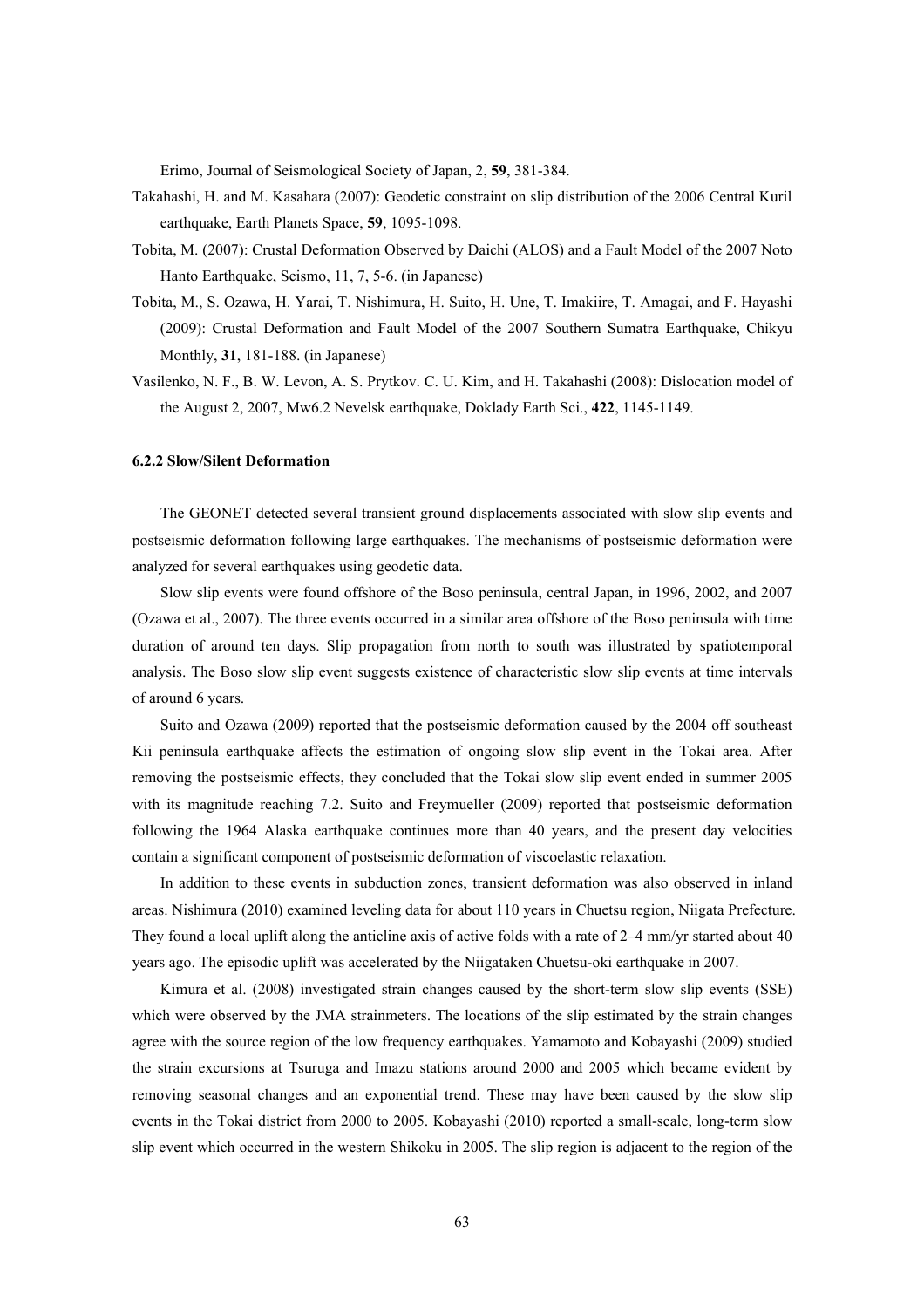long-term slow slip of the Bungo Channel.

Kobayashi and Hashimoto (2007) studied temporal change of strain rate in the Chubu district, central Japan, during the period encompassing the Tokai slow event and pointed out its correlation with seismicity changes in the surrounding region. Hashimoto et al. (2008) revealed a detailed postseismic deformation following the 2007 Noto peninsula earthquake using data from dense observation of GPS and showed the dominance of afterslip over poroelastic rebound. Hashimoto et al. (2009) studied postseismic deformation following the 2004 Sumatra-Andaman earthquake using continuous GPS data in southeast Asia and presented temporal evolution of afterslip on the plate interface along the Sunda trench.

Matsumoto et al. (2007) calculated hypothetical groundwater-level anomalies associated with a hypothetical preslip prior to the anticipated Tokai earthquake and evaluated the detectability using the groundwater observation network of GSJ. Ohtani et al. (2009) calculated hypothetical strain anomalies associated with a hypothetical preslip prior to the anticipated Tonankai-Nankai earthquakes and evaluated the detectability using the strainmeter network of GSJ. Itaba et al. (2010) detected a strain change by slow slip event at Kii Peninsula.

Obara and Sekine (2009) showed the episode of tremor and slow slip that started in the southern Mie area, central Japan and propagated through the Ise Bay area to the Aichi area over 200 km in the strike direction of the subducting Philippine Sea plate in 2006. The observed tilt records can be reproduced well with a sequence of migrating slow slip fault models. This event is the largest and longest-lasting ETS event ever in southwest Japan.

Hirose and Obara (2010) demonstrated slip distributions of seven short-term slow slip events that occurred in the western Shikoku region, southwest Japan from 2002 to 2007 by applying a time-dependent slip inversion method to National Research Institute for Earth Science and Disaster Prevention (NIED) Hi-net tilt deformation records. It was found that the slow slip propagates together with the migration of non-volcanic tremor sources. Moreover, the repeating slip events share almost the same patch-like area on the plate interface.

Sekine et al. (2010) conducted a systematic geodetic inversion of NIED Hi-net tilt records of short-term slow slip events (SSEs), and reported the source parameters of rectangular fault models of 54 SSEs from 2001 to 2008. The along-strike variations in the recurrence intervals, event sizes, and interplate coupling coefficients in the ETS source region are observed.

Applying both stacking and time-series analysis to ERS SAR data archive, Furuya et al. (2007) detected actively deforming signals on the order of 2–3 mm/year in the Needles District, Canyonlands National Park (Utah), USA, with an estimated precision of less than 1 mm/year. Besides a subsiding signal to the SW in the Needles, a localized uplifting signal was found along the Colorado River. Using Envisat InSAR data, Furuya and Satyabala (2008) discovered a long-lasting afterslip signal associated with the earthquake on October 2005 at the Chaman fault, ~900 km long left-lateral strike slip fault from Afghanistan to Pakistan. Despite its moderate main shock magnitude (M5.0), the afterslip signal lasted more than a year. Takada and Furuya (2010) examined the crustal deformation signals from the InSAR data based on JERS1 satellite. It turned out that the 1996 Onikobe earthquake swarm accompanied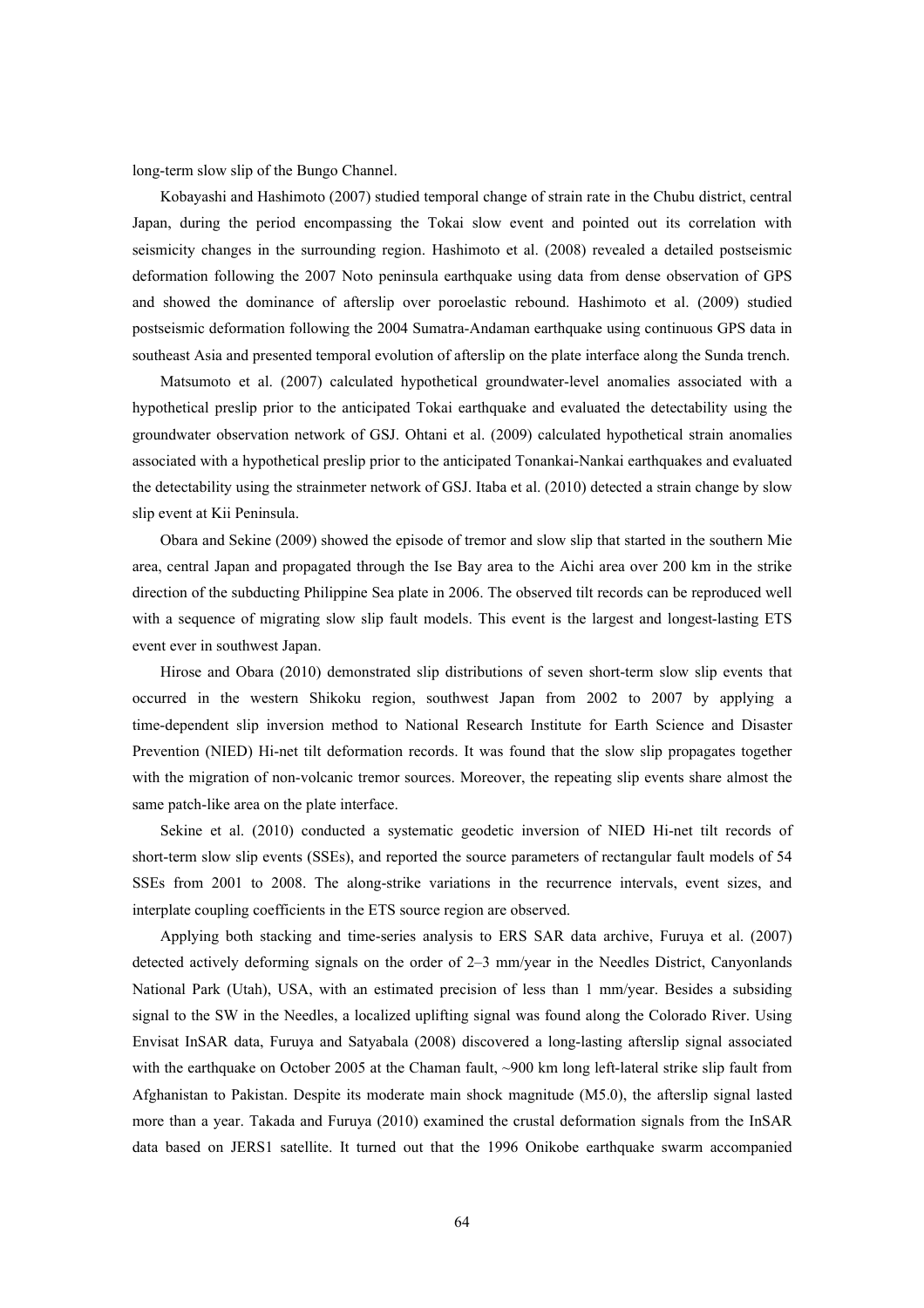complex and multiple fault segments that were not only seismic but partially aseismic.

Iinuma et al. (2008) studied the postseismic slip associated with the 2007 Chuetsu-oki Earthquake (M6.8; 16 July, 2007) at the southeastern rim of the Sea of Japan based on GPS observation. It was revealed that the postseismic slip on the faults occurred at a downdip and updip extension of the coseismically slipped portion. Iinuma et al. (2009) detected an aseismic slip event on the intraplate Dedana Fault that was triggered by the Iwate-Miyagi Nairiku earthquake (Mw6.8; 13 Jun, 2008) on a nearby but separate fault using GPS observations. They also suggested that this slip was triggered by the stress change from the mainshock.

Uchida et al. (2009) estimated the spatio-temporal distribution of quasi-static slip on the plate boundary southeast off Hokkaido from detailed analyses of repeating earthquakes and GPS data to reveal that the afterslip is distributed outside the asperity of the 2003 Tokachi-oki earthquake (M8.0), and that the 2004 off-Kushiro (M7.1) earthquake occurred near the edge of the afterslip area.

Matsumura et al. (2008) obtained a detailed distribution of areal dilatation from very dense GPS network data at the Tokai region where a huge earthquake is presumed to occur in the near future. They verified the asperity distribution on the earthquake fault obtained from seismic data by the dilatation distribution obtained.

Mitsui et al. (2009) developed an interplate frictional model consisting of two stages: (1) the estimation of initial condition using a long term data and (2) the successive data assimilation. They applied the model to observed data. Mitsui et al. (2010) developed a quantitative earthquake generation model to assimilate the earthquake generation cycle based on crustal deformation data and other observational data.

Ariyoshi et al. (2009) recognized slow earthquakes with low-frequency which occurred at about 30 km in deep in SW Japan and Cascadian margin. From the characteristics of the events, they formulated a three-dimensional subduction model and succeeded in explaining observed events. Ando et al. (2010) defined and classified deep low-frequency earthquakes, nonvolcanic tremor and regular earthquakes. They showed a physical model to explain these features in a simple framework.

- Ando, R., R. Nakata, and T. Hori (2010): A slip pulse model with fault heterogeneity for low-frequency earthquakes and tremor along plate interfaces, Geophys. Res. Lett., **37**, L10310, doi:10.1029/2010GL043056.
- Ariyoshi, K., T. Hori, J.-P. Ampuero, Y. Kaneda, T. Matsuzawa, R. Hino, and A. Hasegawa (2009): Influence of interaction between small asperities on various types of slow earthquakes in a 3-D simulation for a subduction plate boundary, Gondwana Research, **16**, 3-4, 534-544.
- Furuya, M. and S. P. Satyabala (2008): Slow earthquake in Afghanistan detected by InSAR, Geophys. Res. Lett., **35**, L06309, doi:10.1029/2007GL033049.
- Furuya, M., K. Mueller, and J. Wahr (2007): Active Salt Tectonics in the Needles District, Canyonlands (Utah) as Detected by Interferometric SAR and Point Target Analysis: 1992-2002, J. Geophys. Res.,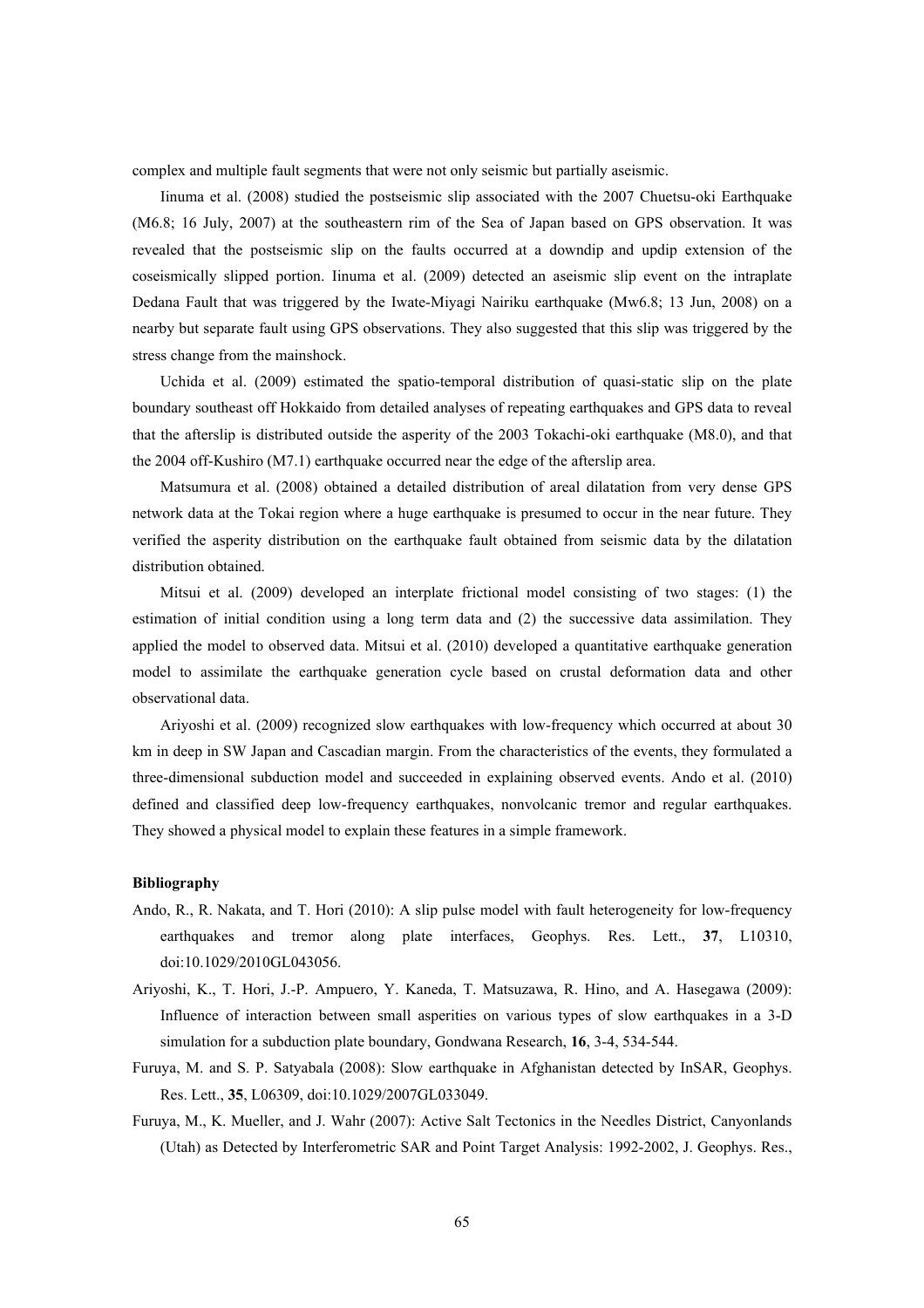**112** (B6), B06418, doi:10.1029/2006JB004302.

- Hashimoto, M., T. Katagi, M. Hashizume, Y. Fukuda, M. Satomura, P-.M. Wu, M. Ishii, Y. Otsuka, and T. Kato (2009): Postseismic deformation following the Sumatra-Andaman earthquake detected by continuous GPS observation and its tectonic implications, Chikyu Monthly, 31, 135-142. (in Japanese)
- Hashimoto, M., H. Takahashi, R. Doke, M. Kasahara, A. Takeuchi, K. Onoue, Y. Hoso, Y. Fukushima, K. Nakamura, F. Ohya, R. Honda, M. Ichiyanagi, T. Yamaguchi, T. Maeda, and Y. Hiramatsu (2008): Postseismic displacements following the 2007 Noto peninsula earthquake detected by dense GPS observation, Earth Planets Space, **60**, 139-144.
- Hirose, H. and K. Obara (2010): Recurrence behavior of short-term slow slip and correlated nonvolcanic tremor episodes in western Shikoku, southwest Japan, J. Geophys. Res., **115**, B00A21, doi:201010.1029/2008JB006050.
- Iinuma, T., Y. Ohta, S. Miura, K. Tachibana, T. Matsushima, H. Takahashi, T. Sagiya, T. Ito, S. Miyazaki, R. Doke, A. Takeuchi, K. Miyao, A. Hirao, T. Maeda, T. Yamaguchi, M. Takada, M. Iwakuni, T. Ochi, I. Meilano, and A. Hasegawa (2008): Postseismic slip associated with the 2007 Chuetsu-oki, Niigata, Japan, Earthquake (M 6.8 on 16 July 2007) as inferred from GPS Data, Earth Planets Space, **60**, 1087-1091.
- Iinuma, T., M. Ohzono, Y. Ohta, S. Miura, M. Kasahara, H. Takahashi, T. Sagiya, T. Matsushima, S. Nakao, S. Ueki, K. Tachibana, T. Sato, H. Tsushima, K. Takatsuka, T. Yamaguchi, M. Ichiyanagi, M. Takada, K. Ozawa, M. Fukuda, Y. Asahi, M. Nakamoto, Y. Yamashita, and N. Umino (2009): Aseismic slow slip on an inland active fault triggered by a nearby shallow event, the 2008 Iwate-Miyagi Nairiku earthquake (Mw6.8), Geophys. Res. Lett., **36**, L20308, doi:10.1029/2009GL040063.
- Itaba, S., N. Koizumi, N. Matsumoto, and R. Ohtani (2010): Continuous Observation of Groundwater and Crustal Deformation for Forecasting Tonankai and Nankai Earthquakes in Japan, Pure Appl. Geophys., **167**, 1105-1114.
- Kimura, K., J. Takenaka, and R. Kai (2008): Short-term Slow Slip Events Detected by the Strainmeters in the Tokai Region and the Monitoring of it, Quarterly Journal of Seismology, **71**, 35-41. (in Japanese)
- Kobayashi, A. (2010): A Small Scale Long-term Slow Slip Occurred in the Western Shikoku in 2005, Zisin, **63**, 97-100. (in Japanese)
- Kobayashi, T. and M. Hashimoto (2007): Change of strain rate and seismicity in the Chubu district, central Japan, associated with a Tokai slow event, Earth Planets Space, **59**, 351-361.
- Matsumoto, N., Y. Kitagawa, and N. Koizumi (2007): Groundwater-level anomalies associated with a hypothetical preslip prior to the anticipated Tokai earthquake: detectability using the groundwater observation network of GSJ, Pure Appl. Geophys., **164**, 2377-2396.
- Matsumura, S., M. Satomura, and S. Uchiumi (2008): Presumption of asperities for the anticipated Tokai Earthquake (Seismic activity change and crustal deformation in the Tokai Region: Part 5). J. Seismol. Soc. Japan, **60**, 267-277. (in Japanese)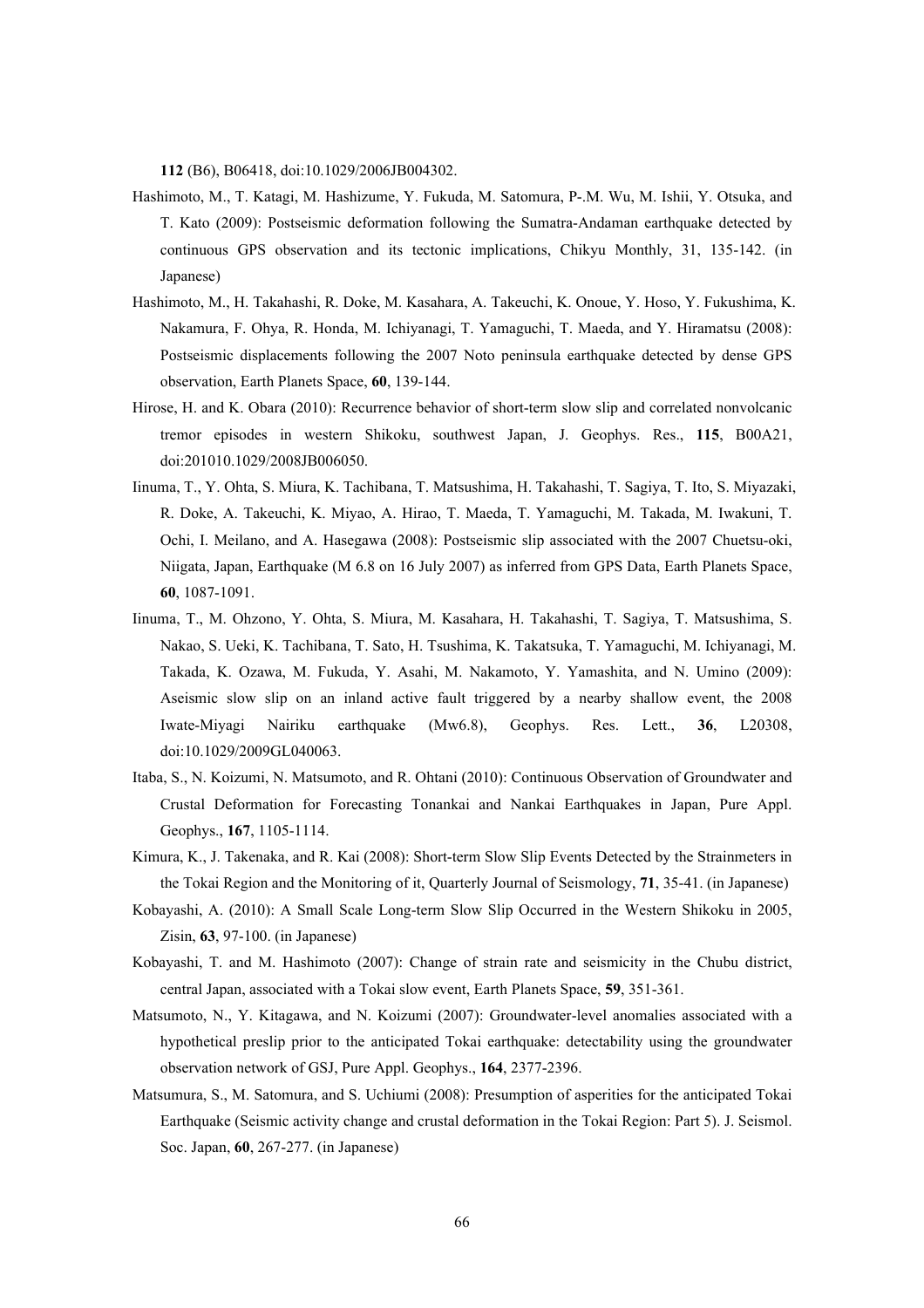- Mitsui, N., T. Hori, S. Miyazaki, K. Hirahara, and Y. Kaneda (2009): Constraining Interplate Frictional Parameters Using Limited Terms of Observation Data, Zisin, **61**, 4, 149-159.
- Mitsui, N., T. Hori, S. Miyazaki, and K. Nakamura (2010): Constraining interplate frictional parameters by using limited terms of synthetic observation data for afterslip: a preliminary test of data assimilation, Theoretical and Applied Mechanics Japan, **58**, 113-120.
- Nishimura, T. (2010): Crustal deformation of the Niigataken Chuetsu-oki earthquake in 2007 and coincident growth of active fold clarified be geodetic measurements, Active Fault Research, **32**, 41-48. (in Japanese with English abstract)
- Obara, K. and S. Sekine (2009): Characteristic activity and migration of episodic tremor and slow-slip events in central Japan, Earth Planets Space, **61**, 853-862.
- Ohtani, R., S. Itaba, Y. Kitagawa, T. Sato, N. Matsumoto, M. Takahashi and N. Koizumi (2009): Appraisal of the detectivity of hypothetical preslip of the Tonankai and Nankai Great Earthquakes using the integrated groundwater observatories of the Geological Survey of Japan, AIST, Bull. Geol. Surv. Japan, **60**(11/12), 511-525.
- Ozawa, S., H. Suito, and M. Tobita (2007): Occurrence of quasi-periodic slow-slip off the east coast of the Boso peninsula central Japan, Earth Planets Space, **59**, 1241-1245.
- Sekine, S., H. Hirose, and K. Obara (2010): Along-strike variations in short-term slow slip events in the southwest Japan subduction zone, J. Geophys. Res., **115**, B00A27, doi:201010.1029/2008JB006059.
- Suito, H. and J. T. Freymueller (2009): A viscoelastic and afterslip postseismic deformation model for the 1964 Alaska earthquake, J. Geophys. Res., **114**, B11404, doi:10.1029/2008JB005954.
- Suito, H. and S. Ozawa (2009): Transient crustal deformation in the Tokai district The Tokai slow slip event and postseismic deformation caused by the 2004 off southeast Kii peninsula earthquake –, J. Seismol. Soc. Japan, Ser. 2, **61**, 113-135. (in Japanese with English abstract)
- Takada, Y. and M. Furuya (2010): Aseismic Slip during the 1996 Earthquake Swarm in and around the Onikobe Geothermal Area, NE Japan, Earth Planet. Sci. Lett., **290**, 302-310.
- Uchida, N., S. Yui, S. Miura, T. Matsuzawa, A. Hasegawa, Y. Motoya, and M. Kasahara (2009): Quasi-static slip on the plate boundary associated with the 2003 M8.0 Tokachi-oki and 2004 M7.1 off-Kushiro earthquakes, Japan, Gondwana Research, **16**, 527-533.
- Yamamoto, T. and A. Kobayashi (2009): Long-term Crustal Strain Changes Observed in the Northern Part of the Kinki District, Japan, Papers in Meteorology and Geophysics, **60**, 17-24. (in Japanese with English abstract)

### **6.2.3 Volcanic Activities**

GSI performed control point survey in Io To Island in February 2009 and updated geodetic coordinates of the control points; horizontal coordinates in seven years and heights in 41 years. Hiraoka et al. (2009) revealed that the linear rate of uplift at the two GPS-based Control Stations observed by GPS for the past 12 years was almost the same as the mean rate from the control surveys for an interval of 41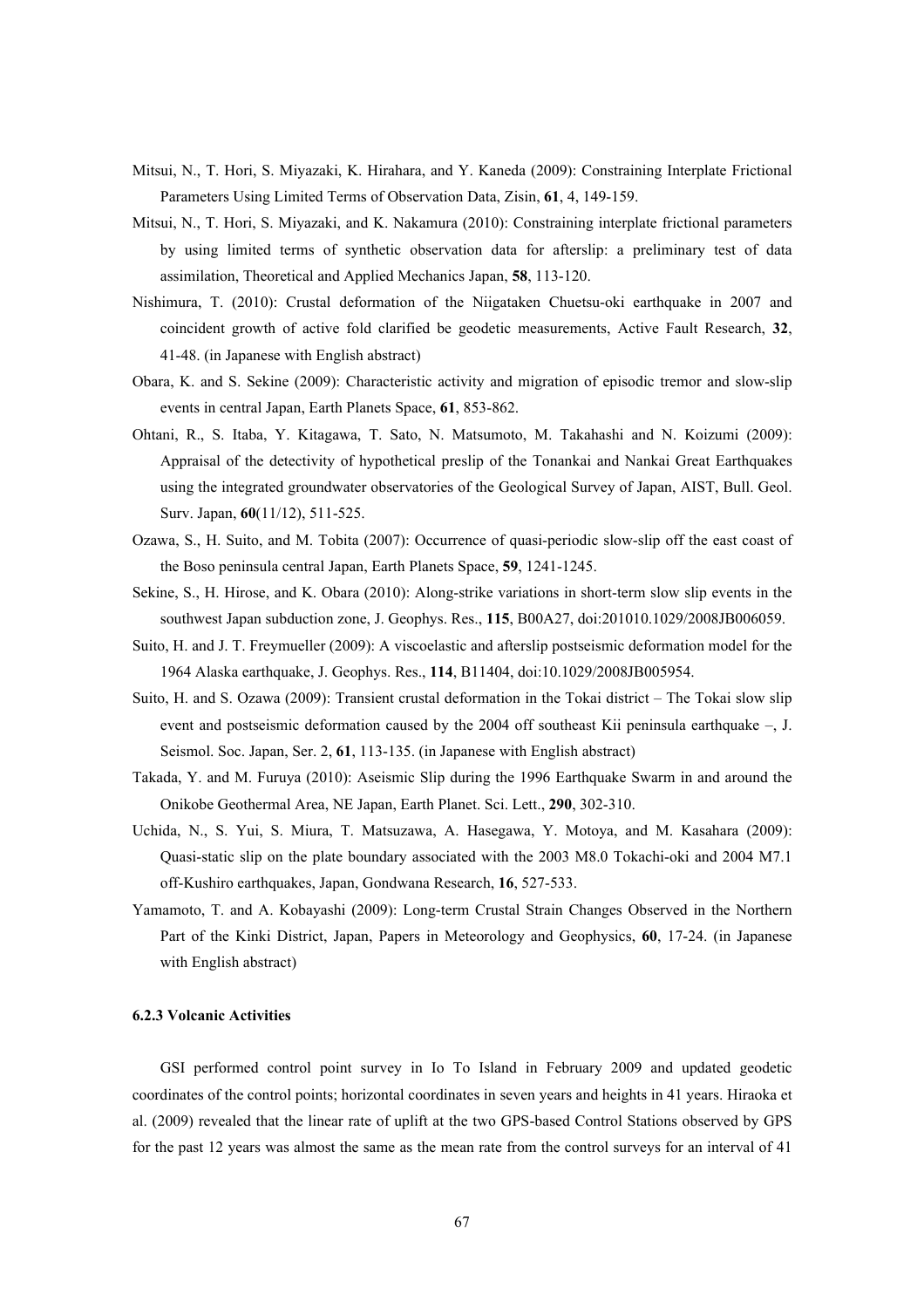years. They also demonstrated that both GPS campaign measurements and control point surveys showed the heterogeneous geographic pattern of uplift rates over the island and that the uplift has been continuously observed in the entire island from a number of surveys since the early 20 century.

Nishimura and Murakami (2007) re-analyzed leveling data associated with the earthquake swarms in 1930 east off the Izu Peninsula. The observed uplift is explained by a near-vertical tensile fault suggesting dike intrusion east off Ito.

Daita et al. (2009) reported the remarkable changes which was observed by tiltmeters installed in the Hakone caldera during the 2001 intense swarm activity. It is proposed that the crustal deformations were produced by two shallow open cracks and a Mogi-source at a depth of 7 km. Harada et al. (2009a) analyzed GEONET data around Mt. Hakone and Mt. Fuji since the 2001 Hakone swarm activity, and investigated pressure sources that produced crustal strains associated with the swarm activities in 2001, 2006, and 2008. Harada et al. (2009b) investigated influence of the pressure sources that caused crustal strains during the intense swarm activity in 2001 on the occurrence of the supposed disastrous earthquake in western Kanagawa Prefecture based on different models. Iwakuni et al. (2009) analyzed crustal deformations around the Hakone volcano using GPS data of Hot Springs Research Institute and Geographical Survey Institute. Whereas crustal deformations associated with 2001 and 2006 earthquake swarms were detected, crustal deformations associated with other earthquake swarms in the period from 2001 through 2007 were not detected. Harada et al. (2010) investigated temporal changes in dilatational strains and the activity of low-frequency earthquakes around Mt. Fuji and the Hakone volcano. It is pointed out that both cumulative strain and cumulative number of low-frequency earthquakes have been increasing around Mt. Fuji. On the other hand, no clear relationship is seen between the change in the extensional strain and the change in the activity of low-frequency earthquakes around the Hakone volcano.

Yamamoto et al. (2008) carried out observations of magnetism, deformation, gravity, and self-potential in Adatara volcano. An inflation of the crater in Adatara before 2000 and a deflation after 2000 were observed by GPS. A gravity increase was observed in the crater from 2001 to 2005, and the amount of change was larger than expected from the height change. Takagi et al. (2010) conducted relative microgravity surveys at Izu-Oshima Volcano from 2004 to 2009. The gravity changes tend to decrease near the northern margin of the summit caldera, and the rates of negative gravity changes reached as much as 0.015 mgal/year. Assuming the Mogi model, they estimated the pressure increase at a depth of 3.65 km.

Fukushima et al. (2009) gave a quantitative interpretation of ground subsidence associated with the mud eruption in east Java on the basis of interferometry of ALOS/PALSAR images. Fukushima et al. (2010) studied dyke intrusion in Piton de la Fournaise volcano using mainly the results of interferometric analysis of RADARSAR-1 images.

Yoshitake and Nakao (2008) estimated strain of NW-SE tension and NE-SW contraction around Kirishima Volcano, Kyushu, Japan from GEONET coordinates calculated by Bernese GPS Software Ver. 5.0 in the period from April 1997 to November 2006.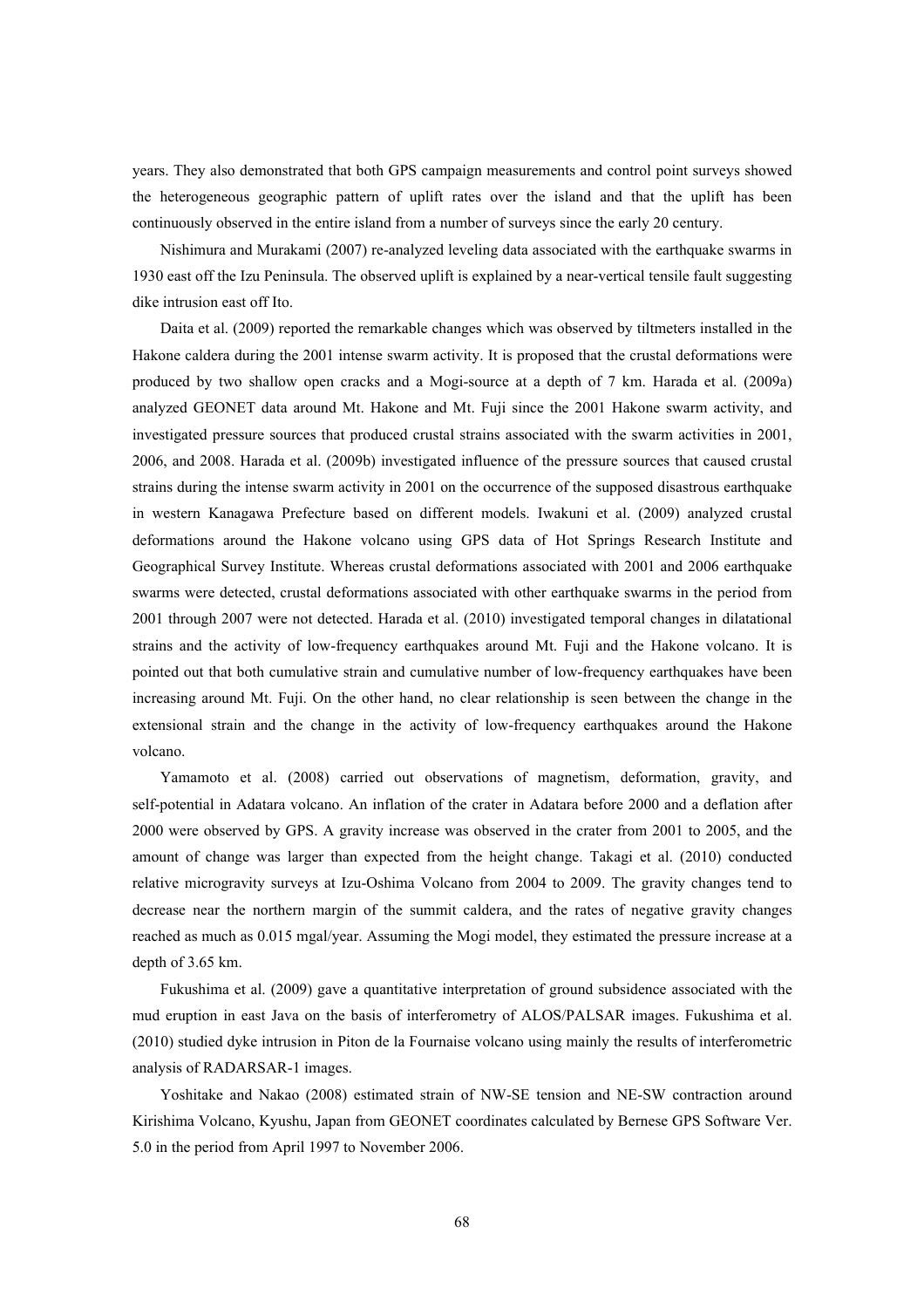Ozawa and Taniguchi (2007) detected crustal deformation using Interferometric SAR (InSAR) to investigate the volcanic activity of Baitoushan Volcano. From Envisat/ASAR pair of 15 Oct. 2004 and 4 Nov. 2005, slant-range shortening was detected in 5 km range from the summit. Inversion analysis using InSAR result suggests the inflation of magma source located to 5km depth just under the summit. Its location corresponds to the area where seismic swarms occurred in this period. Ozawa et al. (2007) detected crustal deformation associated with the huge uplift event which started from mid-2006 in Iwo-jima, using InSAR with ALOS/PALSAR data. In three months from the start of the event, a slant-range change suggesting that the whole island had uplifted was detected. After that, uplift accelerated, and uplift exceeding 40 cm in three months was detected. Especially, it seems that crustal deformation concentrates in fault zones surrounding north district of island.

Using a time-series analysis technique for SAR data, Furuya (2007) detected subsiding signals at the caldera floor in the Izu-Oshima volcano, Japan.

Takahashi (2008) proposed a strategy for volcano early warning using relative far-field geodetic data. Eruption magnitude of foreseen eruption is most important information for disaster mitigation. The author proposed a rapid and robust method to estimate predictive eruption magnitude by geodetic data and its application for disaster mitigation operations.

Murase et al. (2007) developed a time-dependent model for volume changes in pressure sources at Asama volcano from precise leveling data collected since 1902. The temporal change in the pressure source beneath Kurofu volcano exhibits a strong positive correlation with the eruption frequency. Savage et al. (2010) found the rotation of the fast axis of seismic velocity during the 2004 unrest of Mt. Asama. Combined with continuous GPS observations, they suggested that the rotation is due to the stress change caused by the dike intrusion during the unrest. Murase et al. (2010) developed a time-dependent model for magma intrusion associated with repeated earthquake swarm activities off the east coast of the Izu peninsula. This model is based on precise levelling, electronic distance measurements and GPS, and sea level observation data for the period 1973–1998.

- Daita, Y., T. Tanada, T. Tanbo, H. Ito, M. Harada, and K. Mannen (2009): Temporal Change of the Pressure Source Estimated by Tilt Records During the 2001 Hakone Swarm Activity, Bull. Volcanol. Soc. Japan, **54**, 223-234.
- Fukushima, Y., V. Cayol, P. Durand, and D. Massonnet (2010): Evolution of magma conduits during the 1998–2000 eruptions of Piton de la Fournaise volcano, Réunion Island, J. Geophys. Res., **115**, B10204, doi:10.1029/2009JB007023.
- Fukushima, Y., J. Mori, M. Hashimoto, and Y. Kano (2009): Subsidence associated with the LUSI mud eruption, East Java, investigated by SAR interferometry, Marine and Petroleum Geology, **29**, 1740-1750, doi:10.1016/j.marpetgeo.2009.02.001.
- Furuya, M. (2007): Application of Interferometric Point Target Analysis to Izu-Oshima Volcano, Japan, Proceedings of Envisat Symposium 2007, SP-636, ISBN 92-9291-200-1 ISSN1609-042X.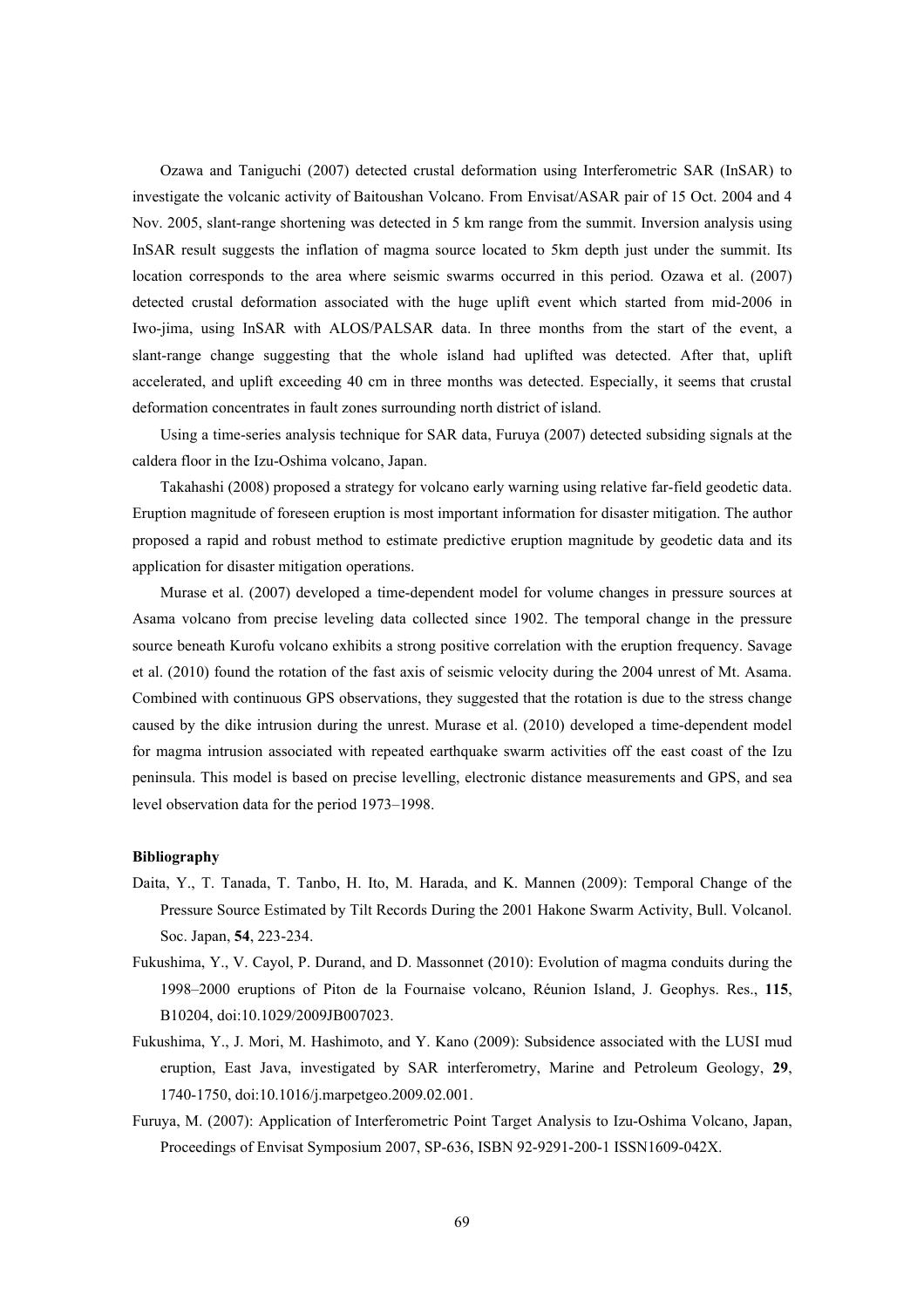- Harada, M., K. Hosono, A. Kobayashi, Y. Yukutake, and A. Yoshida (2010): Extensional Strains around Mt. Fuji and Hakone Volcano and Low-Frequency Earthquakes, Bull. Volcanol. Soc. Japan, **55**, 193-199.
- Harada, M., A. Kobayashi, K. Hosono, and A. Yoshida (2009a): Crustal deformations around Mt. Hakone and Mt. Fuji since the Hakone swarm activity in 2001, Bulletin of the Hot Springs Research Institute of Kanagawa Prefecture, **41**, 7-14.
- Harada, M., T. Tanada, and Y. Yukutake (2009b): Influences on the occurrence of the Western Kanagawa earthquake brought about by the crustal movement that accompanied the Hakone earthquake swarm activity in 2001, Bulletin of the Hot Springs Research Institute of Kanagawa prefecture, **41**, 1-6.
- Hiraoka, Y., Y. Mitumori, H. Segawa, M. Nemoto, and H. Yarai (2009): Crustal Deformation of the Io To Island Detected by Control Point Survey, J. Geogr. Surv. Inst., **119**, 87-92. (in Japanese)
- Iwakuni, M., M. Harada, T. Tanada, and H. Ito (2009): Crustal movements in Hakone volcano detected by the integrated analysis of GPS data of Hot Springs Research Institute of Kanagawa Prefecture and Geographical Survey Institute, Bulletin of the Hot springs research institute of Kanagawa prefecture, **41**, 51-56.
- Murase, M., T. Ito, Y. Hayashi, T. Sagiya, F. Kimata, and H. Watanabe (2010): Spatio-temporal distribution of magma intrusions inducing repeated earthquake swarms off the east coast of the Izu peninsula, central Japan, for 1973–1998, Journal of Volcanology and Geothermal Research, **193**, 25–36, doi:10.1016/j.jvolgeores.2010.03.001.
- Murase, M., K. Ono, T. Ito, R. Miyajima, H. Mori, H. Aoyama, H. Oshima, Y. Yoshida, A. Terada, E. Koyama, T. Takeda, H. Watanabe, F. Kimata, and N. Fujii (2007): Time-dependent model for volume changes in pressure sources at Asama volcano, central Japan due to vertical deformations detected by precise leveling during 1902-2005, Journal of Volcanology and Geothermal Research, **164**, 54-75.
- Nishimura, T. and M. Murakami (2007): Dike Intrusion Model of the 1930 off Ito Earthquake Swarm Estimated from Leveling Data, Bull. Volcanol. Soc. Japan, **52**, 149-159. (in Japanese with English abstract)
- Ozawa, T. and H. Taniguchi (2007): Detection of Crustal Deformation Associated with Volcanic Activity of Baitoushan Volcano Using SAR Interferometry, Report NIED, **71**, 1-10 (in Japanese with English abstract).
- Ozawa, T., H. Ueda, M. Shimada, M. Murakami, M. Tobita, H. Yarai, K. Wada, T. Amagai, M. Fujiwara, E. Fujita, and M. Ukawa (2007): Preliminary Results of Detecting Crustal Deformation for 2006 Volcanic Activity of Iwo-jima Volcano by PALSAR / InSAR, Report NIED, **71**, 11-22. (in Japanese with English abstract).
- Savage, M. K., T. Ohminato, Y. Aoki, H. Tsuji, and S. M. Greve (2010): Absolute stress and its temporal variation at Mt. Asama Volcano, Japan, from seismic anisotropy and GPS, Earth Planet. Sci. Lett., **290**, 403-414, doi:10.1016/j.epsl.2009.12.037.
- Takagi, A., K. Fukui, H. Yamasato, K. Fujiwara, and A. Kajiya (2010): Relative Precise Gravity Survey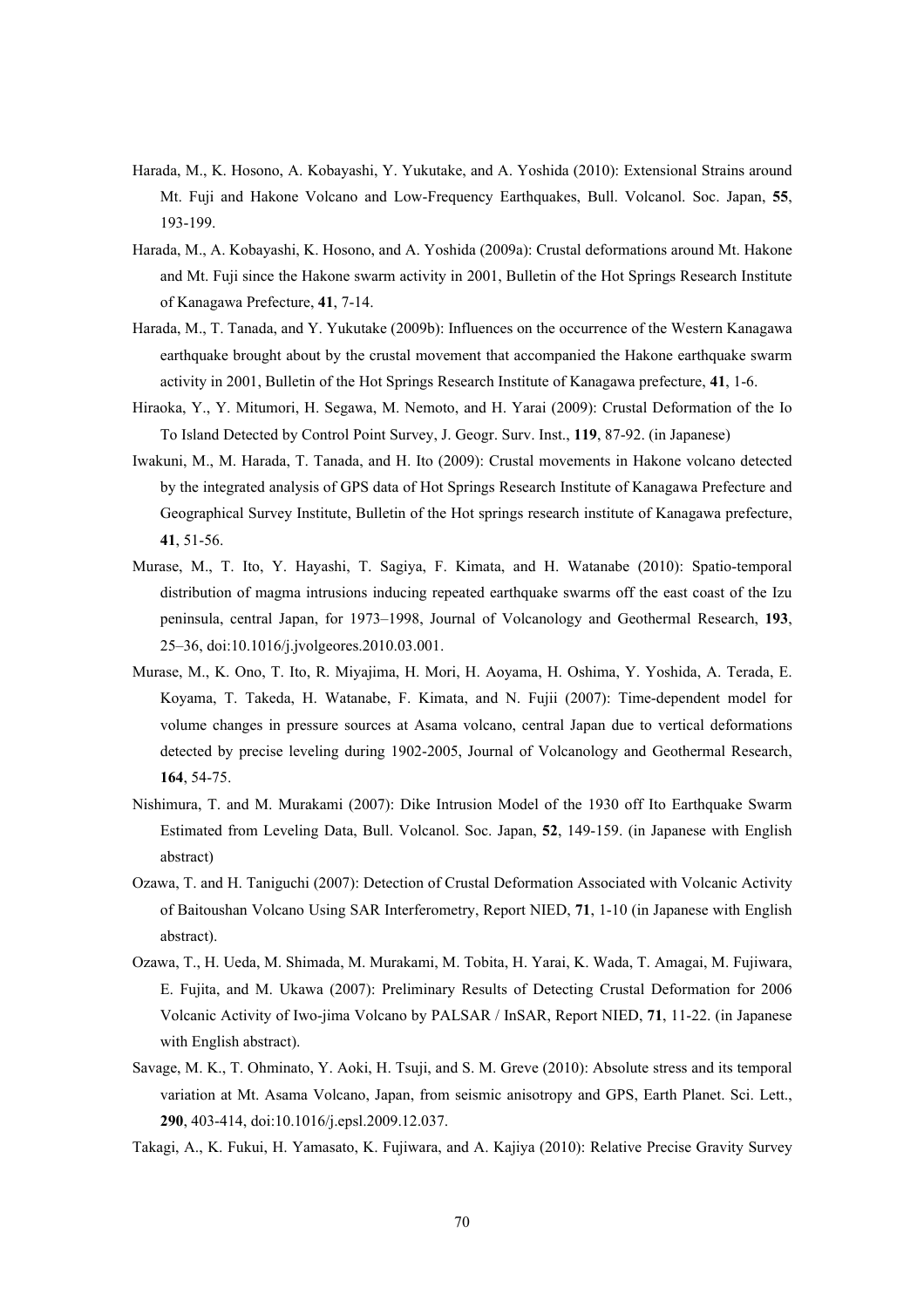at Izu-Oshima Volcano in the Eruption Preparation Period, Papers in Meteorology and Geophysics, **61**, 1-11, doi:10.2467/mripapers.61.1.

- Takahashi, H. (2008): Real-time eruption magnitude estimation from far-field geodetic data: A proposal for volcano early warning. J. Disaster Res., **3**, 252-260.
- Yamamoto, T., A. Takagi, K. Fukui, and T. Owada (2008): Hydrothermal activity inferred from comprehensive observation of unrest in Adatara volcano, Papers in Meteorology and Geophysics, **59**, 39-64, doi:10.2467/mripapers.59.39. (in Japanese with English abstract)
- Yoshitake, S. and S. Nakao (2008): Crustal deformation derived from continuous GPS observation, Journal of Association of Earth Sciences of Kagoshima, 94.

## **6.3 Periodic Movements**

Munekane (2007) estimated the periodic geocenter motions by the degree-1 loading method using mass-loading deformations measured by GPS and using gravity variations measured by GRACE. He demonstrated that the inclusion of GRACE-derived gravity variations into the degree-1 loading method significantly mitigated the aliasing effect of the unmodeled higher-degree terms of loading deformations, and successfully recovered the periodic geocenter motions that are consistent with those given by the loading models.

Munekane et al. (2009) examined the quality of a newly deployed continuous GPS station, 06S061, in Tsukuba, Japan. The station is directly anchored to the soil at a depth of 190 m so that it is less affected by seasonal poroelastic deformations of aquifers induced by groundwater extraction for irrigation. They found that the poroelastic deformations of aquifers below 190 m, which are to be recorded at 06S061, have peak-to-peak values of about 1 cm, which is half of the total poroelastic deformations of aquifers observed at surrounding GPS stations.

Asai et al. (2009) analyzed the strain data from four observation sites in the Tono area, central Japan, using the tidal analysis program BAYTAP-G and compared the tidal amplitudes of strain with in situ rock properties. The following results were obtained: there is an obvious difference in amplitude and phase of the  $M_2$  and  $O_1$  tidal strains from four observation sites that are located in the same Toki granite bedrock within a distance of 10 km: there are strong negative correlations between the semi-diurnal E–W, areal tidal strain and in situ rock hardness (shear modulus and Young's modulus), while N–S tidal strain is unrelated. In contrast, strain-steps associated with large earthquakes increase with hardness, as observed at two sites. Asai et al. (2009) consider that the inconsistency of the behavior of the tidal amplitudes and strain-steps may be caused by the heterogeneity of rocks near the borehole strainmeters.

Heki and Kataoka (2008) studied sizes, occurrence times, slip directions, etc. of slow slip events that occur beneath the Iriomote Island approximately every six months, and found significant correlation between event sizes and recurrence intervals.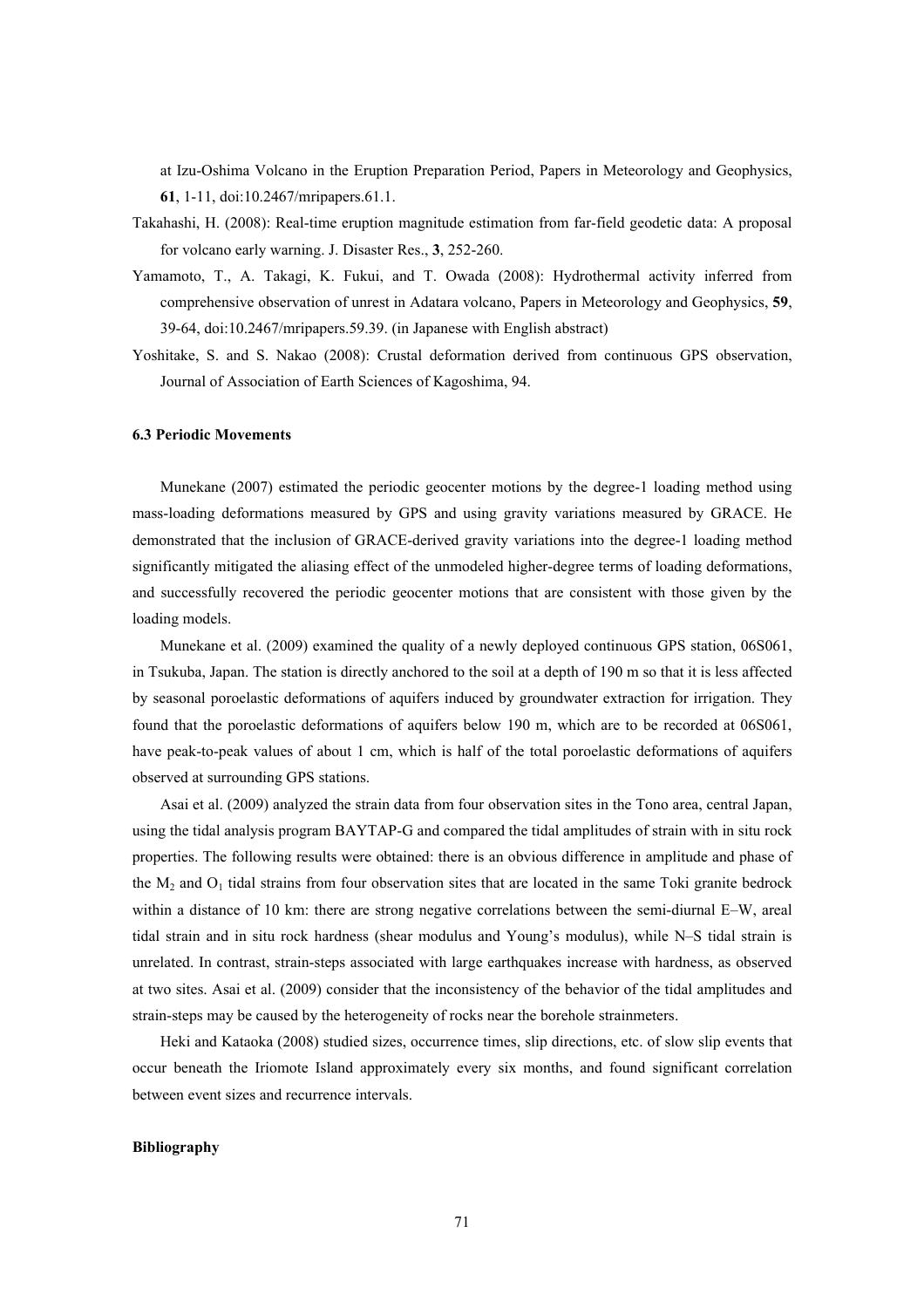- Asai, Y., H. Ishii, and H. Aoki (2009): Comparison of tidal strain changes observed at the borehole array observation system with in situ rock properties in the Tono region, central Japan, J. Geodyn., **48**, 292-298, doi:10.1016/j.jog.2009.09.024.
- Heki, K. and T. Kataoka (2008): On the biannually repeating slow slip events at the Ryukyu Trench, southwestern Japan, J. Geophys. Res., **113**, B11402, doi:10.1029/2008JB005739.
- Munekane, H. (2007): Ocean mass variations from GRACE and tsunami gauges, J. Geophys. Res., **112**, B07403, doi:10.1029/2006JB004618.
- Munekane, H., Y. Kuroishi, Y. Hatanaka, K. Takashima, M. Ishimoto, and M. Tobita (2009): An ultra-deeply anchored GPS station in Tsukuba, Japan – preliminary report –, Bull. Geogr. Surv. Inst., **57**, 11-17.

#### **6.4 In-situ Deformation Observations**

Hashimoto (2007) discussed several problems that the continuous crustal deformation study using vaults is now confronting with and proposed a shift to continuous observations in bore-hole.

Ogasawara et al. (2009a) introduced a 5-year project of in-situ monitoring at the closest proximity of hypocenters in South African gold mines, which Japan Science and Technology Agency and Japan International Cooperation Agency fund and South African government endorses. The project includes strain, tilt, stope-closure monitoring, which are going to be compared with acoustic emission, temporal change in ultrasonic wave transmitting through fault. The data are going to be compared with the daily rating of seismic activity, a routine assessment of seismic activity based upon mine's seismic monitoring as well as stress modeling.

Ogasawara et al. (2009b) reviewed the activity over a decade of the Research Group for the Semi-controlled Earthquake-generation Experiments at deep Gold Mines, South Africa (SeeSA). That includes in-situ strain monitoring at the closest proximity of potential hypocenters of mining-induced earthquake. Noted are the multiple examples of slow strain events, some of which are preceded by clear forerunners.

Mukai and Fujimori (2007) estimated the hydraulic properties of fracture zone nearby the Nojima fault by using the observed strain changes due to the water injection experiments, which were performed at the 1800m-deep borehole installed in Awaji Island, Japan. Mukai (2008) investigated environmental noises on the observations of gravity and crustal movements. As one of such environmental noises, amplitudes of the tidal strain in Awaji Island, Japan, were decreased gradually by the hardening of the fracture zone nearby the Nojima fault.

Kobayashi (2010) identified the cause of characteristic volumetric strain and water level changes at Mikkabi as artificial pumping in the well close to the observation point. A model was proposed on the relation between strain and water level changes by pumping.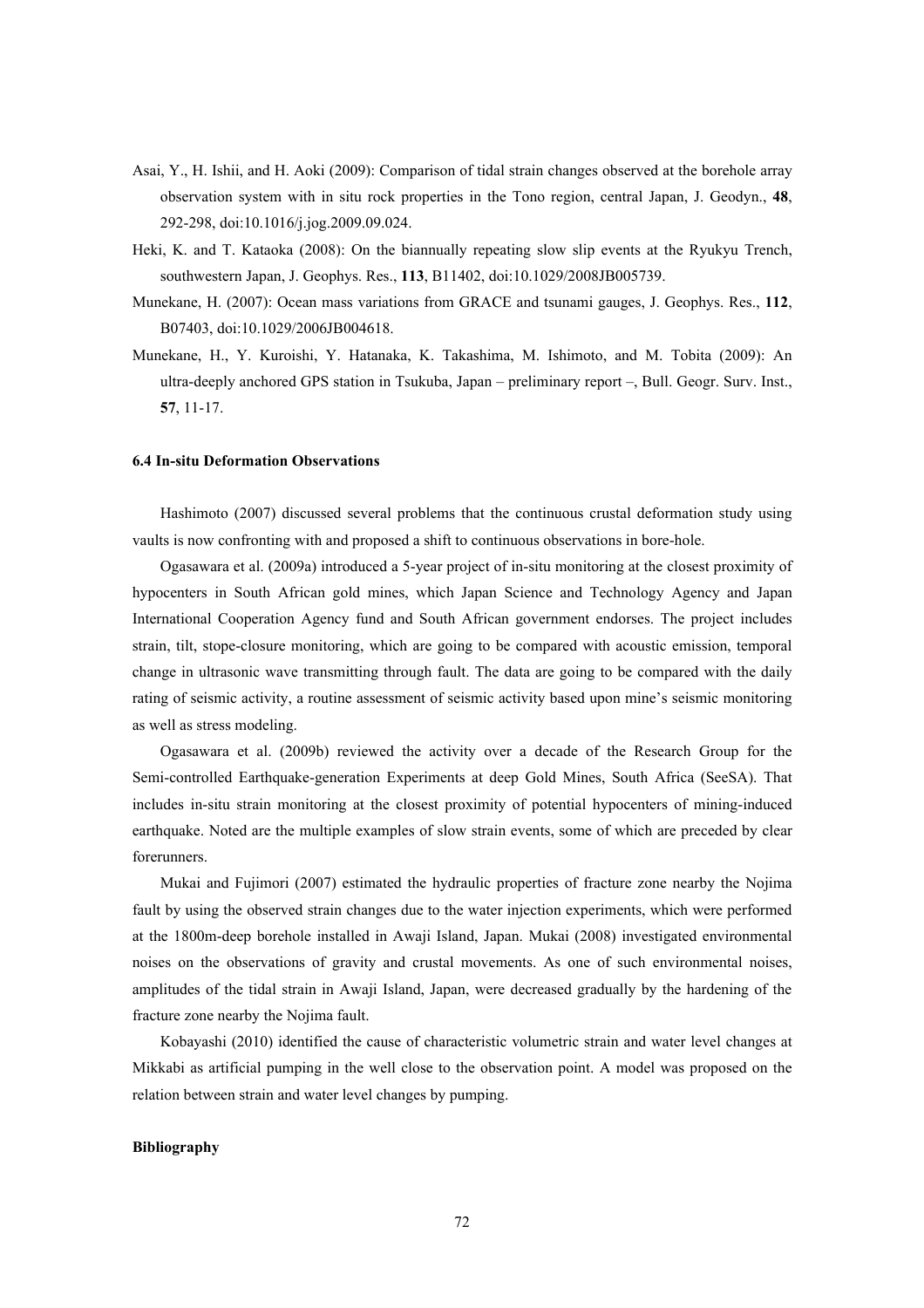- Hashimoto, M. (2007): Intrinsic Difficulties in the Strategy of Crustal Deformation Research Based on Continuous Observation in Vaults for Earthquake Prediction, J. Geod. Soc. Jpn., **53**, 183-195.
- Kobayashi, A., T. Yamamoto, S. Chikasawa, K. Kimura, and A. Yoshida (2010): Source identification and modeling of characteristic volumetric strain and water level changes at Mikkabi observed during summer, Quarterly Journal of Seismology, **73**, 159-163. (in Japanese)
- Mukai, A. (2008): Clarification and application of environmental effects on geodetic observations, J. Geod. Soc. Japan, **54**, 1-13.
- Mukai, A. and K. Fujimori (2007): Secular change of permeability in fracture zone nearby the Nojima fault estimated using strain changes due to water injection experiments, Tectonophysics, **443**, 193-199.
- Ogasawara, H., R. J. Durrheim, M. Nakatani, Y. Yabe, A. Milev, A. Cichowicz, H. Kawakata, H. Moriya, and JST-JICA SA research group (2009a): A Japanese - South African collaboration to mitigate seismic risks in deep gold mines. Proceedings of 1st Hard Rock Safe Safety Conference, South African Institute of Mining and Metallurgy, 115-134.
- Ogasawara, H., H. Kawakata, H. Ishii, M. Nakatani, Y. Yabe, Y. Iio, and the Research Group for the Semi-controlled Earthquake-generation Experiments at deep Gold Mines, South Africa (SeeSA) (2009b): Semi-controlled Earthquake-generation Experiments in Deep Gold Mines, South Africa – Monitoring at closest proximity to elucidate seismogenic process –. J. Seismol. Soc. Japan, **61**, S563-S573. (in Japanese with English abstract and captions)

### **6.5 Sea-level Change and Glacial Isostatic Adjustment**

Kobayashi (2008) examined the sea area divisions defined by Tsumura (1963) to deduce vertical crustal movement using monthly sea level data for the period from 1961 to 2000. The divisions defined by Tsumura were confirmed to be appropriate at most of the stations.

Tanaka et al. (2009) developed a theoretical computation method for postglacial rebounds to include the effects of compressibility in a spherically symmetric earth model. Effects of compressibility on the load Love number are investigated. Tanaka et al. (2011) included the effects of compressibility in a self-gravitating spherical earth model with 3-D viscosity structure. Effects of compressibility on the present-day velocity field due to postglacial rebounds exceed 1 mm/yr in a global scale, which are detectable by GPS.

Tohoku University received funding from Japanese government to work with University of Alaska, Fairbanks on a collaborative project named ISEA (International geodetic measurements in SouthEast Alaska (SE-AK)). The group established 6 new continuous GPS (CGPS) sites across the area during 2006-2007, and to carry out three absolute gravity campaigns at 6 measurement sites. The resulting rheological structure model beneath the study area based on the updated GPS uplifting rates reproduces the gravity change surprisingly very well. CGPS observations at sites in the area show that uplift does not occur at a constant, steady rate. Instead, the ground subsides slightly throughout the winter before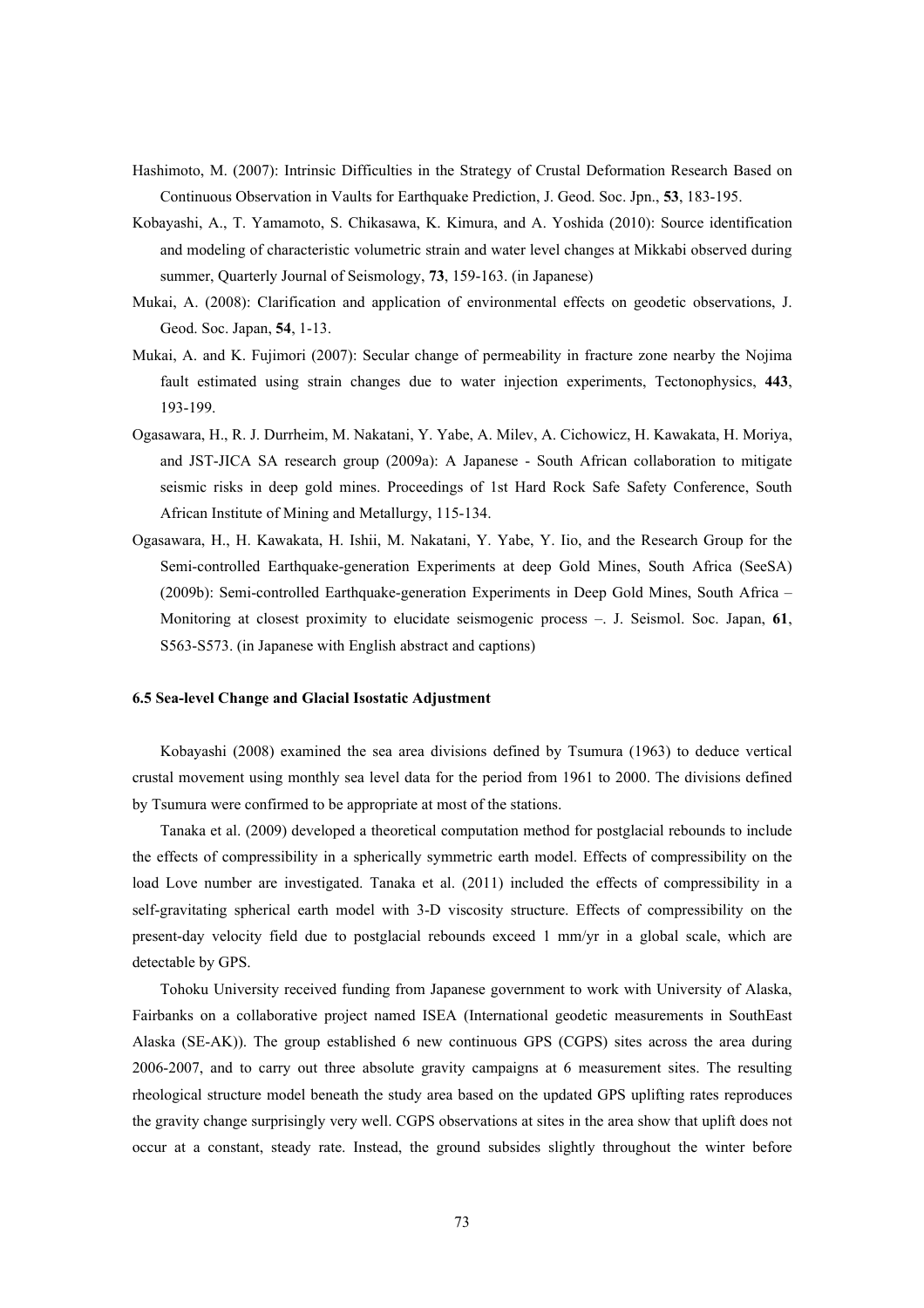uplifting very rapidly from the onset of the spring melt until subsidence begins again the next winter. The amplitude of the seasonal deformation signal that is superimposed on the uplift trend reaches at much as 20–25 mm, corresponding to 40–50 mm peak-to-peak variations in height. Data from the GRACE mission reveal corresponding seasonal variations in the geoid – outside of the equatorial rain forest basins, nowhere on the planet features such extreme changes in hydrological loading. They also developed an improved ocean tidal model for the region, and deployed ocean bottom pressure sensors to collect data that will improve the tidal model further.

Based on GPS data sets obtained at 91 sites in SE-AK, Sato et al. (2010) revaluated the rheological structure beneath SE-AK, and confirmed the existence of the very thin lithosphere (50–60 km in thickness) and the very low asthenospheric viscosity that is equal to or smaller than  $10^{19}$  Pa s.

- Kobayashi, A. (2008): Reexamination of Sea Area Divisions Defined by Tsumura for Vertical Crustal Movement Estimation Using Tidal Records, Quarterly Journal of Seismology, **71**, 1-17. (in Japanese with English abstract)
- Sato, T., C. F. Larsen, S. Miura, Y. Ohta, H. Fujimoto, W. Sun, R. J. Motyka, and J. T. Freymueller (2010): Reevaluation of the viscosity of upper mantle beneath Southeast Alaska, Tectonophyics, doi:10.1016/j.tecto.2010.05.009. (online material)
- Tanaka, Y., V. Klemann, Z. Martinec, and R. E. M. Riva (2011): Spectral-finite element approach to viscoelastic relaxation in a spherical compressible earth – Application to GIA modelling –, Geophys. J. Int., **184**, 220-234.
- Tanaka, Y., V. Klemann, and J. Okuno (2009): Application of a Numerical Inverse Laplace Integration Method to Surface Loading on a Viscoelastic Compressible Earth Model, Pure Appl. Geophys., **166**, 1199-1216.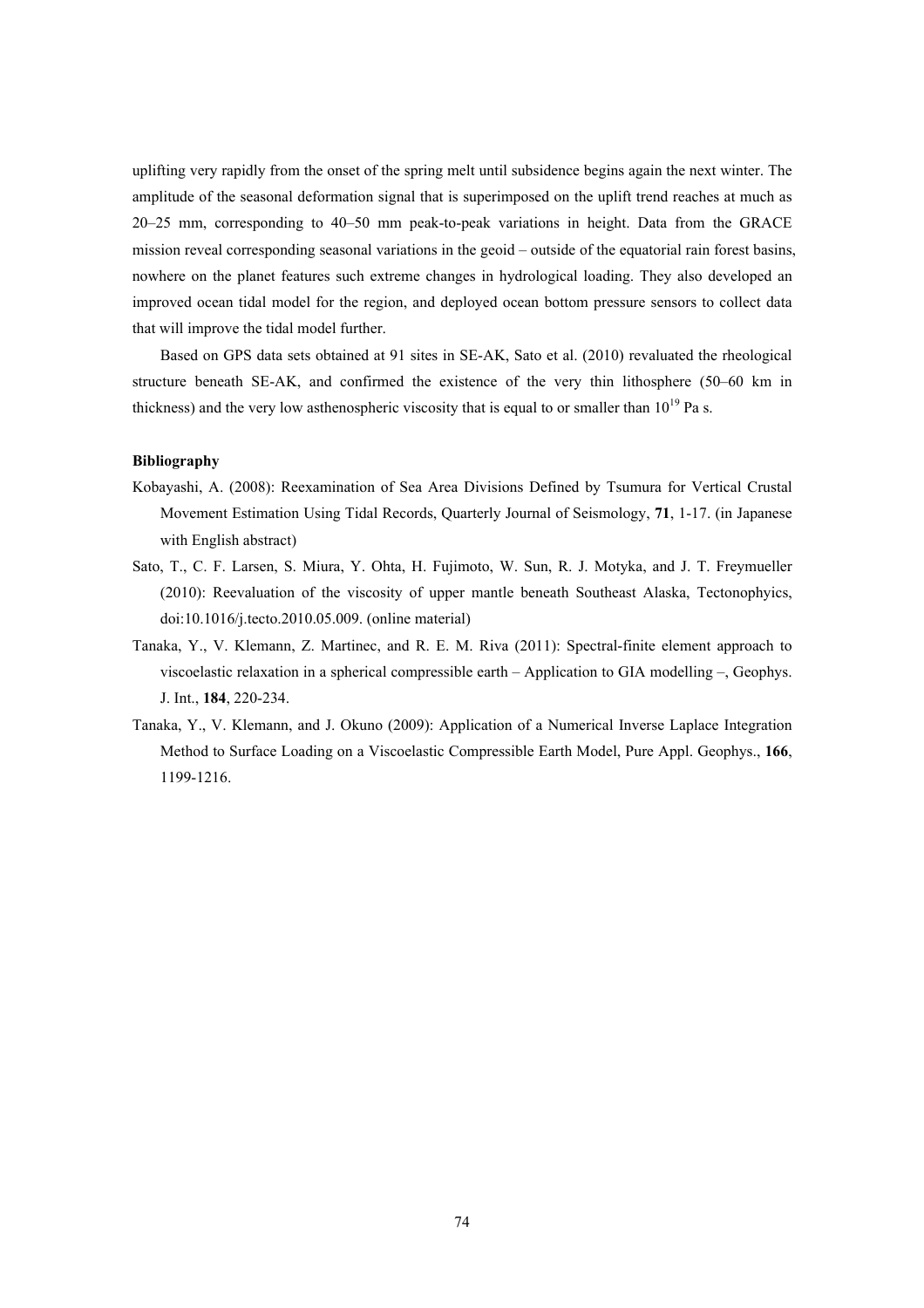### **7. Marine Geodesy**

The GPS/Acoustic seafloor geodetic observation technique has made a notable progress recently. Positional precision better than several centimeters has been attained through efforts to improve the accuracy in both software and hardware. Fujita (2007) describes the outline of the observation and major results.

Japan Coast Guard, The University of Tokyo, Tohoku University and Nagoya University have been developing a precise seafloor positioning system using a GPS/Acoustic combined technique. Sato et al. (2008) reported the major results of the observation and discussed further efforts for more precise and stable results.

JHOD has been using Interferometric Translocation (IT) method composed by Colombo (1998) for KGPS analysis of seafloor geodetic observation. Kawai et al. (2007) reported current status and foresight about KGPS analysis using the IT method.

Ishikawa and Matsumoto (2007) summarized data processing of XBT, XCTD and CTD measurements for calculating underwater sound speed for seafloor geodesy. Matsumoto et al. (2007) proposed a new method of simultaneously estimating the bias of acoustic transducer installation and positions of the seafloor reference points. Significant biases depending on the devices used were detected. The proposed method improved the accuracy of position estimation of seafloor reference points.

Matsumoto et al. (2008a) proposed a new method for determining seafloor station position. This method simultaneously estimates the position of a seafloor reference point for each epoch using multi-epoch observation data. It is expected that this method provides more precise and stable results than the ordinary single-epoch method.

Matsumoto et al. (2008b) reported the result of seafloor geodetic observation off Fukushima. The result shows an intraplate crustal movement velocity of 3.1 cm/year toward west, implying weak interplate coupling in this region. Matsumoto et al. (2008c) reported the result of seafloor geodetic observation off Tokai District. The result shows an intraplate crustal movement velocity of 2.9 cm/year toward NW. This result is in a realistic range and implies strong interplate coupling around this region.

Mochizuki et al. (2007) reported the result of tank tests which were conducted to evaluate the ranging characteristic curves of the acoustic transducers. Obtained curves were used to deduce the acoustic phase centers of the transducers. A next-generation seafloor geodetic observation system has been developed. The main idea of the system is to utilize the technique of underwater robotics in place of a research vessel. Mochizuki et al. (2008) reported the trials with the prototype of the system.

Kawai et al. (2009) reported installation of an acoustic transducer under the hull of a survey vessel. Sato et al. (2009) evaluated the results of seafloor geodetic observation using a hull-mounted acoustic transducer. The results show that the observation efficiency and spatial distribution of data were greatly improved because the hull-mounted system enables us to conduct acoustic ranging observation while sailing. It is expected that more stable results are obtained with a shorter duration of observation.

Saito and Sato (2009) evaluated the effect of reducing the frequency of undersea sound velocity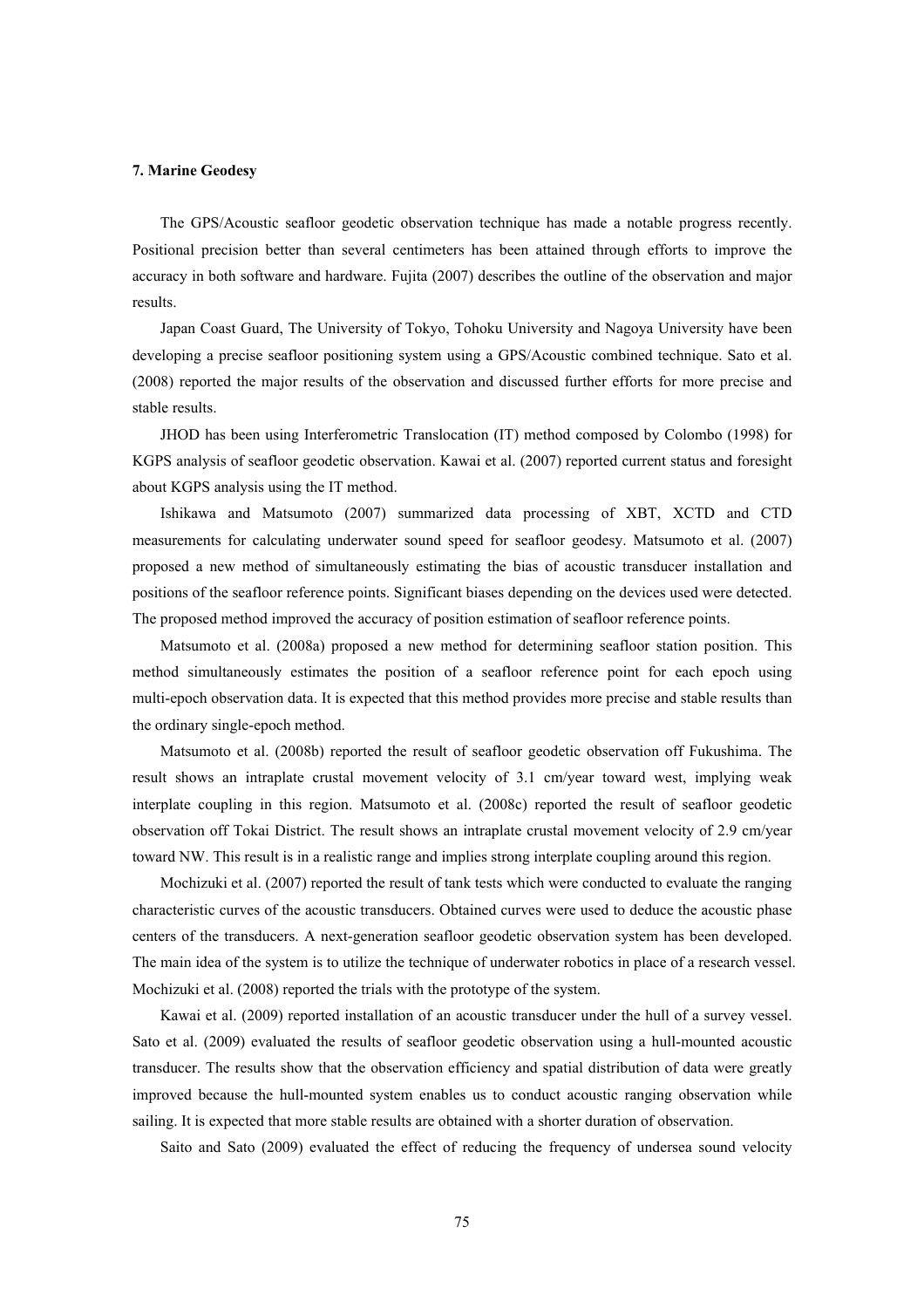measurements on the accuracy of positioning a seafloor reference point. It was suggested that well-balanced distribution of acoustic measurement points would allow us to reduce the frequency of undersea sound velocity measurements from hourly to every four hours, without degrading the accuracy of seafloor positioning.

Saito et al. (2010) evaluated the effectiveness of using the rapid orbit in KGPS analysis in seafloor geodetic observation by comparing the positions of the seafloor reference points from the rapid orbit with those from the final orbit. The results showed that the root-mean-square of the horizontal distances between the two positions was 3 mm, which was within the precision of seafloor positioning using the final orbit.

A seafloor reference point consists of three or four acoustic mirror-type transponders installed on the seafloor. Each transponder has an acoustic signal pattern for identifying itself. Sato (2010) reported the background and technical overview of the extension of acoustic signal patterns for identifying the transponder.

Sato et al. (2011) has detected seafloor movements associated with, and subsequent to, the 2005 Off-Miyagi Pref. earthquake. The time series after the end of 2006 shows a west-northwestward linear trend equivalent to the velocity of 5.7 cm/year relative to the Eurasian plate. This result implies that the interplate locking was restored in the rupture area of the event around 2007.

Japan Coast Guard (2009a) showed the latest result of seafloor geodetic observation in Sagami-Bay, off Miyagi and Fukushima and along Nankai Trough as of July, 2008, and introduced the observation system using a hull-mounted acoustic transducer. The result shows the crustal movement velocity in Sagami Bay was 4.1 cm/year toward NW. Japan Coast Guard (2009b) showed the latest result of seafloor geodetic observation off Miyagi as of March, 2009, and compared the result with the crustal velocity vectors calculated from the back-slip distribution and cumulative slip distributions after the 2005 off-Miyagi Prefecture earthquake.

Japan Coast Guard (2010a) showed the latest result of seafloor geodetic observation at six stations along the Nankai Trough as of March, 2009. Interplate crustal movement velocities of about 2–5 cm/year toward NW-W are detected at each station. Japan Coast Guard (2010b) reported the results of seafloor geodetic observation off Miyagi and Fukushima as of March, 2009. The results off Miyagi indicate that the strain released by the  $2005$  earthquake restarted to accumulate after  $1-2$  years of the post-seismic period. It is the first successful detection of a series of co- and post-seismic processes before the period of the restored constant strain accumulation in the sea area. Japan Coast Guard (2010c) showed the latest results of seafloor geodetic observation off Miyagi and Fukushima as of March, 2010. The results show that interplate crustal movement velocities off Miyagi are about 5–6 cm/year toward NW, while those off Fukushima are 2.2 cm/year toward west.

Ikuta et al. (2008) developed a new geodetic system for monitoring crustal deformation on the ocean floor. They repetitively measured the location of ocean floor benchmarks using the GPS/Acoustic measurement system. They achieved positioning accuracy of 5 cm in horizontal and 10 cm in vertical beneath the 2000 m deep ocean. Fujimoto et al. (2008) reported development of GPS/A positioning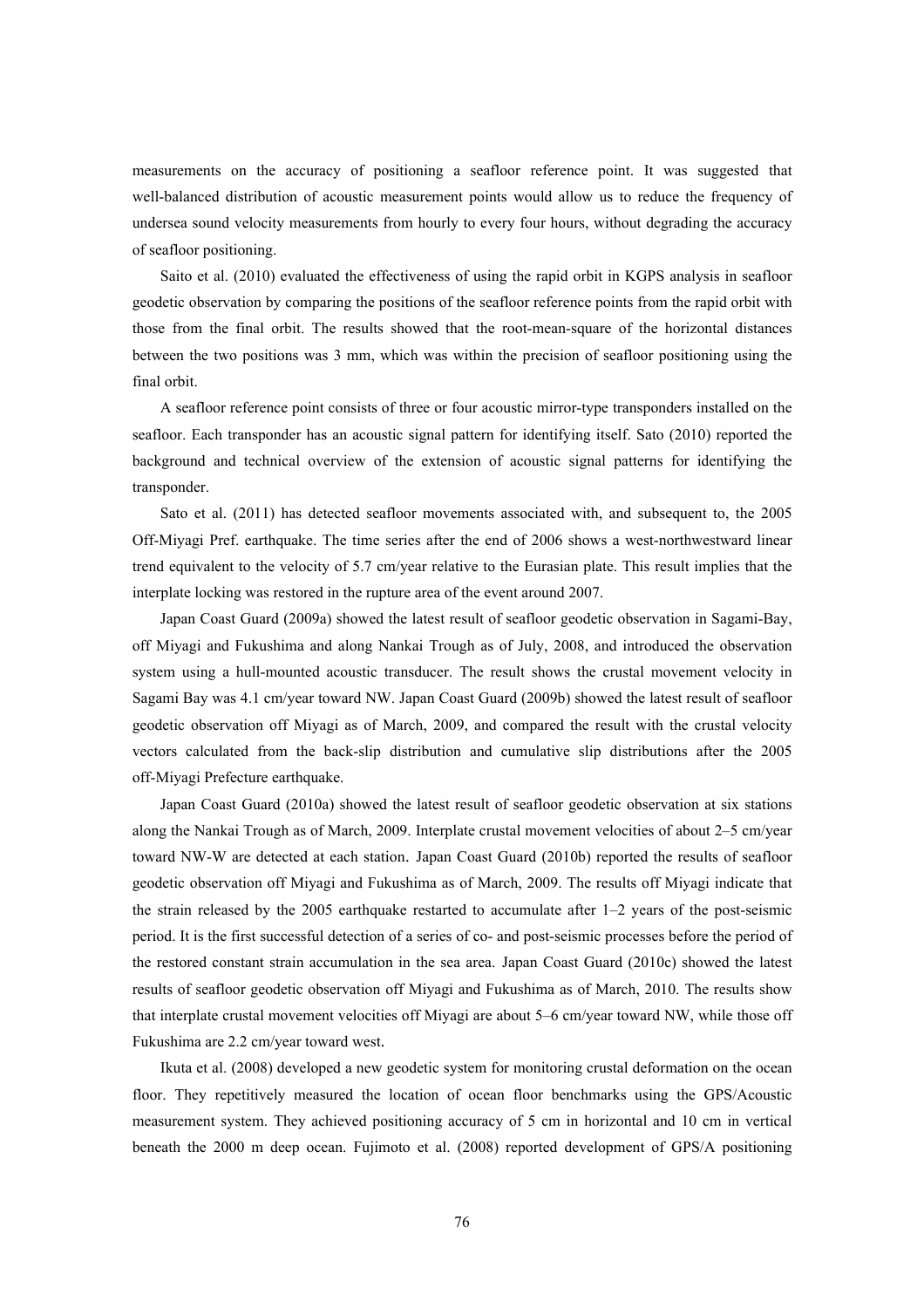system for seafloor crustal movements. Osada et al. (2008) developed a seafloor acoustic ranging system for geodetic monitoring of an active fault on the seafloor, and carried out a trial experiment.

Kido (2007) proposed a new layout of GPS/Acoustic survey with 5 seafloor transponders, which can resolve lateral gradient of sound speed structure in ocean through an inversion analysis. Kido et al. (2008a) developed a new algorithm to estimate uncertain equipped position of a motion sensor in GPS/Acoustic measurement, the data of which were utilized in the analysis and contributed to improve the buoy attitude monitoring. Kido et al. (2008b) showed that GPS/Acoustic seafloor positioning with 3-4 seafloor acoustic transponders can well monitor temporal variation of sound speed in ocean in comparison with repeated XBT measurements.

Hino et al. (2009) described continuous long-term seafloor pressure observation which was started for detecting slow-slip events in Miyagi-oki on the landward Japan trench slope, and simulated variation of the detectability with distribution of the pressure sensors.

- Fujimoto, H., M. Kido, Y. Osada, and Y. Kaneda (2008): Development of a GPS/A positioning system on a moored buoy for continuous observation of seafloor crustal movements, J. Geod. Soc. Japan, **54**, 181-187. (in Japanese)
- Fujita, M. (2007): GPS/Acoustic Seafloor Observation Crustal movement around Japan –, Hydro International, **11**, 7-9.
- Hino, R., S. Ii, T. Iinuma, and H. Fujimoto (2009): Continuous long-term seafloor pressure observation for detecting slow-slip events in Miyagi-oki on the landward Japan trench slope, J. Disaster Res., **4**(2), 72-82, 2009.
- Ikuta, R., K. Tadokoro, M. Ando, T. Okuda, S. Sugimoto, K. Takatani, K. Yada, and B. M. Glenda (2008): A new GPS-acoustic method for measuring ocean floor crustal deformation: Application to the Nankai Trough, J. Geophys. Res., **113**, B02401, doi:10.1029/2006JB004875.
- Ishikawa, T. and Y. Matsumoto (2007): Handling of sound speed in seafloor geodetic observation, Hydrographic Observatory, Tech. Bull. Hydrogr. Oceanogr., **25**, 100-106. (in Japanese)
- Japan Coast Guard (2009a): Results of Seafloor geodetic observations, Report of the Coordinating Committee for Earthquake Prediction, **81**, 24-32. (in Japanese)
- Japan Coast Guard (2009b): Results of Seafloor Geodetic Observations, Report of the Coordinating Committee for Earthquake Prediction, **82**, 118-122. (in Japanese)
- Japan Coast Guard (2010a): Results of Seafloor geodetic observations along the Nankai Trough, Report of the Coordinating Committee for Earthquake Prediction, **83**, 478-482. (in Japanese)
- Japan Coast Guard (2010b): Coupling condition and slip distribution on the plate boundary estimated from the seafloor geodetic observations, Report of the Coordinating Committee for Earthquake Prediction, **83**, 583-589. (in Japanese)
- Japan Coast Guard (2010c): Results of seafloor geodetic observations off Miyagi and Fukushima, Report of the Coordinating Committee for Earthquake Prediction, **84**, 98-102. (in Japanese)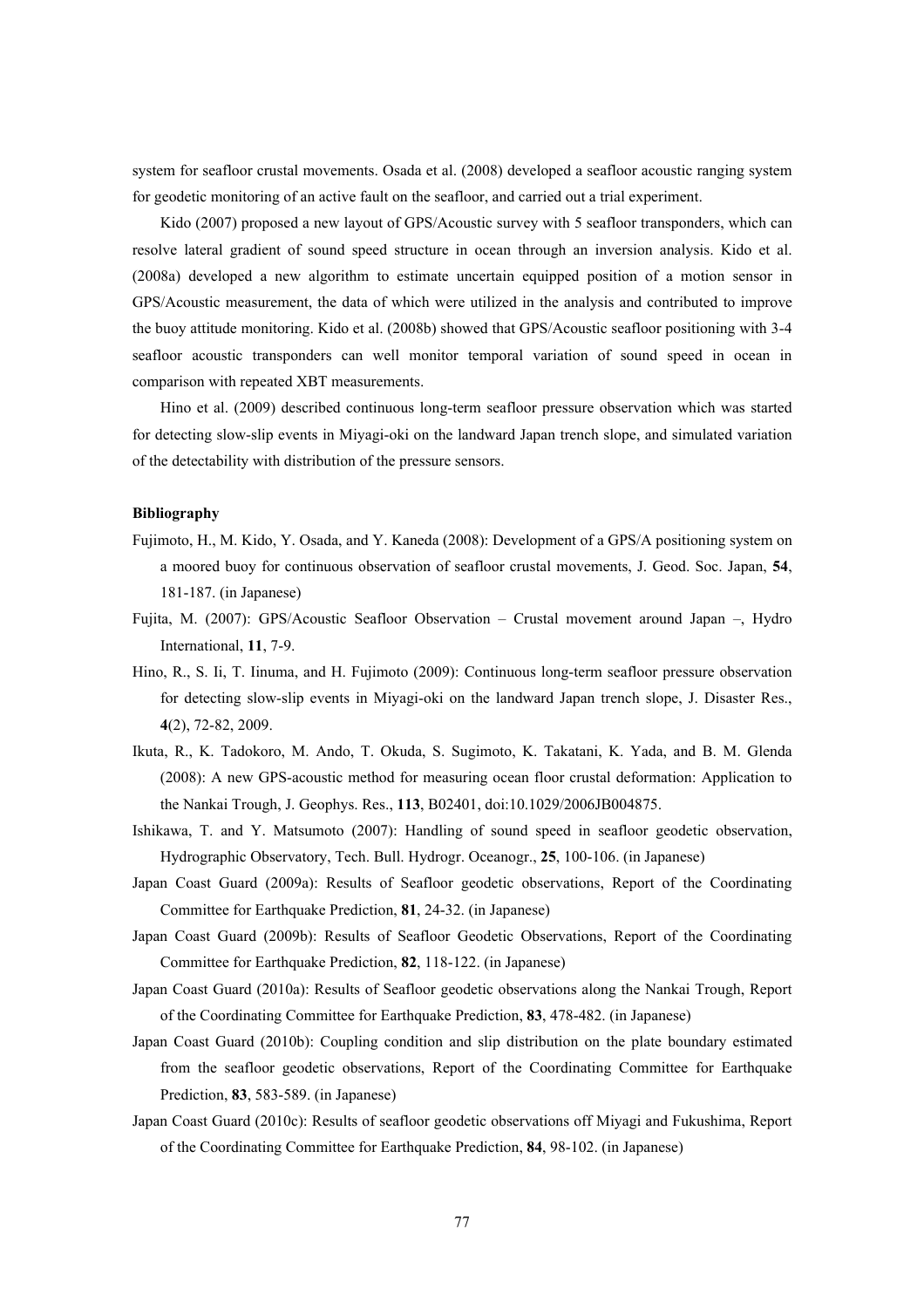- Kawai, J., T. Asakura, and Y. Matsumoto (2009): Permanent installation of the acoustic transducer for GPS/Acoustic seafloor geodetic observation under hull of Survey Vessel "Meiyo", Tech. Bull. Hydrogr. Oceanogr., **27**, 50-55. (in Japanese)
- Kawai, K., T. Ishikawa, Y. Matsumoto, and M. Mochizuki (2007): Status of KGPS analysis of Seafloor Geodetic Observation, Tech. Bull. Hydrogr. Oceanogr., **25**, 107-111. (in Japanese)
- Kido, M. (2007): Detecting horizontal gradient of sound speed in ocean, Earth Planets Space, **59**, e33-e36.
- Kido, M., H. Fujimoto, and Y. Osada (2008a): Utilizing motion sensor data in past seafloor geodetic measurements, J. Geod. Soc. Jap., **54**, 163-179. (in Japanese)
- Kido, M., Y. Osada, and H. Fujimoto (2008b): Temporal variation of sound speed in ocean: a comparison between GPS/acoustic and in situ measurements, Earth Planets Space, **60**, 229-234.
- Matsumoto, Y., M. Fujita, and T. Ishikawa (2008a): Development of multi-epoch method for determining seafloor station position, Tech. Bull. Hydrogr. Oceanogr., **26**, 16-22. (in Japanese)
- Matsumoto, Y., T. Ishikawa, and M. Fujita (2007): Bias estimation of acoustic transducer position for seafloor geodetic observation, Rep. Hydrogr. Oceanogr. Res., **43**, 17-28. (in Japanese with English abstract)
- Matsumoto, Y., T. Ishikawa, M. Fujita, M. Sato, H. Saito, M. Mochizuki, T. Yabuki, and A. Asada (2008b): Weak interplate coupling beneath the subduction zone off Fukushima, NE Japan, inferred from GPS/acoustic seafloor geodetic observation, Earth Planets Space, **60**, e9-e12.
- Matsumoto, Y., M. Sato, M. Fujita, T. Ishikawa, H. Saito, M. Mochizuki, T. Yabuki, and A. Asada (2008c): Undersea crustal movement off the Tokai District, central Japan, detected by GPS/Acoustic seafloor geodetic observation, Rep. Hydrogr. Oceanogr. Res., **44**, 1-8.
- Mochizuki, M., A. Asada, T. Ura, and M. Fujita (2008): Development of New Seafloor Geodetic Observation System Based on AUV Technology, J. Geod. Soc. Japan, **54**, 189-197. (in Japanese with English abstract)
- Mochizuki, M., Y. Narita, T. Ishikawa, Z. Yoshida, K. Kawai, H. Matsushita, J. Kawai, H. Fuchinoue, Y. Matsumoto, M. Fujita, and A. Asada (2007): Acoustic phase characteristics and phase centers of the acoustic transducers for seafloor geodetic observation, Rep. Hydrogr. Oceanogr. Res., **43**, 29-36. (in Japanese with English abstract)
- Osada, Y., M. Kido, H. Fujimoto, and Y. Kaneda (2008): Development of a seafloor acoustic ranging system toward the seafloor cable network system, Ocean Engineering, **35**, 1401-1405, doi:10.1016/j.oceaneng.2008.07.007.
- Saito, H. and M. Sato (2009): Effect of the frequency of undersea sound velocity measurement on seafloor positioning in seafloor geodetic observation, Rep. Hydrogr. Oceanogr. Res., **45**, 23-33. (in Japanese with English abstract)
- Saito, H., Y. Seki, N. Umehara, T. Asakura, and M. Sato (2010): Effectiveness of rapid orbit in KGPS analysis of seafloor geodetic observation, Rep. Hydrogr. Oceanogr. Res., **46**, 32-38. (in Japanese with English abstract)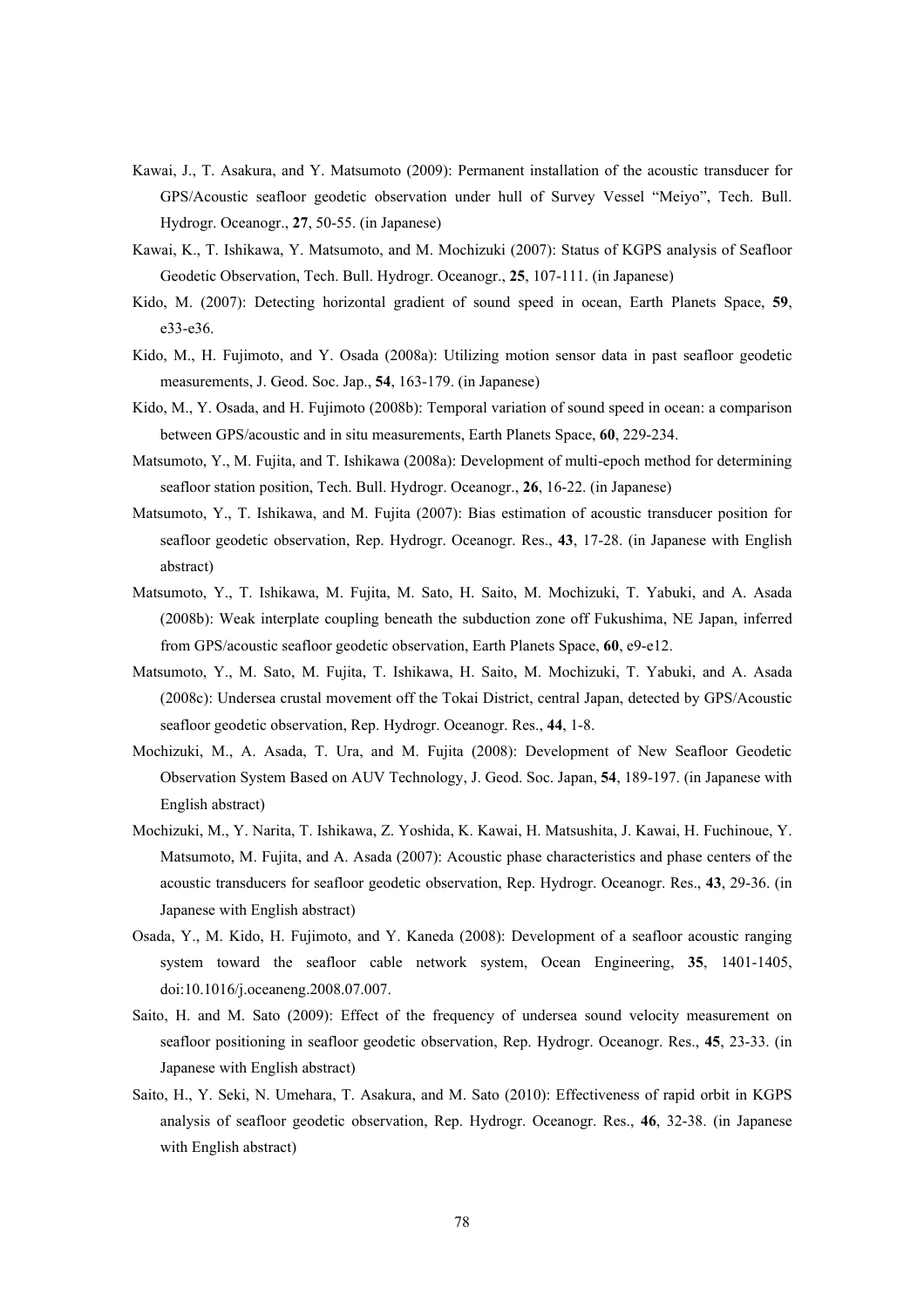- Sato, M. (2010): Extension of acoustic signal patterns for identifying the seafloor stations in seafloor geodetic observation, Rep. Hydrogr. Oceanogr. Res., **46**, 108-115. (in Japanese with English abstract)
- Sato, M., T. Asakura, and H. Saito (2009): Evaluation of sailing seafloor geodetic observation using acoustic transducer on the bottom of the vessel (preliminary report), Tech. Bull. Hydrogr. Oceanogr., **27**, 56-65. (in Japanese)
- Sato, M., M. Kido, and K. Tadokoro (2008): GPS/Acoustic seafloor Geodetic Observation Major Results and New Approaches –, J. Geod. Soc. Japan, **54**, 113-125. (in Japanese with English abstract)
- Sato, M., H. Saito, T. Ishikawa, Y. Matsumoto, M. Fujita, M. Mochizuki, and A. Asada (2011): Restoration of interplate locking after the 2005 Off-Miyagi Prefecture earthquake, detected by GPS/acoustic seafloor geodetic observation, Geophys. Res. Lett., **38**, L01312, doi:10.1029/2010GL045689.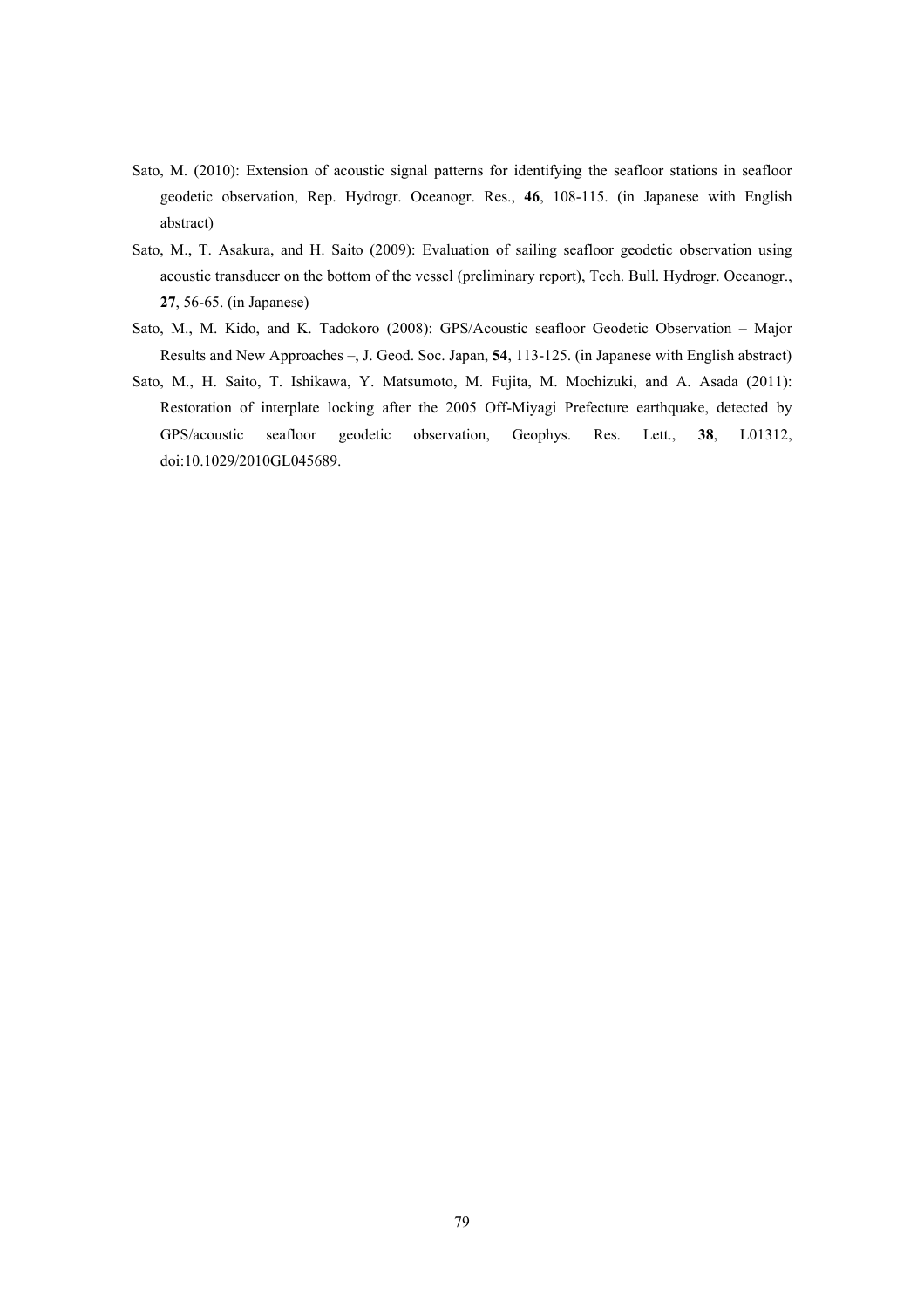### **8. Earth Tides and Ocean Tidal Loading**

In recognition of growing importance of the tidal system consistency among different height determinations by spirit leveling and space geodesy techniques, Kuroishi (2010a; 2010b) has quantitatively evaluated the effects of astronomic tides and ocean tidal loading on precise leveling over long distances along some typical routes of first-order leveling survey in Japan. The results show that temporally changing parts of the cumulative effects of astronomical tides along the routes are comparable to or even larger than, but not linearly related to, their permanent parts, that those total cumulative effects possibly enlarge closure errors in leveling loops, and that the cumulative effects of ocean tidal loading are generally minor but may become significant towards the ocean in high tide areas.

Ito et al. (2009) figured out a high resolution mapping of the Earth tide response base on a GPS array in Japan. The spatial distribution of the observed Earth tide response reflects subsurface structure. The result suggests that it is possible to place constraints on the subsurface structure using GPS-derived tidal information.

Ohta et al. (2008) investigated a tsunami loading effect deduced from kinematic GPS and a broadband seismometer for the 2004 Sumatra-Andaman earthquake. Whereas it was difficult to detect the displacement by kinematic GPS data, a broadband seismometer succeeded in detecting tilting caused by tsunami loading effect.

Ocean tide models in Southeast Alaska used to be poorly determined. Inazu et al. (2009) and Sato et al. (2008; 2009) succeeded in developing accurate regional models. Correcting ocean tidal loading effects by using the new models remarkably improves the standard deviation of the residuals in the absolute gravity and GPS observations. It also contributes to improving the accuracy of the discussion of glacial isostatic adjustment.

- Inazu, D., T. Sato, S. Miura, Y. Ohta, K. Nakamura, H. Fujimoto, C. F. Larsen, and T. Higuchi (2009): Accurate ocean tide modeling in southeast Alaska and large tidal dissipation around Glacier Bay, J. Oceanogr., **65**, 335-347.
- Ito, T., M. Okubo, and T. Sagiya (2009): High resolution mapping of Earth tide response based on GPS data in Japan, J. Geodyn., 10.1016/j.jog.2009.09.012.
- Kuroishi, Y. (2010a): Effects of astronomic tides and ocean tidal loading on leveling partly estimation for the first-order leveling in Japan, J. Geod. Soc. Japan, **56**, 59-72. (in Japanese with English abstract)
- Kuroishi, Y. (2010b): Effects of astronomic tides and ocean tidal loading on leveling over long distances: test study for Japan, IAG Commission 1 Symposium 2010 Reference Frames for Applications in Geosciences (REFAG2010), Marne-La-Vallee, France, October 4-8, 2010, S05-REF011.
- Ohta, Y., K. Takatsuka, S. Miura, and T. Sato (2008): Seismic and Tsunami wave signal detection of the 2004 Sumatra-Andaman earthquake by high-rate kinematic GPS and broadband seismometer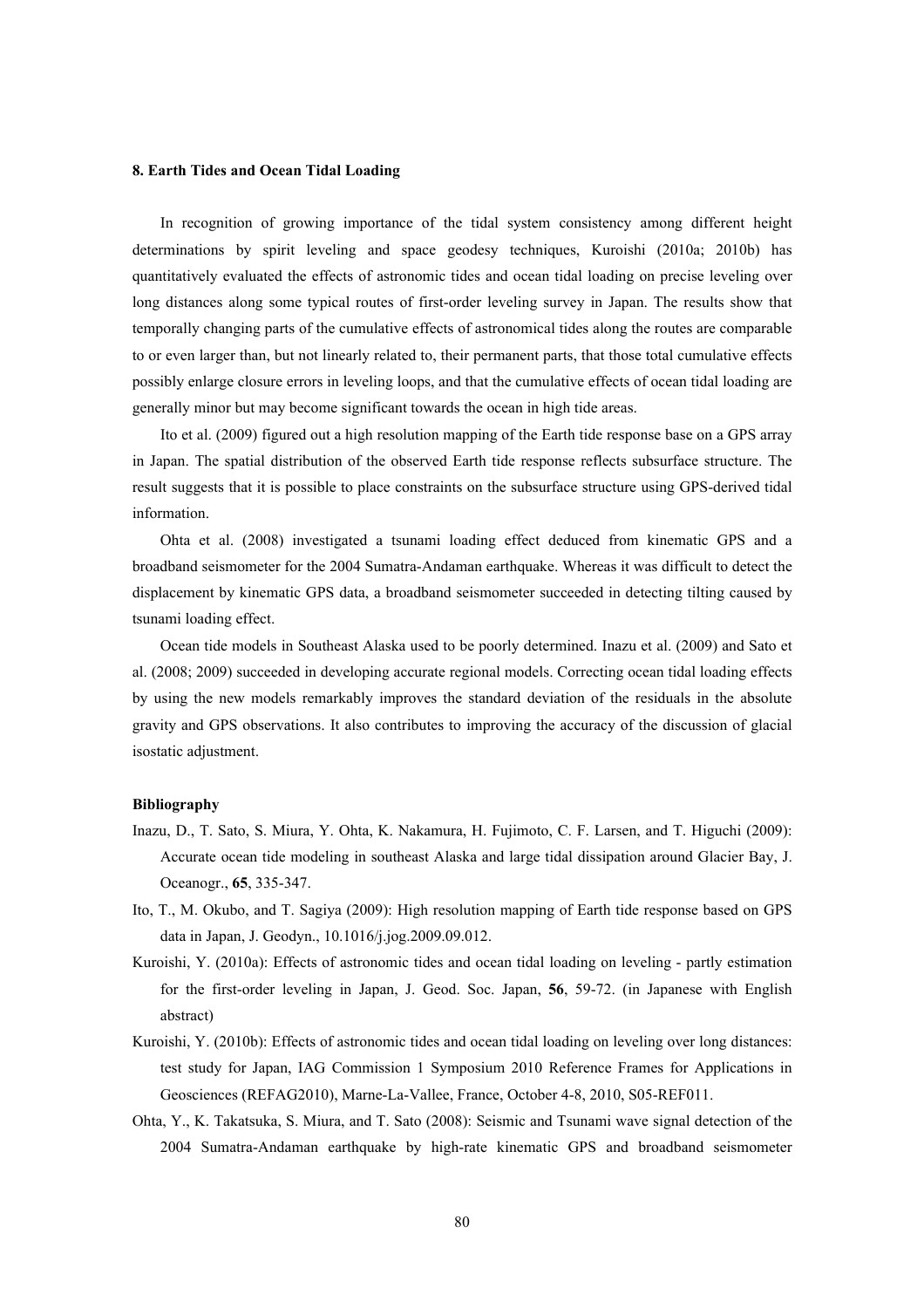analysis, Proceedings of Symposium on Giant Earthquakes and Tsunamis, 1(1), 135-140.

- Sato, T. (2009): Importance of ocean tides modeling of regional scale in the Earth tide study, Bulletin of the Earth Tides, **146**, 11755-11770.
- Sato, T., S. Miura, Y. Ohta, H. Fujimoto, W. Sun, C. F. Larsen, M. Heavner, A. M. Kaufman, and J. T. Freymueller (2008): Earth tides observed by gravity and GPS in southeastern Alaska, J. Geodyn., **47**, 78-89, doi:10.1016/j.jog.2008.03.004.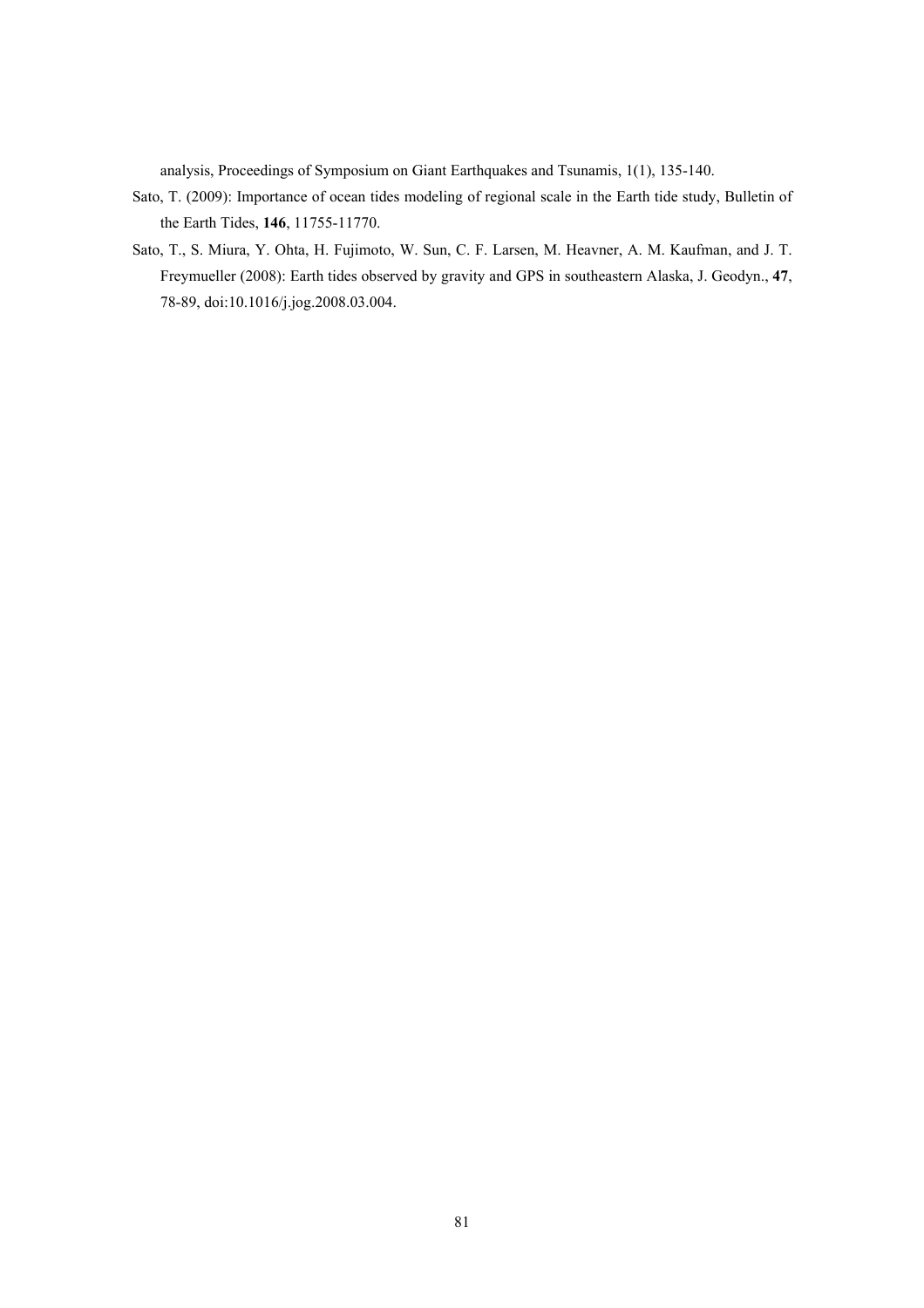#### **9. Application to Atmospheric, Ionospheric and Hydrological Researches**

GSI has been investigating the application of numerical weather prediction (NWP) models to evaluation of positioning errors due to modeling errors for tropospheric delay in GPS analysis. Using a high-resolution NWP model at a spatial resolution of 2 by 2 km horizontally and at temporal intervals of one hour, Ishimoto and Munekane (2009) showed that positioning errors estimated from the model were consistent with anomalous temporal position changes in GPS solutions observed locally at some GEONET stations, suggesting the potential of high-resolution NWP models for application to evaluation of positioning errors due to modeling errors for tropospheric delay in GPS analysis.

Satomura et al. (2010) obtained precipitable water vapor (PWV) changes from GPS data at Bangkok, Chiang Mai, Khon Kaen, KogMa and Phuket between 2001 and 2006. They compared the obtained PWV with air pressure and temperature data, and also estimated onset and offset times of the monsoon from the PWV data.

Imamura et al. (2008a; 2008b; 2009; 2010) conducted radio occultation observations of the electron density near the lunar surface during the SELENE (Kaguya) mission using the Vstar and Rstar sub-satellites, and establishment of the morphology of the lunar ionosphere and interpretation of its relationship with various conditions are on the way.

Water vapor molecules included in the exhaust gas of ascending rockets and missiles make localized depletion of electrons in thermosphere or ionosphere. Furuya and Heki (2008) detected this phenomenon for the first time using a dense GPS array in Japan after the launch of the eighth H-IIA rocket in 2006. Ozeki and Heki (2010) found ionospheric "holes" along the tracks of two North Korean missiles using data from the GEONET GPS stations.

Using the GEONET GPS array, Astafyeva and Heki (2009) studied coseismic ionospheric disturbances associated with three earthquakes in the Kuril Islands of different focal mechanisms, and found that positive initial change in electron density as in thrust earthquakes reverses in normal fault earthquakes. Astafyeva et al. (2009) found two distinct components of coseismic ionospheric disturbances with different propagation velocities. They suggest that the slower component is caused by direct acoustic waves from focal regions, and the faster component is excited by the Rayleigh surface waves.

- Astafyeva, E. and K. Heki (2009): Dependence of waveform of near-field coseismic ionospheric disturbance on focal mechanisms, Earth Planets Space, **61**, 939-943.
- Astafyeva, E., K. Heki, V. Kiryushkin, E. Afraimovich, and S. Shalimov (2009): Two-mode long-distance propagation of coseismic ionosphere disturbances, J. Geophys. Res., **114**, A10307, doi:10.1029/2008JA013853.
- Furuya, T. and K. Heki (2008): Ionospheric hole behind an ascending rocket observed with a dense GPS array, Earth Planets Space, **60**, 235-239.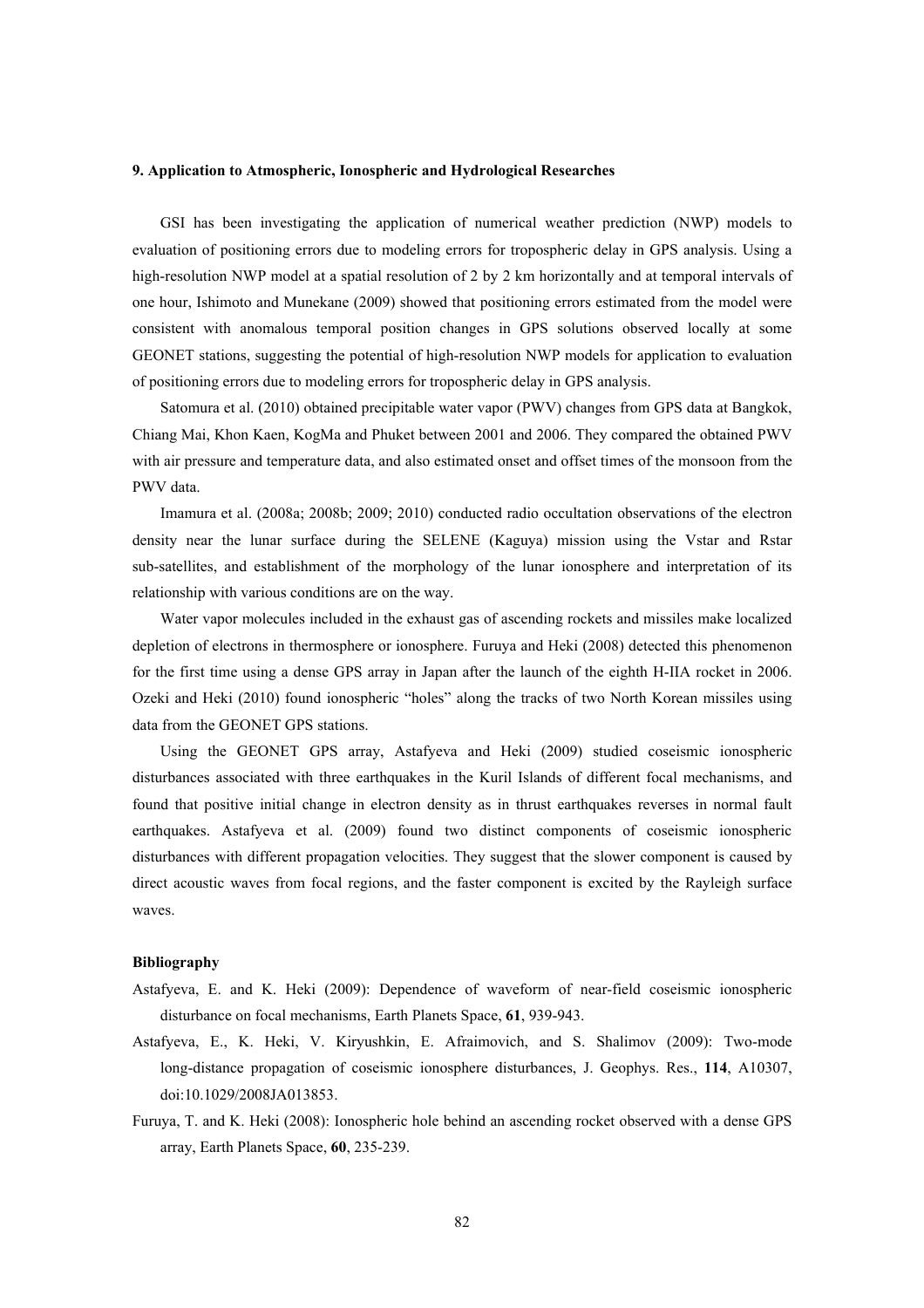- Imamura, T., T. Iwata, Z. Yamamoto, N. Mochizuki, Y. Kono, K. Matsumoto, Q. Liu, H. Noda, H. Hanada, K. Oyama, A. Nabatov, Y. Futaana, A. Saito, and H. Ando (2009): Radio Occultation Observation of the Lunar Ionosphere, J. Geod. Soc. Japan, **55**, 307-314. (in Japanese with English abstract)
- Imamura, T., T. Iwata, Z. Yamamoto, N. Mochizuki, Y. Kono, K. Matsumoto, Q. Liu, H. Noda, H. Hanada, K. Oyama, A. Nabatov, Y. Futaana, A. Saito, and H. Ando (2010): Studying the Lunar Ionosphere with SELENE Radio Science Experiment, Proceedings of the 42nd ISAS Lunar and Planetary Symposium, 80-83.
- Imamura, T., T. Iwata, Z. Yamamoto, N. Mochizuki, K. Oyama, A. Nabatov, Y. Kono, K. Matsumoto, Q. Liu, H. Noda, Y. Futaana, A. Saito, and H. Ando (2008b): Studying the Lunar Ionosphere with the SELENE Radio Science Experiment, Proceedings of the 41st ISAS Lunar and Planetary Symposium, 56-58.
- Imamura, T., K. Oyama, T. Iwata, Y. Kono, K. Matsumoto, Q. Liu, H. Noda, Y. Futaana, and A. Nabatov (2008a): The Possibility of Studying the Lunar Ionosphere with the SELENE Radio Science Experiment, Earth Planets Space, **60**, 387-390.
- Ishimoto, M. and H. Munekane (2009): Numerical simulation of positioning errors using numerical weather prediction models, Japan Geoscience Union Meeting 2009.
- Ozeki, M. and K. Heki (2010): Ionospheric holes made by ballistic missiles from North Korea detected with a Japanese dense GPS array, J. Geophys. Res., **115**, A09314, doi:10.1029/2010JA015531.
- Satomura, M., E. Shimonaka, K. Ukei, S. Shimada, T. Kato, P. Wu, M. Hashimoto, S. Kingpaiboon, and B. Thana (2010): On the precipitable water vapor obtained by using GPS observations in Thailand (2001-2006). Geoscience Repts., Shizuoka Univ., **37**, 1-11. (in Japanese)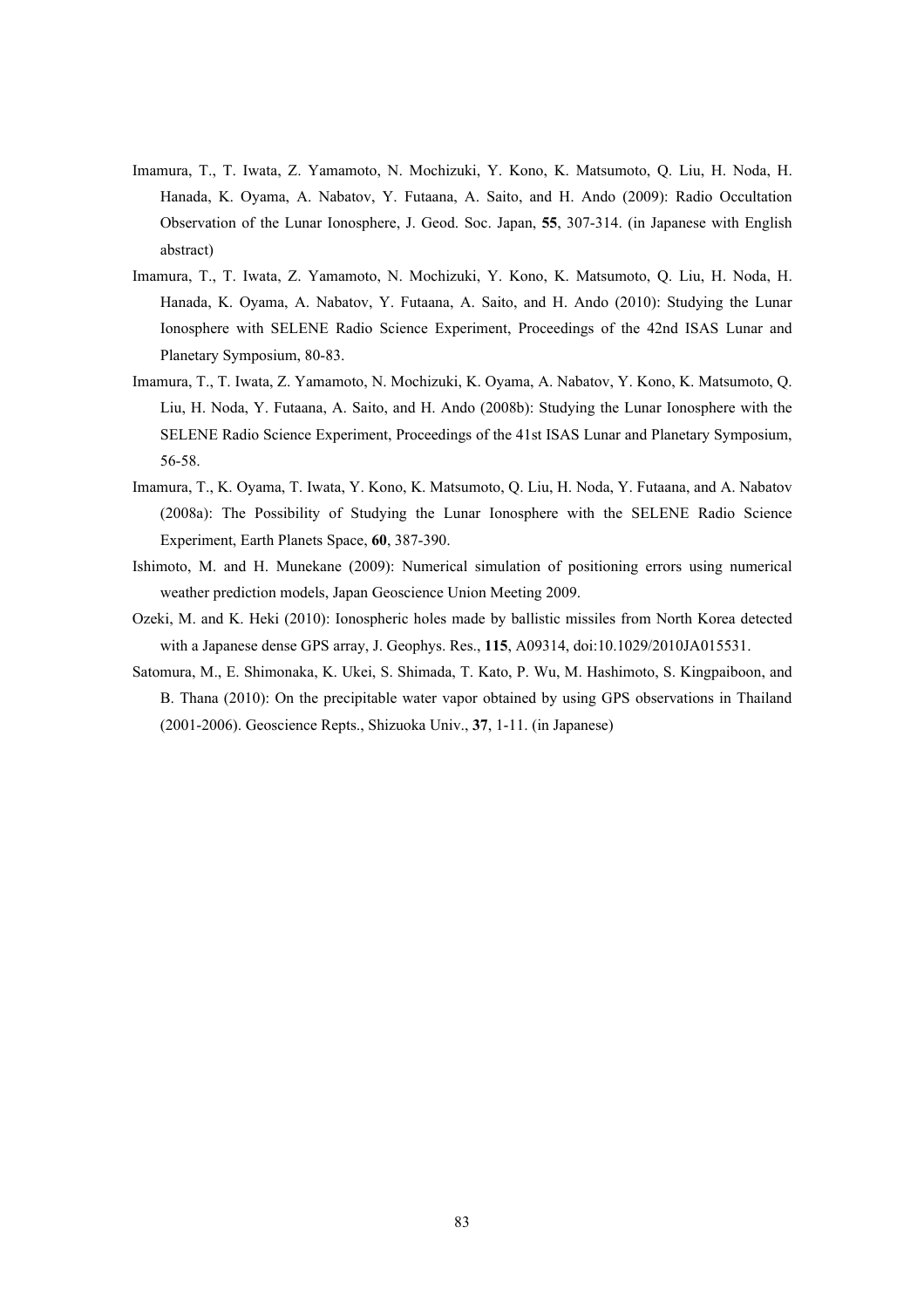### **10. Planetary Geodesy**

By comparing J3 components in time-variable gravity and terrain height by Mars Global Surveyor, Matsuo and Heki (2009) recovered the seasonal variation (i.e. densification due to compaction) of the carbon dioxide snow in the Martian polar caps.

Araki et al. (2008; 2009a; 2009b; 2009c), Ishihara et al. (2008), and Tazawa et al. (2009) derived a global lunar topographic map with a spatial resolution finer than 0.5 degree using data from the laser altimeter (LALT) on board the Japanese lunar explorer SELENE (Kaguya), and revealed unbiased lunar topography for scales finer than a few hundred kilometers.

RISE Project of National Astronomical Observatory of Japan cooperated with JAXA and universities proposes instruments measuring lunar rotation: Inverse VLBI, and LLR (Lunar Laser Ranging) and ILOM (In-situ Lunar Orientation Measurement), on board SELENE-2 and successors, which will be launched as a Japanese lunar landing mission following the successful SELENE (Kaguya), in order to investigate the lunar mantle and the core. (Noda et al., 2008a; Noda et al., 2008b; Hanada et al., 2009; Petrova et al., 2008; 2009a; 2009b). They also propose observation of Mars' rotation as a part of future Japanese Mars mission by extending the experiences accumulated in the lunar missions (Harada et al., 2010).

- Araki, H., S. Tazawa, H. Noda, Y. Ishihara, S. Goossens, S. Sasaki, N. Kawana, and I. Kamiya (2009b): Lunar Figure and Topography Derived from the Observation by Laser Altimeter (LALT) on the Japanese Lunar Explorer KAGUYA, J. Geod. Soc. Japan, **55**, 281-290. (in Japanese with English abstract)
- Araki, H., S. Tazawa, H. Noda, Y. Ishihara, S. Goossens, S. Sasaki, N. Kawano, I. Kamiya, H. Otake, J. Oberst, and C. K. Shum (2009a): Lunar Global Shape and Polar Topography Derived from Kaguya-LALT Laser Altimetry, Science, **323**, 897-900.
- Araki, H., S. Tazawa, H. Noda, E. Migita, I. Kamiya, N. Kawano, and S. Sasaki (2009c): Preliminary Results of the Lunar Topography by KAGUYA-LALT Mission, Transactions of Japan Society for Aeronautical and Space Sciences, Space Technology Japan, 7, ists26, k1-k7.
- Araki, H., S. Tazawa, H. Noda, T. Tsubokawa, N. Kawano, and S. Sasaki (2008): Observation of the Lunar Topography by the Laser Altimeter LALT on Board Japanese Lunar Explorer SELENE, Adv. Space Res., **42**, 317-322.
- Harada, Y., T. Iwata, F. Kikuchi, H. Araki, Y. Ishihara, S. Sasaki, H. Noda, H. Hanada, S. Goossens, and K. Matsumoto (2010): What do We Know from Mars' Rotation?, Proceedings of the 42nd ISAS Lunar and Planetary Symposium, 22-25.
- Hanada, H., H. Noda, F. Kikuchi, S. Tazawa, H. Kunimori, K. Matsumoto, H. Araki, T. Iwata, K. Funazaki, and S. Sasaki (2009): Different Kinds of Observation of Lunar Rotation and Gravity for SELENE-2, AstroKazan 2009 Report, 172-175.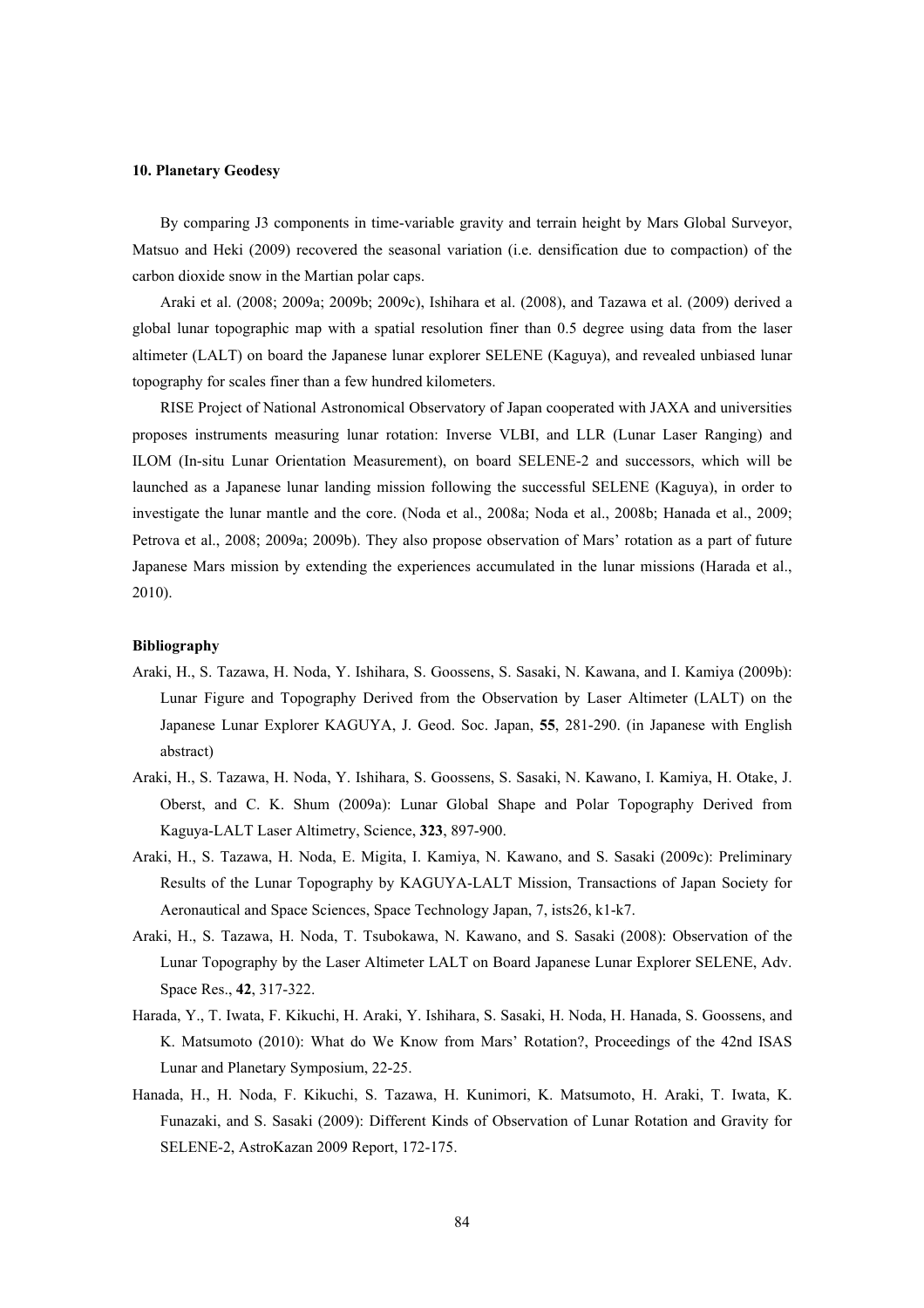- Ishihara, Y., S. Sasaki, H. Noda, S. Tazawa, and H. Araki (2008): Overview of the Lunar Topographic Features by KAGUYA/LALT Altimetry Data, Proceedings of the 41st ISAS Lunar and Planetary Symposium, 63-66.
- Matsuo, K. and K. Heki (2009): Seasonal and inter-annual changes of volume density of Martian CO2 snow from time-variable elevation and gravity, Icarus, **202**, 90-94, doi:10.1016/j.icarus.2009.02.023.
- Noda, H., H. Araki, S. Goossens, Y. Ishihara, K. Matsumoto, S. Tazawa, N. Kawano, and S. Sasaki (2008b): Illumination Conditions at the Lunar Polar Regions by KAGUYA (SELENE) Laser Altimeter, Geophys. Res. Lett., **35**, L24203.
- Noda, H., K. Heki, and H. Hanada (2008a): In-situ Lunar Orientation Measurement (ILOM): Simulation of Observation, Adv. Space. Res., **42**, 358-362, doi:10.1016/j.asr.2007.01.025.
- Petrova, N., A. Gusev, H. Hanada, T. Ivanova, and M. Akutina (2009a): Application of the Analytical Theory of Lunar Physical Libration for the Simulation of Observations of Stars for the Future Japanese Lunar Project ILOM, AstroKazan 2009 Report, 197-201.
- Petrova, N., A. Gusev, N. Kawano, and H. Hanada (2008): Free Libration of the Two-layer Moon and the Possibilities of their Detection, Adv. Space. Res., **42**, 1398-1404, doi:10.1016/j.asr.2008.02.017.
- Petrova, N., A. Gusev, N. Kawano, F. Kikuchi, and H. Hanada (2009b): Radio-beacons on the Moon Inverse VLBI - and Estimation of the Lunar Physical Libration Accuracy in Japanese Space Experiment, AstroKazan 2009 Report, 202-212.
- Tazawa, S., H. Araki, H. Noda, Y. Ishihara, T. Tsubokawa, N. Kawana, K. Asai, E. Migita, S. Sasaki, T. Kase, S. Murata, H. Kunimori, and H. Otake (2009): Observations by the Laser Altimeter Onboard SELENE (KAGUYA), J. Geod. Soc. Japan, **55**, 179-193. (in Japanese with English abstract)